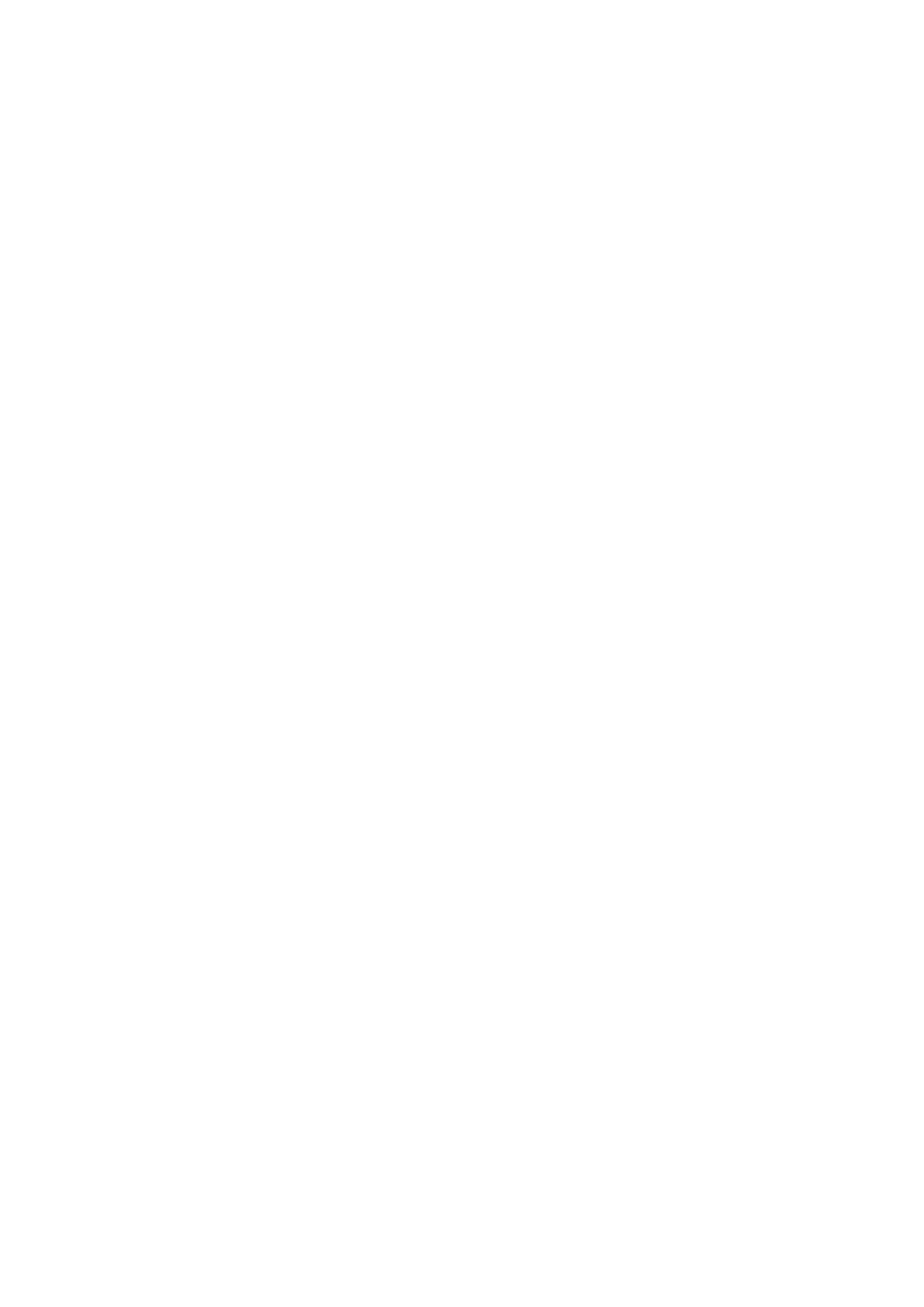# **UNITED STATES SECURITIES AND EXCHANGE COMMISSION Washington, D.C. 20549**

# **FORM 10-K**

# ☑ **ANNUAL REPORT PURSUANT TO SECTION 13 OR 15(d) OF THE SECURITIES EXCHANGE ACT OF 1934**

**For the fiscal year ended: December 31, 2007**

**OR**

# o **TRANSITION REPORT PURSUANT TO SECTION 13 OR 15(d) OF THE SECURITIES EXCHANGE ACT OF 1934**

**Commission file no. 1-33741**

# **A. H. Belo Corporation**

*(Exact name of registrant as specified in its charter)*

*(State or other jurisdiction of incorporation or organization)*

> **P. O. Box 224866 Dallas, Texas**

*(Address of principal executive offices)*

**Preferred Share Purchase Rights**

Registrant's telephone number, including area code: **(214) 977-8200**

Securities registered pursuant to Section 12(b) of the Act:

| Title of each class                    | Name of each exchange on which registered |
|----------------------------------------|-------------------------------------------|
| Series A Common Stock, \$.01 par value | New York Stock Exchange                   |

**New York Stock Exchange New York Stock Exchange**

Securities registered pursuant to Section 12(g) of the Act:

**Series B Common Stock, \$.01 par value** *(Title of class)*

Indicate by check mark if the registrant is a well-known seasoned issuer (as defined in Rule 405 of the Act) **Yes o No** ☑.

Indicate by check mark if the registrant is not required to file reports pursuant to Section 13 or Section 15(d) of the Exchange Act **Yes o No** ☑.

Indicate by check mark whether the registrant (1) has filed all reports required to be filed by Section 13 or 15(d) of the Securities Exchange Act of 1934 during the preceding 12 months (or for such shorter period that the registrant was required to file such reports), and (2) has been subject to such filing requirements for the past 90 days. **Yes o No** ☑.

Indicate by check mark if disclosure of delinquent filers pursuant to Item 405 of Regulation S-K is not contained herein, and will not be contained, to the best of registrant's knowledge, in definitive proxy or information statements incorporated by reference in Part III of this Form 10-K or any amendment to this Form 10-K. o

Indicate by check mark whether the registrant is a large accelerated filer, an accelerated filer, a non-accelerated filer, or a smaller reporting company. See the definitions of "large accelerated filer," "accelerated filer" and "smaller reporting company" in Rule 12b-2 of the Exchange Act. (Check one):

| Large accelerated filer: o | Accelerated filer: o | Non-accelerated filer: $\boxtimes$            | Smaller reporting company: o |
|----------------------------|----------------------|-----------------------------------------------|------------------------------|
|                            |                      | (Do not check if a smaller reporting company) |                              |

Indicate by check mark whether the registrant is a shell company (as defined in Rule 12b-2 of the Act). **Yes o No** ☑.

There was no aggregate market value of the registrant's voting stock held by nonaffiliates on June 30, 2007 due to the fact that the registrant was not incorporated until October 1, 2007.

Shares of Common Stock outstanding at March 15, 2008: 20,478,022 shares. (Consisting of 17,629,526 shares of Series A Common Stock and 2,848,496 shares of Series B Common Stock.)

*Documents incorporated by reference*: None

**Delaware 38-3765318** *(I.R.S. Employer Identification No.)*

**75222-4866** *(Zip Code)*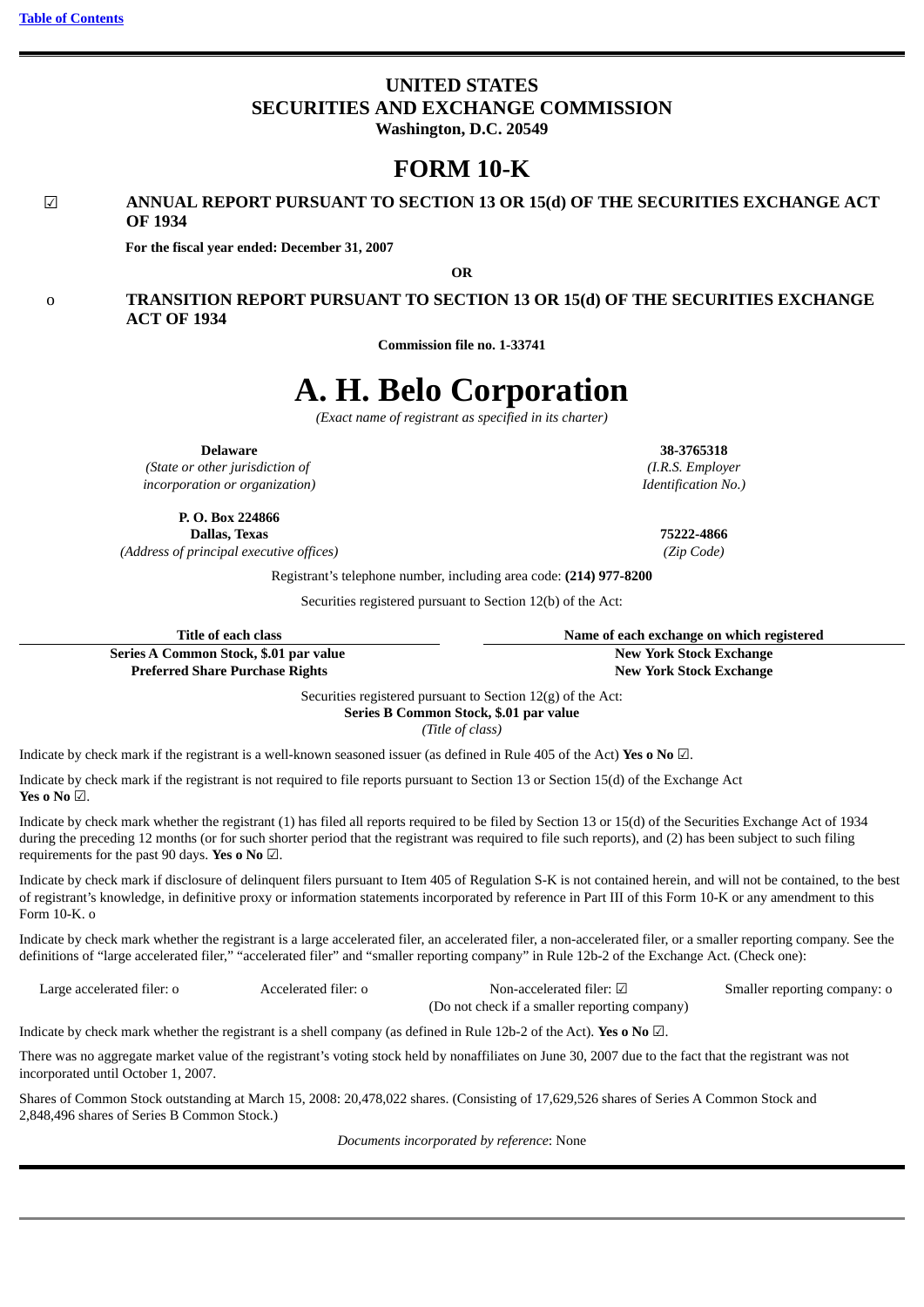# **A. H. BELO CORPORATION FORM 10-K TABLE OF CONTENTS**

<span id="page-2-0"></span>

|                                                                                                                                                                                | PAGE             |
|--------------------------------------------------------------------------------------------------------------------------------------------------------------------------------|------------------|
| <b>PART I</b>                                                                                                                                                                  | 1                |
| Item 1. Business<br><b>Item 1A. Risk Factors</b>                                                                                                                               | 1<br>5           |
| <b>Item 1B. Unresolved Staff Comments</b>                                                                                                                                      | $\boldsymbol{9}$ |
| <b>Item 2. Properties</b>                                                                                                                                                      | $9\,$            |
| Item 3. Legal Proceedings                                                                                                                                                      | 10               |
| <b>Item 4. Submission of Matters to a Vote of Security Holders</b>                                                                                                             | 11               |
| <b>PART II</b>                                                                                                                                                                 | 11               |
| <u>Item 5. Market for Registrant's Common Equity, Related Stockholder Matters and Issuer Purchases of Equity Securities</u>                                                    | 11               |
| Item 6. Selected Financial Data                                                                                                                                                | 12               |
| Item 7. Management's Discussion and Analysis of Financial Condition and Results of Operations<br>Item 7A. Quantitative and Qualitative Disclosures about Market Risk           | 12               |
| <b>Item 8. Financial Statements and Supplementary Data</b>                                                                                                                     | 26<br>26         |
| Item 9. Changes in and Disagreements with Accountants on Accounting and Financial Disclosure                                                                                   | 26               |
| <b>Item 9A. Controls and Procedures</b>                                                                                                                                        | 26               |
| <b>Item 9B. Other Information</b>                                                                                                                                              | 26               |
| <b>PART III</b>                                                                                                                                                                | 27               |
| <b>Item 10. Directors, Executive Officers and Corporate Governance</b>                                                                                                         | 27               |
| <b>Item 11. Executive Compensation</b>                                                                                                                                         | 32               |
| Item 12. Security Ownership of Certain Beneficial Owners and Management and Related Stockholder Matters                                                                        | 55               |
| Item 13. Certain Relationships and Related Transactions, and Director Independence                                                                                             | 58               |
| <b>Item 14. Principal Accountant Fees and Services</b>                                                                                                                         | 59               |
| <b>PART IV</b>                                                                                                                                                                 | 60               |
| Item 15. Exhibits and Financial Statement Schedules                                                                                                                            | 60               |
| <b>Signatures</b>                                                                                                                                                              | 62               |
| <b>Statements re: Computation of Ratios</b>                                                                                                                                    |                  |
| <b>Subsidiaries of the Company</b>                                                                                                                                             |                  |
| <b>Consent of Ernst &amp; Young LLP</b>                                                                                                                                        |                  |
| <b>Certification of Chief Executive Officer Pursuant to Section 302</b>                                                                                                        |                  |
| <b>Certification of Chief Financial Officer Pursuant to Section 302</b><br><b>Certification of Chief Executive Officer and Chief Financial Officer Pursuant to Section 906</b> |                  |
| <b>Independence Standards</b>                                                                                                                                                  |                  |
| <b>INDEX TO FINANCIAL STATEMENTS</b>                                                                                                                                           |                  |
| <b>Balance Sheet of A.H. Belo Corporation</b>                                                                                                                                  |                  |
| <b>Report of Independent Registered Public Accounting Firm</b>                                                                                                                 | 63               |
| Balance Sheet as of December 31, 2007                                                                                                                                          | 64               |
| <b>Note to Balance Sheet</b>                                                                                                                                                   | 65               |
| <b>Combined Financial Statements of the A.H. Belo Businesses</b>                                                                                                               |                  |
| <b>Report of Independent Registered Public Accounting Firm</b>                                                                                                                 | 66               |
| Combined Statements of Operations for the Years Ended December 31, 2007, 2006 and 2005                                                                                         | 67               |
|                                                                                                                                                                                |                  |
| Combined Balance Sheets as of December 31, 2007 and 2006                                                                                                                       | 68               |
| <b>Combined Statements of Belo Corp's Equity for the Three Years Ended December 31, 2007</b>                                                                                   | 70               |
| Combined Statements of Cash Flows for the Years Ended December 31, 2007, 2006 and 2005                                                                                         | 71               |
| <b>Notes to Combined Financial Statements</b>                                                                                                                                  | 72               |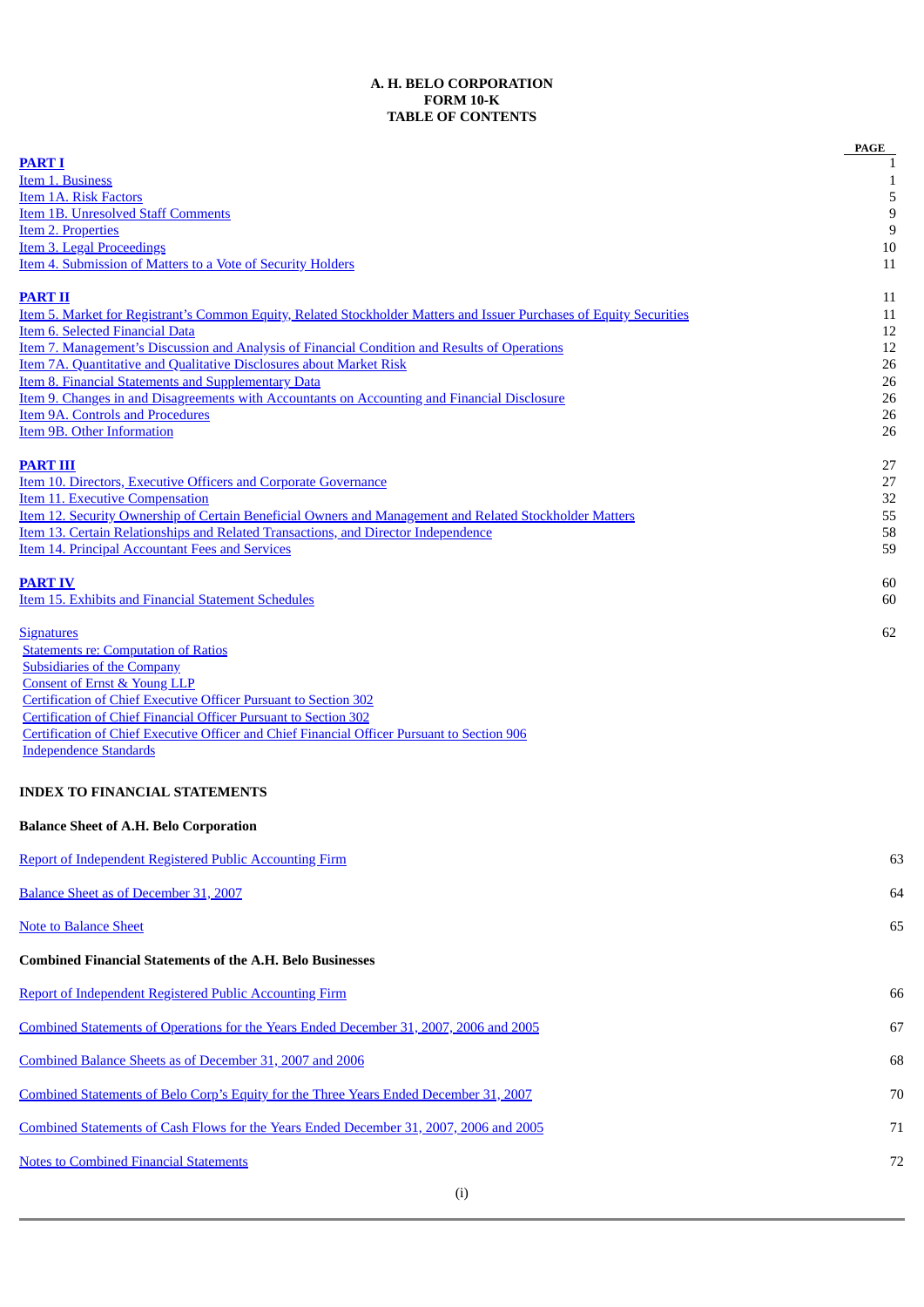Statements in this communication concerning A. H. Belo Corporation's ("A. H. Belo" or "the Company") business outlook or future economic performance, anticipated profitability, revenues, expenses, dividends, capital expenditures, investments, future financings, and other financial and nonfinancial items that are not historical facts, are "forward-looking statements" as the term is defined under applicable federal securities laws. Forwardlooking statements are subject to risks, uncertainties and other factors that could cause actual results to differ materially from those statements.

Such risks, uncertainties and factors include, but are not limited to, changes in capital market conditions and prospects, and other factors such as changes in advertising demand, interest rates and newsprint prices; newspaper circulation matters, including changes in readership patterns and demography, and audits and related actions by the Audit Bureau of Circulations; circulation trends; technological changes; development of Internet commerce; industry cycles; changes in pricing or other actions by competitors and suppliers; regulatory, tax and legal changes; adoption of new accounting standards or changes in existing accounting standards by the Financial Accounting Standards Board or other accounting standard-setting bodies or authorities; the effects of Company acquisitions, dispositions and co-owned ventures; general economic conditions; significant armed conflict; and other factors beyond our control, as well as other risks detailed elsewhere in this Annual Report on Form 10-K and in A. H. Belo's other public disclosures, and filings with the Securities and Exchange Commission ("SEC"), including A. H. Belo's information statement on Form 10 dated January 31, 2008.

#### **PART I**

#### <span id="page-3-1"></span><span id="page-3-0"></span>**Item 1. Business**

#### **Recent Developments**

A. H. Belo Corporation was incorporated under Delaware law on October 1, 2007, as a wholly-owned subsidiary of Belo. Corp. ("Belo"), to serve as a holding company in anticipation of the pro-rata distribution to Belo shareholders of 100 percent of the outstanding shares of A. H. Belo's common stock. For purposes of this Annual Report, references to the "Company," "we," "us," "our" and "A. H. Belo" mean A. H. Belo Corporation collectively with all of our subsidiaries unless the context otherwise requires.

On the Distribution Date (the "Distribution Date"), Belo contributed to A. H. Belo all of Belo's subsidiaries engaged in Belo's newspaper business and related assets and liabilities. The assets and liabilities transferred to A. H. Belo were recorded at historical cost as a reorganization of entities under common control in the first quarter of 2008.

On the Distribution Date, the distribution was completed in the form of a pro-rata dividend to Belo's shareholders of 0.20 shares of A. H. Belo common stock for each share of Belo's common stock owned at the close of business on January 25, 2008. Belo received a private letter ruling from the Internal Revenue Service (the "IRS") to the effect that the distribution is tax-free to Belo shareholders for United States federal income tax purposes, except with respect to cash paid instead of fractional shares.

On the Distribution Date, Belo settled or assigned intercompany indebtedness between and among Belo and its subsidiaries, including Belo's subsidiaries engaged in the newspaper business and related assets. Belo settled accounts through contributions of such indebtedness to the capital of the debtor subsidiaries, distributions by creditor subsidiaries, and other non-cash transfers, or assigned indebtedness to A. H. Belo. As of the effective time of the distribution, Belo had contributed to the capital of A. H. Belo and its subsidiaries the net intercompany indebtedness owed to Belo by A. H. Belo and its subsidiaries and A. H. Belo assumed the indebtedness owed by Belo to the A. H. Belo subsidiaries.

On the Distribution Date, as a consequence of the distribution, A. H. Belo became a separate public company. Belo has no further ownership interest in A. H. Belo or in any newspaper or related businesses, and A. H. Belo has no ownership interest in Belo or in any television station or related businesses. A. H. Belo's relationship with Belo is now governed by a separation and distribution agreement and several ancillary agreements with Belo governing various relationships between A. H. Belo and Belo. A. H. Belo also co-owns certain downtown Dallas, Texas real estate used in their respective businesses.

On February 4, 2008, in anticipation of the distribution the Company entered into a \$100 million senior revolving credit facility effective as of the Distribution Date. The terms of the new credit facility are more fully described in "Item 7. Management's Discussion and Analysis of Financial Condition and Results of Operations".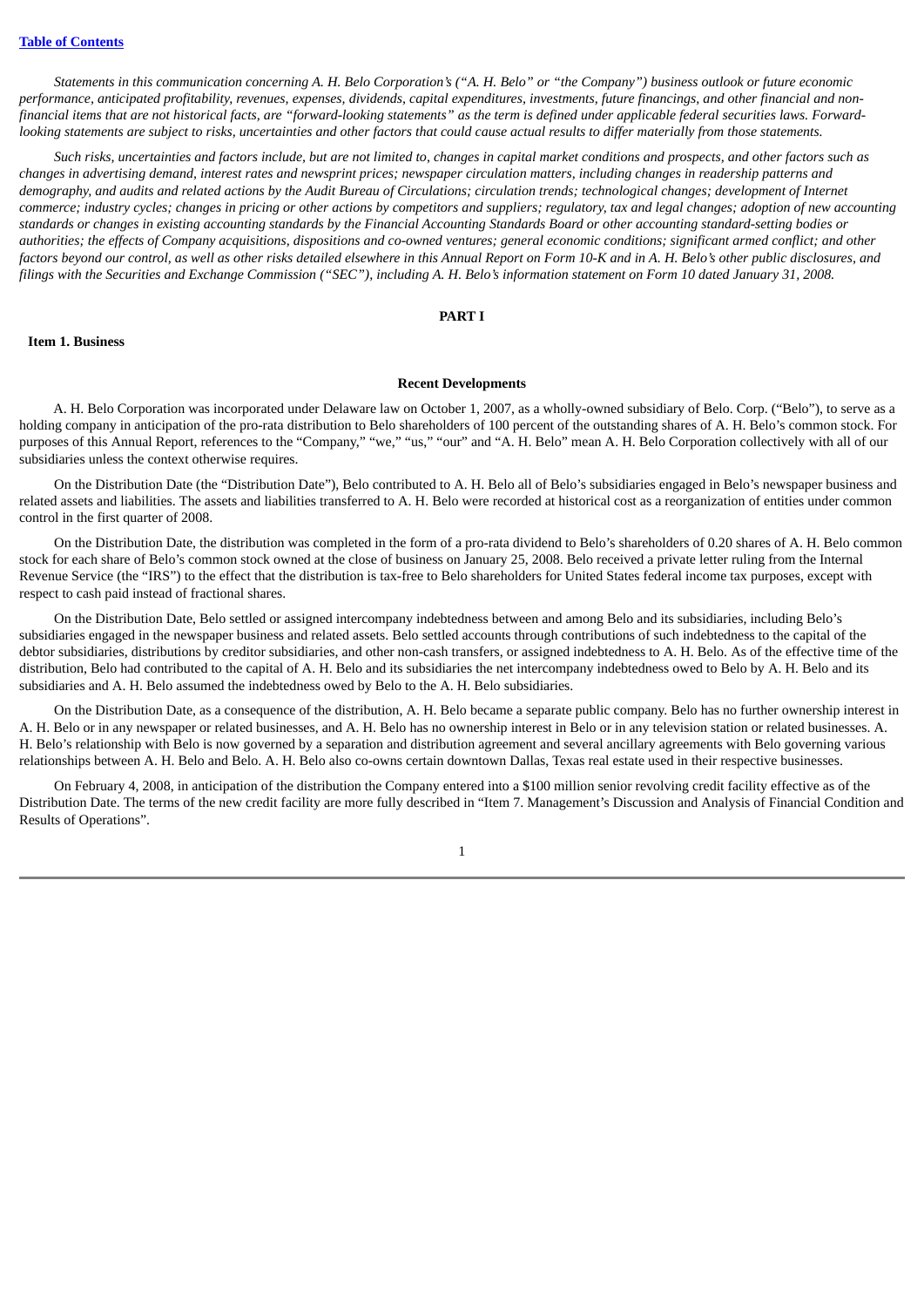# **A. H. Belo's Business**

A. H. Belo's publishing roots trace to *The Galveston Daily News*, which began publication in 1842. Today, A. H. Belo owns three primary daily newspapers: *The Dallas Morning News*, *The Providence Journal* and *The Press-Enterprise*. They produce extensive local, state, national and international news. In addition to these three daily newspapers, A. H. Belo publishes various niche products in the same or nearby markets where these daily newspapers are published. Each of A. H. Belo's daily newspapers and niche publications operates its own related Web site. A. H. Belo also operates direct mail and commercial printing businesses.

*The Dallas Morning News'* first edition was published on October 1, 1885; the newspaper is one of the leading newspapers in America. Its success is founded upon the highest standards of journalistic excellence, with an emphasis on comprehensive local news and information, and community service. *The Dallas Morning News* is distributed primarily in Dallas County and the 11 surrounding counties. It has earned eight Pulitzer Prizes since 1986 for its news reporting and photography.

*The Providence Journal*, acquired by Belo in February 1997, is the leading newspaper in Rhode Island and southeastern Massachusetts. *The Providence Journal* is America's oldest major daily newspaper of general circulation and continuous publication, and has won four Pulitzer Prizes.

*The Press-Enterprise* was acquired in July 1997. *The Press-Enterprise* is distributed throughout Southern California's Inland Empire area, which includes Riverside and San Bernardino Counties. It has a long history of journalistic excellence and has won one Pulitzer Prize.

The following table sets forth circulation information concerning A. H. Belo's primary daily newspaper operations:

|                             | 2005           |                 | 2006            |                        |                          | 2007                     |  |
|-----------------------------|----------------|-----------------|-----------------|------------------------|--------------------------|--------------------------|--|
|                             | Dailv          | Sunday          | Dailv           | Sunday                 | Dailv                    | Sunday                   |  |
| Newspaper                   | Circulation(1) | Circulation     | Circulation(1)  | Circulation            | Circulation(1)           | Circulation              |  |
| The Dallas Morning News     | 462,075(2)     | $640,742_{(2)}$ | $405,048_{(2)}$ | 566,608 <sub>(2)</sub> | $372,810_{(3)}$          | $523,313$ <sub>(3)</sub> |  |
| The Providence Journal      | 163,909(4)     | 231,593(4)      | 159,788(5)      | 212,971(5)             | $149,966$ <sub>(6)</sub> | 198,973(6)               |  |
| <b>The Press-Enterprise</b> | 176,577(7)     | 179,390(7)      | 169,362(7)      | 178,788(7)             | 162,464(8)               | 171, 114(8)              |  |

(1) Daily circulation is defined as a Monday through Saturday six-day average.

- (2) Average paid circulation data for *The Dallas Morning News* is according to the Audit Bureau of Circulations ("Audit Bureau") audit reports for the six months ended September 30, 2005 and 2006, respectively.
- (3) Average paid circulation data for *The Dallas Morning News* is obtained from its Publisher's Statement for the six-month period ended September 30, 2007, as filed with the Audit Bureau, subject to audit.
- (4) Average paid circulation data for *The Providence Journal* is obtained from its Publisher's Statement for the twenty-six weeks ended September 25, 2005.
- (5) Average paid circulation data for *The Providence Journal* is obtained from its Publisher's Statement for the twenty-seven weeks ended October 1, 2006.
- (6) Average paid circulation data for *The Providence Journal* is obtained from its Publisher's Statement for the twenty-six weeks ended September 23, 2007, as filed with the Audit Bureau, subject to audit.
- (7) The average paid circulation data for 2005 and 2006 for *The Press Enterprise* is obtained from its Publisher's Statement for the six months ended September 30, 2005 and 2006, respectively.
- (8) Average paid circulation data for *The Press-Enterprise* is obtained from its Publisher's Statement for the six months ended September 30, 2007, as filed with the Audit Bureau, subject to audit.

The Company derives its revenues primarily from the sale of advertising and newspapers and from commercial printing. For the year ended December 31, 2007, advertising revenues accounted for approximately 81 percent of total revenues. Circulation revenues accounted for approximately 15 percent of total revenues for 2007. Prices for the Company's newspapers are established individually for each newspaper. Commercial printing accounted for most of the remainder of the Company's revenues.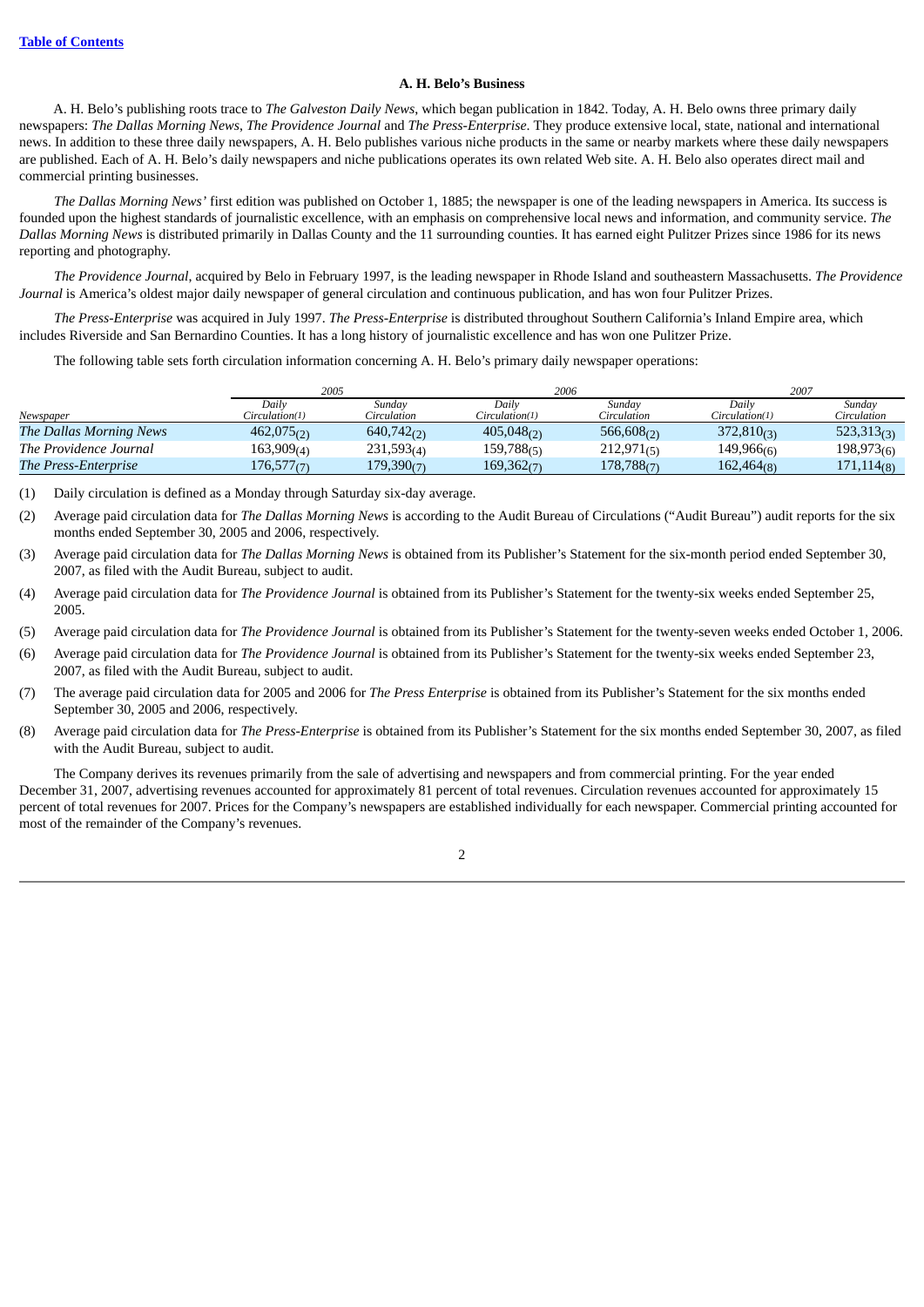Belo Interactive Media ("BIM") supports A. H. Belo's and Belo's Web sites, and Belo Technologies supports information technology requirements. BIM and Belo Technologies, which are owned by A. H. Belo, provide services to Belo and its television Web sites pursuant to inter-company agreements whereby Belo compensates A. H. Belo for such services.

Web sites operated by A. H. Belo's newspapers provide consumers with timely news and information. The newspaper-affiliated Web sites for *The Dallas Morning News*, *The Providence Journal*, and *The Press-Enterprise* are leading local media sites in their respective markets. Revenues for interactive media for the years ended December 31, 2007 and 2006 represented approximately 7.0 and 5.0 percent, respectively, of the total revenues and were derived principally from advertising on the various Web sites. In addition, A. H. Belo owns 6.6 percent of Classified Ventures, LLC, a joint venture of which the other owners are Gannett Co., Inc., The McClatchy Company, Tribune Company, and The Washington Post Company. The three principal online businesses Classified Ventures, LLC operates are: cars.com, apartments.com, and homegain.com. A. H. Belo has agreed to share certain ownership attributes of Classified Ventures, LLC with Belo.

The basic material used in publishing newspapers is newsprint. Currently, most of the Company's newsprint is obtained through a purchasing consortium of which the Company is a member. Management believes the Company's sources of newsprint, along with available alternate sources, are adequate for the Company's current needs.

During 2007, the Company's operations consumed approximately 136,546 metric tons of newsprint at an average cost of \$586 per metric ton. Consumption of newsprint in the previous year was approximately 166,756 metric tons at an average cost per metric ton of \$631. Newsprint prices decreased approximately 7.1 percent in 2007. Consolidation in the North American newsprint industry has reduced the number of suppliers and has led to paper mill closures and conversions to other grades of paper, which in turn has decreased overall newsprint capacity and increased the likelihood of future price increases.

Since 2005, A. H. Belo has experienced a decline in net operating revenues and net earnings primarily due to decreased advertising revenues. The decrease in advertising revenues, particularly in the classified category, resulted from increased competition for advertising dollars from other media, particularly the Internet. In response to these decreases, A. H. Belo has launched innovative print and online products and has established strategic partnerships with major Internet companies. Since 2002, revenues from our newspaper Web sites have experienced double-digit annual growth. A. H. Belo has also in recent years focused on neighborhood and other local community news, both in print and online. In addition, A. H. Belo has implemented measures to control or decrease operating expenses. These measures include modifying distribution and marketing strategies to allow our newspapers to concentrate on circulation most valued by advertisers and restructuring our newspapers through organizational realignments.

# **Our Competitive Strengths and Challenges**

Our strengths are:

- **•** ownership and proven management of three quality daily newspapers that have been widely recognized over the years for their distinguished journalism.
- **•** the three daily newspapers' locations in markets with projected population growth rates above the national average.
- **•** a strong, cohesive senior management team with significant sector experience focused on strategic and operating issues.
- **•** an initial debt-free capital structure with the financial flexibility to allocate capital toward higher-growth online initiatives, support continued innovation, and maintain a sharp focus on distinguished journalism and editorial content.
- **•** resources to compete in a challenging operating environment and return cash to shareholders through an attractive dividend.
- **•** strategic and financial flexibility to form partnerships and alliances unencumbered by considerations of the potential effect on Belo's television business.

Our newspapers, and the newspaper industry as a whole, are experiencing challenges to maintain and grow print revenues and circulation. This results from, among other factors, increased competition from other media, particularly the Internet. A prolonged decline in circulation could further affect advertising revenues; however, A. H. Belo's newspapers have grown in total readership over the past five years. Readership, as defined by the Company, includes circulation (including ancillary niche products) and traffic on their online Web sites.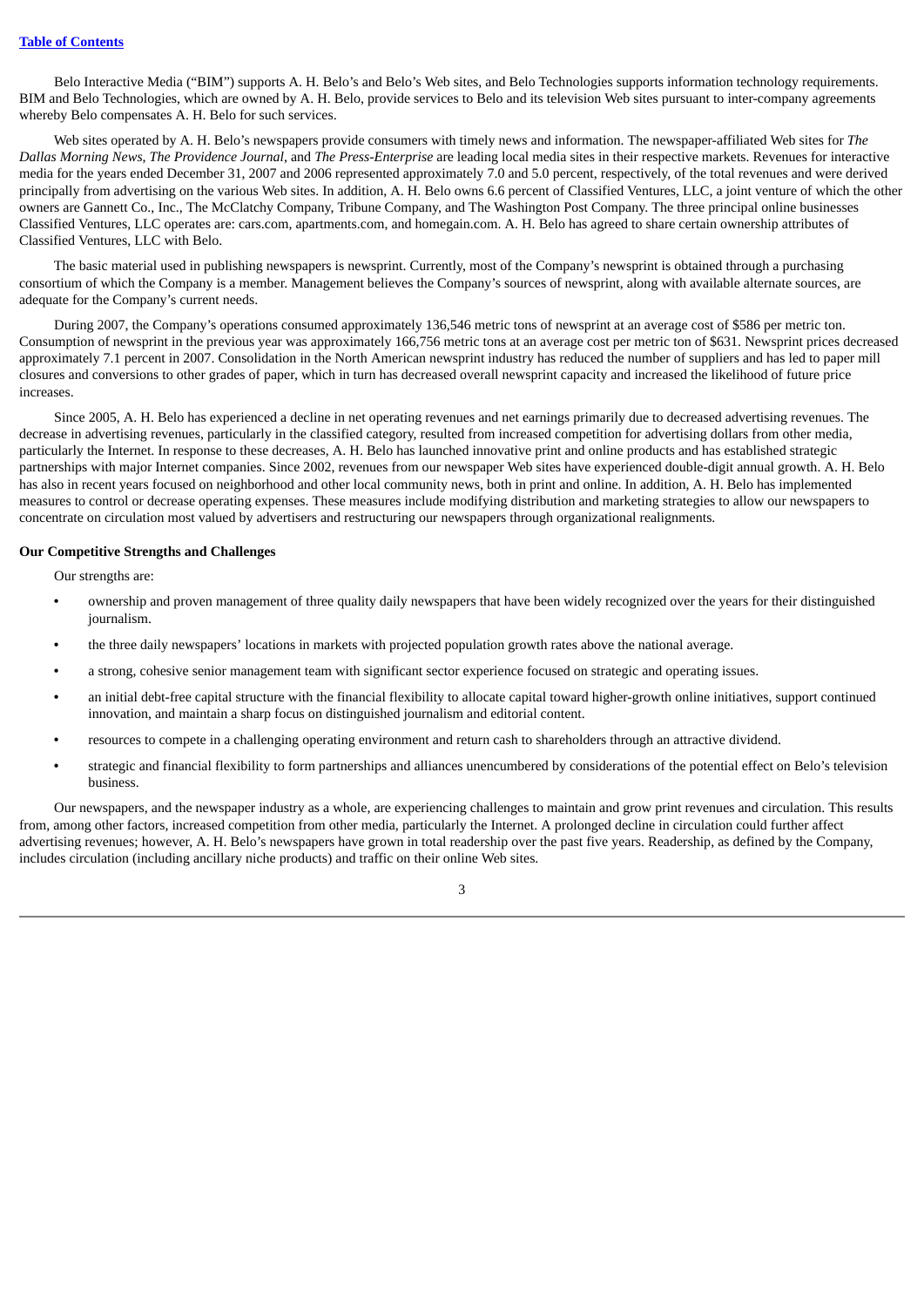#### **Our Strategies and Opportunities**

The Company is committed to publishing newspapers and online content of the highest quality and integrity, creating and developing innovative print and online products addressing the needs of customers and advertisers, providing an attractive dividend, and creating value for shareholders over the longterm. The Company intends to achieve these objectives through the following strategies:

- **•** focusing management's attention on operating A. H. Belo's core newspaper businesses and related Web sites to derive maximum revenue and earnings in an Internet-centric media environment by building larger digital businesses.
- **•** being attentive to the needs of our customers and advertisers by implementing initiatives to better reach consumers that advertisers most desire.
- **•** innovating and continuing to develop print and online products that create sustainable incremental revenue and earnings.
- **•** strengthening and improving our underlying technology platform.
- **•** maintaining a conservative balance sheet.
- **•** continuing our commitment of service to the local communities we serve.

#### **Competition**

The Company faces competition for advertising, and on-line advertising dollars, and circulation, The competition for advertising, dollars comes from local, regional, and national newspapers, the Internet, magazines, broadcast, cable and satellite television, radio, direct mail, yellow pages, and other media. A. H. Belo also competes for advertising dollars with certain television stations and related Web sites owned by Belo. Increased competition has come from the Internet and other new media formats and services other than traditional newspapers, many of which are often free to users. Free circulation daily newspapers have been recently introduced in several metropolitan markets, and there can be no assurance that free daily publications, or other publications, will not be introduced in any markets in which A. H. Belo publishes its newspapers. *The Dallas Morning News* has one major metropolitan daily newspaper competitor in certain areas of the Dallas/Fort Worth market. *The Providence Journal* competes with five daily newspapers in the Rhode Island and southeastern Massachusetts markets. *The Press-Enterprise* competes with seven daily newspapers in the Inland Empire area of southern California.

#### **Seasonality**

A. H. Belo's advertising revenues are subject to moderate seasonality, with advertising revenues typically higher in the fourth calendar quarter of each year because of the holiday shopping season. The level of advertising sales in any period may also be affected by advertisers' decisions to increase or decrease their advertising expenditures in response to anticipated consumer demand and general economic conditions.

## **Employees**

As of December 31, 2007, the Company had approximately 3,400 full-time and 280 part-time employees, including approximately 530 employees represented by various employee unions. All of these union-represented employees are located in Providence, Rhode Island. The Company believes its relations with its employees are satisfactory.

#### **Available Information**

A. H. Belo maintains its corporate Web site at www.ahbelo.com. The Company makes available, free of charge, on its Web site, this Annual Report on Form 10-K, its quarterly reports on Form 10-Q, its current reports on Form 8-K and amendments to those reports, as filed or furnished pursuant to Section 13(a) or 15(d) of the Securities Exchange Act of 1934, as amended, as soon as reasonably practicable after the reports are electronically filed with or furnished to the SEC.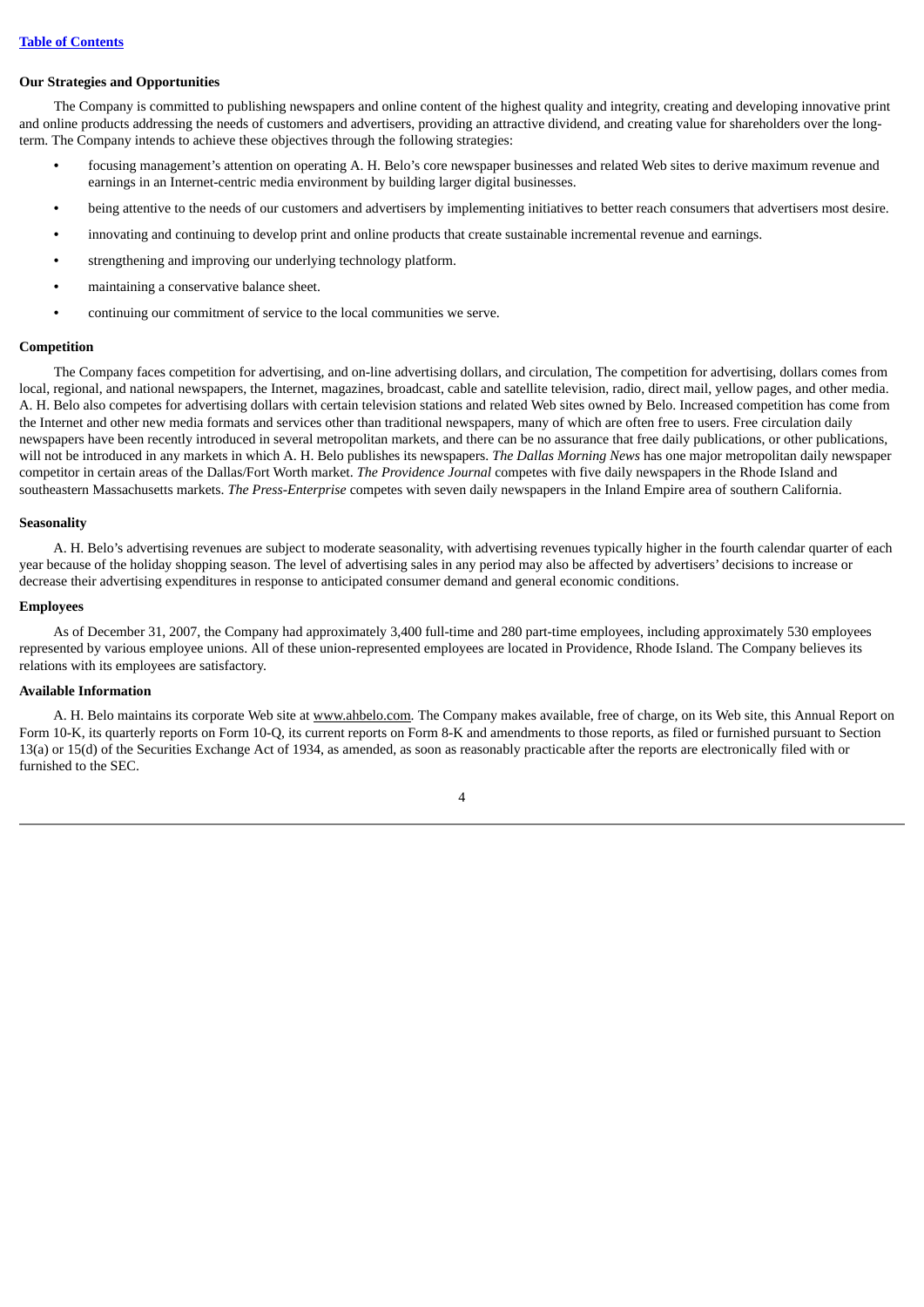#### <span id="page-7-0"></span>**Item 1A. Risk Factors**

Sections of this Annual Report on Form 10-K and management's public comments from time to time may contain forward-looking statements that are subject to risks and uncertainties. These statements are based on management's current knowledge and estimates of factors affecting our operations, both known and unknown. Readers are cautioned not to place undue reliance on such forward-looking information as actual results may differ materially from those currently anticipated. The following discussion identifies some of the factors that may cause actual results to differ materially from expectations. In addition, a number of other factors (those identified elsewhere in this document and others, both known and unknown) may cause actual results to differ materially from expectations*.*

#### **Risks Resulting from the Recently Completed Distribution**

# A. H. Belo has no operating history as a separate public company and may be unable to operate profitably as a stand-alone company.

A. H. Belo has no operating history as a separate public company. Historically, because the newspaper and the television businesses that comprised Belo have been under one ultimate parent, they have been able to rely to some degree on the earnings, assets, and cash flow of each other for capital requirements. As a result of the distribution, A. H. Belo now relies only on the newspaper business and related businesses for such requirements. A. H. Belo cannot assure you that, as a separate public company, operating results will continue at historical levels, or that the Company will be profitable. Additionally, A. H. Belo has relied on Belo for various financial, administrative, and managerial services in conducting its operations. Following the distribution, A. H. Belo maintains its own credit and banking relationships and performs its own financial and investor relations functions. Although A. H. Belo employs certain key former employees of Belo following the distribution, there can be no assurance that A. H. Belo will be able to successfully put in place, or thereafter maintain, the financial functions, administration, and management necessary to operate as a separate company or that A. H. Belo will not incur additional costs operating as a separate public company. For example, prior to the distribution, A. H. Belo, as part of Belo's business, was able to use Belo's size to procure products and services on favorable terms. A. H. Belo could experience some increased costs as a result of the absence of such economies of scale. Any such additional or increased costs could have a material adverse effect on our business, financial condition, or results of operations.

# A. H. Belo's historical financial information may not be indicative of our future results as a separate public company.

The historical financial information included in this Annual Report on Form 10-K may not reflect what A. H. Belo's results of operations, financial position, and cash flows would have been had it been a separate public company during the periods presented, or be indicative of what its results of operations, financial position, and cash flows may be in the future as a separate public company. A. H. Belo's historical financial information reflects allocations for services historically provided by Belo, and these allocated costs may be different from the actual costs A. H. Belo will incur for these services in the future as a separate public company, including with respect to actual services provided to A. H. Belo by Belo under a services agreement and other agreements. In some instances, the costs incurred for these services as a separate public company may be higher than the share of total Belo expenses allocated to A. H. Belo historically.

For additional information about the past financial performance of A. H. Belo's business and the basis of the presentation of the historical financial statements, see "Item 6. Selected Financial Data," "Item 7. Management's Discussion and Analysis of Financial Condition and Results of Operations," and the Combined Financial Statements and the accompanying Notes included elsewhere in this Annual Report on Form 10-K.

#### A. H. Belo may incur increased costs after the distribution or as a result of the distribution that may cause our profitability to decline.

A. H. Belo needs to replicate certain systems, infrastructure, and personnel to which it no longer has access after the distribution from Belo. In addition, there may be an adverse operational effect on A. H. Belo's business as a result of the significant time A. H. Belo's management and other employees and internal resources will need to dedicate to building these capabilities during the first few years following the distribution that otherwise would be available for other business initiatives and opportunities. A. H. Belo may incur capital and other costs associated with developing and implementing its own support functions in these areas. These costs may exceed the costs A. H. Belo will pay to Belo during the transition period.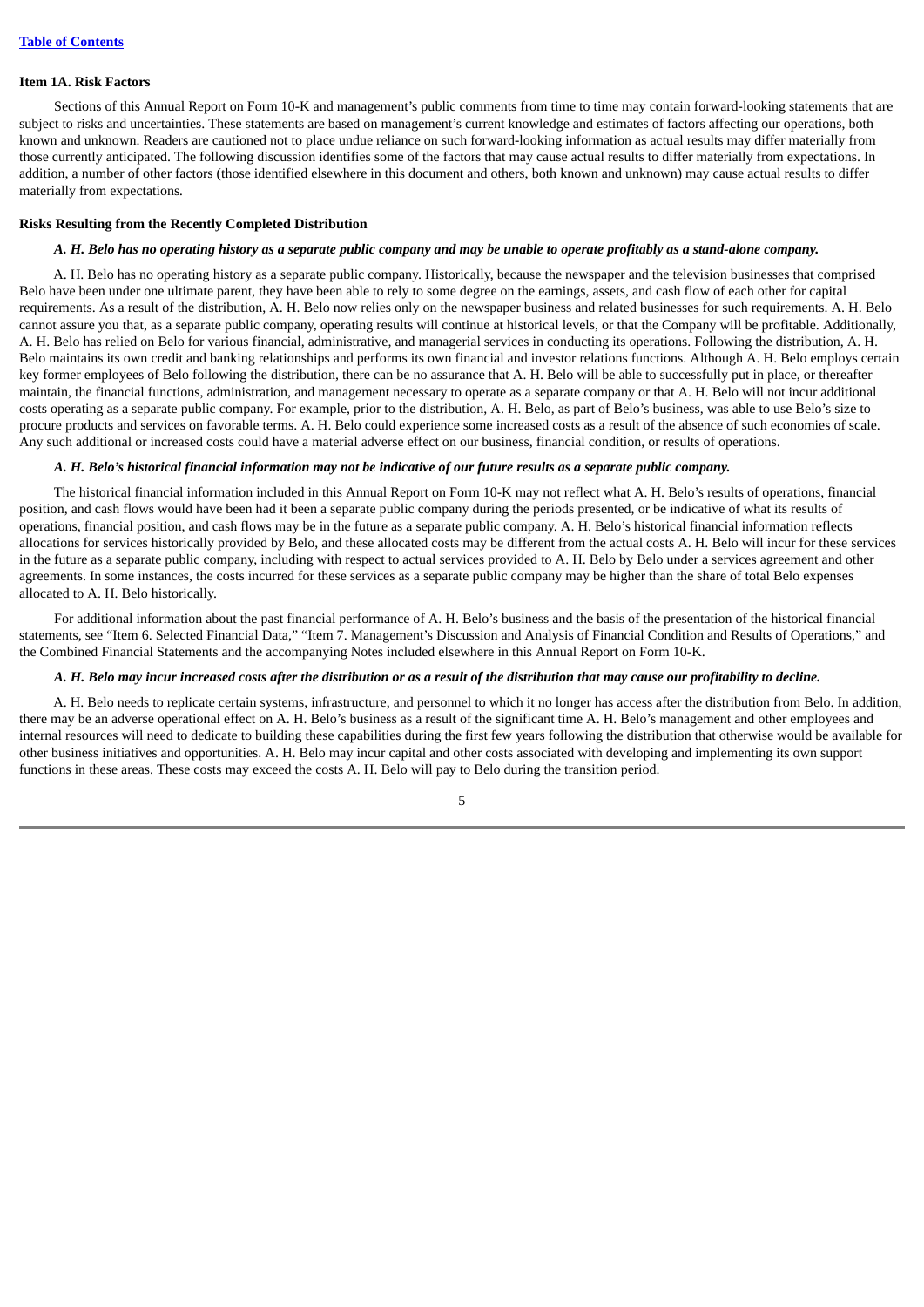#### *A. H. Belo may incur increased expenses if the services agreement with Belo is terminated.*

In connection with the distribution, A. H. Belo entered into a services agreement with Belo. This agreement provides that A. H. Belo and Belo will furnish each other services in such areas as employee benefits administration, risk management, claims administration and reporting, tax, payroll, internal audit, and other areas where A. H. Belo and Belo may need assistance and support following the distribution. Depending on the particular service being provided, the agreement extends for up to two years after the distribution, but may be terminated earlier under certain circumstances, including a default. If the agreement is terminated, A. H. Belo may be required to obtain such services from a third party. This could be more expensive than the fees that A. H. Belo is required to pay under the services agreement.

#### A. H. Belo's directors and executive officers have significant combined voting power and significant influence over our management and affairs.

Our directors and executive officers, hold 58.5 percent of the voting power of our outstanding voting stock as of March 15, 2008. A. H. Belo's Series A common stock has one vote per share and Series B common stock has ten votes per share. Generally, except for certain extraordinary corporate transactions, all matters to be voted on by A. H. Belo's shareholders must be approved by a majority of the voting power of our outstanding voting stock, voting as a single class. Certain extraordinary corporate transactions, such as a merger, consolidation, sale of all or substantially all of our property and assets, or a dissolution, the alteration, amendment, or repeal of A. H. Belo's bylaws by shareholders, and certain amendments to A. H. Belo's certificate of incorporation, require the affirmative vote of the holders of at least two-thirds of the voting power of our outstanding voting stock, voting as a single class. Accordingly, A. H. Belo's directors and executive officers will have significant influence over our management and affairs and over all matters requiring shareholder approval, including the election of directors and significant corporate transactions. This ownership may limit your ability to influence corporate matters and, as a result, A. H. Belo may take actions that you, or even the majority of shareholders, do not view as beneficial.

# *Certain members of management, directors, and shareholders may face actual or potential conflicts of interest.*

The management and directors of A. H. Belo and Belo own both A. H. Belo common stock and Belo common stock. Robert W. Decherd serves as the non-executive Chairman of the Board of Belo and as Chairman of the Board, president and Chief Executive Officer of A. H. Belo. Mr. Decherd and Dealey D. Herndon, his sister, serve as directors of A. H. Belo and Belo. James M. Moroney III, executive vice president of A. H. Belo and the Publisher and Chief Executive Officer of *The Dallas Morning News*, is their second cousin. Mr. Moroney also serves as a director of Belo. This ownership overlap and these common directors could create, or appear to create, potential conflicts of interest when A. H. Belo's and Belo's management and directors face decisions that could have different implications for A. H. Belo and Belo. For example, potential conflicts of interest could arise in connection with the resolution of any dispute between A. H. Belo and Belo regarding the terms of the agreements governing the distribution and the relationship between A. H. Belo and Belo thereafter. These agreements include, among others, the separation and distribution agreement, the tax matters agreement, the employee matters agreement, the services agreement, and any other agreements between the parties or their affiliates. Potential conflicts of interest could also arise out of any commercial arrangements that A. H. Belo and Belo may enter into in the future. In addition, A. H. Belo and Belo will compete with each other in Dallas/Fort Worth, where each company owns significant properties.

#### **Risks Relating to A. H. Belo's Business**

#### If A. H. Belo is unable to respond to evolving industry trends and changes in technology, its business may not be able to compete effectively.

Print circulation and readership of A. H. Belo's newspapers, and the newspaper industry overall, are subject to competition and, in particular, are being affected by the preferences of some consumers to receive all or a portion of their news in new media formats and from sources other than traditional newspapers, and by the proliferation of these new media formats and sources. Information delivery and programming alternatives such as the Internet, cable, direct satellite-to-home services, pay-per-view, and home video and entertainment systems have fractionalized newspaper readership. Over the past decade, the Internet, cable television programming services, and other emerging media distribution platforms have captured increasing market share, while the aggregate print circulation of the major newspapers has declined.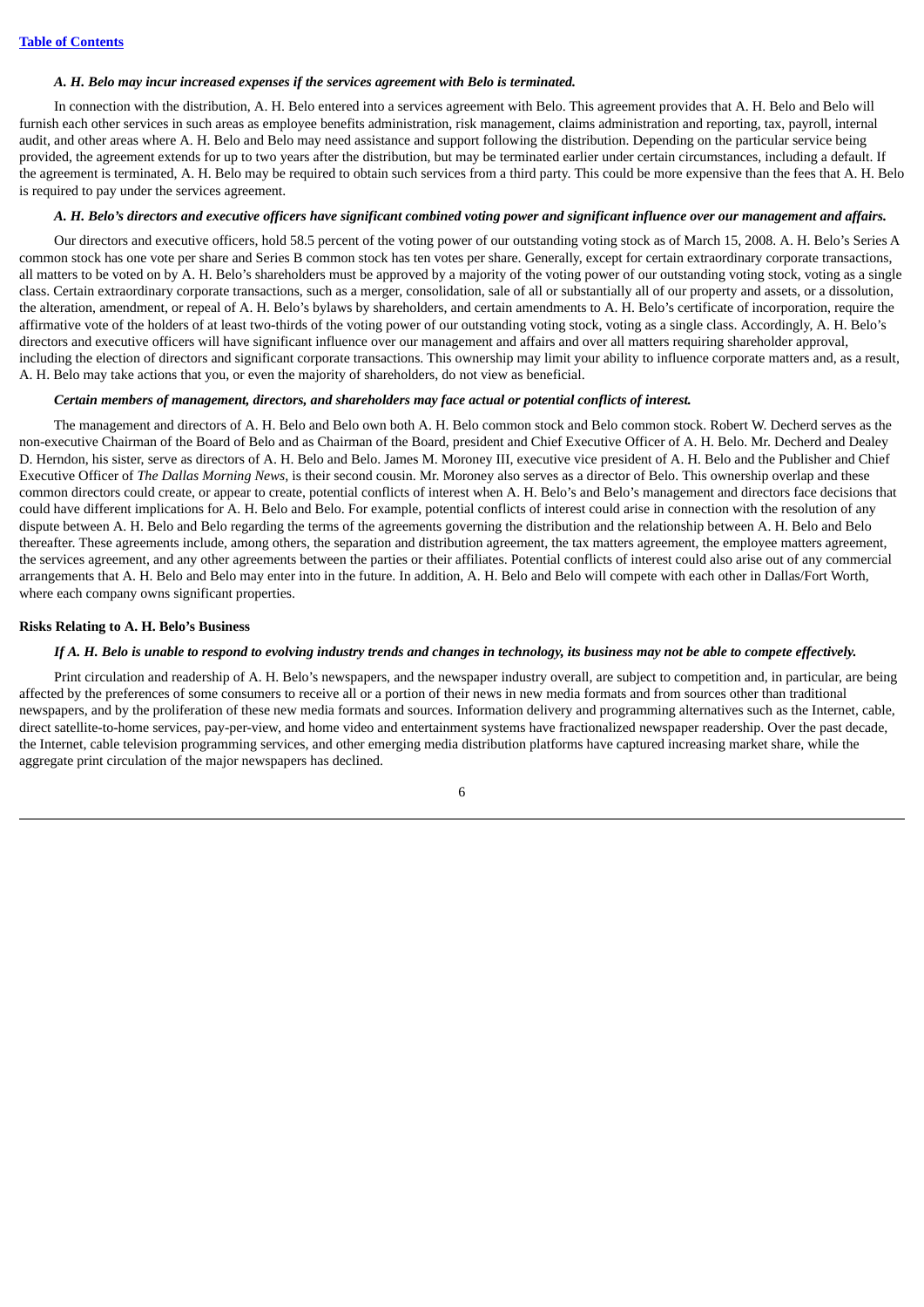# Decreases in advertising spending, resulting from an economic downturn, business combinations, natural disasters, war, terrorism, or other factors specific to the communities served by the Company, could adversely affect A. H. Belo's financial condition and results of operations. In addition, A. H. Belo's revenues are subject to seasonal, cyclical, and other fluctuations that could adversely affect our financial condition and results of operations.

Approximately 81 percent or more of A. H. Belo's revenues for each of the last three fiscal years were generated from the sale of advertising appearing in its newspapers. Advertisers generally reduce their advertising spending during economic downturns, so a recession or economic downturn could have an adverse effect on A. H. Belo's financial condition and results of operations.

A. H. Belo's advertising revenues depend upon a variety of other factors specific to the communities served by the Company. Changes in those factors could affect advertising revenues. These factors include, among others, the size and demographic characteristics of the local population, the concentration of retail stores, and local economic conditions in general.

A. H. Belo's revenues and results of operations are subject to seasonal, cyclical, and other fluctuations that are expected to continue. Seasonal and cyclical factors that affect A. H. Belo's revenues and results of operations may be beyond A. H. Belo's control, including changes in the pricing policies of competitors, the hiring and retention of key personnel, wage and cost pressures, changes in newsprint prices, and general economic factors. Fluctuations in revenues and results of operations may cause A. H. Belo's stock price to be volatile.

# A. H. Belo's businesses operate in highly competitive markets, such as Dallas/Fort Worth, and our ability to maintain market share and generate *revenues depends on how effectively the Company competes with existing and new competition.*

Our businesses operate in highly competitive markets. Our newspapers compete for audiences and advertising revenue with other newspapers as well as with the Internet, magazines, broadcast, cable and satellite television, radio, direct mail, and yellow pages. A. H. Belo and Belo will compete with each other in Dallas/Fort Worth where each company owns significant properties. Some of A. H. Belo's current and potential competitors have greater financial and other resources available to them.

A. H. Belo's newspaper publications generate significant percentages of their advertising revenues from limited numbers of sources. In recent years, Web sites dedicated to automotive, employment, real estate advertising, and general classified advertising have become significant competitors of A. H. Belo's newspapers and Web sites. As a result, even in the absence of a recession or economic downturn, technological, industry, and other changes specifically affecting these advertising sources could reduce advertising revenues and adversely affect A. H. Belo's financial condition and results of operations.

A. H. Belo's revenues primarily consist of advertising and paid circulation. Competition for advertising expenditures and paid circulation comes from local, regional, and national newspapers (including free daily newspapers), magazines, broadcast, cable and satellite television, radio, direct mail, yellow pages, the Internet, outdoor billboards, and other media. The National Do Not Call Registry has affected the way newspapers solicit home-delivery circulation, particularly for larger newspapers that historically have relied on telemarketing. Competition for newspaper advertising revenue is based largely upon advertiser results, advertising rates, readership, demographics, and circulation levels. Competition for circulation is based largely upon the content of the newspaper, its price, editorial quality, customer service, and other sources of news and information. Our local and regional competitors are community newspapers that are typically unique to each market, but the Company has competitors for advertising revenues that are larger and have greater financial and distribution resources. Circulation revenues and our ability to achieve price increases for our print products may be affected by competition from other publications and other forms of media available in our various markets, declining consumer spending on discretionary items like newspapers, decreasing amounts of free time, and declining frequency of regular newspaper buying among certain demographics. A. H. Belo may incur higher costs competing for advertising dollars and paid circulation, and if the Company is not able to compete effectively for advertising dollars and paid circulation, revenues may continue to decline and our financial condition and results of operations may be adversely affected.

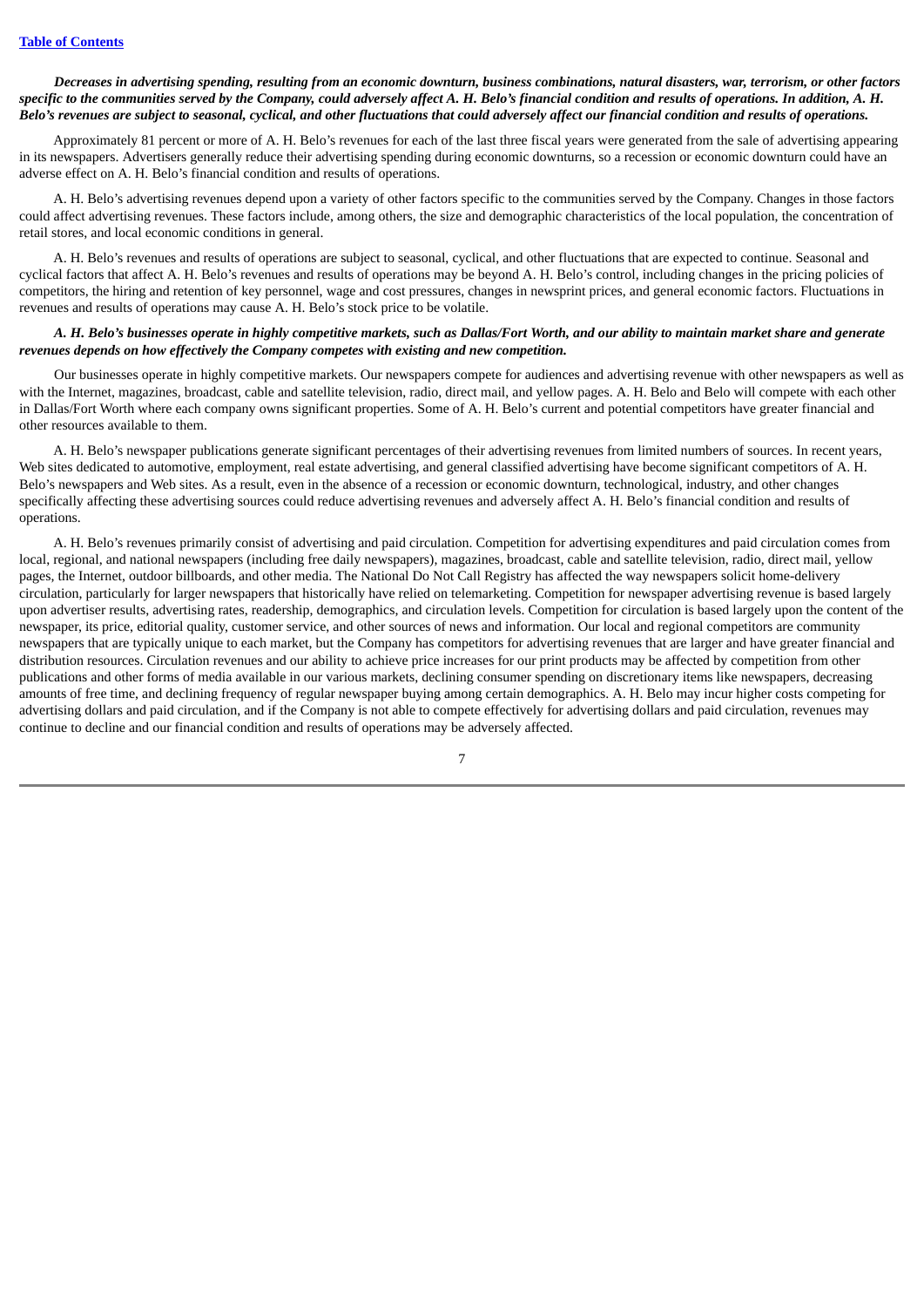## *Decreases in circulation may adversely affect A. H. Belo's circulation and advertising revenues.*

The table below presents the components of our net operating revenues for the last three years:

|                                                |           | Percentage |           | Percentage |           |
|------------------------------------------------|-----------|------------|-----------|------------|-----------|
| Year ended December 31, (dollars in thousands) | 2007      | Chanae     | 2006      | Chanae     | 2005      |
| <b>Advertising</b>                             | \$600.335 | $(10.9\%)$ | \$674,140 | $(1.9\%)$  | \$687,140 |
| Circulation                                    | 112.635   | $(3.1\%)$  | 116.265   | 11.0%      | 104.790   |
| Other                                          | 25,698    | $(6.0\%)$  | 27,328    | $(10.1\%)$ | 30,414    |
| Net operating revenues                         | \$738.668 | $(9.7\%)$  | \$817,733 | $(0.6\%)$  | \$822,344 |

As a result of the change in distribution methods at *The Dallas Morning News*, circulation revenue increased approximately \$24,555 in 2006. However, when measured on a comparable basis, circulation revenue actually decreased 1.8 percent in 2006 from 2005.

A. H. Belo's newspapers, and the newspaper industry as a whole, are experiencing challenges to maintain and grow print circulation and circulation revenues. A prolonged decline in circulation could affect the rate and volume of advertising revenues. To maintain our circulation base, A. H. Belo may incur additional costs, and may not be able to recover these costs through circulation and advertising revenues. To address declining circulation, the Company may increase spending on marketing designed to retain our existing subscriber base and continue or create niche publications targeted at specific market groups. The Company may also increase marketing efforts to drive traffic to our proprietary Web sites. There are no current plans to materially increase such spending or marketing.

A. H. Belo anticipates that readership will become increasingly important now that the Audit Bureau of Circulations has agreed to publish readership statistics and recognize Internet use in addition to print circulation information. The Company believes this is a positive industry development but cannot predict its effect on advertising revenues.

## A significant increase in the cost of newsprint, or a reduction in the availability of newsprint, could adversely affect A. H. Belo's publishing *business.*

The basic raw material for newspapers is newsprint, which has historically been between approximately 11 percent and 14 percent of revenues. The price of newsprint historically has been volatile. Consolidation in the North American newsprint industry has reduced the number of suppliers and has led to paper mill closures and conversions to other grades of paper, which in turn has decreased overall newsprint capacity and increased the likelihood of future price increases. A. H. Belo currently purchases most of its newsprint through a purchasing consortium of which it is a member. Our inability to obtain an adequate supply of newsprint in the future or significant increases in newsprint costs could affect our financial condition and results of operations.

# Adverse results from pending or new litigation or governmental proceedings or investigations could adversely affect A. H. Belo's financial *condition and results of operations.*

From time to time A. H. Belo and its subsidiaries are subject to litigation, governmental proceedings, and investigations. Current matters include those described under "Item 3. Legal Proceedings". Adverse determinations in any of these pending or future matters could require A. H. Belo to make monetary payments or result in other sanctions or findings that could affect our business, financial condition, and results of operations.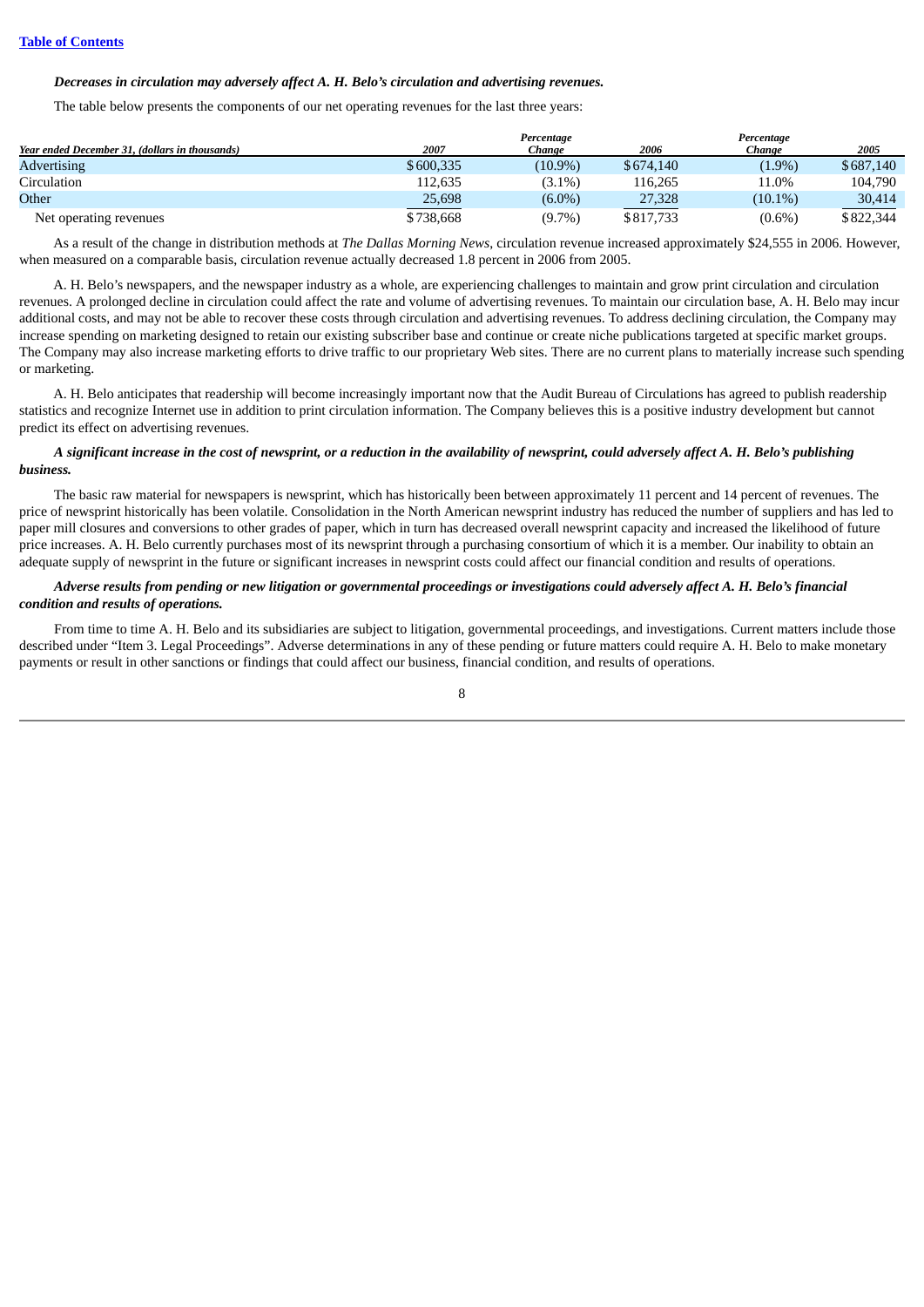# A. H. Belo depends on key personnel and may not be able to operate and grow our business effectively if A. H. Belo loses the services of any of our *senior executive officers or are unable to attract and retain qualified personnel in the future.*

A. H. Belo depends on the efforts of its senior executive officers. The success of our business depends heavily on our ability to retain current management and to attract and retain qualified personnel in the future. Competition for senior management personnel is intense and A. H. Belo may not be able to retain its key personnel. The Company has not entered into employment agreements with key management personnel and does not have "key person" insurance for any of our senior executive officers or other key personnel. To mitigate this risk, A. H. Belo has adopted a change in control severance plan covering key management personnel that is triggered under certain conditions if a change in control occurs.

# A. H. Belo's business may be negatively affected by work stoppages, slowdowns, or strikes by our employees.

Currently, one of A. H. Belo's primary newspapers is party to collective bargaining agreements with unions representing approximately 530 of its employees. All of these agreements will expire within approximately four years, unless extended. A. H. Belo cannot assure investors about the results of negotiation of future collective bargaining agreements, whether future collective bargaining agreements will be negotiated without interruptions in our business, or the possible effect of future collective bargaining agreements on our business, financial condition, and results of operations. The Company also cannot assure investors that strikes or work stoppages will not occur in the future in connection with labor negotiations or otherwise. Any prolonged strike or work stoppage could adversely effect our business, financial condition, and results of operations.

# <span id="page-11-0"></span>**Item 1B. Unresolved Staff Comments**

None.

#### <span id="page-11-1"></span>**Item 2. Properties**

A. H. Belo owns and operates a newspaper printing facility and distribution center in Plano, Texas, to print *The Dallas Morning News* and other publications. A. H. Belo also owns a distribution and collating facility for *The Dallas Morning News* in southern Dallas and owns a printing facility in Arlington, Texas, used for commercial printing. Additional operations of *The Dallas Morning News* are housed in a four-story building and in parts of a separate 17-story office building (The Belo Building) in downtown Dallas, Texas. A. H. Belo also leases space in downtown Dallas, for BIM operations, and in Irving, Texas, for a secondary data center.

After an assessment of their respective downtown Dallas real estate needs, A. H. Belo and Belo agreed to co-own, through the creation of a limited liability company (LLC), The Belo Building, related parking sites, and specified other downtown real estate. A. H. Belo and Belo each own 50 percent of the LLC and lease from the LLC 50 percent of the available rental space in The Belo Building and related parking sites under long-term leases that are terminable under various conditions. A third party real estate services firm, engaged by the LLC, manages The Belo Building and other real estate owned by the LLC.

In addition, A. H. Belo and Belo have agreed to exchange certain real estate interests they or their subsidiaries own in an approximately 10-acre downtown Dallas campus jointly used today by *The Dallas Morning News* and Belo's WFAA-TV and Texas Cable News (TXCN). As a result of the exchange, *The Dallas Morning News* will own a single parcel (or contiguous parcels) containing the land and improvements that it uses in its operations, and WFAA-TV, TXCN, and Belo will likewise own a single parcel (or contiguous parcels) containing the land and improvements used by WFAA-TV and TXCN. Depending on their needs, A. H. Belo (or a related entity) and Belo (or a related entity) may also enter into lease or use agreements for specified parts of the campus real estate properties. The terms of such agreements, including the compensation to be paid, will be determined by arms-length negotiations between A. H. Belo and Belo.

A. H. Belo owns and operates a newspaper printing facility in Providence, Rhode Island, for *The Providence Journal*. The remainder of *The Providence Journal*'s operations is housed in an owned, five-story building in downtown Providence.

A. H. Belo owns and operates a newspaper publishing facility and a commercial printing facility in downtown Riverside, California, for *The Press-Enterprise* and other company and third party publications. The Company owns a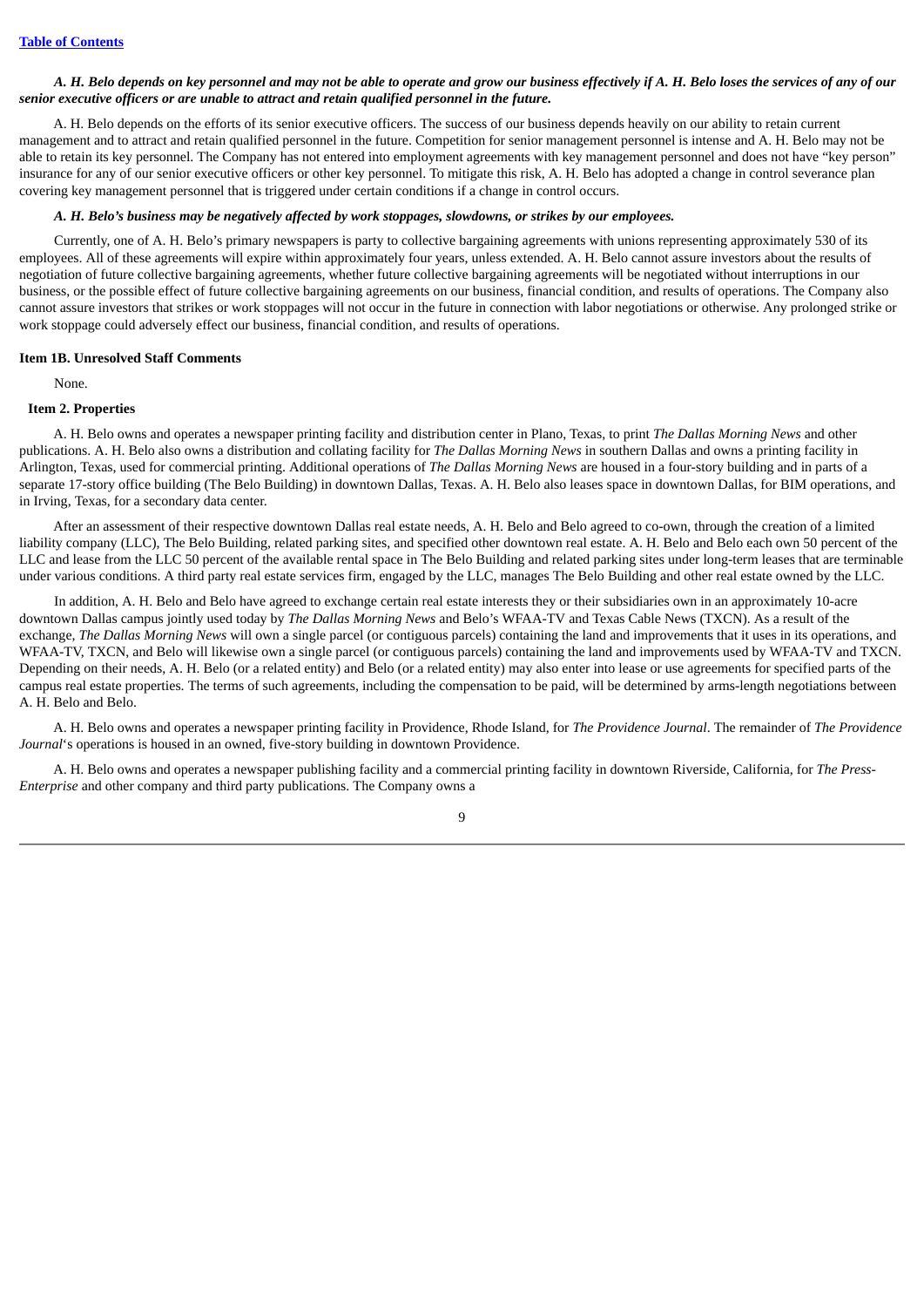state-of-the-art media center for *The Press-Enterprise*, which also houses the non-production operations of *The Press-Enterprise*.

The Company has additional leasehold and other interests that are used in our activities, which are not material. The Company believes our properties are in satisfactory condition and are well maintained and that such properties are adequate for present operations.

#### <span id="page-12-0"></span>**Item 3. Legal Proceedings**

In 2004, Belo announced that an internal investigation, then ongoing, disclosed practices and procedures that led to an overstatement of previously reported circulation figures at *The Dallas Morning News*, primarily in single copy sales. In response to the overstatement, Belo implemented a voluntary advertiser plan developed by Belo management. The plan included cash payments to advertisers and future advertising credits. Payments under the plan were made without any condition that such advertisers release *The Dallas Morning News* from liability for the circulation overstatement. To use the credits, advertisers generally placed advertising in addition to the terms of the advertiser's current contract. There are no unused credits.

On August 23, 2004, August 26, 2004, and October 5, 2004, three related lawsuits were filed by purported shareholders of Belo in the United States District Court for the Northern District of Texas against Belo, Robert W. Decherd, and Barry T. Peckham, a former executive officer of *The Dallas Morning News*. The complaints arise out of the circulation overstatement at *The Dallas Morning News* announced by Belo in 2004, alleging that the overstatement artificially inflated Belo's financial results and thereby injured investors. The plaintiffs seek to represent a purported class of shareholders who purchased Belo common stock between May 12, 2003 and August 6, 2004. The complaints allege violations of Sections 10(b) and 20(a) of the Securities Exchange Act of 1934. On October 18, 2004, the court ordered the consolidation of all cases arising out of the same facts and presenting the same claims, and on February 7, 2005, plaintiffs filed an amended, consolidated complaint adding as defendants John L. Sander, Dunia A. Shive, and Dennis A. Williamson, all of whom are current or retired executive officers of Belo, and James M. Moroney III, an executive officer of *The Dallas Morning News*. On May 18, 2007, the court partially granted defendants' motions to dismiss plaintiffs' second amended complaint to the extent it dismissed plaintiffs' complaint as to defendants John L. Sander, Dunia A. Shive, and Dennis A. Williamson. The motions to dismiss were denied as to the other defendants. On September 19, 2007, plaintiffs filed their motion for class certification; defendants filed their response to this motion on October 26, 2007. Plaintiffs filed their reply to the response on November 16, 2007. On November 26, 2007, the court denied defendants' motion for reconsideration of the court's denial of defendants' motion to dismiss as to the remaining defendants. No class or classes have been certified and no amount of damages has been specified. The Company believes the complaints are without merit and intend to defend vigorously against them.

On June 3, 2005, a shareholder derivative lawsuit was filed by a purported individual shareholder of Belo in the 191st Judicial District Court of Dallas County, Texas, against Robert W. Decherd, John L. Sander, Dunia A. Shive, Dennis A. Williamson, and James M. Moroney III; Barry T. Peckham; and Louis E. Caldera, Judith L. Craven, Stephen Hamblett, Dealey D. Herndon, Wayne R. Sanders, France A. Córdova, Laurence E. Hirsch, J. McDonald Williams, Henry P. Becton, Jr., Roger A. Enrico, William T. Solomon, Lloyd D. Ward, M. Anne Szostak, and Arturo Madrid, current or former directors of Belo. The lawsuit makes various claims asserting mismanagement and breach of fiduciary duty related to the circulation overstatement at *The Dallas Morning News.* On May 30, 2007, after a prior discovery stay ended, the court issued an order administratively closing the case. Under the court's order, the case is stayed and, as a result, no further action can be taken unless the case is reinstated. The court retained jurisdiction and the case is subject to being reinstated by the court or upon motion by any party. The court's order was not a dismissal with prejudice.

Under the terms of the separation and distribution agreement between A. H. Belo and Belo, A. H. Belo and Belo will share equally in any liabilities, net of any applicable insurance, resulting from the circulation-related lawsuits described above.

In 2004, the staff of the SEC notified Belo that it was conducting a newspaper industry-wide inquiry into circulation practices, and inquired specifically about *The Dallas Morning News* ' circulation overstatement. Belo briefed the SEC on *The Dallas Morning News* circulation situation and related matters. The information voluntarily provided to the SEC related to *The Dallas Morning News*, as well as *The Providence Journal* and *The Press-Enterprise*. On October 1, 2007, the SEC staff sent counsel for Belo a letter stating that the inquiry has been completed and that the SEC staff does not intend to recommend any enforcement action by the SEC.

On October 24, 2006, eighteen former employees of *The Dallas Morning News* filed a lawsuit against various A. H. Belo-related parties in the United States District Court for the Northern District of Texas. The plaintiffs' lawsuit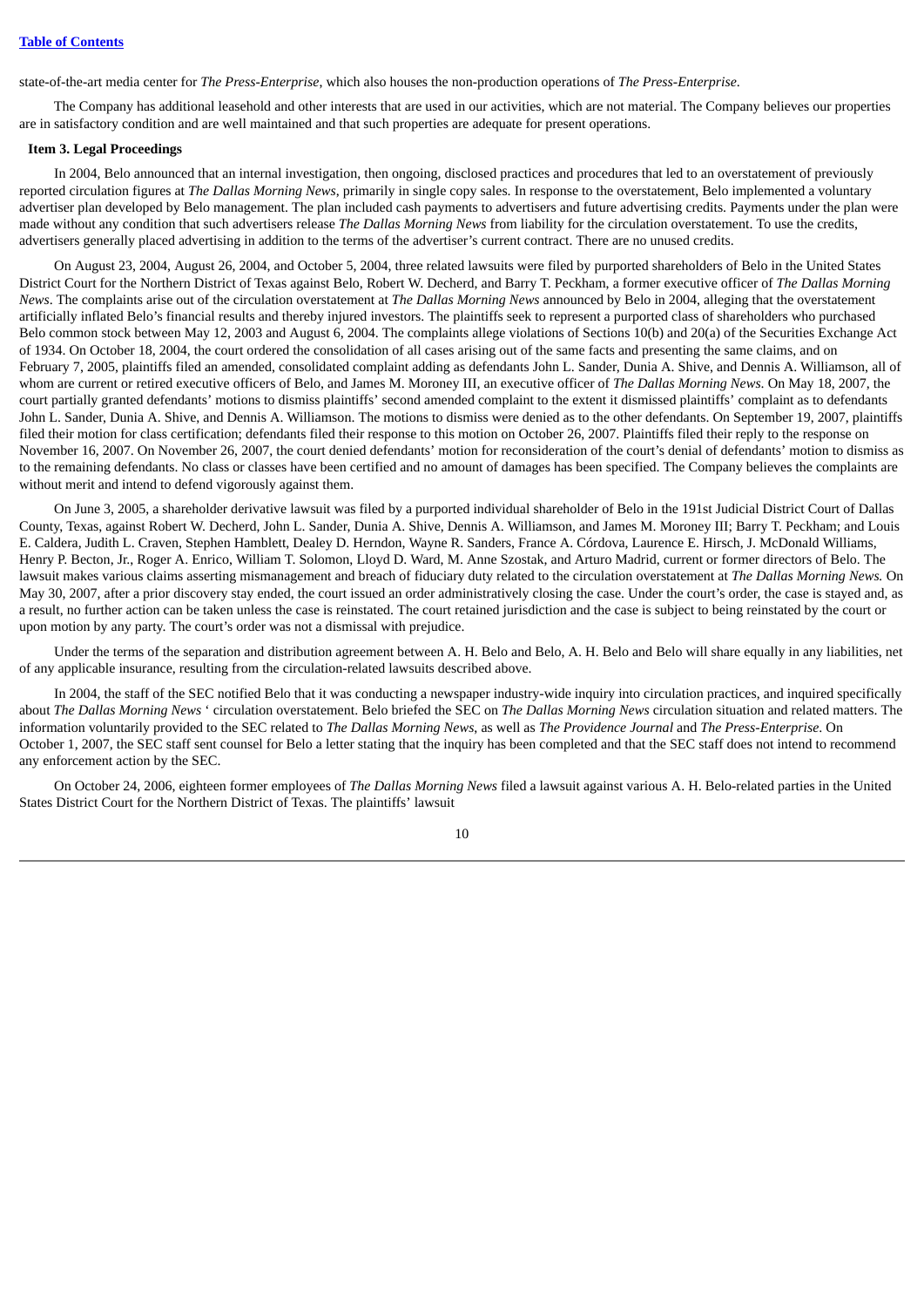alleges unlawful discrimination and ERISA violations and includes allegations relating to *The Dallas Morning News* circulation overstatement (similar to the circulation-related lawsuits described above). In June 2007, the court issued a memorandum order granting in part and denying in part defendants' motion to dismiss. In August 2007, the court dismissed certain additional claims. A trial date in January 2009 has been set. The Company believes the lawsuit is without merit and intends to defend vigorously against it.

In addition to the proceedings disclosed above, a number of other legal proceedings are pending against A. H. Belo, including several actions for alleged libel and/or defamation. In the opinion of management, liabilities, if any, arising from these other legal proceedings would not have a material adverse effect on A. H. Belo's results of operations, liquidity, or financial position.

# <span id="page-13-0"></span>**Item 4. Submission of Matters to a Vote of Security Holders**

<span id="page-13-1"></span>None.

# **PART II**

#### <span id="page-13-2"></span>Item 5. Market for Registrant's Common Equity, Related Stockholder Matters and Issuer Purchases of Equity Securities

The Company's authorized common equity consists of 125,000,000 shares of common stock, par value \$.01 per share. The Company has two series of common stock outstanding, Series A and Series B. Shares of the two series are identical in all respects except as noted herein. Series B shares are entitled to 10 votes per share on all matters submitted to a vote of shareholders; Series A shares are entitled to one vote per share. Transferability of the Series B shares is limited to family members and affiliated entities of the holder and Series B shares are convertible at any time on a one-for-one basis into Series A shares, and upon a transfer other than as described above, Series B shares automatically convert into Series A shares. Shares of the Company's Series A common stock are traded on the New York Stock Exchange (NYSE symbol: AHC). There is no established public trading market for shares of Series B common stock. Our Series A common stock began trading on February 11, 2008, and as such, no information exists regarding high and low stock prices for the last two years. The closing price of our Series A common stock on March 15, 2008 was \$11.44.

The approximate number of shareholders of record of our Series A and Series B common stock at the close of business on March 15, 2008 was 577 and 289, respectively.

A. H. Belo's dividend is expected to be \$1.00 per share, annually. The declaration and payment of dividends is subject to the discretion of A. H. Belo's Board of Directors, and any determination as to the payment of such dividends, as well as the amount and timing of such dividends, will depend on, among other things, A. H. Belo's results of operations and financial condition, earnings, capital requirements, debt covenants, other contractual restrictions, prospects, applicable law, general economic and business conditions, and other future factors that A. H. Belo's Board of Directors deems relevant. A. H. Belo cannot provide any assurance that any dividends will be declared and paid, due to factors previously stated in "Item 1A. Risk Factors". In addition, the Company entered into a bank credit facility agreement that contains a negative covenant requiring the Company to be in pro forma compliance with the Fixed Charge Coverage ratio (the ratio of interest and other fixed charges to the Company's consolidated EBITDA less capital expenditures), before any dividends can be paid.

#### **Issuer Purchases of Equity Securities**

The Company did not repurchase any Series A or Series B common stock during the quarter ended December 31, 2007.

#### **Sales of Unregistered Securities**

In connection with its incorporation, on October 1, 2007, A. H. Belo issued 1,000 shares of A. H. Belo common stock, par value \$.01 per share, to Belo Holdings, Inc., a subsidiary of Belo, in consideration of an aggregate capital contribution of \$1,000 by Belo Holdings. A. H. Belo did not register this issuance of securities under the Securities Act because it did not involve any public offering of securities.

In connection with the distribution, Belo and Belo Holdings contributed to A.H. Belo the stock of all subsidiaries engaged in the newspaper and related businesses along with certain real estate and other assets and liabilities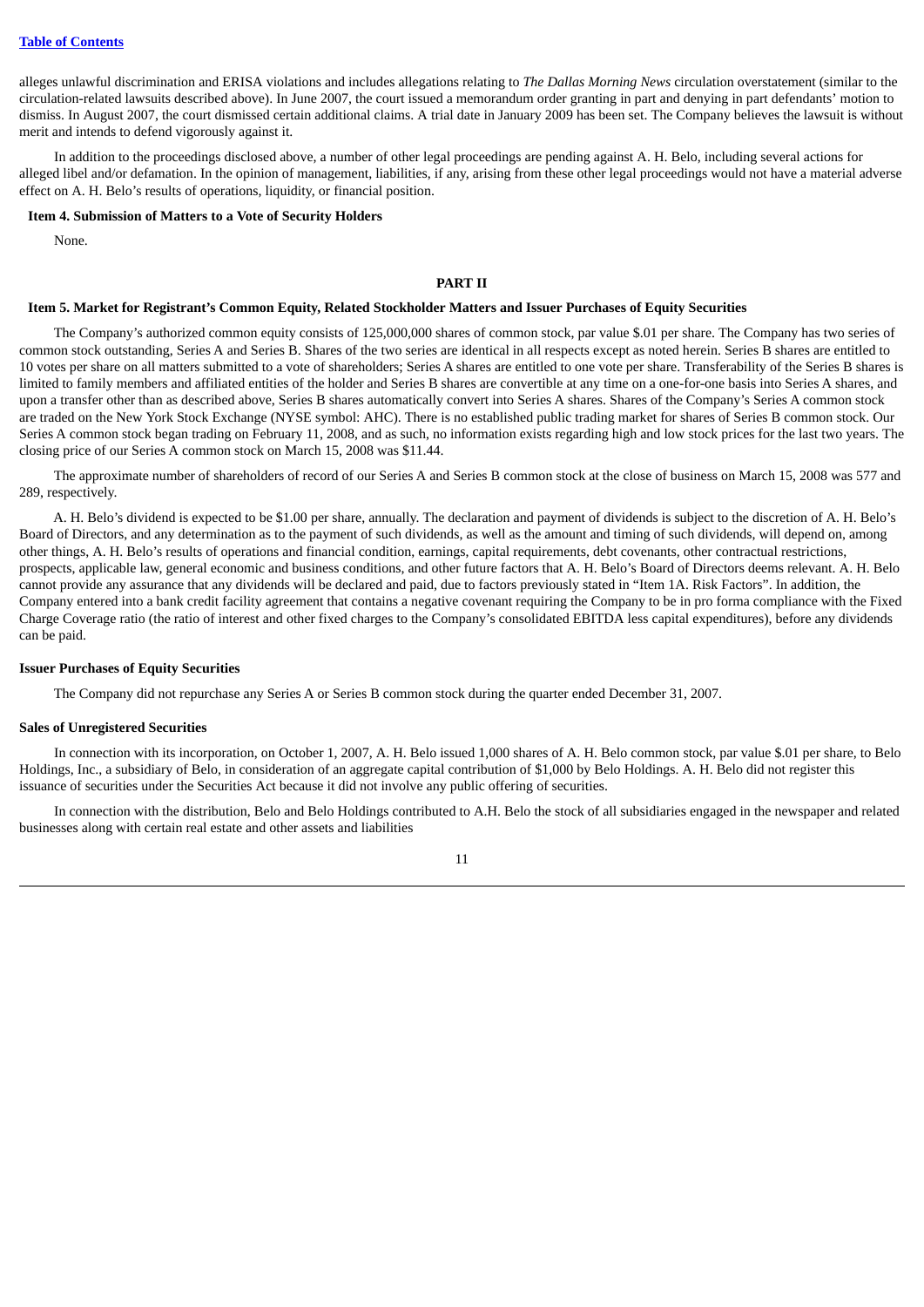associated with the newspaper and related businesses to A. H. Belo. The assets and liabilities transferred to A. H. Belo will be recorded at historical cost as a reorganization of entities under common control in the first quarter of 2008. In consideration for these capital contributions, A. H. Belo issued to Belo and Belo Holdings a total of 17,603,448 shares of A. H. Belo Series A common stock and 2,848,547 shares of A. H. Belo Series B common stock. A. H. Belo did not register these issuances of securities under the Securities Act because they did not involve any public offering of securities.

#### <span id="page-14-0"></span>**Item 6. Selected Financial Data**

The following table presents selected financial data of the Company for each of the five years in the period ended December 31, 2007. Certain amounts for the prior years have been reclassified to conform to the current year presentation. For a more complete understanding of this selected financial data, see "Item 7. Management's Discussion and Analysis of Financial Condition and Results of Operations" and the Combined Financial Statements and the Notes thereto.

|                                                     | As of and for the years ended December 31, |           |           |           |           |
|-----------------------------------------------------|--------------------------------------------|-----------|-----------|-----------|-----------|
| In thousands                                        | 2007                                       | 2006      | 2005      | 2004      | 2003      |
| Total net operating revenues                        | 738,668                                    | \$817,733 | \$822,344 | \$779,142 | \$763,652 |
| Total operating expenses(a)                         | 1,056,100                                  | 760,376   | 721,251   | 689,460   | 645,378   |
| Earnings (loss) from operations                     | $$$ (317,432)                              | \$57,357  | \$101.093 | \$89.682  | \$118.274 |
| Other income and expense(b)                         | (31,067)                                   | (30,310)  | (22, 913) | (15,648)  | (18,065)  |
| Income tax (expense) benefit                        | 1,487                                      | (11,868)  | (30, 361) | (28, 745) | (38, 458) |
| Net earnings $(\text{loss})(a)(c)$                  | $$$ (347,012)                              | \$15,179  | \$47,819  | \$45,289  | \$61,751  |
| Total assets                                        | 619,710                                    | \$994,815 | \$981,661 | \$963,215 | \$968,889 |
| Long-term portion of notes payable to Belo Corp.(d) | 378,916                                    | \$353,893 | \$332,710 | \$306,398 | \$279,425 |

(a) Total operating expenses for the year ended December 31, 2007 include a charge of \$344,424 for the impairment of goodwill at *The Press-Enterprise* and *The Providence Journal.*

(b) Other income and expense includes \$34,834, \$31,814, \$23,661, \$16,510, and \$18,009 for the years ended December 31, 2007, 2006, 2005, 2004, and 2003, respectively, for interest on notes payable to Belo (see the Combined Financial Statements, Note 7 — Long-term Debt).

(c) Net earnings in 2004 included pre-tax charges related to *The Dallas Morning News* circulation overstatement of \$23,500 (see "Item 3. Legal Proceedings").

(d) Amounts represent the long-term portion of notes payable to Belo (see the Combined Financial Statements, Note 7— Long-term Debt).

# <span id="page-14-1"></span>**Item 7. Management's Discussion and Analysis of Financial Condition and Results of Operations**

The following information should be read in conjunction with the other sections of this Annual Report on Form 10-K, including "Item 1. Business," "Item 1A. Risk Factors," "Item 6. Selected Financial Data," "Item 7A. Quantitative and Qualitative Disclosures about Market Risks," "Item 9A. Controls and Procedures" and the Combined Financial Statements and the Notes thereto. Management's Discussion and Analysis of Financial Condition and Results of Operations contains a number of forward-looking statements, all of which are based on our current expectations and could be affected by the uncertainties *and risk factors described throughout this filing and particularly in "Item 1A.. Risk Factors."*

*All references to earnings per share represent diluted earnings per share.*

*All dollar amounts are in thousands, except per share amounts.*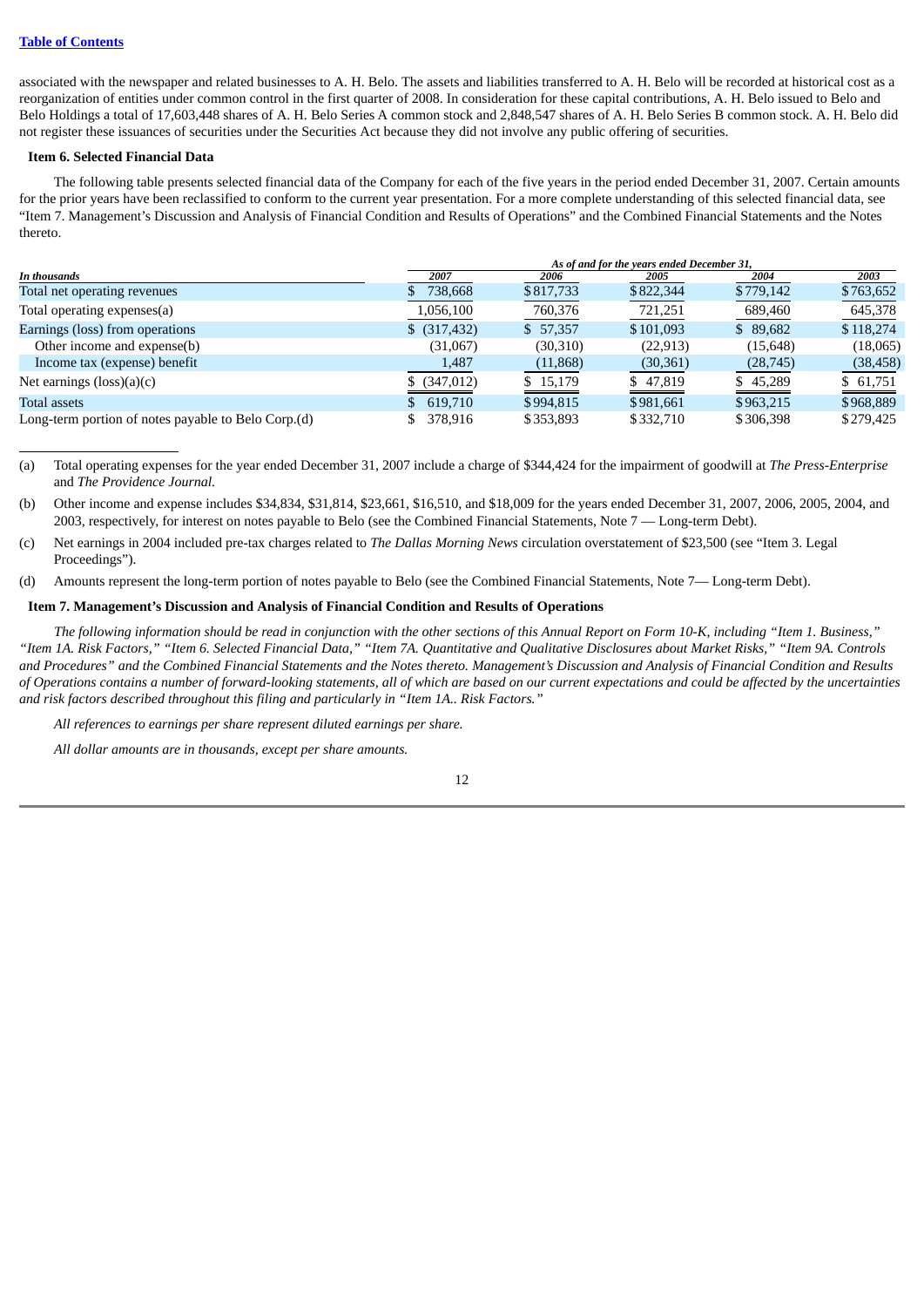# **OVERVIEW**

# **A. H. Belo**

On October 1, 2007, Belo Corp. ("Belo") announced a plan to distribute its newspaper publishing business into a separate public company, A. H. Belo Corporation ("A. H. Belo" or the "Company").

The Board of Directors of Belo determined that separating Belo's newspaper and other businesses from Belo's television business was in the best interests of Belo and Belo's shareholders. A.H. Belo believes that the company's structure with no initial debt and other features, will give A. H. Belo the financial and operational flexibility to take advantage of opportunities in the newspaper sector and meet the changing needs of the media marketplace today and in the future. In arriving at its decision, the Board considered many factors including the effect of the Internet and other transformational technologies on consumers, advertisers, and traditional media such as newspapers and television, the consolidation of media ownership and the rapid ascent of new media businesses, the prospects for positive changes in media ownership regulation, and the competitive positions and strengths of Belo's newspapers and television stations and the local markets they serve. Net operating revenues for A. H. Belo were approximately \$738,668, \$817,733, and \$822,344 for the fiscal years ended December 31, 2007, 2006 and 2005, respectively. Net (loss) earnings were \$(347,012), \$15,179 and \$47,819 for the fiscal years ended December 31, 2007, 2006 and 2005, respectively.

On February 8, 2008, the distribution was completed and A. H. Belo and Belo entered into a separation and distribution agreement under which Belo transferred substantially all of the assets and liabilities associated with its newspaper and related businesses to A. H. Belo. The assets and liabilities transferred to A. H. Belo will be recorded at historical cost as a reorganization of entities under common control in the first quarter of 2008. The distribution was in the form of a pro-rata, tax-free dividend to Belo's shareholders of 0.20 shares of A. H. Belo common stock for each share of Belo common stock owned at the close of business on January 25, 2008.

A. H. Belo's business consists of three primary daily newspapers, various niche products in the same or nearby markets, and direct mail and commercial printing businesses. A. H. Belo operates within the United States and competes against similar and other types of media on a local, regional, and national basis. A. H. Belo also operates news and information Web sites, participates in several interactive alliances, and offers a broad range of Internet-based products.

The following table summarizes the net operating revenues for each of A. H. Belo's three daily newspapers for the years ended December 31, 2007, 2006, and 2005:

|                                |           | <b>Year ended December 31.</b> |           |  |
|--------------------------------|-----------|--------------------------------|-----------|--|
|                                | 2007      | 2006                           | 2005      |  |
| <b>The Dallas Morning News</b> | \$457,418 | \$497,887                      | \$496,776 |  |
| The Press-Enterprise           | 129.675   | 157.185                        | 159.628   |  |
| The Providence Journal         | 151,575   | 162,661                        | 165,940   |  |
| Net operating revenues         | \$738,668 | \$817,733                      | \$822,344 |  |

Total revenues decreased approximately 9.7 percent in 2007 when compared to 2006. Total newspaper advertising revenues were down approximately 10.9 percent in 2007 when compared to 2006. Advertising revenues associated with the Company's Web sites increased approximately 19.5 percent in 2007 when compared to 2006. Subject to economic conditions and related advertiser responses to consumer spending patterns, the Company expects newspaper advertising revenues to decrease in 2008 but not at the levels experienced in 2007. Decreases at *The Providence Journal* and *The Press-Enterprise* are expected to be more substantial than at *The Dallas Morning News.*

The Company is required to assess goodwill impairment annually at the reporting unit level using the methodology prescribed by Statement of Financial Accounting Standards (SFAS), 142 "Goodwill and Other Intangible Assets." The goodwill impairment test initially consists of the comparison of the implied fair value of a reporting unit with its carrying value. For the Company, a reporting unit consists of the newspaper operations in each individual market. The Company performed its annual goodwill impairment testing as of December 31, 2007 and based on the results, recognized impairment charges to reduce goodwill attributable to *The Providence Journal* by \$242,794 and The *Press-Enterprise* by \$101,630. The impairment charges resulted primarily from a decline in the estimated fair value of the individual businesses due to lower than estimated market growth rates versus prior year estimates and projected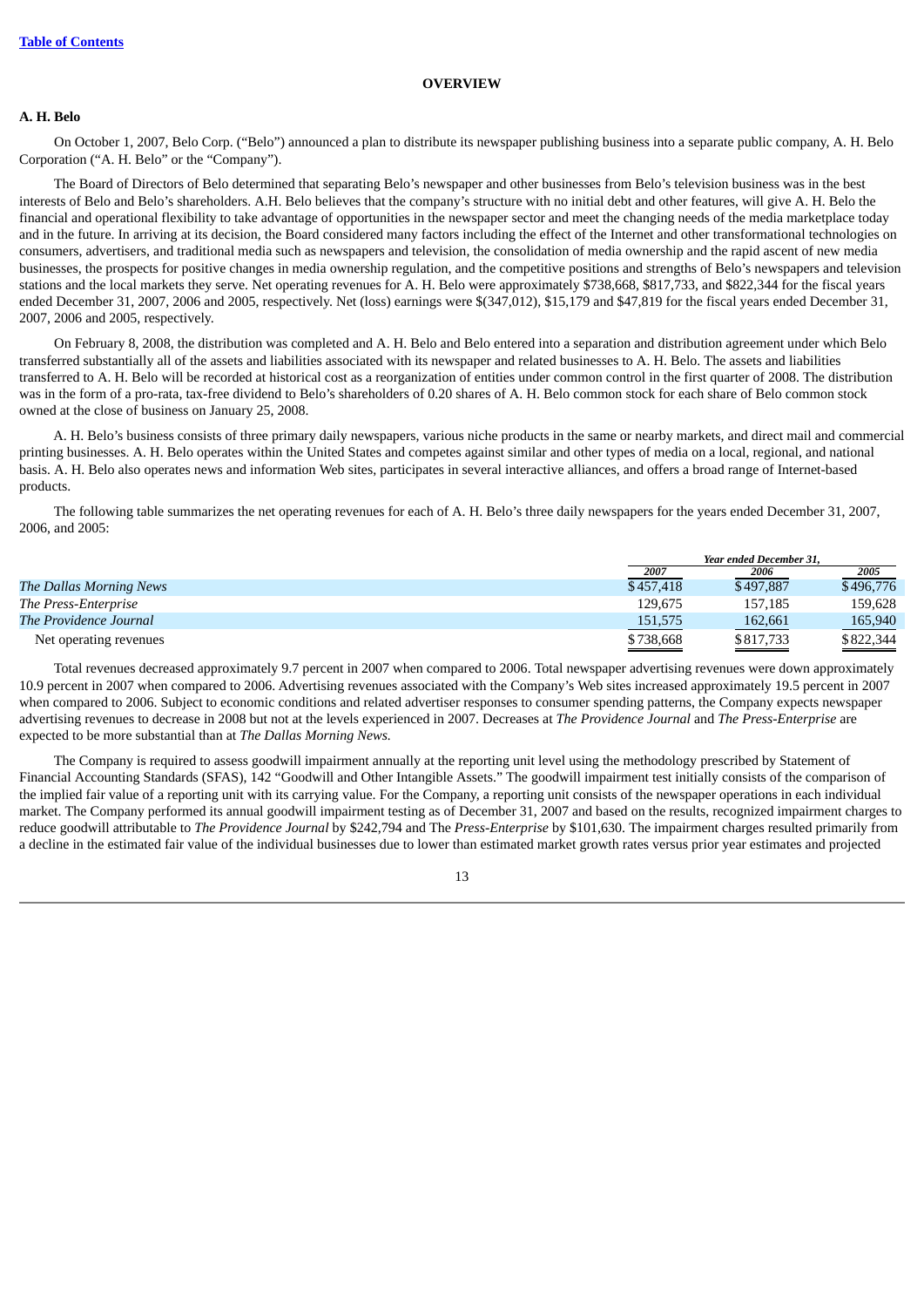increases in newsprint costs. The \$344,424 impairment is a non-cash charge to earnings and, as such, will not affect the Company's liquidity, cash flows from operating activities or debt covenants, or have any impact on future operations.

A. H. Belo intends for the discussion of its financial condition and results of operations that follows to provide information that will assist in understanding its financial statements, the changes in certain key items in those statements from period to period, and the primary factors that accounted for those changes, as well as how certain accounting principles, policies, and estimates affect its financial statements.

#### **Basis of Presentation**

The combined financial statements in this Annual Report on Form 10-K include the accounts of Belo comprising its newspaper businesses and related assets. Operating expenses in the historical income statements reflect all of the direct expenses of the business together with allocations of certain Belo corporate expenses that have been charged to the Company based on use or other methodologies which the Company believes were appropriate for such expenses. See Combined Financial Statements, Note 1—Summary of Significant Accounting Policies. In our opinion, these assumptions and allocations have been made on a reasonable and appropriate basis under the circumstances. A. H. Belo's and Belo's various operating units currently share news and information content at no cost.

The historical financial information included in this Annual Report may not reflect what A. H. Belo's results of operations, financial position, and cash flows would have been had it been a separate public company during the periods presented or be indicative of what its results of operations, financial position, and cash flows may be in the future when it is a separate public company. A. H. Belo's historical financial information reflects allocations for services historically provided by Belo, and the Company expects these allocated costs to be different from the actual costs A. H. Belo will incur for these services in the future as a separate public company, including with respect to actual services A. H. Belo expects will be provided by Belo under a services agreement and other inter-company agreements. In some instances, the costs incurred for these services as a separate public company may be higher than the share of total Belo expenses allocated to A. H. Belo historically. In addition, the historical financial information does not reflect the increased costs associated with being a separate public company, including expected changes in our cost structure, personnel needs, financing, and operations of our business as a result of the distribution.

# **RESULTS OF OPERATIONS**

## *(Dollars in thousands, except per share amounts)*

## *Combined Results of Operations for the Years Ended December 31, 2007, 2006 and 2005*

|                              |             | Percentage   |              | Percentage |           |
|------------------------------|-------------|--------------|--------------|------------|-----------|
| Year ended December 31,      | 2007        | Change       | 2006         | Change     | 2005      |
| Net operating revenues       | 738,668     | $(9.7\%)$    | \$817,733    | $(0.6\%)$  | \$822,344 |
| Operating costs and expenses | (1,056,100) | 38.9%        | (760, 376)   | 5.4%       | (721,251) |
| Earnings from operations     | (317, 432)  | $(653.4\%)$  | 57,357       | $(43.3\%)$ | 101,093   |
| Other income (expense)       | (31,067)    | 2.5%         | (30,310)     | 32.3%      | (22, 913) |
| Earnings before income taxes | (348, 499)  | (1388.5%)    | 27,047       | $(65.4\%)$ | 78.180    |
| Income tax (expense) benefit | 1,487       | (112.5%)     | (11, 868)    | $(60.9\%)$ | (30, 361) |
| Net earnings                 | (347, 012)  | $(2386.1\%)$ | 15,179<br>S. | (68.3%)    | 47,819    |
|                              |             |              |              |            |           |

#### *Net Operating Revenues*

The table below presents the components of A. H. Belo's net operating revenues for the last three years:

| Year ended December 31, | 2007      | Percentage<br>Change | 2006      | Percentage<br>Change | 2005      |
|-------------------------|-----------|----------------------|-----------|----------------------|-----------|
| <b>Advertising</b>      | \$600,335 | $(10.9\%)$           | \$674,140 | $(1.9\%)$            | \$687,140 |
| Circulation             | 112,635   | $(3.1\%)$            | 116,265   | 11.0%                | 104,790   |
| Other                   | 25,698    | $(6.0\%)$            | 27,328    | $(10.1\%)$           | 30,414    |
| Net operating revenues  | \$738,668 | $(9.7\%)$            | \$817,733 | $(0.6\%)$            | \$822,344 |

In 2007, advertising revenues accounted for 81.3 percent of the Company's revenues compared to 82.4 percent in 2006 and 83.6 percent in 2005. In 2007, circulation revenue accounted for 15.2 percent of total of the Company's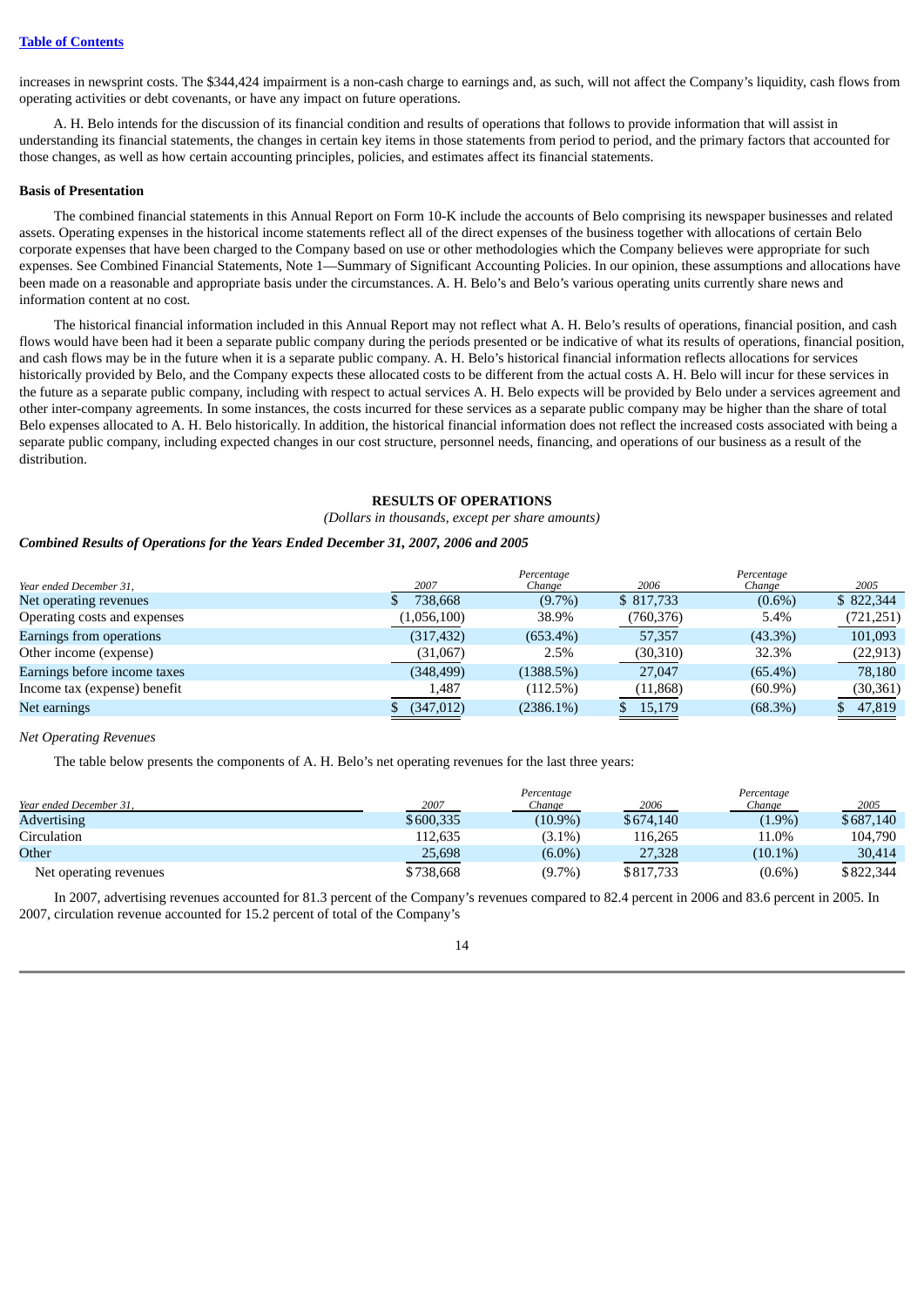## **Table of [Contents](#page-2-0)**

revenues compared to 14.2 percent in 2006 and 12.7 percent in 2005. In all three years, commercial printing made up most of the remainder of the Company's revenues.

The table below presents the components of *The Dallas Morning News* net operating revenues for the last three years:

|                         |           | Percentage |           | Percentage |           |
|-------------------------|-----------|------------|-----------|------------|-----------|
| Year ended December 31, | 2007      | Chanae     | 2006      | Chanae     | 2005      |
| <b>Advertising</b>      | \$366,516 | $(9.8\%)$  | \$406.514 | $(2.8\%)$  | \$418,066 |
| Circulation             | 70.244    | $(0.3\%)$  | 70,445    | 23.9%      | 56,875    |
| Other                   | 20,658    | $(1.3\%)$  | 20,927    | $(4.2\%)$  | 21,835    |
| Net operating revenues  | \$457,418 | $(8.1\%)$  | \$497,886 | 0.2%       | \$496,776 |

Net operating revenues for *The Dallas Morning News* decreased by \$40,468, or 8.1 percent, in the year ended December 31, 2007, as compared to the year ended December 31, 2006. Advertising revenues decreased by \$39,998, or 9.8 percent, in the year ended December 31, 2007, compared to the year ended December 31, 2006. General advertising revenues decreased \$17,196, or 27.0 percent, in the year ended December 31, 2007, compared to the year ended December 31, 2006, primarily due to decreases in the financial, telecommunications and travel categories. Classified advertising revenues decreased \$14,739, or 11.2 percent, primarily due to decreases in the real estate, automotive and employment categories. Retail advertising revenue decreased \$6,852, or 7.8 percent, in the year ended December 31, 2007, compared to the year ended December 31, 2006, primarily due to a decrease in the furniture category. Circulation revenue remained flat for the year ended December 31, 2007, compared to the year ended December 31, 2006.

Net operating revenues for *The Dallas Morning News* increased by \$1,110, or 0.2 percent, in the year ended December 31, 2006, as compared to the year ended December 31, 2005. At *The Dallas Morning News,* circulation revenue increased \$13,570, or 23.9 percent, in the year ended December 31, 2006, as compared with the year ended December 31, 2005, primarily due to an estimated increase of \$24,555 related to a change in distribution methods from a buy-sell arrangement to a fee-for-delivery arrangement. In 2005, the Company implemented a change in arrangements with certain distributors of home delivery and single copy sales from a buy-sell arrangement to a fee-for-delivery arrangement similar to the Company's other newspapers. Subscription revenues under buy-sell arrangements with most distributors are recorded based on the net amount received from the distributor, who then resells newspapers to contractors and subscribers, whereas subscription revenues under fee-based delivery arrangements with distributors are recorded based on the amount received from the subscriber. The operating expenses for the delivery fees paid to the distributors are recorded in distribution costs as they are incurred. Under the previous arrangements, *The Dallas Morning News* recorded circulation revenue based on the net payment received from distributors. Accordingly, this change increased both circulation revenues and distribution costs related to these distributors. Advertising revenues were not affected by this change. Circulation revenues attributable to the change in distribution methods are expected to continue at approximately the current level. *The Dallas Morning News* has experienced a decrease in circulation over the past few years, some of which resulted from decisions to reduce the distribution area of the newspaper to approximately a 100-mile radius from the center of Dallas. Efforts to improve the circulation involved a promotional campaign that included discounts of approximately \$7,795 for the year ended December 31, 2006. The decreases in circulation revenue due to the discounts partially offset the increases in circulation revenue due to the change in distribution methods. *The Dallas Morning News* is moving to concentrate its circulation efforts on its core readership. *The Dallas Morning News* expects circulation and circulation revenue to fluctuate during this process. The increases in circulation revenue were partially offset by decreases in advertising revenue. Total advertising revenues decreased \$11,552, or 2.8 percent, in the year ended December 31, 2006, when compared to the year ended December 31, 2005. General advertising revenues decreased \$2,273, or 3.4 percent, in the year ended December 31, 2006, as compared to the year ended December 31, 2005, primarily due to decreases in the automotive and telecommunications categories. Retail advertising revenue decreased \$6,622, or 7.0 percent, in the year ended December 31, 2006, compared to the year ended December 31, 2005, primarily due to decreases in the department stores, furniture, and general retail categories. Classified advertising revenue, including Internet revenue, decreased \$7,681, or 5.5 percent, in the year ended December 31, 2006, as compared to the year ended December 31, 2005, primarily due to decreases in the automotive and real estate categories, partially offset by an increase in the employment category.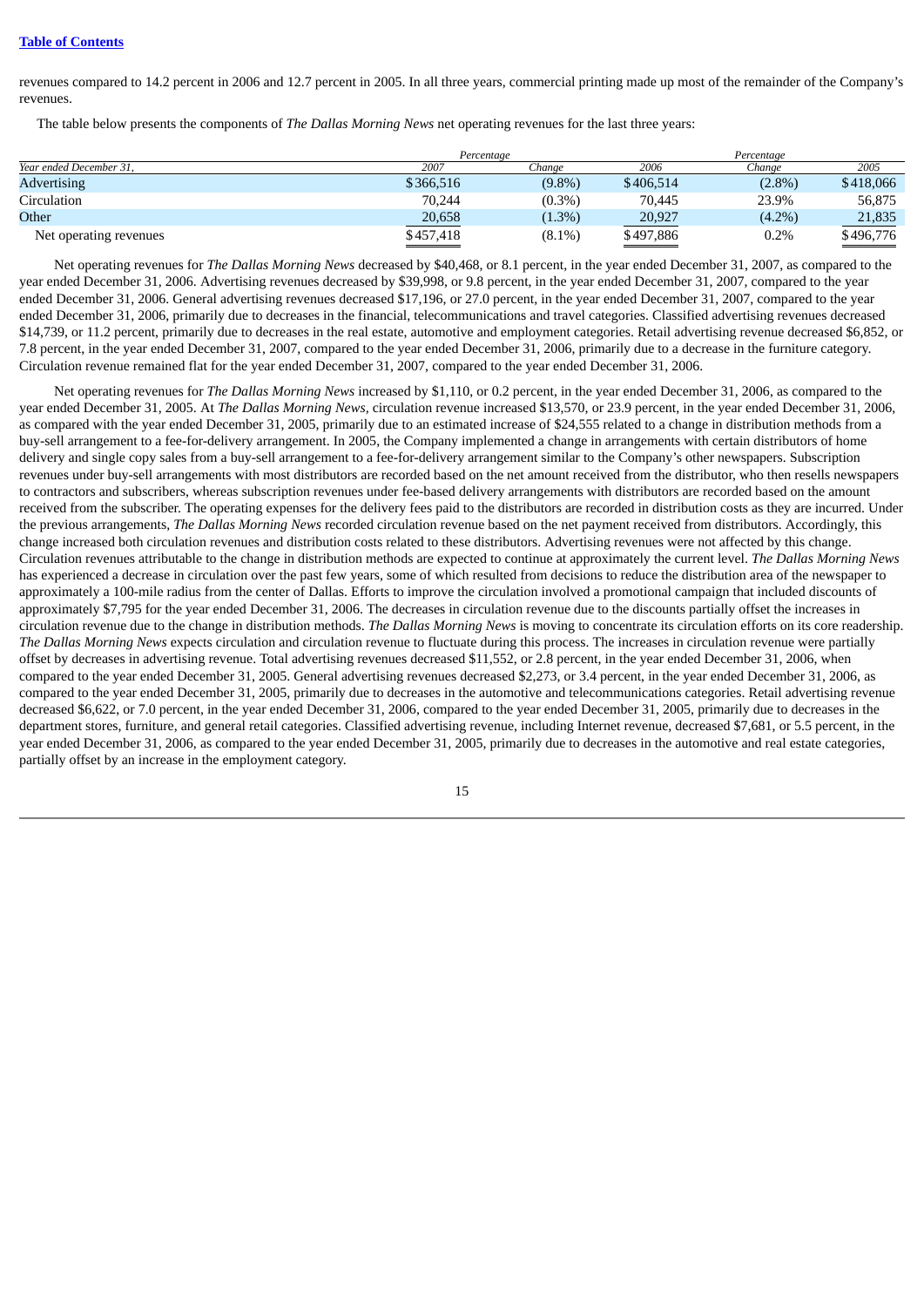# **Table of [Contents](#page-2-0)**

The following table presents the components of *The Providence Journal* net operating revenues for the last three years:

|                         |           | Percentage |           | Percentage |           |
|-------------------------|-----------|------------|-----------|------------|-----------|
| Year ended December 31. | 2007      | Chanae     | 2006      | Chanae     | 2005      |
| <b>Advertising</b>      | \$125,874 | $(6.9\%)$  | \$135,189 | $(1.0\%)$  | \$136,503 |
| Circulation             | 25,072    | $(5.7\%)$  | 26,601    | $(6.6\%)$  | 28,492    |
| Other                   | 629       | (27.8%)    | 871       | $(7.8\%)$  | 945       |
| Net operating revenues  | \$151,575 | $(6.8\%)$  | \$162,661 | $(2.0\%)$  | \$165,940 |

Net operating revenues for *The Providence Journal* decreased by \$11,086, or 6.8 percent, in the year ended December 31, 2007, compared to the year ended December 31, 2006. Advertising revenues decreased \$9,315, or 6.9 percent, for the year ended December 31, 2007, compared to the year ended December 31, 2006. Classified advertising revenue decreased \$4,027, or 8.1 percent, in the year ended December 31, 2007, compared to the year ended December 31, 2006, primarily due to decreases in the automotive, employment and real estate categories. Retail advertising revenues decreased \$3,769, or 8.6 percent, due to decreases in the automotive, building and home improvement, furniture and home accessories, and gaming categories for the year ended December 31, 2007, compared to the year ended December 31, 2006. General advertising revenues decreased \$1,299, or 44.2 percent, in the year ended December 31, 2007, compared to the year ended December 31, 2006, primarily due to decreases in the automotive and travel and transportation categories. Circulation revenue declined \$1,529, or 5.7 percent, in the year ended December 31, 2007, compared to the year ended December 31, 2006, primarily due to lower overall circulation.

Net operating revenues for *The Providence Journal* decreased \$3,279, or 2.0 percent, in the year ended December 31, 2006, as compared to the year ended December 31, 2005. Advertising revenues were relatively flat for the year ended December 31, 2006, compared to the year ended December 31, 2005. Retail advertising revenues decreased \$2,821, or 6.0 percent, due to decreases in the automotive, furniture and home accessories, and telecommunications categories for the year ended December 31, 2006, compared to the year ended December 31, 2005. General advertising revenues decreased \$1,422, or 32.6 percent, for the year ended December 31, 2006, compared to the year ended December 31, 2005, primarily due to decreases in the automotive, travel, and pharmaceutical categories. These decreases in retail and general advertising revenues were partially offset by an increase in classified advertising revenue. Classified advertising revenue increased \$1,170, or 2.4 percent, in the year ended December 31, 2006, compared to the year ended December 31, 2005, primarily due to increases in the real estate and other categories partially offset by decreases in the employment and automotive categories. Circulation revenue declined \$1,891, or 6.6 percent, in the year ended December 31, 2006, compared to the year ended December 31, 2005, primarily due to lower overall circulation and an increase in discounts related to promotional campaigns.

The table below presents the components of *The Press-Enterprise* net operating revenues for the last three years:

| Year ended December 31, | 2007      | Percentage<br>Chanae | 2006      | Percentage<br>Chanae | 2005      |
|-------------------------|-----------|----------------------|-----------|----------------------|-----------|
| <b>Advertising</b>      | \$107.945 | (18.5%)              | \$132,438 | $(0.1\%)$            | \$132,571 |
| Circulation             | 17,319    | $(9.9\%)$            | 19,218    | $(1.1\%)$            | 19,423    |
| Other                   | 4,411     | $(20.2\%)$           | 5,529     | (27.6%)              | 7,634     |
| Net operating revenues  | \$129,675 | (17.5%)              | \$157,185 | (1.5%)               | \$159,628 |

Net operating revenues for *The Press-Enterprise* decreased \$27,510, or 17.5 percent, in the year ended December 31, 2007, compared to the year ended December 31, 2006. Total advertising revenues decreased \$24,493, or 18.5 percent, in the year ended December 31, 2007, compared to the year ended December 31, 2006. Classified advertising revenues decreased \$18,122, or 28.8 percent, primarily due to decreases in the employment, real estate and automotive categories. Retail advertising revenues decreased \$2,638, or 13.3 percent, primarily due to decreases in the department store, home improvement, home furnishings, grocery, and discount categories. Part-run advertising decreased \$1,589, or 12.8 percent, primarily due to decreases in the furniture and home improvement categories. General advertising revenues decreased \$1,289, or 11.5 percent, in the year ended December 31, 2007, compared to the year ended December 31, 2006, primarily due to decreases in the financial and automotive categories. Circulation revenue at *The Press-Enterprise* decreased \$1,899, or 9.9 percent, when comparing the year ended December 31, 2007 to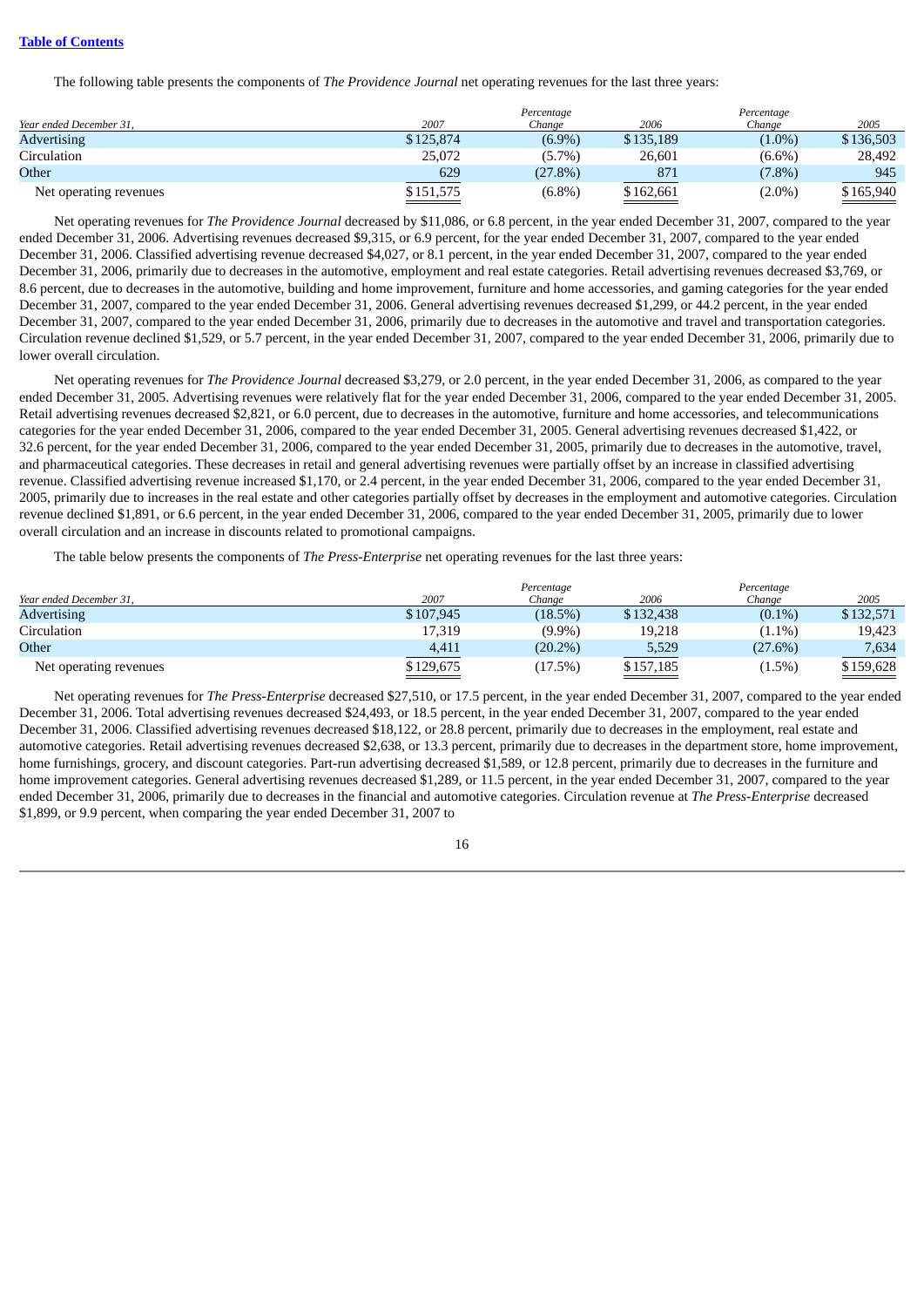the year ended December 31, 2006. Commercial printing and other revenue at *The Press-Enterprise* declined \$1,118, or 20.2 percent, for the year ended December 31, 2007, compared to the year ended December 31, 2006.

Net operating revenues for *The Press-Enterprise* decreased \$2,443, or 1.5 percent, in the year ended December 31, 2006, as compared to the year ended December 31, 2005. Total advertising revenues were relatively flat in the year ended December 31, 2006, compared with the year ended December 31, 2005. Classified advertising revenues, including Internet revenues, increased \$1,902, or 3.1 percent, primarily due to an increase in the real estate category. Preprints revenues increased \$1,064, or 5.3 percent, primarily due to increases in the drug store and home furnishings categories. Offsetting these increases were decreases in retail and general advertising revenues and commercial printing revenue. Retail advertising revenues decreased \$1,225, or 5.8 percent, primarily due to decreases in the department store and grocery categories. General advertising revenues decreased \$2,129, or 16.0 percent, in the year ended December 31, 2006, when compared with the year ended December 31, 2005, primarily due to decreases in the telecommunications and automotive categories. Circulation revenue at *The Press-Enterprise* decreased \$205, or 1.1 percent. Commercial printing and other revenue at *The Press-Enterprise* declined \$2,105, or 27.6 percent, for the year ended December 31, 2006, compared to the year ended December 31, 2005.

#### *Operating Costs and Expenses*

The Company's operating costs and expenses increased \$295,724, or 38.9 percent, in the year ended December 31, 2007, as compared to the prior year period primarily due to a non-cash charge for goodwill impairment, decreases in salaries, wages and employee benefits and a decrease in newsprint, ink and other supplies. Salaries, wages and employee benefits decreased \$25,317, or 7.8 percent, for the year ended December 31, 2007 compared to the year ended December 31, 2006, primarily due to the voluntary severance program for newsroom employees at *The Dallas Morning News* initiated in the third quarter 2006 which reduced headcount. In addition to the voluntary severance program, the Company recognized a reduction in estimated pension expense of approximately \$8,488 primarily due to the Company's curtailment of its defined benefit pension plan effective March 31, 2007 and an increase in the discount rate applied to future pension obligations. These decreases were partially offset by an increase in workers' compensation expense. In the fourth quarter 2007, the Company recorded a non-cash charge for goodwill impairment of \$344,424, of which \$242,794 related to *The Providence Journal* and \$101,630 related to *The Press-Enterprise* based on assessments performed for the year ended December 31, 2007. The Company is required to test goodwill at least annually for impairment. See Combined Financial Statements, Note 3 — Goodwill and Intangible Assets for more information.

Newsprint, ink and other supplies decreased \$30,274, or 22.8 percent, for the year ended December 31, 2007 compared to the year ended December 31, 2006, with decreases in newsprint consumption and average cost per metric ton. During 2007, The Company's publishing operations consumed approximately 136,546 metric tons of newsprint at an average cost of \$586 per metric ton. Consumption of newsprint in the previous year was approximately 166,756 metric tons at an average cost per metric ton of \$631.

The Company's operating costs and expenses increased \$39,125, or 5.4 percent, in the year ended December 31, 2006, as compared to the prior year period primarily due to increases in salaries, wages, and employee benefits and other production, distribution, and operating costs partially offset by a decrease in newsprint, ink, and other supplies. Salaries, wages, and employee benefits increased \$16,257, or 5.3 percent, primarily due to severance costs, incremental share-based compensation expenses, and increased pension expense due to an announced pension curtailment. These increases were partially offset by decreases totaling \$7,123 in sales commissions, estimated self-insured medical expenses, and workers' compensation insurance costs. Other production, distribution, and operating costs increased primarily due to increased distribution costs of \$16,756 and outside services costs of \$21,186. The increase in distribution costs is due to approximately \$19,550 in costs related to the change in distribution methods at *The Dallas Morning News.* A. H. Belo expects this increased level of distribution costs at *The Dallas Morning News* to continue. Outside services increased primarily due to increased consulting expenses primarily related to readership, sales and technology initiatives. Newsprint, ink, and other supplies decreased \$9,126, or 6.4 percent, for the year ended December 31, 2006, as compared to the year ended December 31, 2005, due to the Company's strategic decisions to limit third-party circulation and to reduce the distribution area of *The Dallas Morning News* and lower advertising volumes*.* The 17.4 percent decrease in consumption was partially offset by an increase in the average cost per metric ton of newsprint of 12.4 percent.

Interest expense increased \$3,020, or 9.5 percent, in 2007, compared to an increase of \$8,153, or 34.5 percent, in 2006. This is primarily due to yearover-year increases in the balances on notes payable to Belo. Certain subsidiaries had entered into notes payable arrangements with Belo. The notes accrued interest at prime plus one percent and had various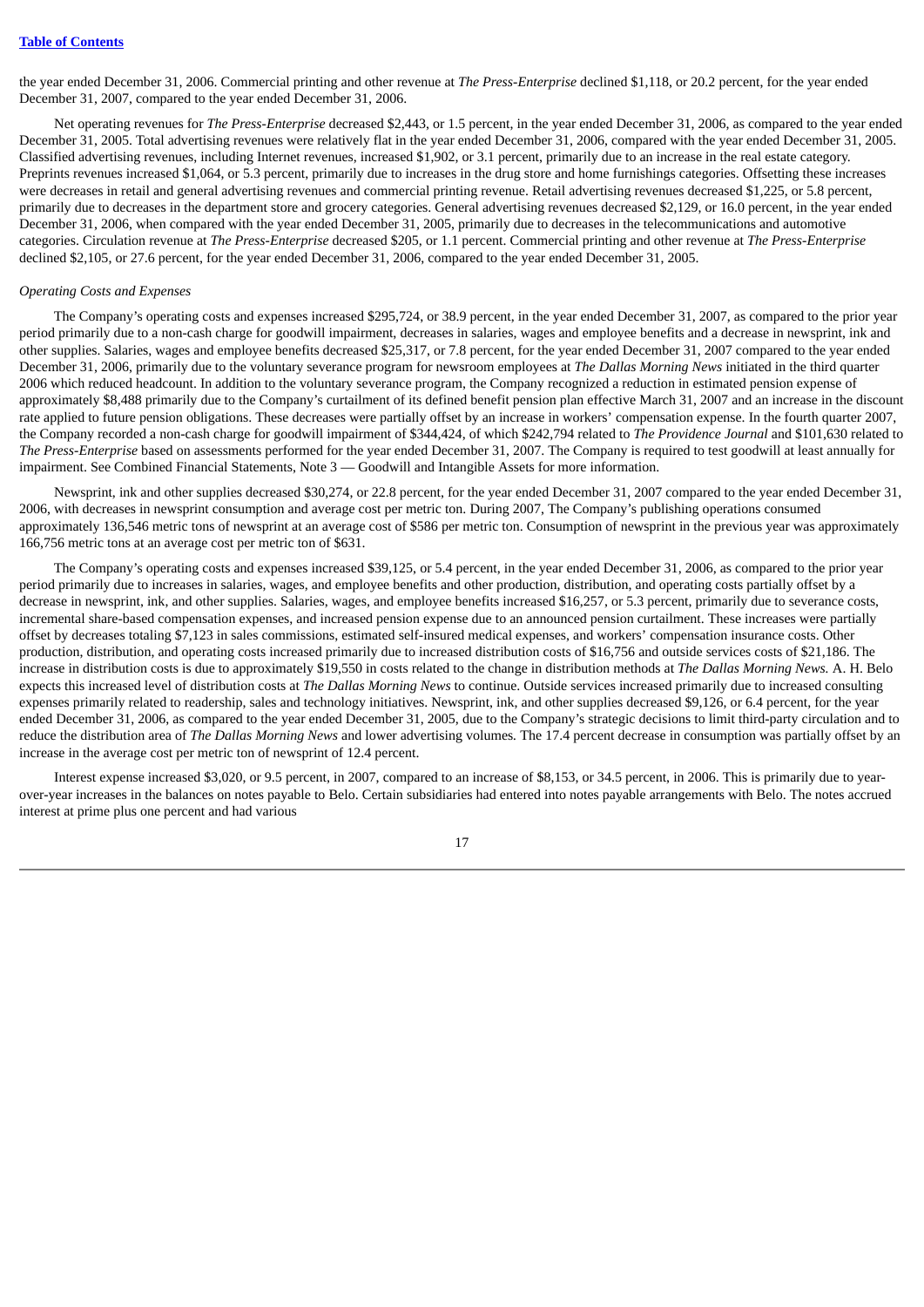payments terms. In conjunction with the distribution, Belo contributed to the capital of A. H. Belo all inter-company indebtedness owed by A. H. Belo to Belo or assigned the notes to A. H. Belo on or prior to the Distribution Date. The contribution or assignment effectively extinguished all liabilities of A. H. Belo to Belo under such notes.

Other income, net increased \$2,263, or 150.5 percent in 2007, when compared to 2006. This is primarily due to a gain recognized on the disposal of fixed assets of \$2,250. Other income, net increased \$756, or 101.1 percent, in 2006, compared to 2005 primarily due to the forgiveness of a note payable from a subsidiary to Belo. The forgiveness was related to the final wind down of the Company's trade show business.

Income taxes decreased \$13,355 or 112.5 percent, for the year ended December 31, 2007, compared to the year ended December 31, 2006, primarily due to lower taxable income. Income taxes decreased \$18,493, or 60.9 percent, for the year ended December 31, 2006, compared with the year ended December 31, 2005, primarily due to lower taxable income and adjustments related to the implementation of the State of Texas margin tax. In May 2006, the State of Texas enacted legislation replacing its franchise tax with a new margin tax. Despite an effective date of January 1, 2008, the enactment of the Tax Reform Bill represents a change in tax law and SFAS 109, "Accounting for Income Taxes" requires that effects of the change must be reflected in the financial statements in the quarter in which the new tax is enacted. The effective tax rate for 2007, 2006, and 2005 was (0.4) percent, 43.9 percent, and 38.8 percent, respectively. The effective tax rate is higher than the statutory tax rate primarily due to state income taxes.

#### **Critical Accounting Policies and Estimates**

A. H. Belo's financial statements are based on the selection and application of accounting policies that require management to make significant estimates and assumptions. The Company believes that the following are some of the more critical accounting policies currently affecting A. H. Belo's financial position and results of operations. See the Combined Financial Statements, Note 1—Summary of Significant Accounting Policies, for additional information concerning significant accounting policies.

*Revenue Recognition.* Newspaper advertising revenue is recorded, net of agency commissions, when the advertisements are published in the newspaper. Advertising revenues for Web sites are recorded, net of agency fees, ratably over the period of time the advertisement is placed on Web sites. Proceeds from subscriptions are deferred and are included in revenue on a pro-rata basis over the term of the subscriptions. Subscription revenues under buy-sell arrangements with distributors are recorded based on the net amount received from the distributor, whereas subscription revenues under fee-based delivery arrangements with distributors are recorded based on the amount received from the subscriber. Commercial printing revenue is recorded when the product is shipped.

*Impairment of Property, Plant and Equipment, Goodwill and Intangible Assets*. In assessing the recoverability of the Company's property, plant and equipment, goodwill and intangible assets, the Company must make assumptions regarding estimated future cash flows and other factors to determine the fair value of the respective assets. If these estimates or their related assumptions change in the future, the Company may be required to record additional impairment charges for these assets.

The Company's intangible assets and goodwill result from its significant business acquisitions, which occurred prior to 1998. In connection with these acquisitions, the Company obtained appraisals of the significant assets purchased. The excess of the purchase price over the fair value of the assets acquired was recorded as goodwill. At December 31, 2007, A. H. Belo had net investments of \$307,788 in property, plant and equipment, \$119,667 in goodwill, and \$40,426 in intangible assets, which consist of subscriber lists.

Prior to January 1, 2002, all of the acquired intangible assets were classified together as "goodwill and intangible assets" in the Company's combined financial statements and were amortized over a composite life of 40 years. On January 1, 2002, upon adoption of Statement of Financial Accounting Standard (SFAS), 142 "Goodwill and Other Intangible Assets," the Company ceased amortization of its goodwill.

Goodwill is tested at least annually by reporting unit for impairment. For the Company, a reporting unit consists of the newspaper operations in each individual market. As a result of the assessment as of December 31, 2007, the Company incurred a non-cash charge to goodwill of approximately \$344,424 in the fourth quarter of 2007 related to goodwill impairment at two of the Company's reporting units: *The Providence Journal* and *The Press-Enterprise*. There is no tax effect related to the impairment charge, and this non-cash charge will not affect the Company's liquidity, cash flows from operating activities, debt covenants, or have any effect on future operations. Based on the assessments performed as of December 31, 2006 and 2005, the Company did not record any impairment charges related to goodwill or intangible assets.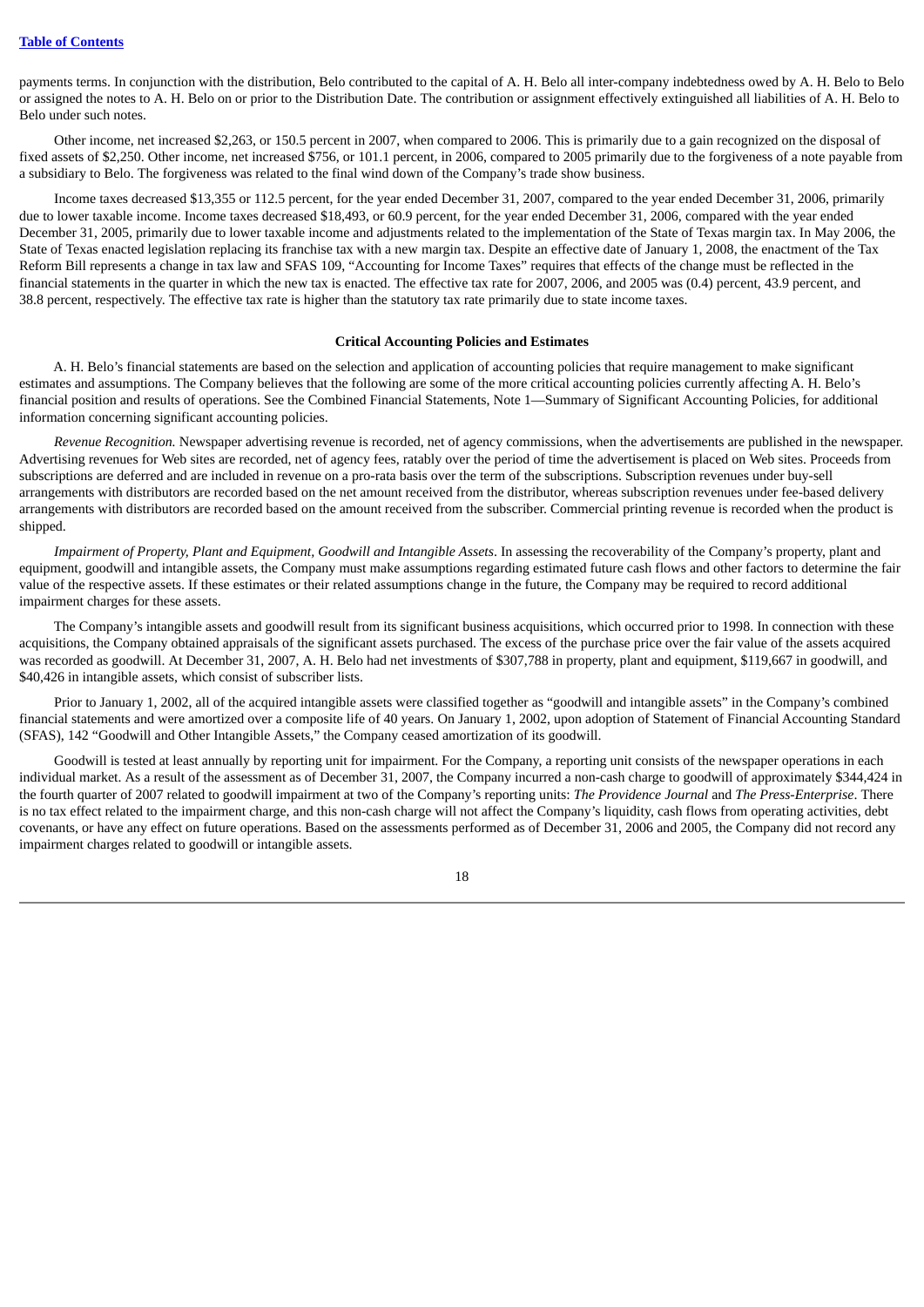The Company reviews the carrying value of property, plant and equipment for impairment whenever events and circumstances indicate that the carrying value of an asset may not be recoverable. Recoverability of property and equipment is measured by comparison of the carrying amount to the future net cash flows the property and equipment is expected to generate. Based on assessments performed during the years ended December 31, 2007, 2006 and 2005, the Company did not record any impairment losses related to property, plant, and equipment.

*Contingencies.* A. H. Belo is involved in certain claims and litigation related to its operations. In the opinion of management, liabilities, if any, arising from these claims and litigation would not have a material adverse effect on A. H. Belo's combined financial position, liquidity, or results of operations. The Company is required to assess the likelihood of any adverse judgments or outcomes to these matters as well as potential ranges of probable losses. A determination of the amount of reserves required, if any, for these contingencies is made after careful analysis of each individual matter. The required reserves may change in the future due to new developments in each matter or changes in approach, such as a change in settlement strategy in dealing with these matters.

*Share-Based Compensation.* The Company records the compensation expense related to its stock options according to SFAS 123R, as adopted on January 1, 2006. The Company records the compensation expense related to its options using the fair value as of the date of grant as calculated using the Black-Scholes-Merton method. The Company records the compensation expense related to its restricted stock units using the fair value as of the date of grant.

#### **Recent Accounting Pronouncements**

In December 2007, the FASB issued SFAS No. 141(R), "*Business Combinations*." SFAS 141R establishes principles and requirements for how the acquirer of a business recognizes and measures in its financial statements the identifiable assets acquired, the liabilities assumed, and any noncontrolling interest in the acquiree. The statement also provides guidance for recognizing and measuring the goodwill acquired in the business combination and determines what information to disclose to enable users of the financial statement to evaluate the nature and financial effects of the business combination. SFAS 141R is effective for financial statements issued for fiscal years beginning after December 15, 2008. Accordingly, any business combinations the Company engages in will be recorded and disclosed following existing accounting principles until January 1, 2009. The Company expects SFAS No. 141R will have an impact on our combined financial statements when effective, but the nature and magnitude of the specific effects will depend upon the nature, terms and size of the acquisitions, if any, that are consummated after the effective date.

In February 2007, the FASB issued SFAS 159, "The Fair Value Option for Financial Assets and Liabilities." This statement permits entities to measure many financial instruments and certain other items at fair value. The objective is to improve financial reporting by providing entities with the opportunity to mitigate volatility in reported earnings caused by measuring related assets and liabilities differently without having to apply complex hedge accounting provisions. SFAS 159 is effective for financial statements issued for fiscal years beginning after November 15, 2007. The Company is evaluating the effects of this new standard, but currently believes that adoption will not have a material impact on our financial position or results of operations.

In September 2006, the FASB issued SFAS 157, "Fair Value Measurements." SFAS 157 establishes, among other items, a framework for fair value measurements in the financial statements by providing a single definition of fair value, provides guidance on the methods used to estimate fair value, and increases disclosures about estimates of fair value. SFAS 157 will be effective for financial assets and liabilities in financial statements issued for fiscal years beginning after November 15, 2007, and will be effective for non-financial assets and liabilities in financial statements issued for fiscal years beginning after November 15, 2008. The Company is evaluating the effect of the adoption of this standard.

# **Liquidity and Capital Resources**

#### **Operating Cash Flows**

Net cash provided by operations was \$62,147, \$49,497 and \$91,206 in the years ended December 31, 2007, 2006, and 2005, respectively. The changes in cash flows from operations are caused primarily by changes in net earnings (loss) and normal changes in working capital requirements. The Company used net cash provided by operations to fund capital expenditures and to invest in a joint venture.

# **Investing Cash Flows**

Net cash flows used for investing activities were \$43,002, \$65,315 and \$61,395 in the years ended December 31, 2007, 2006, and 2005, respectively. These cash flows are primarily attributable to capital expenditures and an investment in a joint venture.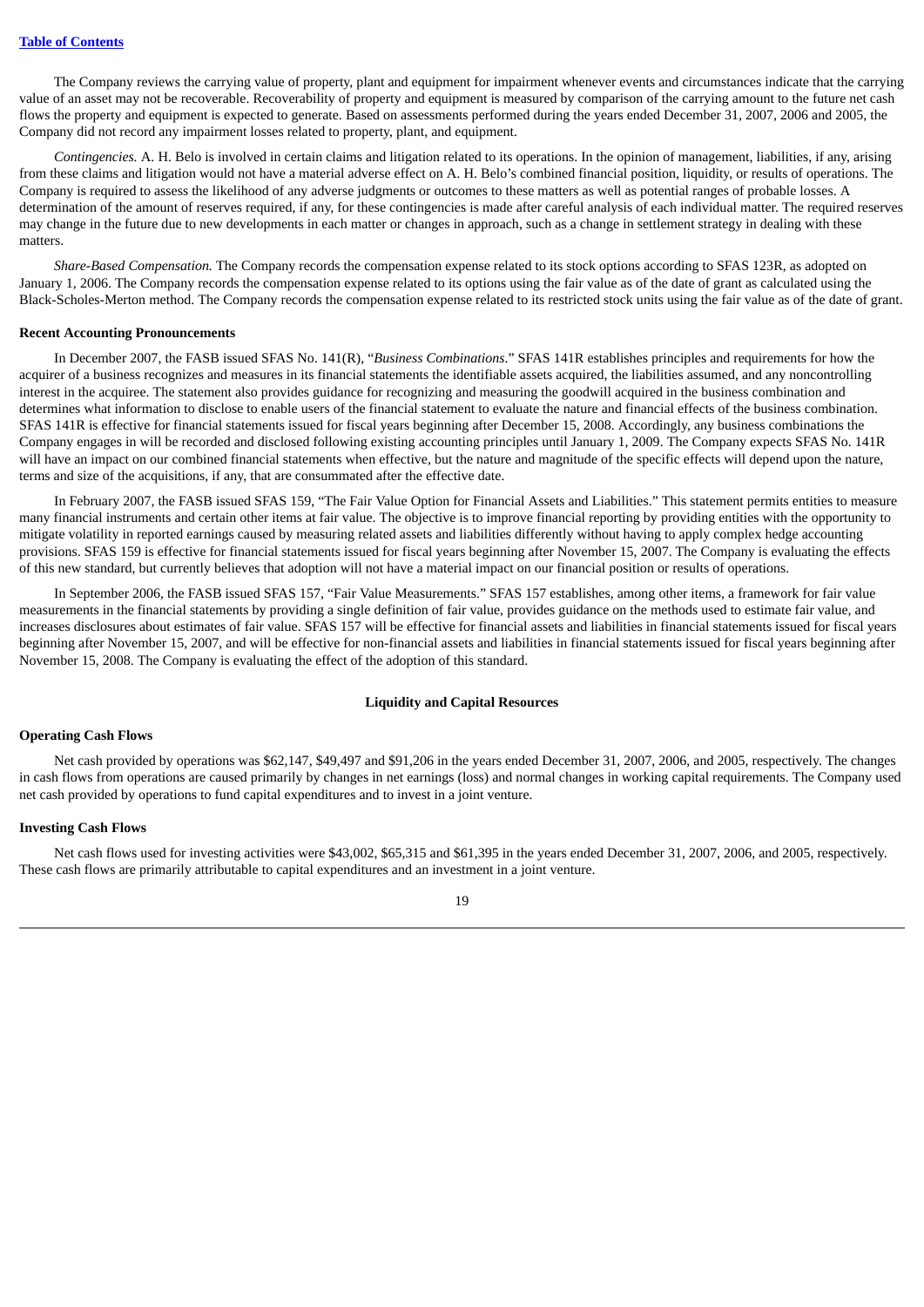#### *Capital Expenditures*

Total capital expenditures were \$41,117, \$68,356 and \$52,860 in 2007, 2006, and 2005, respectively. These were primarily for the Company's facilities and equipment and corporate-driven technology initiatives. The Company expects to finance future capital expenditures, which are expected to total approximately \$25,000 in 2008, using cash generated from operations and, when necessary, borrowings under the bank credit agreement.

In the first quarter 2007, the Company took possession of a new distribution and collating facility for *The Dallas Morning News* in southern Dallas (the "South Plant"). The total cost of the South Plant land, improvements, buildings and equipment is projected to be approximately \$50,000. Of the total estimated costs, approximately \$48,173 has been incurred as of December 31, 2007.

In the first quarter 2007, *The Press-Enterprise* moved into its new 150,000 square foot, five-story office building to centralize all news, editorial, advertising, sales and marketing, technology, production support, and administrative functions. The total cost of the project is projected to be approximately \$40,000. Of the total estimated costs, approximately \$35,522 has been incurred as of December 31, 2007.

#### **Financing Cash Flows**

Net cash flows provided by (used for) financing activities were \$(22,792), \$14,899 and \$(27,343) in the years ended December 31, 2007, 2006, and 2005, respectively. These cash flows are primarily attributable to dividends and distributions paid to Belo offset by borrowings from Belo pursuant to notes payable. The notes accrue interest at prime plus one percent and have various payment terms. In conjunction with the distribution transaction, Belo contributed to the capital of A. H. Belo all inter-company indebtedness owed by A. H. Belo to Belo or assigned the notes to A. H. Belo.

The Company entered into a Credit Agreement dated as of February 4, 2008 with JPMorgan Chase Bank, N.A., J.P. Morgan Securities Inc., Banc of America Securities LLC, Bank of America, N.A. and certain other lenders party thereto (the "Credit Agreement") effective as of the Distribution Date. The Credit Agreement has a five-year term that expires in February 2013. The facility provided for under the Credit Agreement may be used for working capital and other general corporate purposes, including letters of credit.

The Credit Agreement consists of a \$100 million senior unsecured five-year revolving credit facility. Revolving credit borrowings under the Credit Agreement will bear interest at a variable interest rate based on either LIBOR or a base rate, in either case plus an applicable margin that varies depending upon the Company's leverage ratio.

The Credit Agreement contains a number of restrictions on the Company's business, including, but not limited to, restrictions on the Company's (and certain of its subsidiaries') ability to incur indebtedness; grant liens on assets; make certain restricted payments; merge, consolidate, or sell assets; engage in transactions with affiliates; enter into restrictive agreements; enter into sale-leaseback transactions; and to make certain investments. In addition, the Company is subject to a leverage ratio covenant and a fixed charge coverage ratio covenant. The Credit Agreement also contains affirmative covenants and events of default, including a cross-default to certain other debt. Failure to comply with these covenants, or the occurrence of an event of default, could result in acceleration of the Company's debt and other financial obligations under the Credit Agreement.

The Credit Agreement requires the Company's material subsidiaries to guarantee the obligations of the Company under the Credit Agreement.

#### **Contractual Obligations**

The table below summarizes the following commitments of the Company as of December 31, 2007. See also Combined Financial Statements, Note 9 — Commitments.

*Nature of*

| <br><b>Commitment</b>             | <b>Total</b> | 2008  | 2009  | 2010       | 2011 | 2012            | <b>Thereafter</b> |
|-----------------------------------|--------------|-------|-------|------------|------|-----------------|-------------------|
| Capital expenditures and licenses | 6.568        | 5.936 | 632   | _          | _    | _               |                   |
| Non-cancelable operating leases   | 11,895       | 5,081 | 3,459 | $1,95^{-}$ | 876  | 14ه             |                   |
| Total                             | 18,463       | .017  | 4,091 | Q57<br>エコロ | 876  | 0 <sup>10</sup> |                   |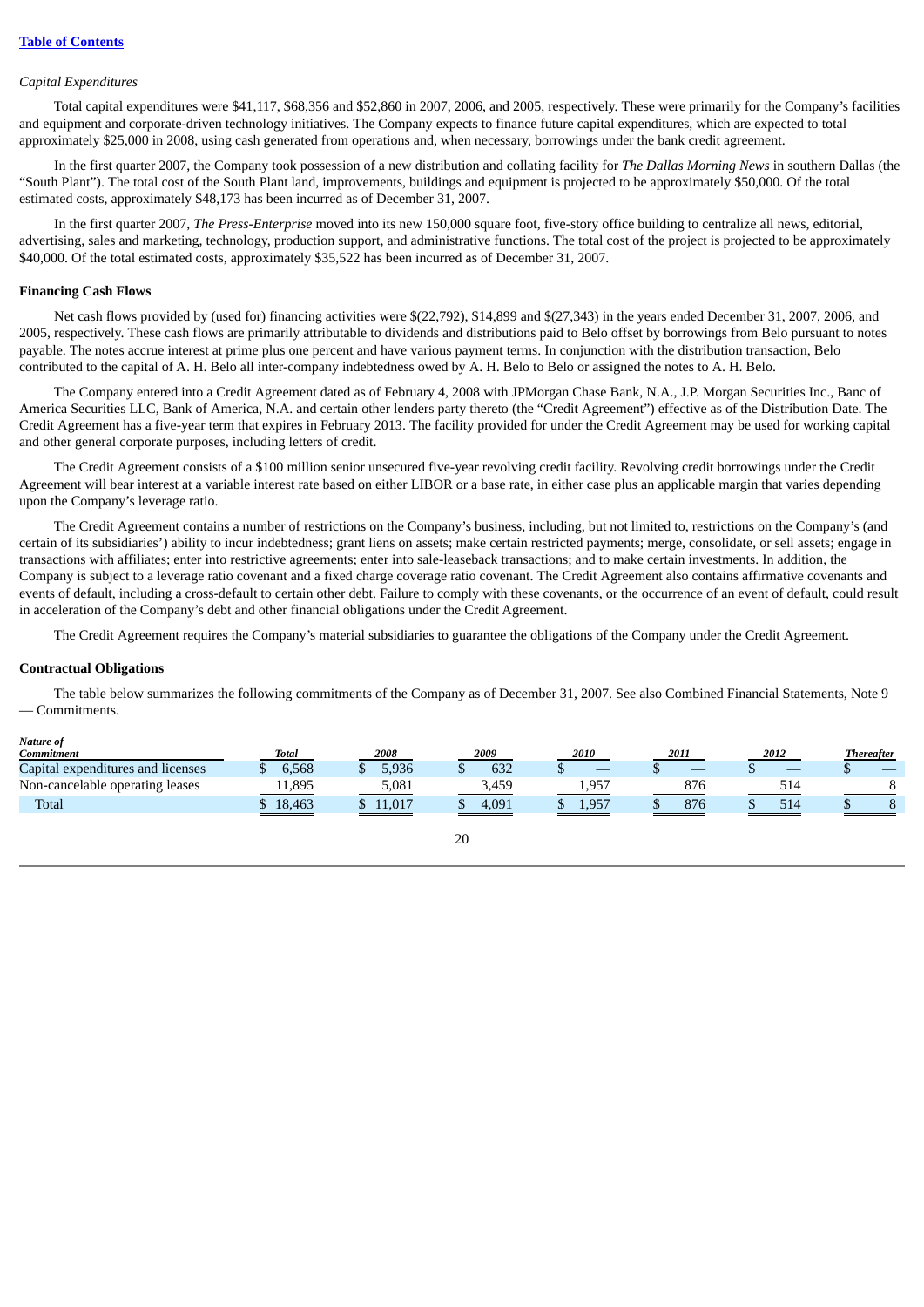# **Other**

A. H. Belo has various options available to meet its 2008 capital and operating commitments, including cash on hand, short term investments, a five year revolving credit facility and internally generated funds. A. H. Belo believes its current financial condition and credit relationships are adequate to fund both its current obligations as well as near-term growth.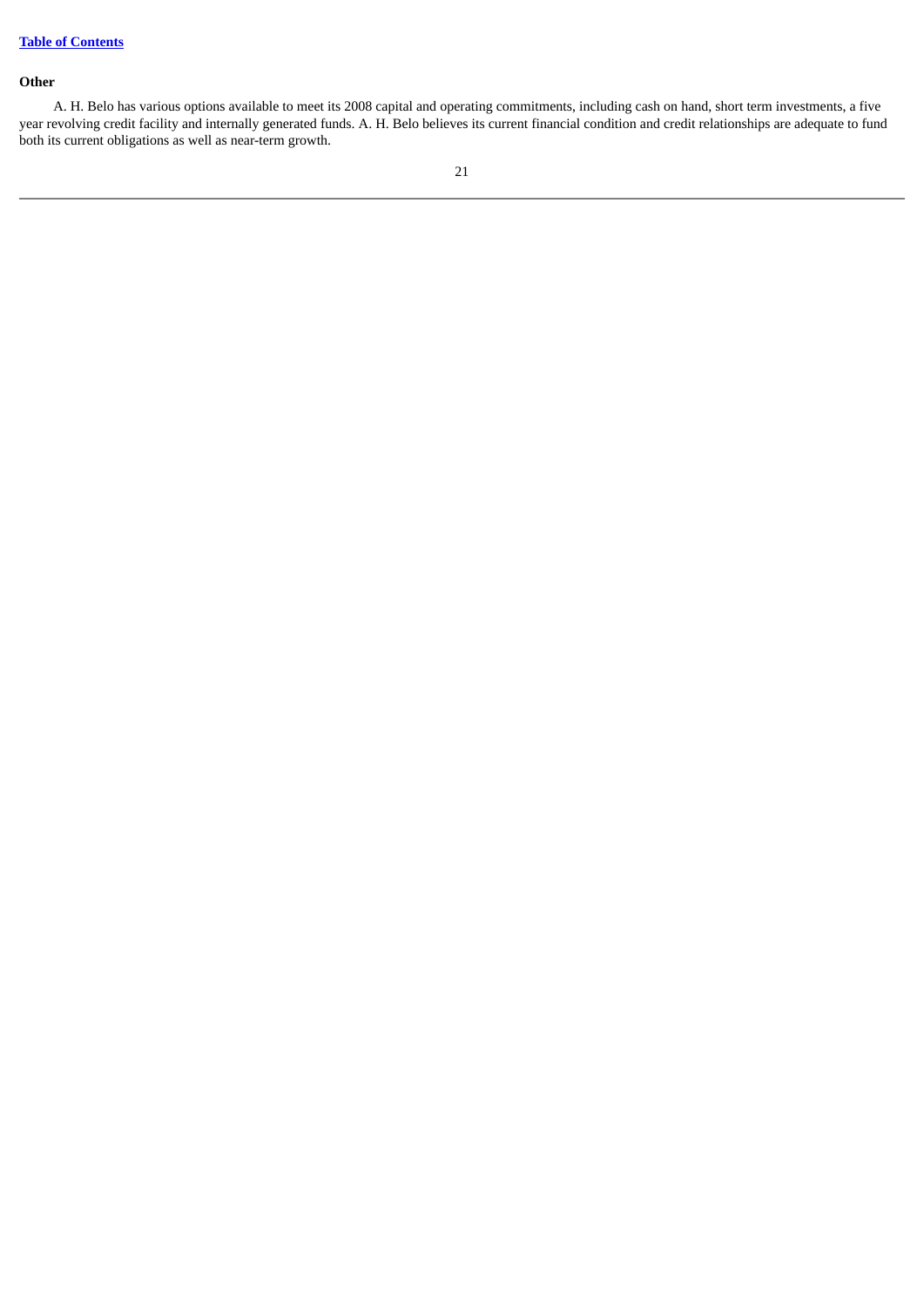#### **UNAUDITED PRO FORMA FINANCIAL STATEMENTS**

The unaudited pro forma financial statements of the Company presented below consist of the unaudited pro forma balance sheet as of December 31, 2007 and the unaudited pro forma statement of operations for the year ended December 31, 2007. The unaudited pro forma financial statements presented below should be read in conjunction with "Management's Discussion and Analysis of Financial Condition and Results of Operations" and the combined financial statements, and the notes related thereto, included elsewhere in this Annual Report on Form 10-K. The unaudited pro forma financial statements have been prepared giving effect to the elimination of the notes payable to Belo and the distribution as if these transactions occurred as of December 31, 2007, for the unaudited pro forma balance sheet, and as of January 1, 2007, for the unaudited pro forma statement of operations.

On October 1, 2007, Belo announced a plan to distribute its newspaper publishing business to its shareholders to create a separate public company. On October 1, 2007, Belo also formed a new, wholly-owned subsidiary, A. H. Belo, to serve as the holding company for its newspaper business and related businesses.

On the Distribution Date, Belo contributed all of its subsidiaries engaged in newspaper business and related assets and liabilities to A. H. Belo. The assets and liabilities transferred to A. H. Belo were recorded at historical cost as a reorganization of entities under common control in the first quarter of 2008.

On the Distribution Date, Belo settled or assigned intercompany indebtedness between and among Belo and its subsidiaries, including Belo's subsidiaries engaged in the newspaper business and related assets. Belo settled accounts through contributions of such indebtedness to the capital of the debtor subsidiaries, distributions by creditor subsidiaries, and other non-cash transfers, or assigned such notes to A. H. Belo. As of the effective time of the distribution, Belo had contributed to the capital of A. H. Belo and its subsidiaries the net intercompany indebtedness owed to Belo by A. H. Belo and its subsidiaries and A. H. Belo assumed the indebtedness owed by Belo to the A. H. Belo subsidiaries.

On the Distribution Date, the distribution was completed in the form of a pro-rata dividend to Belo's shareholders shares of 0.20 A. H. Belo Series A common stock for every share of Belo Series A common stock, and 0.20 shares of A. H. Belo Series B common stock for every share of Belo Series B common stock owned as of the close of business on January 25, 2008.

On the Distribution Date, as a consequence of the distribution, A. H. Belo became a separate public company. Belo has no further ownership interest in A. H. Belo or in any newspaper or related businesses, and A. H. Belo has no ownership interest in Belo or in any television station or related businesses. A. H. Belo's relationship with Belo is now governed by a separation and distribution agreement and several ancillary agreements with Belo governing various relationships between A. H. Belo and Belo. A. H. Belo and Belo also co-own certain downtown Dallas, Texas, real-estate used in their respective businesses.

Belo's contributions to A. H. Belo's equity will also be adjusted for transfers of certain additional assets and liabilities as of the distribution date. However, the effect of such adjustments is not expected to be material to the pro forma financial position of A. H. Belo as of December 31, 2007

The unaudited pro forma balance sheet and unaudited pro forma statements of operations included in this Annual Report on Form 10-K have been derived from our financial statements included elsewhere in this Annual Report on Form 10-K and do not purport to represent what our financial position and results of operations actually would have been had the distribution and related transactions occurred on the dates indicated or to project our financial performance for any future period.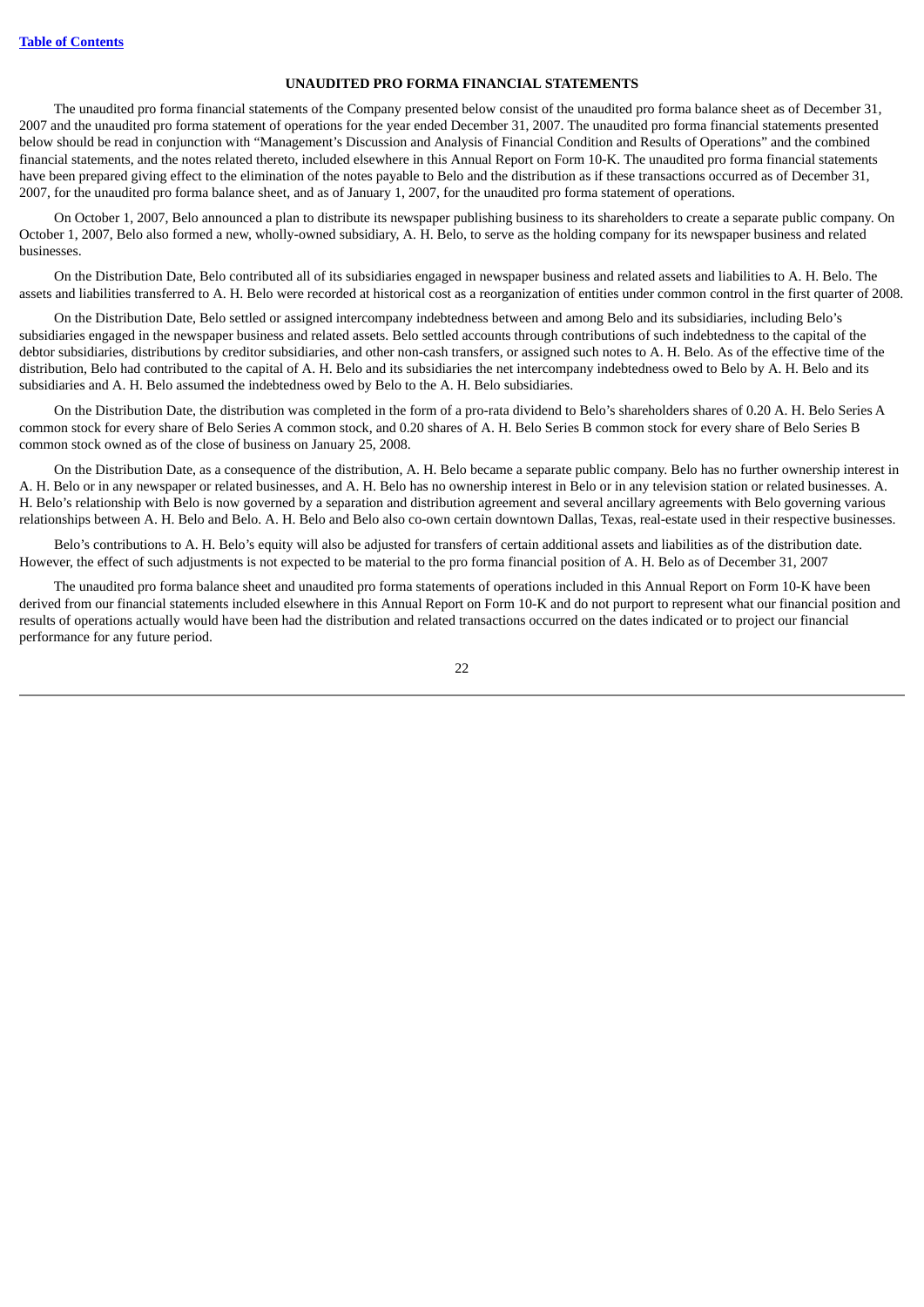# **A. H. BELO CORPORATION UNAUDITED PRO FORMA BALANCE SHEET As of December 31, 2007**

| (In thousands, except share and per share<br>amounts)                       | A. H. Belo<br><b>Businesses</b><br><b>Historical</b> | Pro Forma<br>Adjustments    | A. H. Belo<br>Corporation<br>Pro Forma |
|-----------------------------------------------------------------------------|------------------------------------------------------|-----------------------------|----------------------------------------|
| Current assets:                                                             |                                                      |                             |                                        |
| Cash and temporary cash investments                                         | 6,874<br>\$                                          | \$                          | 6,874<br>\$                            |
| Accounts receivable-net                                                     | 90.792                                               |                             | 90,792                                 |
| Inventories                                                                 | 11,407                                               |                             | 11,407                                 |
| Deferred income taxes                                                       | 4,744                                                |                             | 4,744                                  |
| Prepaids and other current assets                                           | 8,202                                                |                             | 8,202                                  |
| Total current assets                                                        | 122,019                                              |                             | 122,019                                |
| Property, plant and equipment, net                                          | 307,788                                              |                             | 307,788                                |
| Intangible assets, net                                                      | 40,426                                               |                             | 40,426                                 |
| Goodwill, net                                                               | 119,667                                              |                             | 119,667                                |
| Other assets                                                                | 29,810                                               |                             | 29,810                                 |
| <b>Total assets</b>                                                         | \$619,710                                            | \$                          | \$619,710                              |
| <b>Current liabilities:</b>                                                 |                                                      |                             |                                        |
| Accounts payable                                                            | \$25,384                                             | \$                          | \$25,384                               |
| Accrued compensation and benefits                                           | 31,161                                               |                             | 31,161                                 |
| Accrued interest on notes payable to Belo Corp.                             | 35,148                                               | (35, 148)(a)                |                                        |
| Other accrued expenses                                                      | 3,822                                                |                             | 3,822                                  |
| Advance subscription payments                                               | 24,495                                               |                             | 24,495                                 |
| Current portion of notes payable to Belo Corp.                              | 392                                                  | (392)(a)                    |                                        |
| Total current liabilities                                                   | 120,402                                              | (35,540)                    | 84,862                                 |
| Deferred income taxes                                                       | 19,189                                               |                             | 19,189                                 |
| Notes payable to Belo Corp.                                                 | 378,916                                              | (378,916)(a)                |                                        |
| <b>Other liabilities</b>                                                    | 14,263                                               |                             | 14,263                                 |
| Shareholders' equity:                                                       |                                                      |                             |                                        |
| Belo Corp.'s equity                                                         | 86,940                                               | 414,456(a)<br>(501, 584)(b) |                                        |
| Preferred stock, \$0.01 par value. Authorized 2,000,000 shares; none issued |                                                      |                             |                                        |
| Common stock, \$0.01 par value. Authorized 125,000,000 shares:              |                                                      |                             |                                        |
| Series A: Issued 17,603,244 shares at December 31, 2007                     |                                                      | 176(b)                      | 176                                    |
| Series B: Issued 2,848,628 shares at December 31, 2007                      |                                                      | 28(b)                       | 28                                     |
| Additional paid-in capital                                                  |                                                      | 501,380(b)                  | 501,380                                |
| Total shareholders' equity                                                  | 86,940                                               | 414,456                     | 501,396                                |
| Total liabilities and shareholders' equity                                  | \$619,710                                            | \$                          | \$619,710                              |

*See notes to unaudited pro forma financial statements*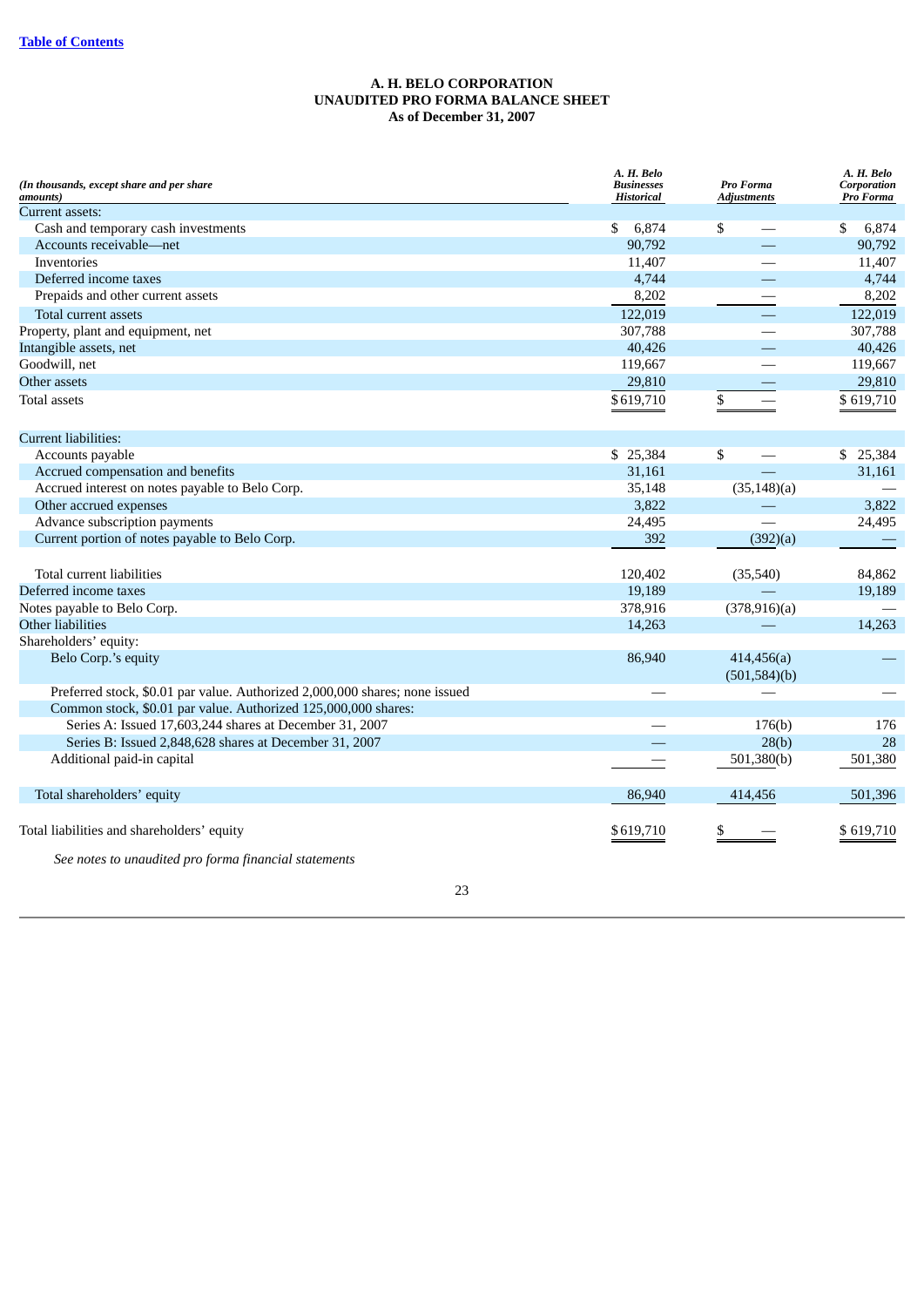# **A. H. BELO CORPORATION**

# **UNAUDITED PRO FORMA STATEMENT OF OPERATIONS**

# **For the Year Ended December 31, 2007**

| (In thousands, except share and per<br>share amounts)                                                      | A. H. Belo<br><b>Businesses</b><br>Historical | Pro Forma<br>Adjustment | A. H. Belo<br>Corporation<br>Pro Forma |
|------------------------------------------------------------------------------------------------------------|-----------------------------------------------|-------------------------|----------------------------------------|
| Net operating revenues:                                                                                    |                                               |                         |                                        |
| Advertising                                                                                                | 600,335<br>\$                                 | \$                      | 600,335<br>S.                          |
| Circulation                                                                                                | 112,635                                       |                         | 112,635                                |
| Other                                                                                                      | 25,698                                        |                         | 25,698                                 |
| Total net operating revenues                                                                               | 738,668                                       |                         | 738,668                                |
| Operating costs and expenses(e)                                                                            |                                               |                         |                                        |
| Salaries, wages and employee benefits                                                                      | 297,630                                       |                         | 297,630                                |
| Other production, distribution and operating costs                                                         | 259,231                                       |                         | 259,231                                |
| Newsprint, ink and other supplies                                                                          | 102,501                                       |                         | 102,501                                |
| Goodwill impairment                                                                                        | 344,424                                       |                         | 344,424                                |
| Depreciation                                                                                               | 45,815                                        |                         | 45,815                                 |
| Amortization                                                                                               | 6,499                                         |                         | 6,499                                  |
| Total operating costs and expenses                                                                         | 1,056,100                                     |                         | 1,056,100                              |
| Loss from operations                                                                                       | (317, 432)                                    |                         | (317, 432)                             |
| Other income and expense                                                                                   |                                               |                         |                                        |
| Interest expense on notes payable to Belo Corp.                                                            | (34, 834)                                     | 34,834(c)               |                                        |
| Other income, net                                                                                          | 3,767                                         |                         | 3,767                                  |
| Total other income and expense                                                                             | (31,067)                                      | 34,834                  | 3,767                                  |
| Earnings (loss)                                                                                            |                                               |                         |                                        |
| Earnings (loss) before income taxes                                                                        | (348, 499)                                    | 34,834                  | (313, 665)                             |
| Income tax expense (benefit)                                                                               | (1,487)                                       | 12,711(d)               | 11,224                                 |
| Net earnings (loss)                                                                                        | (347, 012)<br>\$                              | \$22,123                | (324, 889)<br>\$                       |
| Pro forma basic and diluted loss per share(f)                                                              |                                               |                         | (15.89)<br>\$                          |
| Pro forma weighted average shares outstanding(f)<br>See notes to unaudited pro forma financial statements. |                                               |                         | 20,449                                 |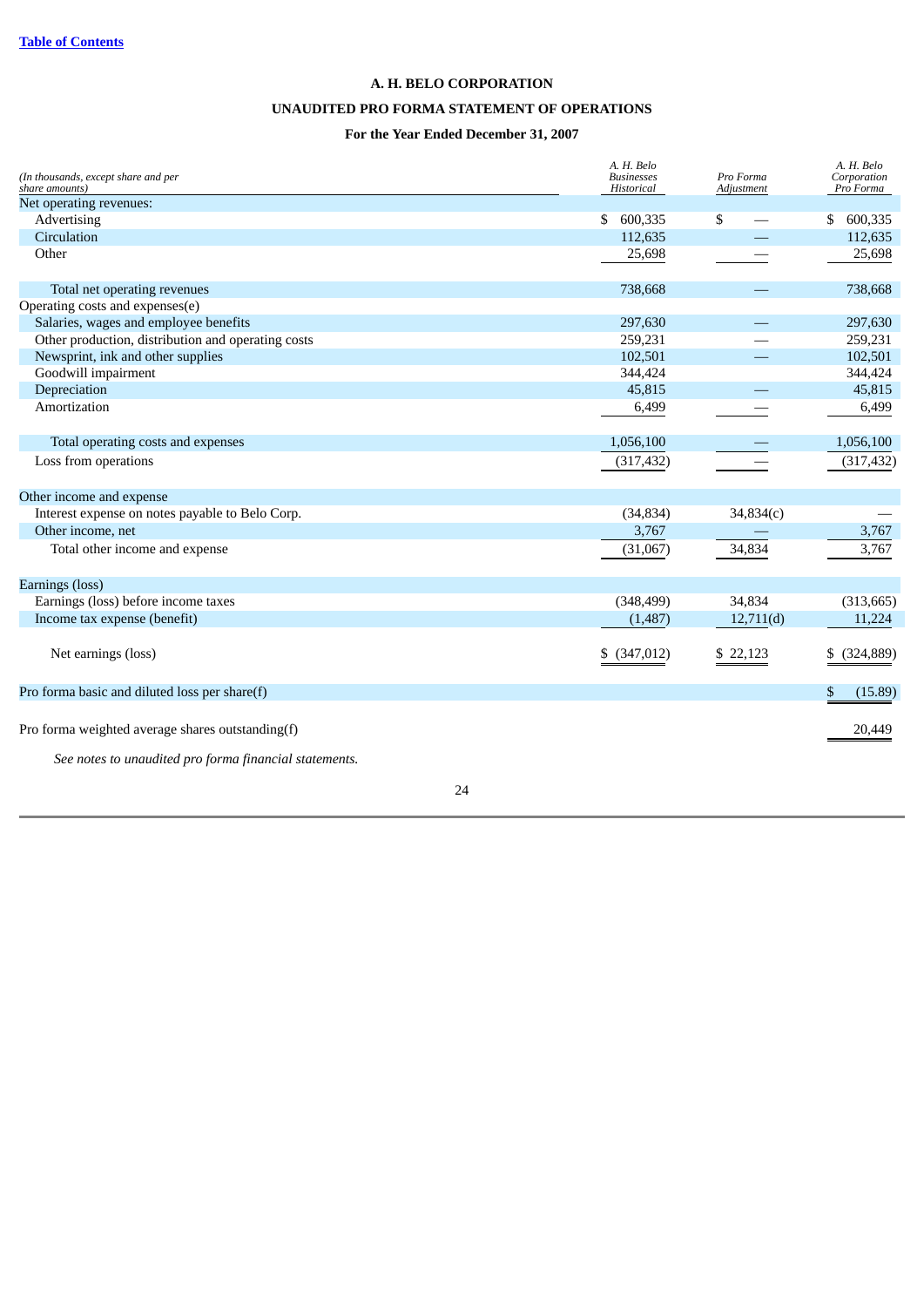# **A. H. BELO CORPORATION NOTES TO UNAUDITED PRO FORMA FINANCIAL STATEMENTS**

For further information regarding the historical financial statements of A. H. Belo, refer to the combined financial statements and the notes related thereto included in this Annual Report on Form 10-K.

The unaudited pro forma balance sheet includes the following adjustments as of December 31, 2007:

- (a) The elimination of the notes payable to Belo and its subsidiaries and related accrued interest as a result of the contribution of such notes to the capital of A. H. Belo or assignment of the notes to A. H. Belo; and
- (b) The issuance of 17,603,244 shares of common stock of A. H. Belo Series A common stock, par value \$.01, and 2,848,628 shares of A. H. Belo Series B common stock, par value \$.01, at a distribution ratio of 0.20 shares of A. H. Belo common stock for each corresponding share of Belo common stock outstanding.

The accompanying pro forma statements of operations reflect the following pro forma adjustments:

- (c) The elimination of historical interest expense on the notes due to Belo as a result of the contribution of such notes to the capital of A. H. Belo or assignment to A. H. Belo of such notes;
- (d) The estimated income tax effect of entry (d) above is at the applicable statutory rates. The effective income tax rate of 36.5 percent for the year ended December 31, 2007 differs from the federal statutory rate of 35 percent due primarily to the effect of state income taxes. The year ended December 31, 2007 includes a reduction of income tax expense of \$1,896 for the effect of the enactment of the Texas margin tax. See the Combined Financial Statements, Note 8—Income Taxes.
- (e) The pro forma statements of operations do not include adjustments to costs and expenses resulting from the inter-company agreements. A. H. Belo expects that the effect of these agreements on A. H. Belo's future results would not be material.
- (f) Earnings per share information has been computed as if the shares of our common stock were issued and outstanding based on the weighted average shares of Belo common stock outstanding and the distribution ratio.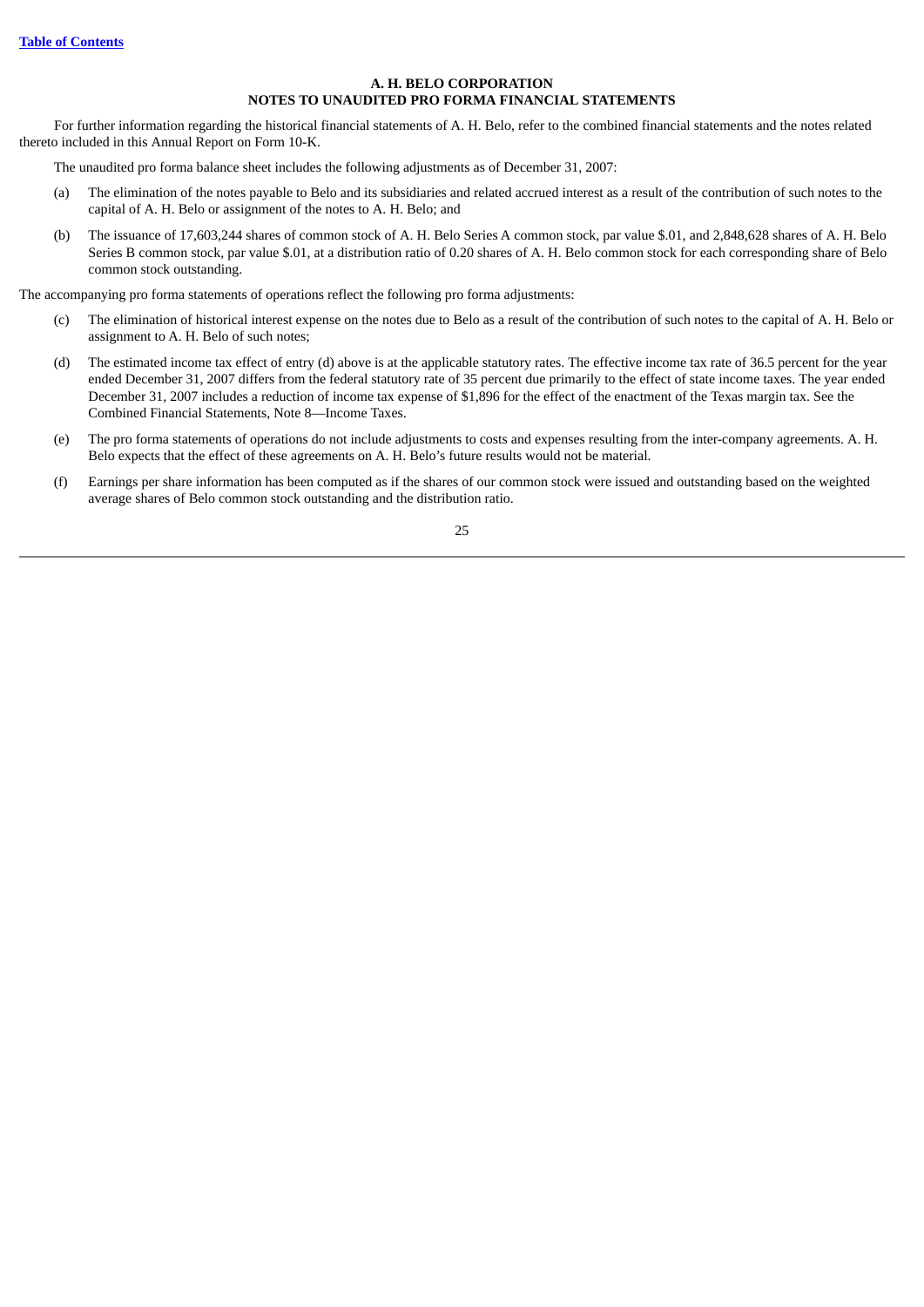# <span id="page-28-0"></span>**Item 7A. Quantitative and Qualitative Disclosures about Market Risk**

A. H. Belo has exposure to changes in the price of newsprint. The average price of newsprint in 2008 is expected to increase, although specific pricing increases and the timing of price variations cannot be predicted. A. H. Belo believes the newsprint environment for 2008, giving consideration to both cost and supply, to be manageable through existing relationships and sources.

A. H. Belo entered into the Credit Agreement in February 2008. Revolving credit borrowings under the Credit Agreement bear interest at a variable interest rate. A change in future interest rates could affect the rate and amount of interest paid by A. H. Belo on any future borrowings under the Credit Agreement and could result in a change in A. H. Belo's pretax earnings and cash flows.

# <span id="page-28-1"></span>**Item 8. Financial Statements and Supplementary Data**

The Combined Financial Statements, together with the Report of Independent Registered Public Accounting Firm, are included elsewhere in this Annual Report on Form 10-K. Financial statement schedules have been omitted because the required information is contained in the Combined Financial Statements or related Notes, or because such information is not applicable.

# <span id="page-28-2"></span>**Item 9. Changes in and Disagreements with Accountants on Accounting and Financial Disclosure**

None.

# <span id="page-28-3"></span>**Item 9A. Controls and Procedures**

The Company carried out an evaluation under the supervision and with the participation of the Company's management, including the Company's President and Chief Executive Officer and Senior Vice President/Chief Financial Officer, of the effectiveness of the Company's disclosure controls and procedures, as of the end of the period covered by this Annual Report on Form 10-K. Based upon that evaluation, the President and Chief Executive Officer and Senior Vice President/Chief Financial Officer concluded that, as of the end of the period covered by this report, the Company's disclosure controls and procedures were effective such that information relating to the Company (including its combined subsidiaries) required to be disclosed in the Company's SEC reports (i) is recorded, processed, summarized and reported within the time periods specified in the SEC rules and forms and (ii) is accumulated and communicated to the Company's management, including the President and Chief Executive Officer and Senior Vice President/Chief Financial Officer, as appropriate, to allow timely decisions regarding required disclosure.

# **Management's Report on Internal Control over Financial Reporting**

This Annual Report does not include a report of management's assessment regarding internal control over financial reporting or an attestation report of our registered independent public accounting firm due to a transition period established by the rules of the SEC for newly public companies. Beginning with our annual report for our fiscal year ending December 31, 2008, Section 404 of the Sarbanes-Oxley Act of 2002 will require us to include a report by our management on our internal controls over financial reporting. This report must contain an assessment by management of the effectiveness of our internal controls over financial reporting as of the end of our fiscal year and a statement as to whether or not our internal controls are effective. Our annual report for fiscal year ending 2008 must also contain a statement that our independent auditors have issued an attestation report on the effectiveness of our internal controls.

In connection with our spin-off from Belo on February 8, 2008, responsibility for all corporate accounting, finance and internal audit functions of our Company was transferred from personnel at Belo to our corporate personnel. The Company has created our own functions, or engaged third parties to provide these functions, to replace those previously performed by Belo. These changes, although significant, are not likely to materially affect our internal control over financial reporting.

# <span id="page-28-4"></span>**Item 9B. Other Information**

None.

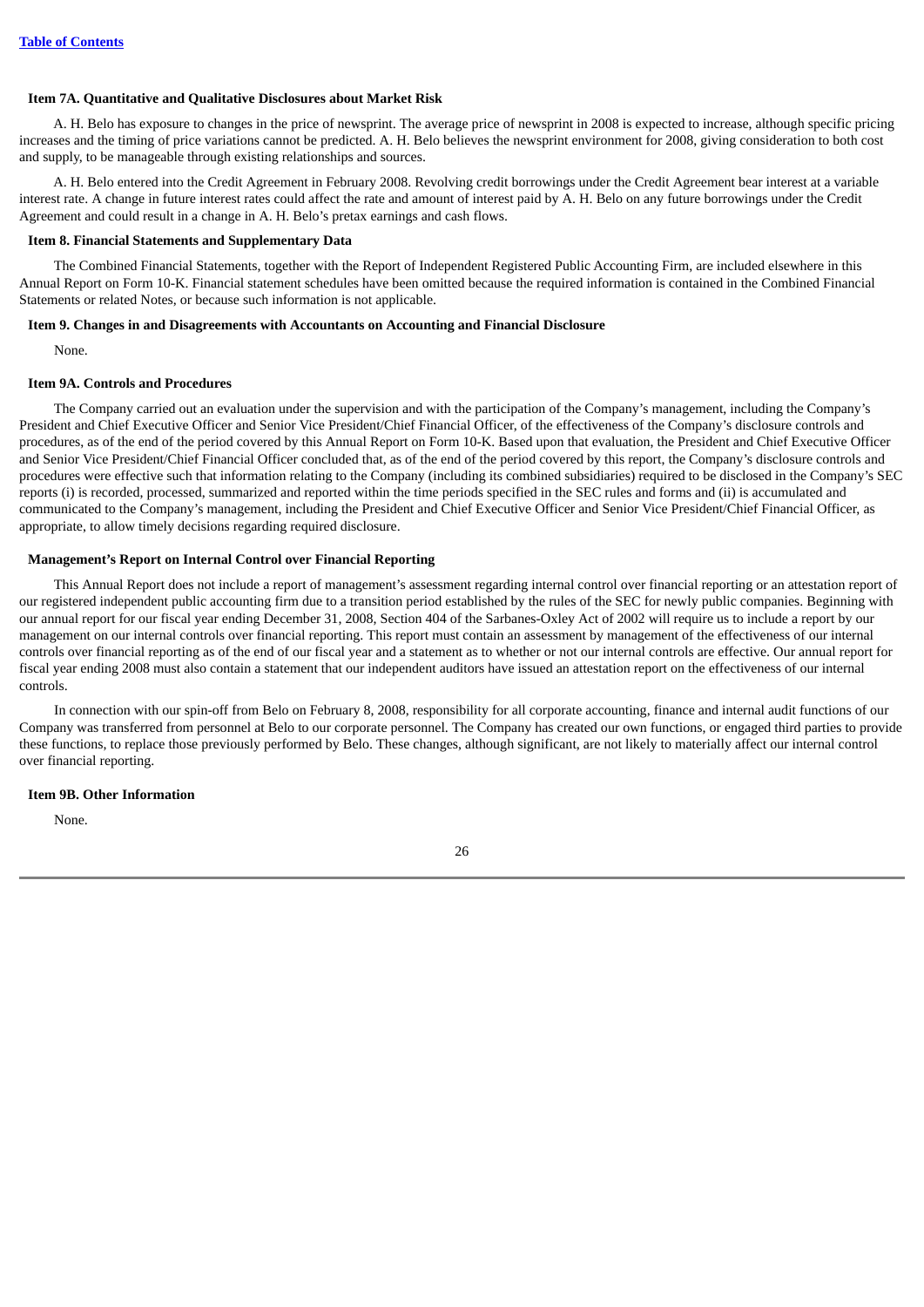## **PART III**

#### <span id="page-29-1"></span><span id="page-29-0"></span>**Item 10. Directors, Executive Officers and Corporate Governance**

#### **Directors and Executive Officers**

The persons listed below are executive officers and directors of A. H. Belo as of February 8, 2008. Our bylaws provide that the Board of Directors be divided into three classes, approximately equal in number, with staggered terms of three years so that the term of one class expires at each annual meeting. The bylaws further provide that a director will retire on the date of the next annual meeting of shareholders following his or her 68th birthday. Each of the persons identified below as a member of the Board of Directors will serve until the annual meeting set forth below. All A. H. Belo directors, other than Robert Decherd and Dealey Herndon, meet the NYSE listing standards for independence.

| Name                       | <b>Principal Positions and Directorships</b>                                           |
|----------------------------|----------------------------------------------------------------------------------------|
| Robert W. Decherd          | Chairman of the Board, President and Chief Executive Officer(1)(2)(5)                  |
| James M. Moroney III       | Executive Vice President and Publisher and Chief Executive Officer, The Dallas Morning |
|                            | News $(6)$                                                                             |
| Donald F. (Skip) Cass, Jr. | <b>Executive Vice President and Secretary (7)</b>                                      |
| Alison K. Engel            | Senior Vice President/Chief Financial Officer and Treasurer (8)                        |
| Daniel J. Blizzard         | Senior Vice President(9)                                                               |
| Louis E. Caldera           | Director $(1)(3)(10)$                                                                  |
| Douglas G. Carlston        | Director $(1)(4)(11)$                                                                  |
| Dealey D. Herndon          | Director $(1)(4)(12)$                                                                  |
| Laurence E. Hirsch         | Director $(1)(3)(13)$                                                                  |
| J. McDonald Williams       | Director $(1)(2)(14)$                                                                  |

(1) Member of the Board of Directors.

- (2) Class III director, current term expires at the 2011 annual meeting.
- (3) Class II director, current terms expires at the 2010 annual meeting.
- (4) Class I director, current term expires at the 2009 annual meeting.
- (5) Robert W. Decherd, age 56, served as A. H. Belo's chairman, president, and Chief Executive Officer since December 2007 and has served as nonexecutive chairman of Belo Corp., the former parent company of A. H. Belo., since February 2008. During his 35-year career with Belo Corp., he held several executive positions, including: chairman and chief executive officer from January 1987 through January 2008; president from January 1985 through December 1986 and again from January 1994 through February 2007; and chief operating officer from January 1984 through December 1986. Robert has been a member of the board of directors of Kimberly-Clark Corporation since 1996, and served as that company's lead director from 2004- 2008. He serves on the Advisory Council for Harvard University's Center for Ethics, and the Board of Visitors of the Columbia University Graduate School of Journalism. From 2002 to March 2006, he served as a member of the FCC's Media Security and Reliability Council, which is part of President Bush's Homeland Security initiative.
- (6) James M. Moroney, age 51, has served as executive vice president of A. H. Belo since December 2007 and continues to serve as publisher and Chief Executive Officer of *The Dallas Morning News*, a position he has held since June 2001. Previously, Jim held several executive positions with Belo Corp., the former parent company of A. H. Belo, including president of Belo Interactive, Inc. from its formation in May 1999 until June 2001, and executive vice president of Belo Corp. from July 1998 through December 1999, with responsibilities for finance, treasury, and investor relations. Jim presently serves on the boards of the Newspaper Association of America, Cistercian Preparatory School in Dallas and the State Fair of Texas. Jim joined A. H. Belo in December 2007.
- (7) Donald F. (Skip) Cass, Jr., age 42, has served as executive vice president and secretary of the Company since December 2007, and has responsibility for Belo Interactive Media, Business Development and Belo Technologies. Skip was executive vice president of Belo Corp., the former parent corporation of the Company, from March 2007 through January 2008, overseeing its Belo Interactive Media and business development activities. During his career with Belo Corp., Skip held several executive positions, including, also served executive vice president/Media Operations from February 2006 through February 2007, and served as senior vice president from February 2000 through January 2006, which included responsibility for corporate communications from February

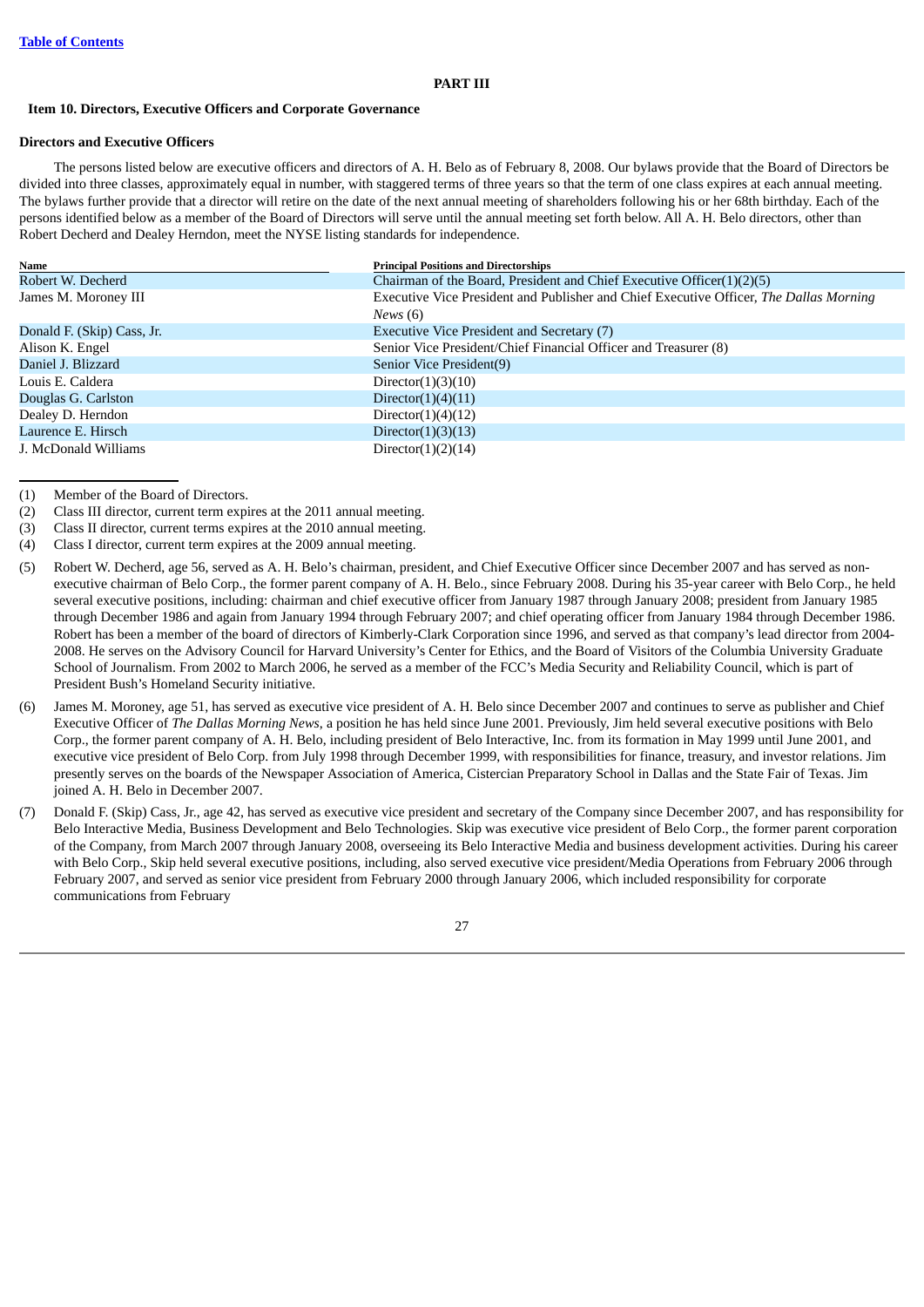2000 through January 2002, and operating responsibility for *The Press-Enterprise* from January 2000 to January 2006 and for Belo Corp.'s Arizona broadcast operations from January 2002 to January 2006. Skip joined A. H. Belo in December 2007.

- (8) Alison K. Engel, age 37, has been senior vice president/Chief Financial Officer and treasurer of the Company since December 2007. From 2003 through January 2008, Ali held various senior positions with Belo Corp., the former parent corporation of the Company, serving as its vice president/Corporate Controller from January 2006 through January 2008 and as its director/accounting operations and corporate controller from February 2005 to December 2005. From 2000 to 2003, Ali was the assistant controller for EXE Technologies, Inc. Ali is a certified public accountant and has more than 13 years of financial management experience at diversified multi-unit business organizations and PricewaterhouseCoopers. Ali joined A. H. Belo in December 2007.
- (9) Daniel J. Blizzard, age 49, serves as senior vice president of the Company, a position he has held since December 2007. He was vice president/Operations of Belo Corp., the former parent corporation of the Company, from January 2001 through January 2008 and also served as executive vice president/Real Estate for its subsidiary, Belo Investment Corporation, from January 2007 through January 2008. Prior, Dan served as director/procurement for *The Dallas Morning News* from May 1999 until 2001. He is chairman of the board of Downtown Dallas and is a board member of the City Center TIF District, Downtown Connection TIF District, and the Downtown Dallas Development Authority. Dan joined A. H. Belo in December 2007.
- (10) Louis E. Caldera, age 52 served as president of the University of New Mexico from August 2003 to February 2006, and is currently a tenured member of the University of New Mexico Law School faculty. He served as vice chancellor for university advancement at The California State University from June 2001 to June 2003. Louis was Secretary of the Army in the Clinton Administration from July 1998 until January 2001. He previously served as managing director and chief operating officer for the Corporation for National and Community Service, a federal grant-making agency, from September 1997 to June 1998. Louis serves on the boards of directors of IndyMac Bancorp, Inc. and Southwest Airlines Co. and previously served on the board of directors of Belo Corp. from July 2001 through January 2008.
- (11) Douglas G. Carlston, age 60, has served as chairman of the board of Public Radio International since June 2003, having been a member of that board since March 1997. He also serves as chief executive officer of Tawala Systems, an Internet technology company he co-founded in 2005. Previously, in 1980, Doug co-founded Brøderbund Software, one of the world's leading publishers of productivity and educational software, and served as chief executive officer from 1981 until 1996 and as chairman of the board from 1981 until 1998. Doug currently serves on the boards of the Albanian American Enterprise Fund, and the Long Now Foundation. He is a member of the Committee on University Resources of Harvard University and the Board of Advisors of Johns Hopkins School of Advanced International Studies. Doug previously served on the board of directors of Belo Corp. from July 2007 through January 2008.
- (12) Dealey D. Herndon, age 61, is a project management consultant, with a specialty in project and construction management of large historic preservation projects. From 1995 until the business was sold in 2006, she was president and majority owner of Herndon, Stauch & Associates, an Austin-based firm that managed commercial, public, and non-profit construction projects. She remains associated with the firm, now HS&A. From January to October 2001, she served as Governor Rick Perry's Director of Appointments. From 1991 to 1995, she was executive director of the State Preservation Board of the State of Texas and managed the comprehensive Texas Capitol Preservation and Extension Project through its completion. Dealey is a director of Belo Corp., a trustee emeritus of the National Trust for Historic Preservation, and a member of the University of Texas at Austin Development Board. In 2007, she was a member of the Brackenridge Tract Task Force for the University of Texas System.
- (13) Laurence E. Hirsch, age 62, is the chairman of Eagle Materials Inc., a construction products company, a position he has held since July 1999. He is also the chairman of Highlander Partners, L.P., a private equity firm. Larry is the former chairman and chief executive officer of Centex Corporation, one of the nation's largest homebuilders. He was chief executive officer of Centex from July 1988 through March 2004 and chairman of the board from July 1991 through March 2004. Larry serves as chairman of the Center for European Policy Analysis in Washington, D.C.. Larry served as a director of Belo Corp., the former parent company of A. H. Belo, from August 1999 through January 2008.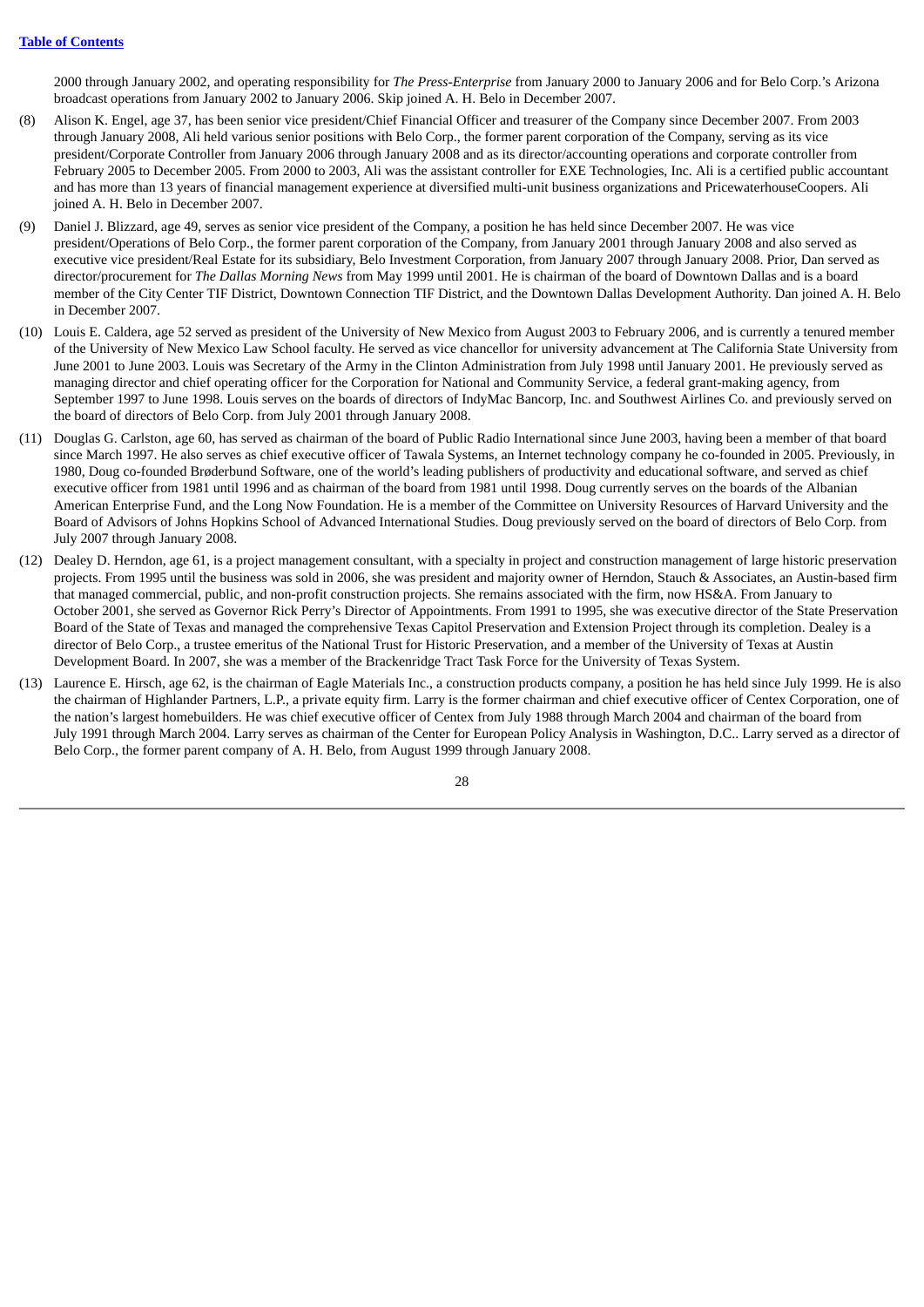(14) J. McDonald Williams, age 66, is the former chief executive officer and chairman of Trammell Crow Company, a real estate services firm. He served as chief executive officer from 1977 through July 1994, as chairman of the board from August 1994 to May 2002, and as chairman emeritus from May 2002 until December 2006 when Trammell Crow Company merged with CB Richard Ellis. Don serves on the boards of directors of Tenet Healthcare Corporation, Abilene Christian University, the Hoblitzelle Foundation, Southern Methodist University's Perkins School of Theology, and the Foundation for Community Empowerment. He also serves on the Dean's Council of Harvard University's John F. Kennedy School of Government. From April 1985 through January 2008, Don served as a director of Belo Corp., the former parent company of A. H. Belo, and served as its lead director from March 2004 through February 2008.

Robert Decherd and Dealey Herndon are brother and sister. Jim Moroney is their second cousin.

#### **Corporate Governance**

## **Introduction**

A. H. Belo's Board of Directors has adopted corporate governance guidelines, approved a code of business conduct and ethics applicable to A. H. Belo directors, officers, and employees, and adopted a charter for each Board committee. Our Board will periodically review and evaluate A. H. Belo's corporate governance policies and practices in light of the Sarbanes-Oxley Act of 2002, SEC regulations implementing this legislation, corporate governance listing standards adopted by the New York Stock Exchange ("NYSE") and evolving best practices. The Nominating and Corporate Governance Committee reviews A. H. Belo's corporate governance guidelines and Board committee charters annually and recommends changes to the board as appropriate. A. H. Belo's corporate governance documents are posted on our Web site at www.ahbelo.com under "Investor Relations" and are available in print, without charge, upon written or oral request to A. H. Belo Corporation, Attn: Donald F. Cass, Jr., Secretary, P.O. Box 224866, Dallas, TX 75222-4866.

#### **Director Independence**

To assist it in making determinations of a director's independence, the Board has adopted independence standards, which are set forth in A. H. Belo's corporate governance guidelines, the applicable portion of which is filed with this Form 10-K as Exhibit 99.1. These standards incorporate the director independence criteria included in the NYSE listing standards, as well as additional, more stringent criteria established by the Board. The Board has determined that the following directors are independent under these standards: Louis Caldera, Doug Carlston, Larry Hirsch, and Don Williams. Each of the Audit, Compensation, and Nominating and Corporate Governance Committees is composed entirely of independent directors. In accordance with SEC requirements, NYSE listing standards and the independence standards set forth in A. H. Belo's corporate governance guidelines, all members of the Audit Committee meet additional independence standards applicable to audit committee members.

#### **Meetings of the Board**

The Board held one meeting in 2007 and took action by unanimous written consent twice. Each incumbent director attended 100 percent of the meetings held by the Board and of the meetings held by all committees on which he or she served. Directors are expected to attend annual meetings of shareholders; the first Annual Meeting of Shareholders is expected to be held in May 2009.

# **Committees of the Board**

A. H. Belo's Board of Directors has established several standing committees to assist in the discharge of its responsibilities. These committees are an audit committee, a compensation committee, and a nominating and corporate governance committee. Due to the size of the Board, each independent director will serve on each of the three standing committees. Effective December 2007, each of the Board's standing committees consists of Louis Caldera, Doug Carlston, Larry Hirsch, and Don Williams, each of whom is an independent director under the NYSE listing standards and under the independence standards set forth in A. H. Belo's corporate governance guidelines. Dealey Herndon and Robert Decherd will not serve on any of these standing committees. The Board of Directors may also establish other committees as it deems appropriate, in accordance with applicable Delaware law, NYSE regulation, the corporate governance guidelines, and the bylaws.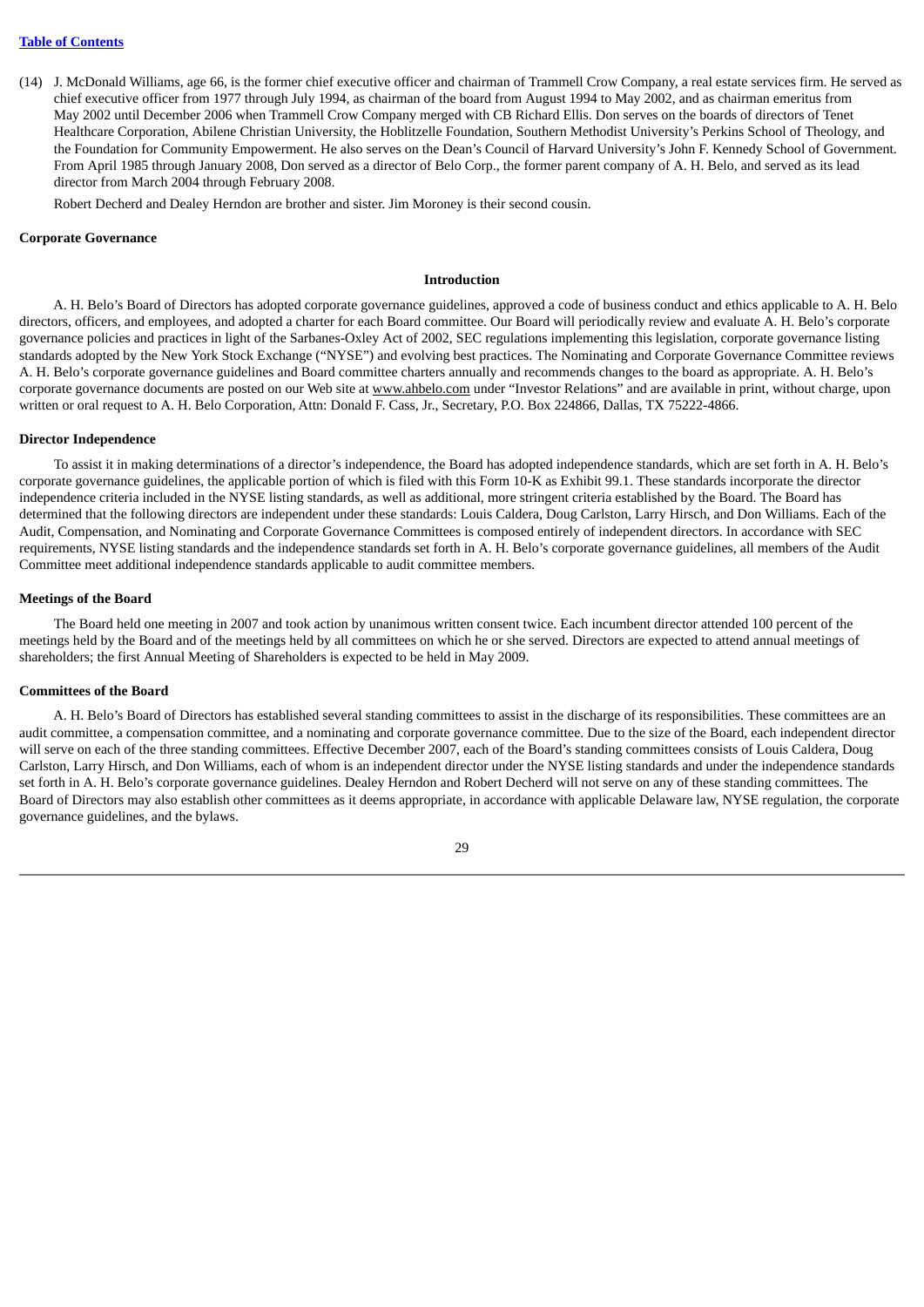*Audit Committee.* Louis E. Caldera chairs the Audit Committee. The Audit Committee is responsible for the appointment, compensation, and oversight of the independent auditors. The Audit Committee also represents the Board in overseeing A. H. Belo's financial reporting processes, and, as part of this responsibility, consults with our independent auditors and with personnel from A. H. Belo's internal audit and financial staffs with respect to corporate accounting, reporting, and internal control practices.

The Board has determined that each member of the Audit Committee meets both the SEC and the NYSE standards for independence. In addition, the Board has determined that at least one member of the Audit Committee meets the NYSE standard of having accounting or related financial management expertise. The Board has also determined that at least one member of the Audit Committee, Louis Caldera, the chairman of the Audit Committee, meets the SEC criteria of an "audit committee financial expert."

*Compensation Committee.* Douglas G. Carlston chairs the Compensation Committee. The Compensation Committee evaluates the performance of the chief executive officer and sets his or her compensation level based on this evaluation. The Compensation Committee makes recommendations to the Board for base salaries of other executive officers and compensation for non-management directors, approves bonus levels and stock option awards for executive officers, and administers among other plans, the Company's 2008 Incentive Compensation Plan, the A. H. Belo Savings Plan, the A. H. Belo Change in Control Severance Plan, the A. H. Belo Pension Transition Supplement Plan, and the A. H. Belo Pension Transition Supplement Restoration Plan. The Committee also has responsibility for senior executive succession planning.

A. H. Belo did not exist prior to October 1, 2007 and therefore the compensation for the A. H. Belo named executive officers reflected herein was determined by the Belo Compensation Committee rather than the A. H. Belo Compensation Committee. To assist the Belo Compensation Committee and management in assessing and determining appropriate, competitive compensation for our executive officers, the Committee annually engages an outside compensation consultant. Hewitt was retained through February 2007 with respect to prospective 2007 executive compensation recommendations. The scope of Hewitt's engagement was to provide ongoing recommendations regarding executive compensation consistent with Belo's business needs, its pay philosophy, market trends and the latest legal and regulatory considerations; to provide market data as background to annual decisions regarding CEO and senior management base salary, bonus and long-term incentive amounts; to advise the Belo committee as to best practices for working effectively with management while representing shareholders' interests; and to provide other services as the Belo Compensation Committee may request. The Belo Compensation Committee uses supplemental survey information compiled by its compensation consultant, along with other survey information, to develop recommendations for base salary, short-term cash compensation, and long-term incentive compensation for executive officers, including the chief executive officer. The Belo Compensation Committee develops these compensation recommendations with input from its compensation consultant. When considering these recommendations, the Belo Compensation Committee has full access to the compensation consultant during meetings at which compensation recommendations are considered. In February 2007, the Belo Compensation Committee engaged mercer as its compensation consultant going forward. The scope of Mercer's engagement was to undertake a comprehensive review of Belo's executive compensation programs, and to assist in executive compensation recommendations for year-end 2007 and for 2008. For additional information regarding the operation of the Belo Compensation Committee, including the role of consultants and management in the process of determining the amount and form of executive compensation, see the Company's Compensation Discussion and Analysis (CD&A) below.

*Nominating and Corporate Governance Committee.* J. McDonald Williams chairs the Nominating and Corporate Governance Committee and serves also as the Board's Lead Director. The responsibilities of the Nominating and Corporate Governance Committee include the identification and recommendation of director candidates and the review of qualifications of directors for continued service on the Board. The Nominating and Corporate Governance Committee also has responsibility for shaping A. H. Belo's corporate governance practices, including the development and periodic review of the corporate governance guidelines and the Board committee charters.

In evaluating director nominees, the Nominating and Corporate Governance Committee considers a variety of criteria, including an individual's character and integrity; business, professional, and personal background; skills; current employment; community service; and ability to commit sufficient time and attention to the activities of the Board. The committee considers these criteria in the context of the perceived needs of the Board as a whole and seeks to achieve a diversity of backgrounds and perspectives on the Board.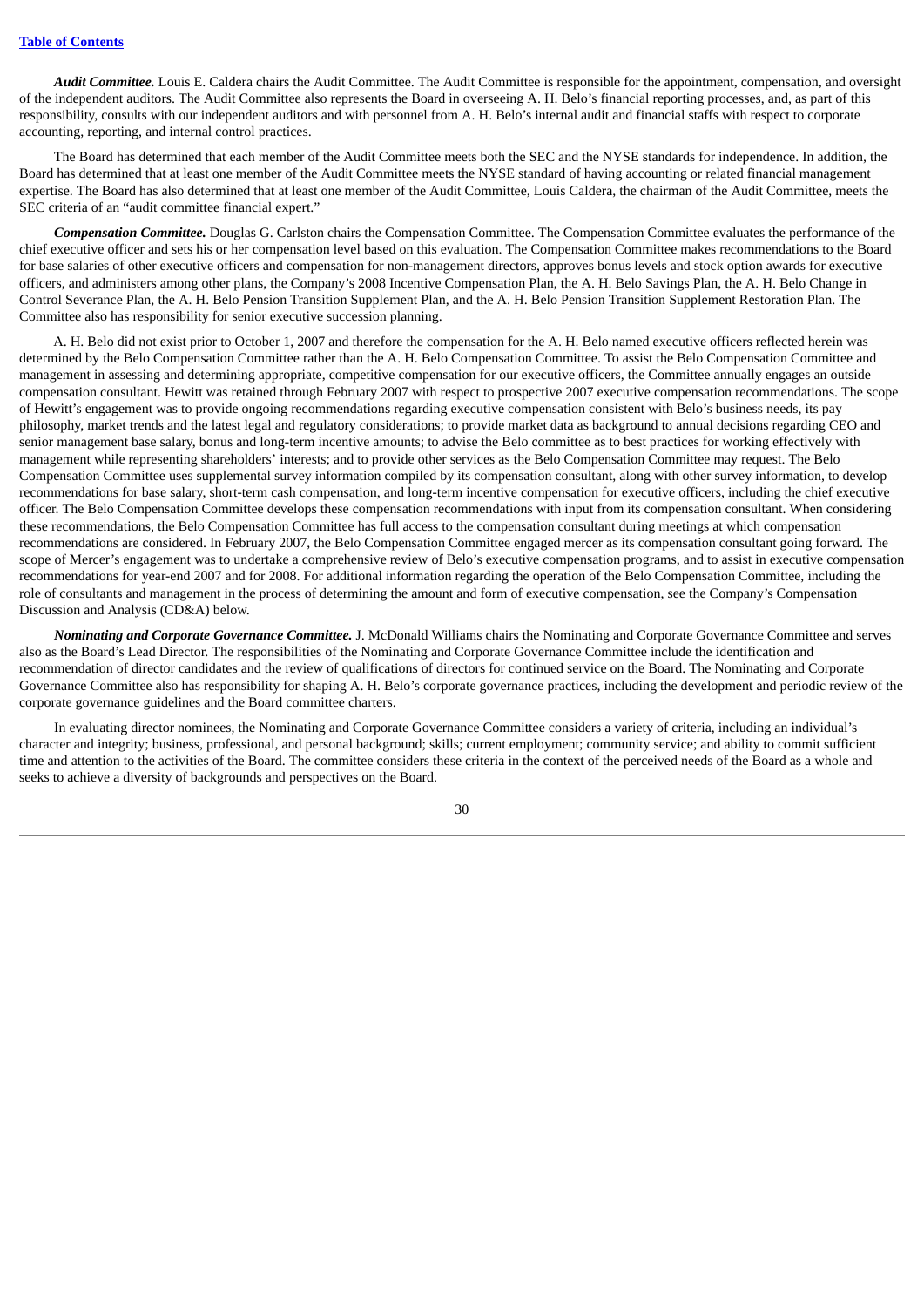The Nominating and Corporate Governance Committee employs a variety of methods for identifying and evaluating director nominees. The Committee reviews the size and composition of the Board as part of the annual Board evaluation process and makes recommendations to the Board as appropriate. If vacancies on the Board are anticipated, or otherwise arise, the Nominating and Corporate Governance Committee considers various potential candidates for directors. Candidates may come to the Committee's attention through current Board members, shareholders, or other persons.

The policy of the Nominating and Corporate Governance Committee, as set forth in A. H. Belo's corporate governance guidelines, is to consider a shareholder's recommendation for nominee(s) when the shareholder supplies the information required for director nominations under the advance notice provisions set forth in Article II, Section 13 of A. H. Belo's bylaws within the time periods set forth in such section of the bylaws. Shareholders desiring to submit a nomination for director should consult A. H. Belo's bylaws, which are available upon request, for more specific information prior to submitting a nomination. The Committee evaluates shareholder-recommended nominees based on the same criteria it uses to evaluate nominees from other sources.

After the Nominating and Corporate Governance Committee identifies a potential candidate, there is a mutual exploration process, during which A. H. Belo seeks to learn more about a candidate's qualifications, background, and level of interest in A. H. Belo, and the candidate has the opportunity to learn more about A. H. Belo. A candidate may meet with members of the Nominating and Corporate Governance Committee, other directors, and senior management. Based on information gathered during the course of this process, the Nominating and Corporate Governance Committee makes its recommendation to the Board. If the Board approves the recommendation, the candidate is nominated for election by A. H. Belo's shareholders.

The Board convenes executive sessions of non-management directors without Company management at each regularly-scheduled meeting. The Lead Director is responsible for presiding at the executive sessions of the non-management directors. In addition, the independent directors meet in executive session at least annually. Board committee chairs preside at executive sessions of their respective committees.

#### **Communications with the Board**

The Company has a process for shareholders and other interested parties to communicate with the Board. These parties may communicate with the Board by writing c/o the corporate Secretary, P.O. Box 224866, Dallas, Texas 75222-4866. Communications intended for a specific director or directors (such as the Lead Director or non-management directors) should be addressed to his, her, or their attention c/o the corporate Secretary at this address. Communications received from shareholders are forwarded directly to Board members at, or as part of the materials mailed in advance of, the next scheduled Board meeting following receipt of the communications. The Board has authorized management, in its discretion, to forward communications on a more expedited basis if circumstances warrant or to exclude a communication if it is illegal, unduly hostile or threatening, or similarly inappropriate. Advertisements, solicitations for periodical or other subscriptions, and other similar communications generally are not forwarded to the directors.

## **Section 16(a) Beneficial Ownership Reporting Compliance**

Federal securities laws require that A. H. Belo's executive officers and directors, and persons who own more than ten percent of a registered class of A. H. Belo common stock, file reports with the SEC within specified time periods disclosing their beneficial ownership of A. H. Belo common stock and any subsequent changes in beneficial ownership of A. H. Belo common stock. No Section 16 reports were required to be filed on behalf of the directors and officers in 2007. Initial reports on Form 3 for all directors and officers were required to be filed on January 22, 2008, but filed one day late due to administrative error.

#### **Code of Business Conduct and Ethics**

A. H. Belo has a code of business conduct and ethics that applies to all directors, officers and employees, which can be found at the Company's Web site, www.ahbelo.com. The Company will post any amendments to the Code of Business Conduct and Ethics, as well as any waivers that are required to be disclosed by the rules of either the SEC or the NYSE, on the Company's Web site. Information on A. H. Belo's Web site is not incorporated by reference into this Annual Report on Form 10-K.

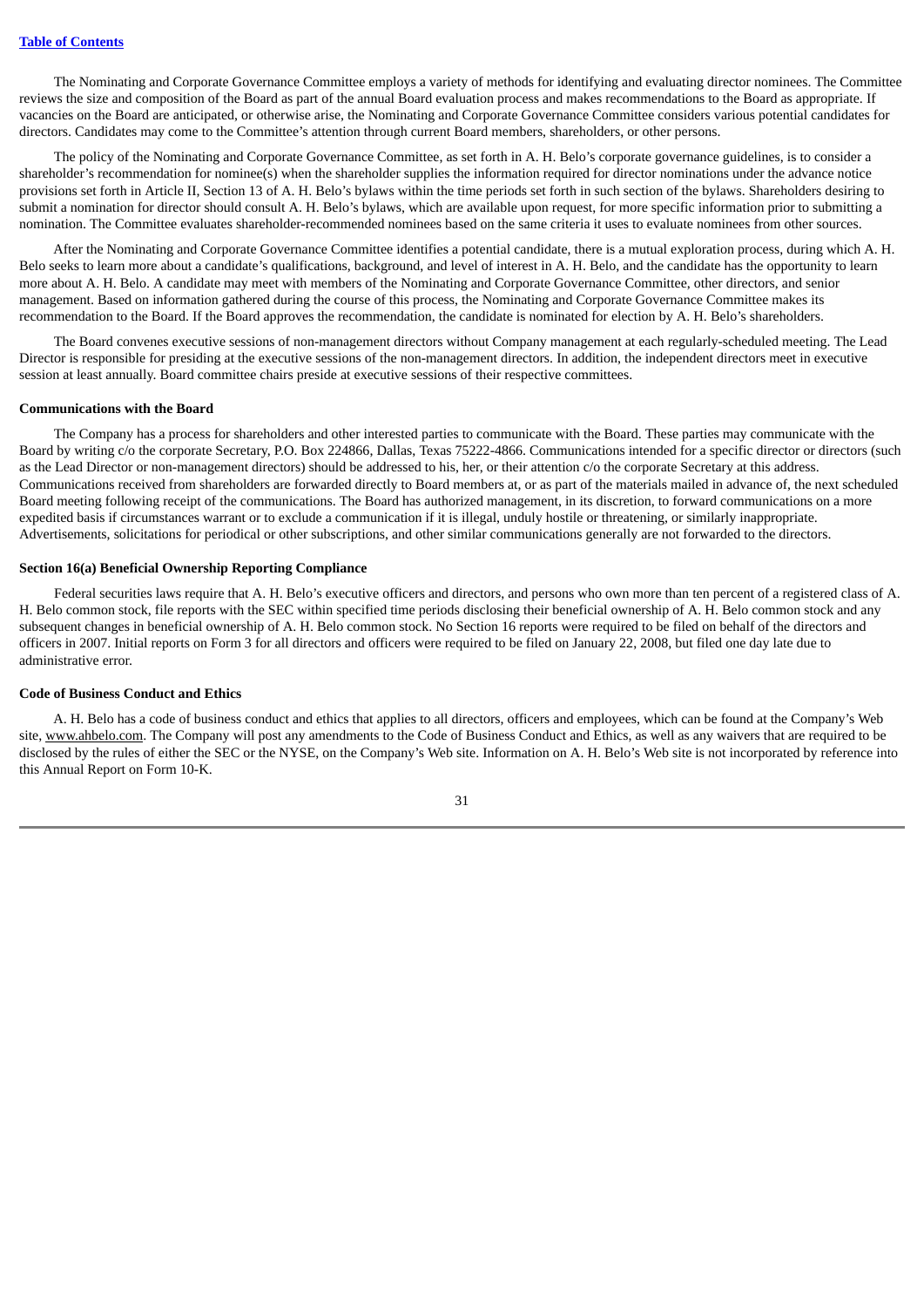A shareholder can also obtain a printed copy of any of the materials referred to above by contacting the Company at the following address:

A. H. Belo Corporation P.O. Box 224866 Dallas, Texas 75222-4866 Attn: Corporate Secretary Telephone: (214) 977-8200

#### <span id="page-34-0"></span>**Item 11. Executive Compensation**

#### **Compensation Discussion and Analysis**

A. H. Belo did not exist prior to October 1, 2007 and therefore the 2007 compensation for the A. H. Belo named executive officers reflected herein was not determined by A. H. Belo's Compensation Committee. Accordingly, this Compensation Discussion and Analysis describes the compensation philosophy applied by Belo to its named executive officers with respect to the fiscal year ended December 31, 2007, and the ways in which A. H. Belo anticipates its compensation philosophy will be similar to or differ from Belo in 2008. The Board of Directors and Compensation Committee of A. H. Belo are expected to review the elements of executive compensation during fiscal year 2008 and to make appropriate adjustments for the Company as it now exists.

The named executive officers of A. H. Belo are Robert W. Decherd, James M. Moroney III, Donald F. (Skip) Cass, Jr., Alison K. Engel, and Daniel J. Blizzard. Of these named executive officers, only Mr. Decherd was a named executive officer in Belo's 2007 proxy statement. Mr. Moroney, executive vice president of A. H. Belo and publisher of *The Dallas Morning News,* was a member of the Belo management committee, but was not a named executive officer in the 2007 Belo proxy statement. However, his compensation was subject to the oversight of and review by the Belo Compensation Committee. Mssrs. Cass and Blizzard and Ms. Engel did not serve on the Belo Management Committee during fiscal year 2007. As a result, the 2007 compensation of Mr. Cass, Ms. Engel and Mr. Blizzard was not subject to the direct oversight of the Belo compensation committee. Therefore, throughout this Compensation Discussion and Analysis, references to the historical 2007 executive compensation program are relevant with respect to Mr. Decherd, and the compensation elements applicable to the other individuals are described separately where appropriate.

#### **Overview of Compensation Program**

Historically, the Compensation Committee of the Belo Board of Directors has overseen, and following the distribution the Compensation Committee of the A. H. Belo Board of Directors will oversee, A. H. Belo's overall compensation structure, policies, and programs. The committee has the responsibility for establishing, implementing, and continually monitoring adherence to the Company's compensation philosophy.

#### **Compensation Objectives**

Belo adopted, and following the distribution A. H. Belo will adopt, compensation policies to achieve the following objectives:

- **•** establish a competitive compensation program;
- **•** attract and retain high-caliber executive talent in positions that most directly affect the Company's overall performance;
- **•** motivate and reward executives for achievement of the Company's financial and non-financial performance objectives;
- **•** encourage coordinated and sustained effort toward maximizing the Company's value to its shareholders; and
- **•** align the long-term interests of executives with those of the Company's shareholders.

#### **Setting Executive Compensation**

To assist the Belo Compensation Committee and management in assessing and determining appropriate, competitive compensation for Belo executive officers in 2006, the committee engaged an outside compensation consultant, Hewitt Associates LLC. Mercer LLC ("Mercer") provided consultation beginning in February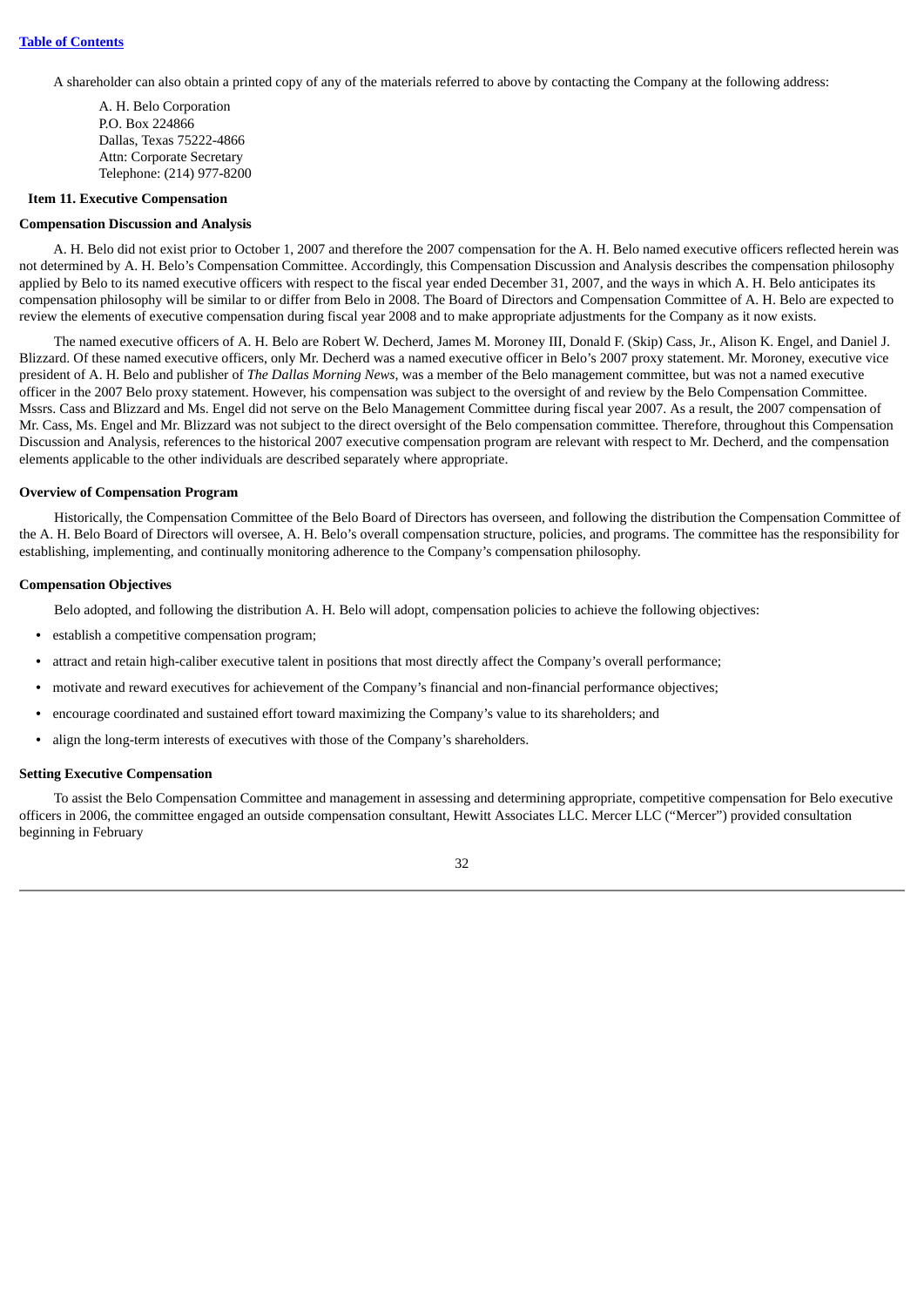2007, and it is anticipated that Mercer will serve as both Belo's and A. H. Belo's Compensation Committee consultant in 2008.

# **Historical Setting of Executive Compensation by Belo**

*Surveys and Determination of the Median.* Belo used several different compensation surveys to prepare 2007 compensation recommendations for consideration by its Compensation Committee. For base salary and total target cash compensation, Belo referenced the Towers Perrin Media Industry CDB Executive Compensation Database, referred to as the Towers Perrin Media Survey. The Towers Perrin Media Survey consisted of compensation survey information from 118 companies with media operations that include newspapers, television stations, television networks, magazines, radio stations, information publishing, and Internet/online services commonly classified as media. The median annual revenue for all participants in the Towers Perrin Media Survey was \$897 million. Belo does not choose the participants in the Towers Perrin Media Survey, nor did it provide to its Compensation Committee the individual names of the 118 participant companies, other than the peer group selections discussed below.

Belo identified 27 companies within the Towers Perrin Media Survey that shared with Belo similar characteristics in terms of focus on media operations (i.e., newspaper, television stations, and Internet operations). Survey data from this group of peer companies, referred to as the Towers Perrin Peer Group, provided Belo with supplemental information for both base salary and total target cash compensation for the executive officers. The companies included in the Towers Perrin Peer Group, the median annual revenue of which was \$5.3 billion, were:

| § Advance Publications           | § Albritton Communications    | § American Broadcasting Companies, Inc. |
|----------------------------------|-------------------------------|-----------------------------------------|
| § Capitol Broadcasting           | § CBS Corporation             | § Cox Enterprises                       |
| § Dow Jones & Company, Inc.      | § The E. W. Scripps Company   | § Fisher Communications                 |
| § Fox Broadcasting               | § Freedom Communications      | § Gannett Co., Inc.                     |
| § Hearst-Argyle Television, Inc. | § The Hearst Corporation      | § Landmark Communications               |
| § The McClatchy Company          | § McGraw-Hill Companies Inc.  | § Media General, Inc.                   |
| § Meredith Corporation           | § NBC Universal, Inc.         | § The New York Times Company            |
| § Seattle Times                  | § Tribune Company             | § Turner Broadcasting                   |
| § Viacom Inc.                    | § The Washington Post Company | § Yahoo!                                |

For December 2006 and February 2007 long-term incentive compensation recommendations, Belo referenced the Towers Perrin CDB Executive Compensation Database for General Industry participants, referred to as the Towers Perrin General Survey. The Towers Perrin General Survey is a database of approximately 820 companies that participate in Towers Perrin's compensation survey, with 113 companies that have revenues in the \$1 billion to \$3 billion range. Of these 113 companies, the median revenue for which was \$1.9 billion, 86 companies submitted long-term incentive compensation data. Belo does not choose the participants in the Towers Perrin General Survey, nor does Towers Perrin disclose to Belo the names of the companies that comprise the subsets. The Belo compensation committee found that the larger sample pool of similarly-sized companies in the subset provided a better source of long-term incentive data than was available by limiting such information strictly to the Towers Perrin Peer Group because of the widely varying compensation practices in the media industry. Long-term incentive grant practices in the media industry have undergone change in the past several years that is, in part, a result in the shift in advertising dollars away from newspapers and the consolidation of advertising providers throughout the industry. The Belo compensation committee believes that a larger population of survey respondents from across industries provided a more reliable basis for recommending long-term compensation, and that assessing long-term incentive grant practices from a broader group provided more stability to its long-term incentive compensation analysis. Belo did not observe the same volatility in base salary and annual incentive compensation practices from the results of the Towers Perrin Media Survey. Representative industries included in the Towers Perrin General Survey included aerospace/defense; automotive and transportation; chemicals; computers, hardware, software and services; consumer products; electronics and scientific equipment; food and beverage; metals and mining; oil and gas; pharmaceuticals; and telecommunications.

In addition, during 2007, Belo's compensation consultant provided Belo with a supplemental summary of compensation information from a select group of public media companies' proxy filings, referred to as the Proxy Study, that provided total compensation information for their executive officers from Belo's peer companies. The Belo Compensation Committee considers the companies in the Proxy Study to be similarly situated peer media companies with operational characteristics similar to Belo. The Belo Compensation Committee uses the Proxy Study as a retrospective comparison of the average and 50th percentile compensation levels for similar industry executive officer positions. The companies included in the Proxy Study were:

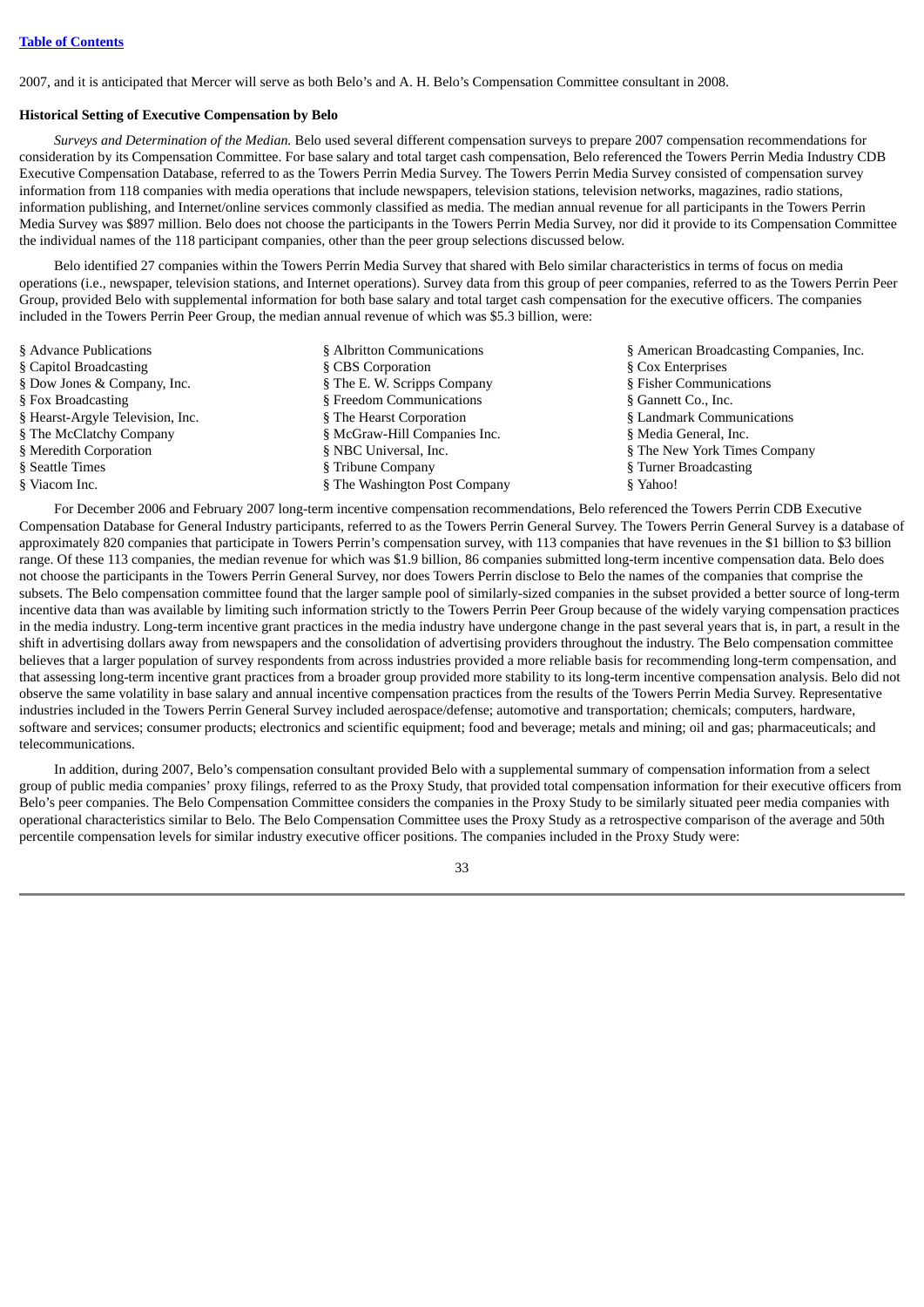**§** Dow Jones & Company, Inc. **§** The E. W. Scripps Company **§** Gannett Co., Inc. **§** Hearst-Argyle Television, Inc. **§** Lee Enterprises, Inc. **§** The McClatchy Company **§** Media General, Inc. **§** Meredith Corporation **§** The New York Times Company **§** Tribune Company **§** The Washington Post Company

*Process and Role of Management.* Belo used each of these referenced surveys in the manner described to develop recommendations for base salary, annual cash incentive compensation, and long-term incentive compensation for its executive officers, including its chief executive officer. These median-level recommendations, which were developed with input from the Belo Compensation Committee's then-current compensation consultant, were presented by Marian Spitzberg, Belo's senior vice president/Human Resources, to Belo's Chief Executive Officer, Robert Decherd. Robert and Marian adjusted these recommendations after taking into account each individual executive officer's recent performance, as well as his or her experience, level of responsibility, and contributions to Belo's long-term goals during the current year. The Belo compensation recommendations, together with the compensation histories and the percentile rankings for base salary and total cash compensation of Belo's named executive officers relative to the Towers Perrin Peer Group, were then presented to the Belo Compensation Committee, which had full access to its compensation consultant, Robert Decherd, Marian Spitzberg, and the Belo human resources staff who were involved in the formulation of recommendations. After consideration of the recommendations and adequate opportunity to address specific questions and concerns, the Belo Compensation Committee made final compensation recommendations for the Belo named executive officers, excluding Belo's chief executive officer, to the non-management members of Belo's Board of Directors for their approval. In its deliberations, the Belo board considered Belo's compensation objectives and philosophy in light of the recommendations. Based on its review and analysis, the nonmanagement members of Belo's Board approved the final compensation to be awarded to each named executive officer, with the exception of Belo's chief executive officer. The Belo committee evaluated and determined Belo's chief executive officer's compensation after following the same process. In this regard, the compensation committee reviewed and received the same peer group information, except that market data for chief executive officer compensation was provided to Belo's Compensation Committee without any specific compensation recommendation.

*Timing of Decisions.* Historically, the Belo Compensation Committee has had three regularly-scheduled meetings each year in or around February, July, and December. The committee usually also has special meetings by telephone or in person periodically as necessary to address compensation issues that may arise from time to time. With respect to 2007 compensation for Belo executive officers, the Belo Compensation Committee held the following meetings to review, discuss, and set or recommend compensation levels:

| November 2006    | Set 2007 financial performance targets; reviewed recommendations for 2007 base salaries, individual cash incentive<br>opportunities and performance-related restricted stock unit awards                                   |
|------------------|----------------------------------------------------------------------------------------------------------------------------------------------------------------------------------------------------------------------------|
| December 2006    | Determined or recommended, as applicable, 2007 base salaries                                                                                                                                                               |
|                  | Determined or recommended 2007, as applicable, individual cash incentive opportunities                                                                                                                                     |
|                  | Granted 2007 performance-related restricted stock unit and stock option awards                                                                                                                                             |
| February 2007    | Established a maximum incentive award pool to ensure tax deductibility under section 162(m) of the Code                                                                                                                    |
| <b>July 2007</b> | Reviewed and discussed compensation issues, policies, and trends                                                                                                                                                           |
| December 2007    | Considered and approved preliminarily 2007 cash incentive bonuses and time-based restricted stock unit awards based on<br>estimated 2007 financial performance                                                             |
| February 2008    | Certified 2007 financial performance relative to 2007 cash incentive bonuses and restricted stock unit awards, including the<br>number of performance-related restricted stock units earned in respect of 2007 performance |

#### **Setting of A. H. Belo Executive Compensation Going Forward**

A. H. Belo's named executive officers' 2008 compensation was initially set by Belo in December 2007. Thereafter, the A. H. Belo Compensation Committee will oversee executive compensation at A. H. Belo and the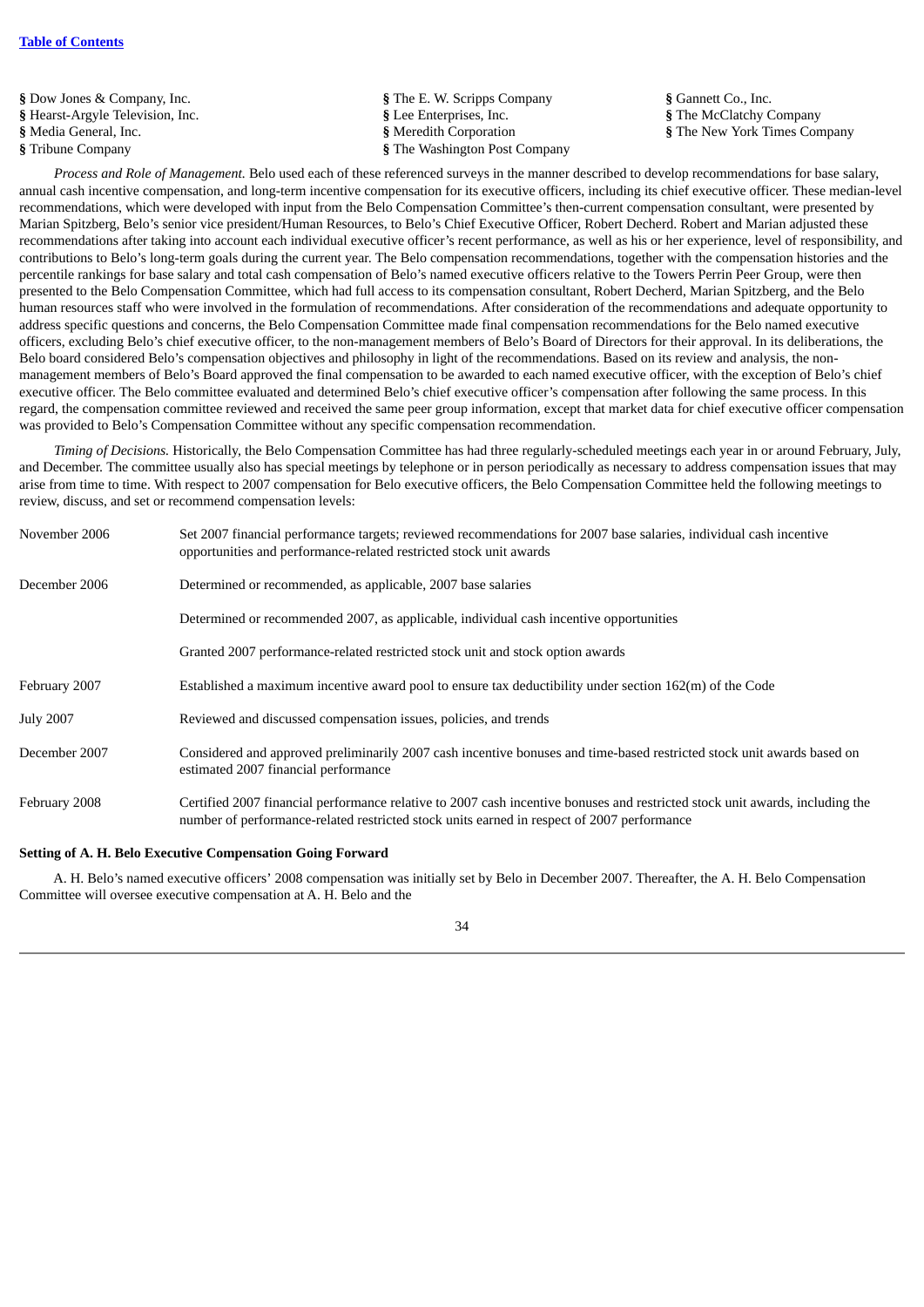committee may or may not continue to take an approach similar to that described above in setting compensation for its executive officers. The Company anticipates using, either directly or through A. H. Belo's Compensation Committee compensation consultant, several methods to compare our executive compensation practices to those of other comparable newspaper companies. These include: using publicly available market surveys to match the roles of our named executive officers to roles in the surveys; conducting total compensation studies; and conducting an analysis of our named executive officers' compensation for use in establishing levels for overall long-term incentive awards and setting compensation for the named executive officers. The Company expects to evaluate the base salary, annual cash incentive awards, and long-term incentives provided to the named executive officers of peer newspaper and media companies. The Company expects to extract this data from publicly available sources with assistance from our compensation consultant.

#### **Elements of 2007 Executive Compensation**

*Historical Belo Elements of Compensation*. For the fiscal year ended December 31, 2007, the principal elements of compensation for Belo's named executive officers were:

- **•** base salary;
- **•** annual cash incentive opportunity;
- **•** long-term equity incentive compensation; and
- **•** retirement and other benefits.

The structure of Belo's executive compensation program is set forth in the Belo Corp. 2004 Executive Compensation Plan, as amended, which was approved by Belo's shareholders and administered by the Belo Compensation Committee. The Company refers to the Executive Compensation Plan as the ECP. The Belo ECP provides for two elements of compensation: short-term cash incentives (performance bonus), and long-term equity-based compensation. Awards under the ECP are supplemental to an ECP participant's base salary.

Officers of Belo and its subsidiaries, including Belo's chief executive officer and its other executive officers, are eligible to participate in the ECP. Additional ECP participants are selected by the Belo Compensation Committee based on management's evaluation of an individual's ability to affect significantly Belo's profitability.

*Elements of A. H. Belo Executive Compensation Going Forward*. Following the distribution, A. H. Belo expects to use a combination of compensation elements similar to those used historically by Belo as further described below.

*Base Salary—Historical.* Base salaries for Belo executive officers are reviewed annually. In determining base salaries for 2007, Belo gathered base salary data from the Towers Perrin Media Survey and the Towers Perrin Peer Group for compensation comparisons. The data provided by these two surveys includes certain statistical factors that make it possible to predict the median (50th percentile data) for both base salary and total target cash compensation.

Belo uses this survey data, as applicable to each Belo executive officer, to prepare estimates of median pay for base salary and total target cash compensation for each executive officer, including its chief executive officer. Because the survey data provided to Belo by Towers Perrin and its compensation consultant each year generally relates to the prior year, and current year information is not yet available, the compensation survey data was "aged" by 3 percent to take into account Belo's general merit increase guideline that factors in consumer price index and inflation. Recommendations above the median may be made when warranted on account of an individual executive's outstanding performance, promotion, or retention concerns. Recommendations below the median may also be made when warranted.

As discussed above, the Belo compensation committee reviewed the base salary recommendations for 2007 and made final recommendations to the Belo board, except with respect to Belo's chief executive officer, for which the compensation committee has final approval. For 2007, base salaries for the A. H. Belo named executive officers were compared to market data for similarly situated officers included in the survey data and in each case, their base salaries set forth in the Summary Compensation Table fell within an acceptable range of the estimated median as follows: Robert Decherd — 92 percent of the median; Jim Moroney — 103 percent of the median; Skip Cass — 91 percent of the median; Ali Engel — 79 percent of the median; and Dan Blizzard -103 percent of the median.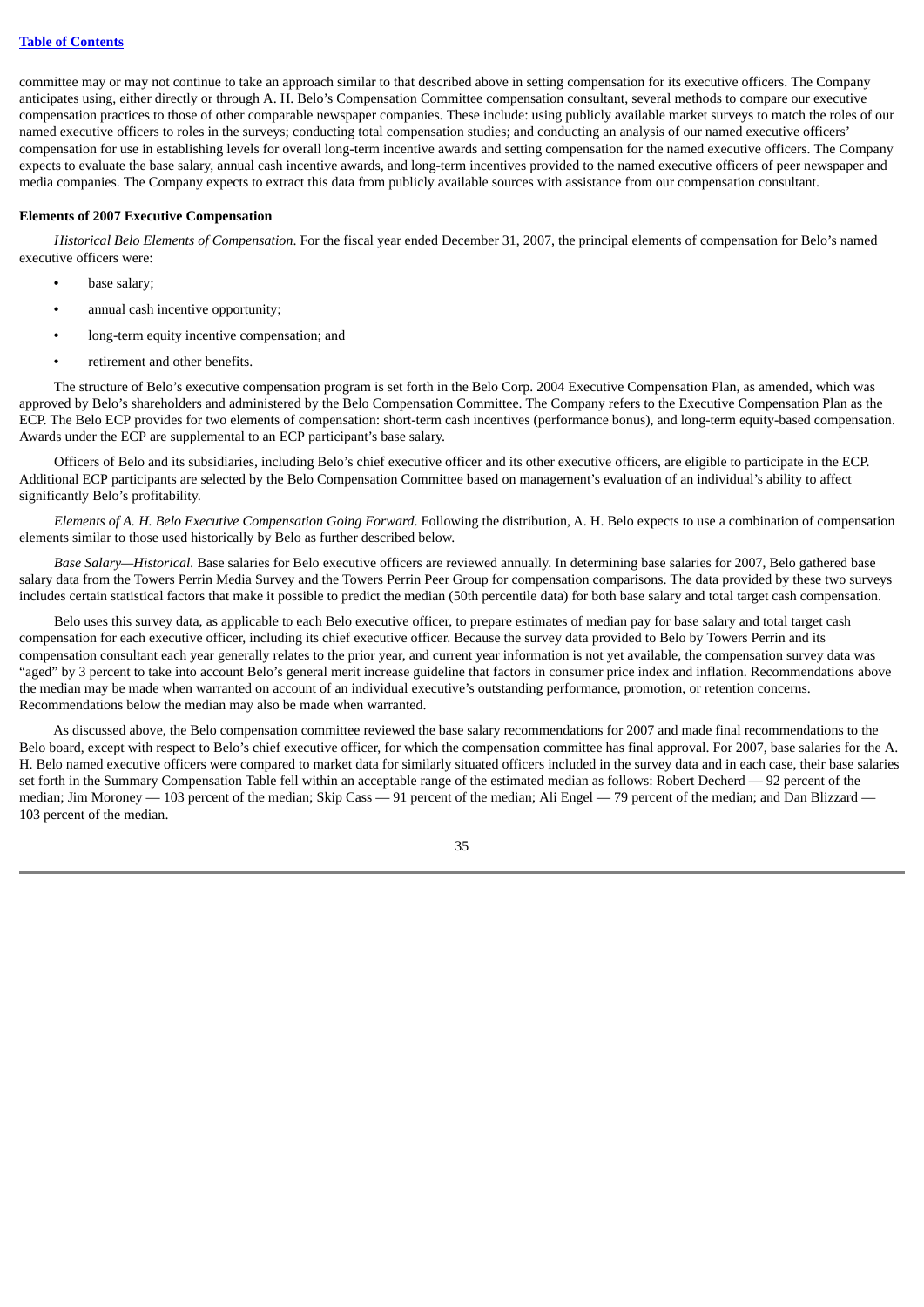*Base Salary—Going Forward.* The 2008 base salaries for the A. H. Belo named executive officers were initially set by Belo in December 2007 and were ratified by the A. H. Belo Compensation Committee in January 2008. Median market information for the A. H. Belo named executive officers was provided by Mercer for consideration by the Compensation Committee. This market information was based on analyses of data from the Towers Perrin Media Survey for 2007 and available proxy data of other peer media companies. The 2008 base salaries for the A. H. Belo named executive officers were set as follows: Jim Moroney — \$550,000; Skip Cass — \$465,000; Ali Engel — \$250,000; and Dan Blizzard — \$240,000. Robert Decherd's base salary was initially set at \$800,000; however, in February 2008, Robert Decherd voluntarily took a reduction in his 2008 base salary, which the A. H. Belo Compensation Committee approved in March 2008. Robert's base salary is now set at \$250,000 which is significantly below the market median. Jim Moroney's base salary is approximately 4 percent above the median, while Ms. Engel's base salary is materially below the market median for her position but represents a significant increase over her 2007 base salary in light of her recent promotion to chief financial officer of A. H. Belo. Relevant market data was not available for Mr. Cass' and Mr. Blizzard's positions, and the committee considered their experience and responsibilities along with their relative positions within the organization and retention needs. Following the distribution, the A. H. Belo Compensation Committee will review, determine, and adjust the base salaries of our named executive officers annually.

*Annual Cash Incentive Opportunity—Historical.* Consistent with Belo's objective of motivating and rewarding executives for achievement of Belo's financial and non-financial performance objectives, each Belo executive officer is eligible to receive annual cash incentive compensation based on financial performance objectives established in the annual financial plan (the "Financial Plan"), approved by Belo's Board of Directors at the beginning of each year. The performance goals are communicated to Belo executive officers at the beginning of each year. The financial performance objectives vary from year to year and reflect the cyclical nature of Belo's businesses due to fluctuating advertising demand, for example, relating to election years, the Olympics, and other U.S. sports events, in addition to taking into consideration industry factors that include decreases in newspaper circulation, significant changes in demand for print classified advertising, changes in media use habits by consumers and advertisers, and other competitive conditions, including recruiting and retaining talent.

The Belo Compensation Committee establishes an annual performance-based incentive pool for each senior executive, as permitted by the ECP and in compliance with the performance-based compensation exemption under section 162(m) of the Internal Revenue Code of 1986, as amended, referred to as the Code. This performance pool (3 percent of Belo's consolidated net income for Robert Decherd) provides a maximum for the award of cash and certain equity incentives under the ECP, described below, and is designed to allow for tax deductibility of the compensation awarded within the pool. Because they were not named executive officers of Belo for 2007, Messrs. Moroney, Cass, and Blizzard and Ms. Engel were not subject to a section 162(m) incentive pool for purposes of 2007 incentive compensation awards. As described below, they were Belo ECP participants in 2007. Based upon Belo's 2007 financial performance, cash bonuses were awarded to Belo senior executives by first considering the amounts that would have been paid to the senior executives under the method described below for calculating bonuses for other ECP participants.

Under the ECP, the Belo Compensation Committee establishes a target bonus opportunity expressed as a percentage of base salary based on competitive market information using the Towers Perrin Media Survey. The Belo Compensation Committee targets the median, or 50th percentile, of the Towers Perrin Media Survey and the Towers Perrin Peer Group for annual cash incentives. The target bonus opportunity for 2007 for Robert Decherd was set by the Belo Compensation Committee at 90 percent. The other A. H. Belo named executive officers in the Summary Compensation Table had 2007 target bonus opportunities set as follows: Jim Moroney, 65 percent; Skip Cass, 50 percent; Ali Engel, 30 percent; and Dan Blizzard, 30 percent. Target bonus opportunities for 2008 (relating to Belo performance) for each of the A. H. Belo named executive officers are shown in the "Grants of Plan-Based Awards in 2007" table in the "Estimated Future Payouts Under Non-Equity Incentive Plan Awards" column.

The target bonus of 90 percent of base salary for Robert Decherd for 2007 was below the median target bonus of 100 percent as indicated by the Towers Perrin Media Survey. Jim Moroney's target bonus of 65 percent of base salary was greater than the survey indicated median of 50 percent for newspaper chief executives; however, the Belo compensation committee believed this greater target bonus opportunity was appropriate after considering his responsibilities associated with serving on the Management Committee of Belo and his length and breadth of experience with the company. The committee did not consider the market median target bonus percentages for Messrs. Cass and Blizzard and Ms. Engel for 2007 individually, but rather considered their compensation packages as a whole, including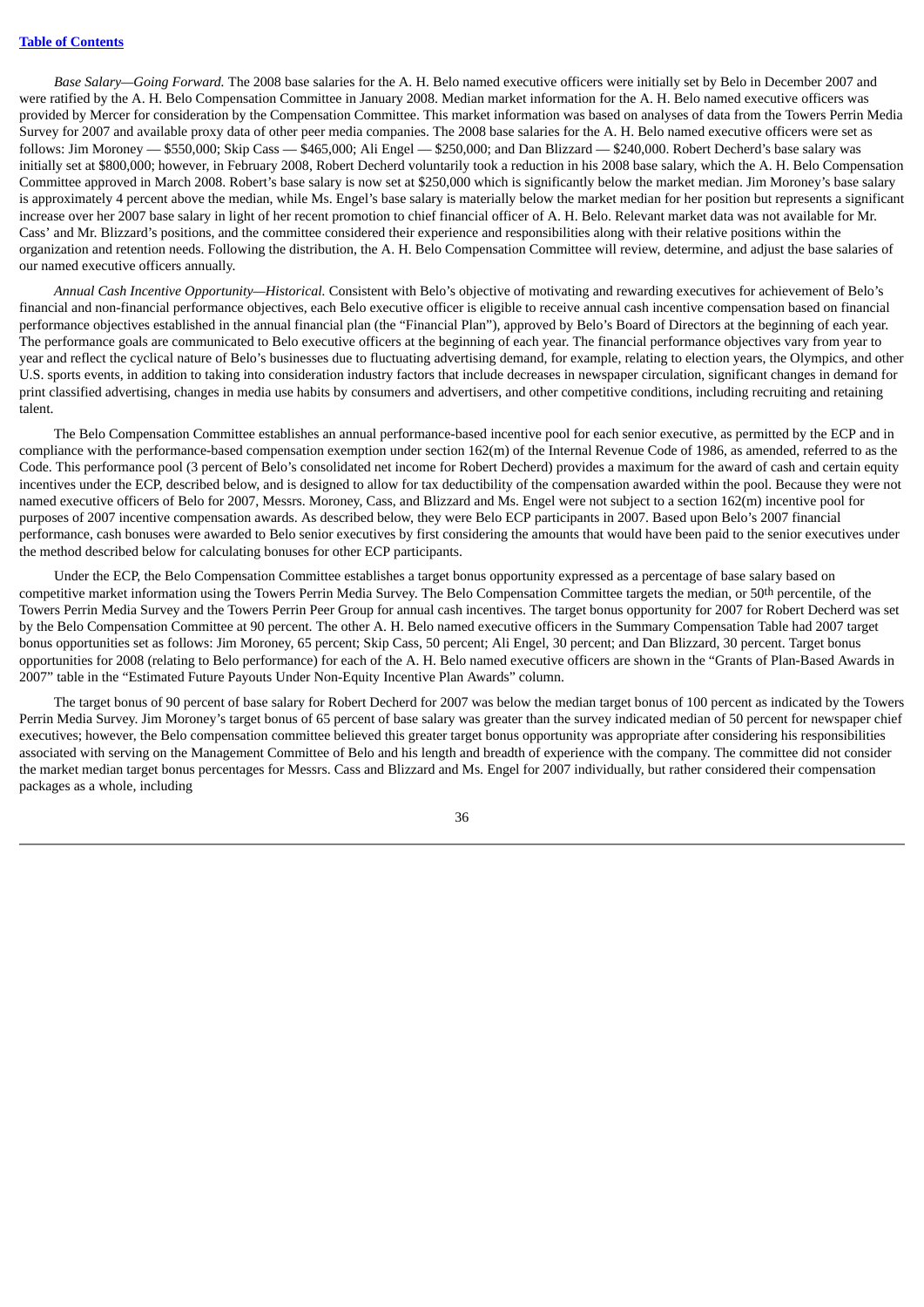#### **Table of [Contents](#page-2-0)**

total target cash compensation, as part of the entire ECP group, which was approved as a whole at the Belo Compensation Committee's December 2006 meeting.

Actual bonus amounts earned by ECP participants may range from zero to a maximum bonus of 200 percent of the target bonus opportunity established by the Belo Compensation Committee, depending on the level of achievement of Financial Plan target. For 2007, the Belo Compensation Committee approved financial performance ranges for Belo's named executive officers based on Belo's Financial Plan, as shown in the table below. Bonus payout for performance between points is prorated.

|                          |                  | <b>Opportunity Payout</b>   |
|--------------------------|------------------|-----------------------------|
| <b>Performance Level</b> | 2007 EPS Goals   | <b>Based on Achievement</b> |
| Maximum                  | \$1.06           | 200 percent                 |
| Target                   | \$0.97           | 100 percent                 |
| Threshold                | \$0.82           | 10 percent                  |
| Below Threshold          | Less than \$0.82 | 0 percent                   |

The above EPS goals were applicable for Robert Decherd, Ali Engel, Skip Cass, and Dan Blizzard for 2007. Non-equity incentive awards for Mr. Moroney were based upon attainment of certain financial goals set for *The Dallas Morning News* rather than Belo's EPS. Belo believes that linking bonus opportunity directly to financial performance, with an opportunity to earn a 200 percent payout of target bonus amount if maximum performance is achieved, provides participants with significant motivation to achieve the company's financial objectives.

Actual EPS of (\$2.57) for the year ended December 31, 2007 was adjusted at Belo's Compensation Committee's discretion. The primary adjustments included the elimination of the effect of expenses related to the spin-off of A. H. Belo and non-cash charges related to goodwill impairment. Negative adjustments to reported EPS included share-based compensation expense and variances related to changes in newsprint prices. The adjusted EPS of \$0.97, which was approved by the Belo Compensation Committee, was then compared to the EPS target of \$0.97 and an achievement of 100 percent of target resulted. Financial results for *The Dallas Morning News* resulted in Jim Moroney receiving 78.7% of his target bonus for 2007.

A proposed cash bonus under the ECP formula was then calculated for each Belo named executive officer by applying this achievement percentage to each individual's target bonus opportunity. For example, in 2007, Robert Decherd's base salary of \$985,000 and target bonus percentage of 90 percent would qualify him for a 100 percent target bonus payout of \$886,500. The target-level incentive payments paid by Belo to the A. H. Belo named executive officers are quantified in the "Non-Equity Incentive Plan Compensation" column of the Summary Compensation Table.

The Belo Compensation Committee then also assessed the performance and the substantial roles of each of its executive officers with respect to the spin-off transaction, which was not contemplated when the financial goals were established. In recognition of their extraordinary effort and commitment in the successful planning, execution and implementation of the complex details of the spin-off transaction while at the same time continuing to guide, manage and operate Belo in a rapidly evolving and challenging operating environment, the Belo Compensation Committee also approved special cash bonus awards for the named executive officers. As such, the Belo Compensation Committee recommended special cash bonus awards for 2007 of \$2,113,500 for Robert Decherd, which was subject to the successful completion of the distribution, and \$130,000 for Jim Moroney, \$78,800 for Skip Cass, \$41,300 for Ali Engel, and \$21,800 for Dan Blizzard. The cash awards to the named executive officers in excess of the ECP formula are reported in the "Bonus" column of the Summary Compensation Table.

*Annual Cash Incentive Opportunity—Going Forward*. In connection with the distribution, A. H. Belo adopted an Incentive Compensation Plan (ICP) that is generally similar to that of Belo's ECP. The A. H. Belo ICP provides for an annual cash incentive opportunity that will be based on a target bonus expressed as a percentage of a named executive officer's annual base salary. The 2008 target bonus opportunities, expressed as a percentage of base salary, for each of A. H. Belo's named executive officers other than Robert Decherd were set as follows: Jim Moroney — 70 percent; Skip Cass -60 percent; Ali Engel — 50 percent; and Dan Blizzard — 40 percent. These A. H. Belo named executive officers' target bonus opportunities do not materially vary from the median range of market data, except that relevant market data was not available for Mr. Cass' or Mr. Blizzard's positions and the committee considered each executive's experience and responsibilities along with his relative position within the organization and retention needs. In determining the appropriate target bonus percentage for each A. H. Belo named executive officer, the Belo Compensation Committee used Mercer estimates of the market median. A. H. Belo has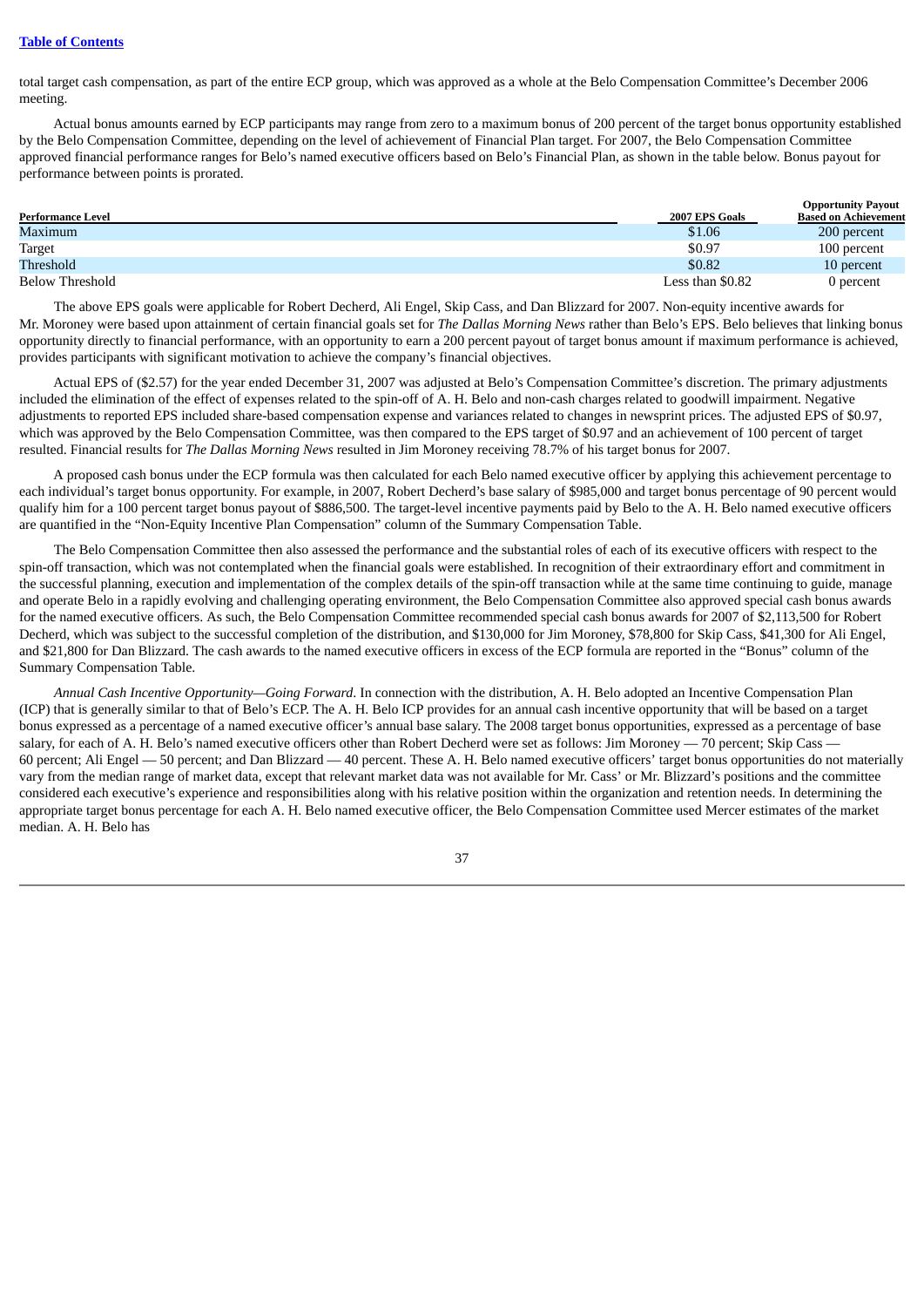determined that the following financial performance measures will be used to measure 2008 achievements under the ICP: (revenue; interactive revenue; expenses and earnings before interest, taxes, depreciation and amortization). The cash incentive opportunity for James M. Moroney III, executive vice president and Publisher and Chief Executive Officer of *The Dallas Morning News*, will be based in part on the performance of *The Dallas Morning News* and in part on the consolidated performance of A. H. Belo.

On March 25, 2008, the Compensation Committee ratified the recommendation of its Board of Directors to change the compensation structure of Robert Decherd. Mr. Decherd's new compensation package will be cash-based and performance-oriented, with an annual target bonus opportunity based on the same four measures of A. H. Belo financial performance. If all target levels are achieved, Mr. Decherd will receive a cash bonus of four times his annual base salary. If maximum performance levels are achieved, Mr. Decherd will receive a cash bonus of seven times his annual base salary. The minimum threshold for any cash incentive payment will be at 85 percent of the revenue target and 60 percent of target with respect to each of the other three measures of financial performance. Mr. Decherd's actual bonus, if any, will be determined by extrapolating between the minimum and target, or between target and maximum, based on actual levels of performance. Mr. Decherd will not receive any additional long-term incentive compensation with respect to 2008 compensation. Each year, the Compensation Committee will determine target and maximum multiples, the performance measures, and the weighting to be given to each performance measure.

*Long-Term Equity Incentive Compensation—Historical.* Belo awards long-term equity incentive grants, or LTI compensation, to executive officers as part of its overall compensation package. These awards are designed to offer competitive compensation that encourages the retention and motivation of key executives, and rewards them based upon market-driven results. The ECP provides the Belo Compensation Committee with discretion to require performance-based standards to be met before awards vest. Generally, the Belo Compensation Committee determines each executive officer's intended LTI compensation value, then determines the allocation of the LTI compensation award among three types of equity instruments available under the ECP: stock options, time-based RSUs, referred to as TBRSUs, and performance-related RSUs, referred to as PBRSUs. Belo's LTI equity awards described below are designed to meet its compensation objectives in three ways. First, stock options encourage and reward strong stock price performance, thus aligning the executive's interests with those of shareholders. Second, PBRSUs reward the achievement of Belo's cumulative annual financial performance goals. Finally, TBRSUs encourage executives to remain with the Company and to focus on its long-term success. Since the ultimate value of the LTI compensation awards depends upon the performance of Belo common stock, the interests of the Belo executive officers are aligned with the financial interests of Belo's shareholders.

*Stock Option Awards—Historical.* No stock option awards were made to A. H. Belo's named executive officers during 2007. Generally, stock option awards are granted for shares of Belo Series B common stock at an exercise price equal to the closing market price of Belo's Series A common stock on the date of grant. The option awards vest 40 percent on the first anniversary of the date of grant, an additional 30 percent on the second anniversary, and the remaining 30 percent on the third anniversary of the date of grant. All options expire on the tenth anniversary of the date of grant. The amounts in the Summary Compensation Table, under the column "Option Awards," include the accounting expense recognized in 2007 by Belo in accordance with FAS 123R for prior year option grants to the named executive officers. See also the "Option Exercises and Stock Vested in 2007" table for the amounts realized by the executive officers from option exercises in 2007.

*Time-Based Restricted Stock Unit Awards—Historical.* TBRSUs awarded to ECP participants, including Belo executive officers, are based on continued employment with Belo and vest at the end of a three-year period. The Belo Compensation Committee believes that the three-year cliff vesting feature of the TBRSUs optimizes their retention effect, and because the ultimate value of the award depends on Belo's stock price, aligns the recipient's interest with the maximization of shareholder value. TBRSU awards made to Belo executive officers are granted out of a performance incentive pool amount set for each executive, as discussed previously. These awards are generally made in February following the year of grant when Belo's financial performance for the prior fiscal year can be determined, the incentive pool amount established, and individual performance considerations assessed. However, this past year TBRSU awards were made in December rather than February, in light of the spin-off transaction.

*Performance-Related Restricted Stock Units—Historical.* PBRSUs may be awarded to Belo ECP participants, including Belo executive officers. These awards are earned based upon the same performance criteria, financial performance achievement levels, and payout levels established annually for short-term cash incentives. When the actual number of PBRSUs earned is determined following the close of the fiscal year, the PBRSUs vest at a rate of 33-1/3 percent per year over a three-year period.

*December 2006 Grants*. In December 2006, the Belo Compensation Committee made certain LTI compensation grants in the form of PBRSUs to be earned based on 2007 financial performance. The actual amount of the award earned was determined in February 2008 when 2007 financial performance was determined. The Belo Compensation Committee generally strives to set LTI compensation levels near the median of the Towers Perrin General Survey. That survey data is presented in terms of a multiple of an ECP participant's (including executive officers') base salary. The resulting LTI compensation recommendations at the median level for Belo executive officers other than Robert were then provided to Robert and Marian Spitzberg for their review and consideration. Based on their review of the information available for each of the executive officers, and after consideration of retention and succession planning issues and the performance and potential of each individual, an LTI compensation recommendation for each executive officer was prepared for the Belo Compensation Committee's review and approval. These recommendations were at or only slightly below the median for each of the named executive officers, with the exception of Ms. Engel, whose LTI award was slightly less than double the estimated median. Ms. Engel received this award based on the committee's assessment of her contributions to the operations of the Belo and potential for future contributions, along with a recognition of the need to provide substantive reward for long-term retention. Hewitt, the Belo Compensation Committee's then-current compensation consultant, determined that 2007 survey data for Robert Decherd's long-term compensation had perceived limitations because the survey-indicated median levels appeared to deviate substantially from historical market trends, and would have resulted in an award recommendation significantly above prior year percentage increases. As a result, the LTI compensation level for Robert indicated in December 2006 was provided to the Belo Compensation Committee without any recommended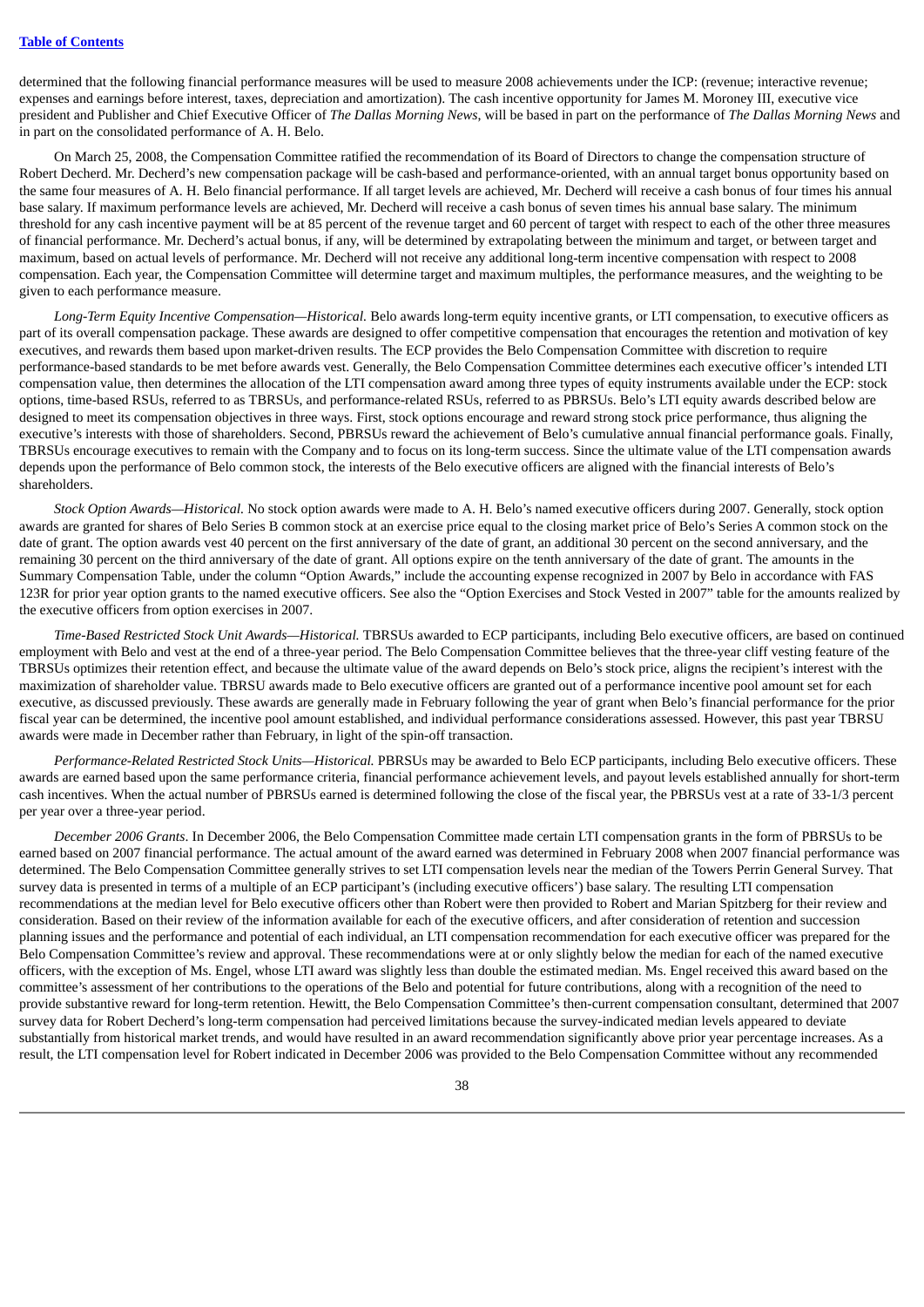upward adjustment from his award level for the previous year, which was approximately at the median level at the time of the award in December 2005.

The Belo Compensation Committee determined that one-half of the median-level LTI compensation would be awarded in the form of PBRSUs for its named executive officers, except Robert Decherd, as follows: Jim Moroney - 24,140 units; Skip Cass - 19,070 units; Ali Engel - 3,180 units; and Dan Blizzard — 2,380 units. These target level awards were subject to 2007 financial performance criteria as established by the Belo Compensation Committee. The remaining one-half of the recommended LTI compensation was reserved for awards of TBRSUs. Skip Cass, Ali Engel, and Dan Blizzard received these TBRSUs in December 2006, while awards of TBRSUs for Robert Decherd and Jim Moroney were made in February 2007 in recognition of final 2006 performance, as discussed below. Robert Decherd's LTI compensation, which was equivalent to the previous year's market median, was divided into thirds: 157,320 options awarded for 2006 financial performance, 52,440 PBRSUs to be earned in 2007, and the remaining one third in the form of TBRSUs awarded in February 2007, also in recognition of final 2006 performance. See discussion of February 2007 TBRSU Grants below.

*February 2007 TBRSU Grants*. In February 2007, the Belo Compensation Committee made LTI compensation awards in the form of TBRSUs based on Belo 2006 financial performance using LTI recommendations for grants previously approved by the Belo Compensation Committee in December 2006 for Robert Decherd and Jim Moroney. The grant date fair value of these awards is reported under the column "Grant Date Fair Value of Stock and Option Awards" in the "Grants of Plan-Based Awards in 2007 Table." Additionally, the amounts in the Summary Compensation Table, under the column "Stock Awards," include the accounting expense recognized in 2007 by Belo in accordance with FAS123R for these awards to A. H. Belo named executive officers.

*December 2007 Grants*. In December 2007, in light of the impending spin-off transaction, the Belo compensation committee made LTI compensation awards to the executive officers and to certain other officers of Belo, including those who would become executive officers of A. H. Belo. To emphasize the importance of retaining these executives in the smaller post-spin companies in a changing business environment, and to encourage focus on Belo's business goals during the transition period following the spin-off, the Belo Compensation Committee determined that the December 2007 LTI compensation awards would be made in the form of TBRSUs. Because a large portion of the ultimate value of the LTI compensation awards depends upon the performance of Belo common stock, the interests of the executive officers are aligned with the financial interests of Belo's shareholders. A portion of the ultimate value of LTI awards will also depend upon the stock price of A. H. Belo to the extent awards were subject to the distribution of A. H. Belo common stock at the time of the spin-off.

The Belo Compensation Committee made recommendations for LTI compensation levels in December 2007 through the matching of the positions of Belo's executives with data for similar positions in companies the size of Belo prior to the spin-off. The data for the named executives was obtained primarily from the Proxy Study and in consultation with Mercer for positions not specifically identified in the Proxy Study, particularly for Messrs. Cass and Blizzard. Recommendations for the December 2007 LTI awards were presented to the Belo Compensation Committee for each of the named executives that were between the median and 75th percentile as indicated by market data, except for Ms. Engel and Mr. Blizzard. LTI recommendations for Ms. Engel and Mr. Blizzard were made at levels that exceeded the 75th percentile.

In December 2007, awards of Belo TBRSUs were made to the A. H. Belo named executive officers as follows: Robert Decherd — 157,640 units; Jim Moroney — 57,160 units; Skip Cass — 45,130 units; Ali Engel — 18,050 units; and Dan Blizzard — 12,030 units. These awards were valued at the closing market price of Belo common stock on the date of the award, or \$16.62 per unit. The awards are intended to recognize, reward, and retain executive talent during and following the distribution. With the exception of Mr. Decherd, whose award is equivalent to the recommended market median, each of the other named executive officer long-term incentive compensation awards materially exceeds the market median. The awards for Mr. Moroney and Mr. Cass fall in a range that is less than the 75th percentile of the market-based survey and were determined to be warranted in light of the Company's retention needs prior to and after the distribution. The awards for Ms. Engel and Mr. Blizzard are both in excess of the 75th percentile of the survey, however, the committee believes the awards are appropriate especially in light of Ms. Engel's below-market median base salary and Mr. Blizzard's overall contributions to the Company, as well as retention requirements.

The grant date fair value of these TBRSU awards for each of the A. H. Belo named executive officers are reported under the column "Grant Date Fair Value of Stock and Option Awards" in the "Grants of Plan-Based Awards in 2007" table. Belo did not make any grants of PBRSUs to its named executive officers during 2007 in respect of 2008 financial performance in light of the spin-off transaction.

*February 2008 Grants.* In February 2008, Belo assessed the December 2006 target grant of PBRSUs against 2007 financial performance, and PBRSUs were paid to A. H. Belo's named executive officers at 100 percent of target,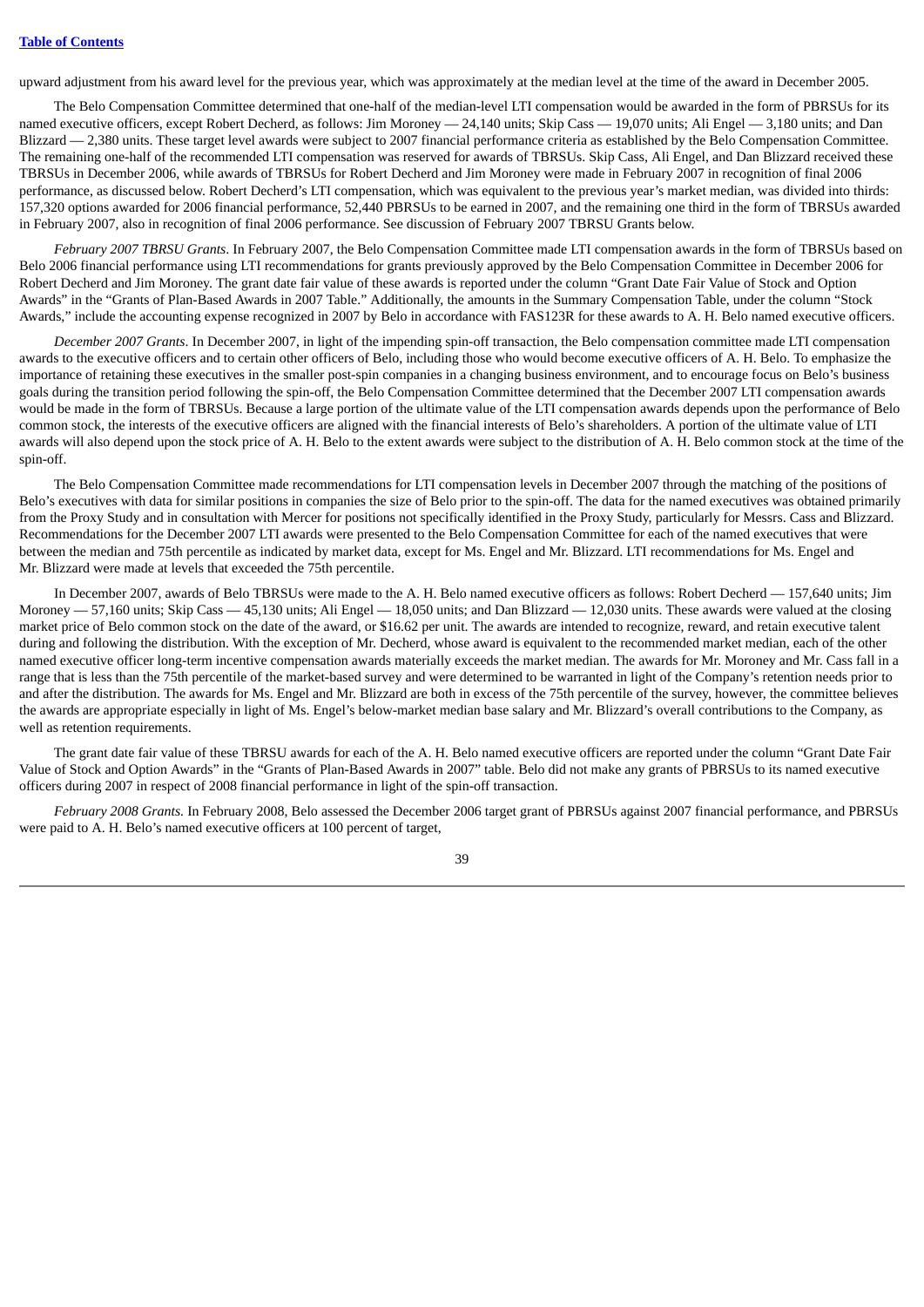except for Jim Moroney, who earned 78.7% of his target award. The amounts in the Summary Compensation Table, under the column "Stock Awards," include the accounting expense recognized by Belo in 2007 in accordance with FAS 123R for PBRSU awards to the named executive officers.

*Long-Term Incentive Compensation—Going Forward*. Our named executive officers will be entitled to receive long-term equity awards from time to time as determined by the A. H. Belo Compensation Committee under the A. H. Belo ICP commensurate with their respective post-distribution positions of responsibility. The Company anticipates that long-term incentive awards under the A. H. Belo ICP may consist of stock options, TBRSUs, PBRSUs, or other awards permitted under the plan. In March 2008, the Compensation Committee approved a 2008 compensation package for the chief executive officer, Robert Decherd, that included no additional LTI awards with respect to 2008 compensation.

*Stock Option Awards—Going Forward.* The Company has not determined if and when in 2008 there will be grants of stock option awards for A. H. Belo common stock. If the A. H. Belo Compensation Committee determines that stock option awards are appropriate, then they would likely be granted for shares of A. H. Belo Series B common stock at an exercise price equal to the closing market price of A. H. Belo's Series A common stock on the date of grant. Under the new A. H. Belo ICP, vesting and expiration is similar to that under the Belo ECP.

*Time-Based Restricted Stock Unit Awards—Going Forward.* The Company may grant TBRSU awards to our named executive officers for A. H. Belo common stock. If the A. H. Belo Compensation Committee determines that TBRSU awards are appropriate, then they would most likely be granted under terms and conditions similar to those described above for Belo under A. H. Belo's ICP.

*Performance-Related Restricted Stock Unit Awards—Going Forward.* The Company may grant PBRSU awards to our named executive officers for A. H. Belo common stock. If the A. H. Belo Compensation Committee determines that PBRSU awards are appropriate, then they would most likely be granted under terms and conditions similar to those described above for Belo under A. H. Belo's ICP.

*Retirement Benefits—Historical.* Through March 31, 2007, Belo offered pension benefits to certain employees through its tax qualified Pension Plan. Effective March 31, 2007, the Pension Plan was frozen and all affected employees were provided with transition benefits, including the granting of five years of additional credited service. In addition, Belo maintained the Belo Supplemental Executive Retirement Plan, or SERP, for key executives, approved by the Belo Compensation Committee, Belo's SERP is an account-balance plan, and does not guarantee a specific benefit amount to participants. The primary purpose of the SERP was to provide retirement benefits to key executives that were intended to restore retirement benefits restricted by IRS limits on qualified plans, such as the Pension Plan and the Belo Savings Plan (401(k) Plan) in which our executive officers also participate. Through 2007, Belo made annual contributions to the SERP on behalf of each of its executive officers who were also participants in the SERP; however, effective January 1, 2008, Belo suspended contributions to the SERP and authorized the distribution of all SERP benefits to participants, including Robert Decherd, Jim Moroney, and Skip Cass, in a lump-sum payment made in January 2008. Ms. Engel and Mr. Blizzard were not Belo SERP participants. For additional discussion of the Pension Plan and the SERP, see "Post-Employment Benefits—Pension Plan" and "Non-Qualified Deferred Compensation—Supplemental Executive Retirement Plan" below.

*Retirement Benefits—Going Forward.* The Compensation Committee of A. H. Belo is evaluating supplemental retirement plans for its key executives.

#### **Change in Control and Severance Benefits**

*Employment Agreements and Benefit Plans—Historical*. At December 31, 2007, Belo did not have any individual employment severance agreements with any of its executive officers. Under Belo's ECP, the compensation and benefits of all plan participants, which include Belo's executive officers, may be affected by a change in control of Belo. Generally under the ECP, a change in control event means the first of the following to occur, unless the Belo board of directors has adopted a resolution stipulating that such event will not constitute a change in control for purposes of the ECP:

- **•** commencement or public announcement of a tender offer for all or any part of Belo's common stock;
- **•** acquisition of more than 30 percent of all shares of Belo common stock;
- **•** shareholder approval of a merger in which Belo does not survive as an independent public company;
- **•** shareholder approval of a sale or disposition of all or substantially all of the Belo's assets; or
- **•** specified changes in the majority composition of Belo's board.

Following a change in control of Belo, ECP bonuses are paid in full at the higher of target or forecasted full-year results in the year of the change in control; stock options held by management, including sales executives and non-employee directors, become fully-vested and are immediately exercisable; TBRSUs vest and are payable in full immediately; and PBRSUs vest at the higher of target or forecasted full-year results in the year of the change in control; and all vested units are payable in full immediately. See "Potential Payments on Termination or Change in Control at December 31, 2007" for additional discussion.

In addition, effective October 1, 2007, following a review performed by Mercer of change in control severance plans at media peer companies and based on general industry data, Belo adopted a change in control severance plan. Companies included in the media peer group review were Gannett Co., Inc, Tribune Company, The Washington Post Company, The New York Times Company, the E.W. Scripps Company, Dow Jones & Company, Inc., The McClatchy Company, Meredith Corporation, Lee Enterprises, Inc., Media General, Inc., and The Hearst Corporation. General industry data was obtained from the Mercer 350 study, a study of compensation trends and market practices conducted for *The Wall Street Journal* that analyzes 350 of the largest United States public companies with median 2006 revenue of \$7.9 billion. Over 70 percent of the companies in each group provide participation in change in control severance plans to key executives. Belo's severance plan was adopted in light of media industry consolidation, including a number of notable industry mergers, in order to promote executive retention and reduce the level of uncertainty and distraction that is likely to result from a change in control or potential change in control of Belo. Belo does not design its other elements of compensation in anticipation of a change in control, but instead change in control payments provide security to executives in the event of job loss in a triggering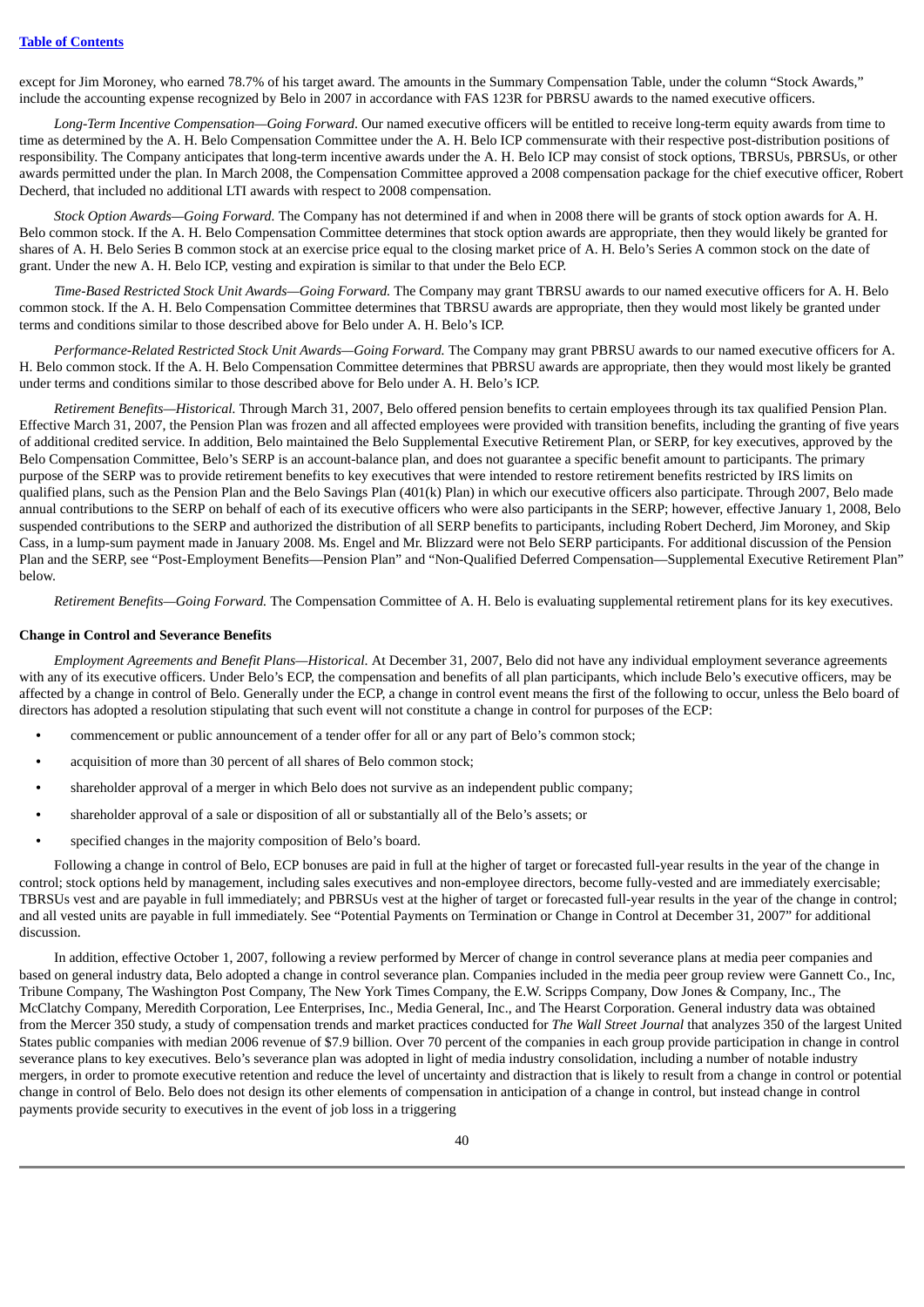transaction. The Belo plan provides for severance benefits for designated participants in the event of a change in control of Belo and a termination of employment under specified circumstances. The triggering change in control events under the severance plan are similar to the triggering events under Belo's ECP. The initial participants, as designated by the Belo Compensation Committee, are Belo's executive officers. Additional participants may be designated by the committee from time to time.

Participants in the change in control severance plan are approved by the Belo Compensation Committee and are entitled to benefits upon termination of employment within 24 months of a change in control of Belo if such termination is (1) involuntary other than for "cause" as defined in the plan or (2) voluntary for "good reason" as defined in the plan. In addition, a participant may voluntarily terminate employment for any reason or without reason during the 30 day period immediately following the first anniversary of a change in control and will be entitled to receive payments and benefits under the plan. The triggering of severance benefits upon the occurrence of both a change in control and termination of employment is a common feature of change in control benefits surveyed. Belo also believes that the ability of a participant to trigger change in control benefits during a one-month period following the first anniversary of a change in control assures continuity of senior management by giving senior executives an incentive to stay following a change in control, knowing that they will not experience a loss of severance benefits should there ultimately be incompatibility with new ownership or management. Upon such termination, a participant will receive his or her base salary in effect at the time of change in control, plus the greater of (i) current target bonus in effect prior to the change in control or (ii) actual bonus (defined as the average of the last three years' bonus payments), multiplied by the severance multiple set forth below:

| Position                                                                                       | Severance<br>Multiple |
|------------------------------------------------------------------------------------------------|-----------------------|
| <b>Chief Executive Officer</b>                                                                 | 3.0 <sub>1</sub>      |
| Members of Belo's Management Committee (other than CEO)                                        | 2.5                   |
| Executive Vice Presidents and Senior Vice Presidents (other than Management Committee members) | $2.0^{\circ}$         |
| <b>Vice Presidents</b>                                                                         | $1.5 -$               |

In addition, a participant will receive a cash payment in lieu of (1) employer-provided contributions to the Belo Savings Plan and the Pension Transition Supplement Plan for a number of years equal to the participant's severance multiple; (2) cost of medical and dental benefits in excess of employee premiums for a number of years equal to the participant's severance multiple; and (3) reimbursement for employment outplacement services up to \$25,000 and legal expenses incurred to enforce participant's rights under the plan.

The severance multiples for participants in the Belo plan are in the range of typical multiples in the plans surveyed by Mercer. If all or a portion of any payment or distribution by Belo under the plan is subject to excise tax, then Belo will make a "gross-up" payment to the terminated employee, designed to cover the excess tax liability.

*Employment Agreements or Arrangements—Going Forward*. In connection with the distribution transaction, and upon consultation with Mercer, Belo provided certain retention and special bonuses to a selected group of executives and managers, including those of A. H. Belo. The retention incentive bonuses were intended to counter the effect of an offer by a potential employer during the uncertain time before, during, and after the distribution of A. H. Belo and will serve to retain key employees in important positions who have institutional knowledge that would be difficult to replace or restore during and after the distribution. The Belo compensation committee approved retention bonuses for Skip Cass, Ali Engel, and Dan Blizzard. The retention bonus is comprised of a payment to be made 90 days following the distribution date that is equivalent to 20 percent of the executive's base salary, plus an assurance that such executive's bonus for 2008 (payable in early 2009) will be equivalent to the greater of target or actual bonus achieved for 2008 under the A. H. Belo ICP. Estimated total retention bonuses are as follows: Skip Cass, \$372,000; Ali Engel, \$175,000; and Dan Blizzard, \$144,000.

*Change in Control Severance Plan—Going Forward.* A. H. Belo has a change in control severance plan similar to that of Belo's plan described above covering specified participants that would be triggered, among other circumstances, if there is a "change in control" (as defined to include the acquisition of 30 percent or more of the combined voting power of our outstanding voting stock) and a qualifying termination (or constructive termination) of employment during the 24-month period following a change in control. In addition, a participant may voluntarily terminate employment for any reason or without reason during the 30-day period immediately following the first anniversary of a change in control and will be entitled to receive payments and benefits under the severance plan. The triggering events would result in the payment of specified severance benefits, including a lump sum multiple of participant's compensation, outplacement services, vesting of long-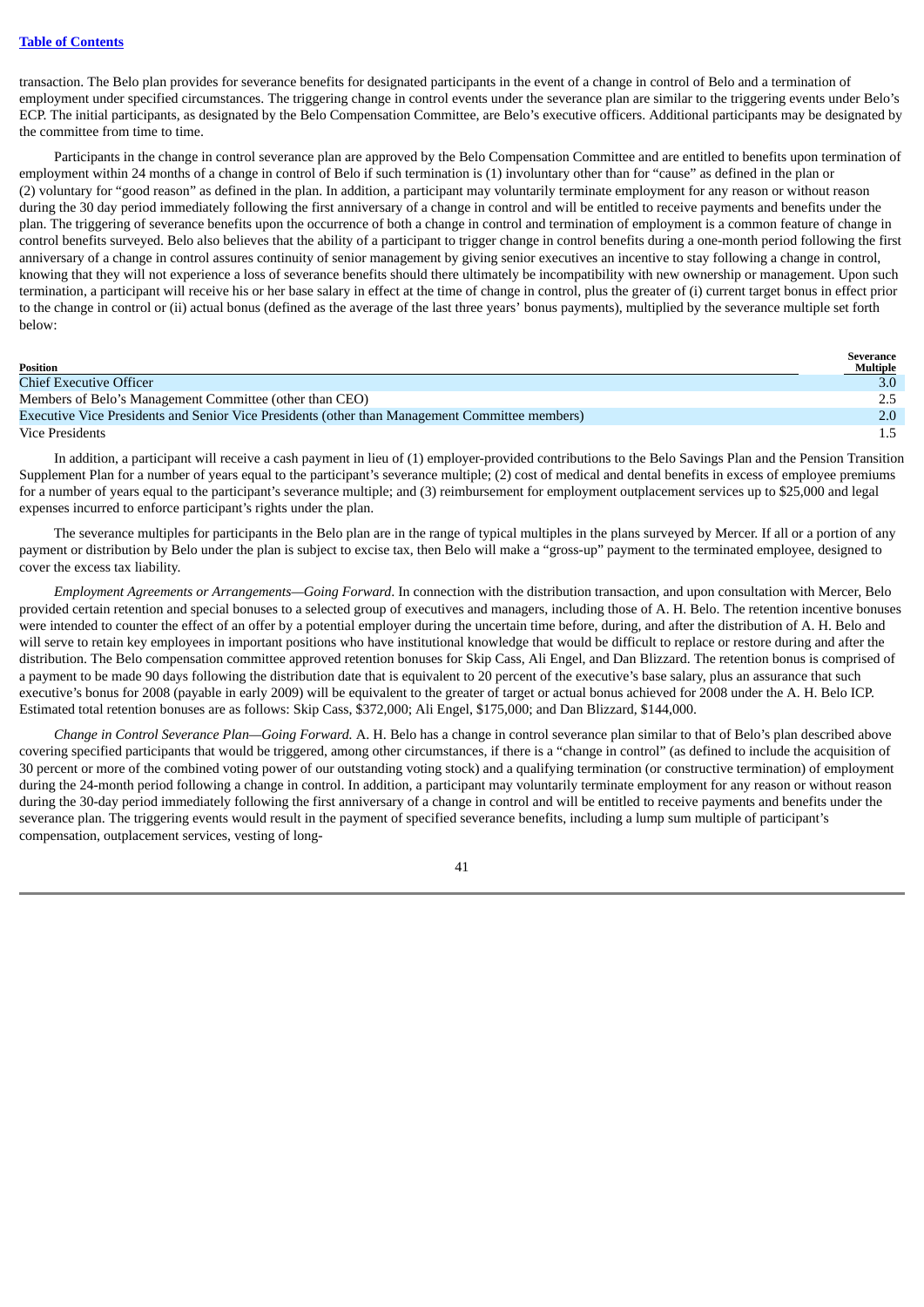term incentive awards, and "gross up" payment if necessary to satisfy certain tax payments relating to the severance payments. The distribution was not a change in control event under the plan. For additional discussion, see "2007 Belo Executive Compensation—Termination of Employment and Change in Control Arrangements."

*Pension Transition Supplement Restoration Plan—Historical.* Effective April 1, 2007, Belo adopted the Pension Transition Supplement Restoration Plan, or the Restoration Plan, as a non-qualified plan, to provide the portion of PTS Plan benefit that cannot be provided under the PTS Plan because of Code limitations on the amount of qualified plan benefits. Generally under the Restoration Plan, a change in control will occur on the date that:

- **•** any person or group acquired more than 50 percent of the total fair market value or total voting power of Belo stock;
- **•** any person or group acquired 30 percent or more of the total voting power of Belo stock;
- **•** a majority of the members of Belo's Board are replaced during any 12-month period by persons not appointed or endorsed by a majority of Belo's Board prior to the date of such appointment or election; or
- **•** any person or group acquired Belo assets having a total gross fair market value of 40 percent or more of the total gross fair market value of all Belo assets. Since there were zero account balances in the Restoration Plan as of December 31, 2007, no benefits are listed in the "Non-Qualified Deferred Compensation for 2007" table.

Upon the occurrence of a change in control, the Belo Compensation Committee has the right, but not the obligation, to terminate the Restoration Plan and distribute the entire balance of participants' accounts to the participants.

*Other—Historical.* Upon a change in control, the trust that held assets to fund SERP benefits would have become irrevocable and, subject to the prior claims of Belo's creditors, the assets of the trust would not have been recoverable by Belo until all SERP benefits had been paid. As discussed in "Non-Qualified Deferred Compensation," the SERP was suspended effective January 1, 2008 and account balances were distributed to the participants. Because all Pension Plan participants are fully vested in their benefits under that plan, a change in control would have no effect upon participants' benefits. In addition, the ECP provides for accelerated vesting of equity awards for terminating employees who meet the criteria for early retirement (age 55 or more with three years of service). Except in connection with the recently adopted change in control severance plan, Belo's named executive officers do not receive tax "gross up" payments to compensate them for taxes incurred as a result of payments or benefits received in connection with a change in control or termination of employment. The distribution of A. H. Belo was not a change in control under the Belo plans.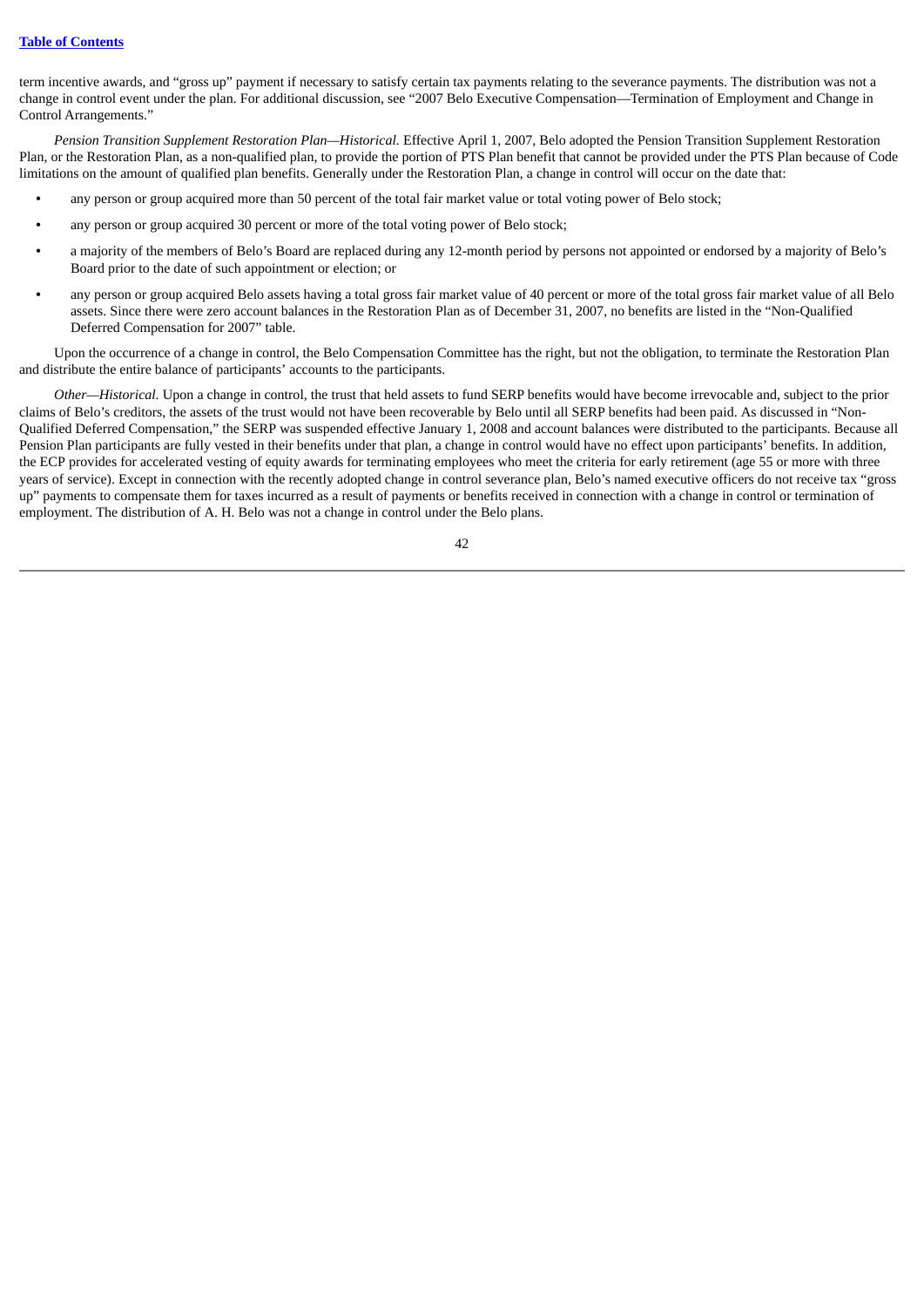In addition to the change in control provisions in these plans, Belo has general severance guidelines that may or may not be followed in any particular instance when an executive officer leaves Belo. These guidelines do not entitle executive officers to any specific severance benefit or amount of benefit in the event of termination of employment. For additional discussion, see "Termination of Employment and Change in Control Arrangements" and the "Potential Payments on Termination or Change in Control at December 31, 2007" table, below.

*Employee Benefit Plans—Going Forward*. The change in control provisions in the A. H. Belo ICP and the A. H. Belo Pension Transition Supplement Restoration Plan contain terms and conditions similar to those contained in the Belo plans described above.

#### **Compensation Committee Interlocks and Insider Participation**

Doug G. Carlston (Chair), Louis E. Caldera, Laurence E. Hirsch and J. McDonald Williams have served as members of the A. H. Belo Compensation Committee since December 2007. No member of the A. H. Belo Compensation Committee during 2007 was a current or former officer or employee of A. H. Belo or had any relationship with A. H. Belo requiring disclosure under "Item 13. Certain Relationships and Related Transactions, and Director Independence." None of Belo's executive officers served as a director or as a member of the Compensation Committee (or other committee serving an equivalent function) of any other entity that had an executive officer serving as a director or as a member of A. H. Belo's Compensation Committee during 2007.

#### **Compensation Committee Report**

In accordance with its written charter adopted by our Board, the Compensation Committee has oversight of the Company's overall compensation structure, policies and programs. In exercising its oversight responsibility, the Committee has retained a compensation consultant to advise the Committee regarding market and general compensation trends.

The Committee, after consultation with its compensation consultant, has reviewed and discussed the Compensation Discussion and Analysis with management, which has the responsibility for preparing the Compensation Discussion and Analysis. Based upon this review and discussion, the Committee recommended to our Board that the Compensation Discussion and Analysis be included in the Company's Annual Report on Form 10-K filed with the Securities and Exchange Commission for the fiscal year ended December 31, 2007.

### **COMPENSATION COMMITTEE**

Douglas G. Carlston, Chair Louis E. Caldera Laurence E. Hirsch J. McDonald Williams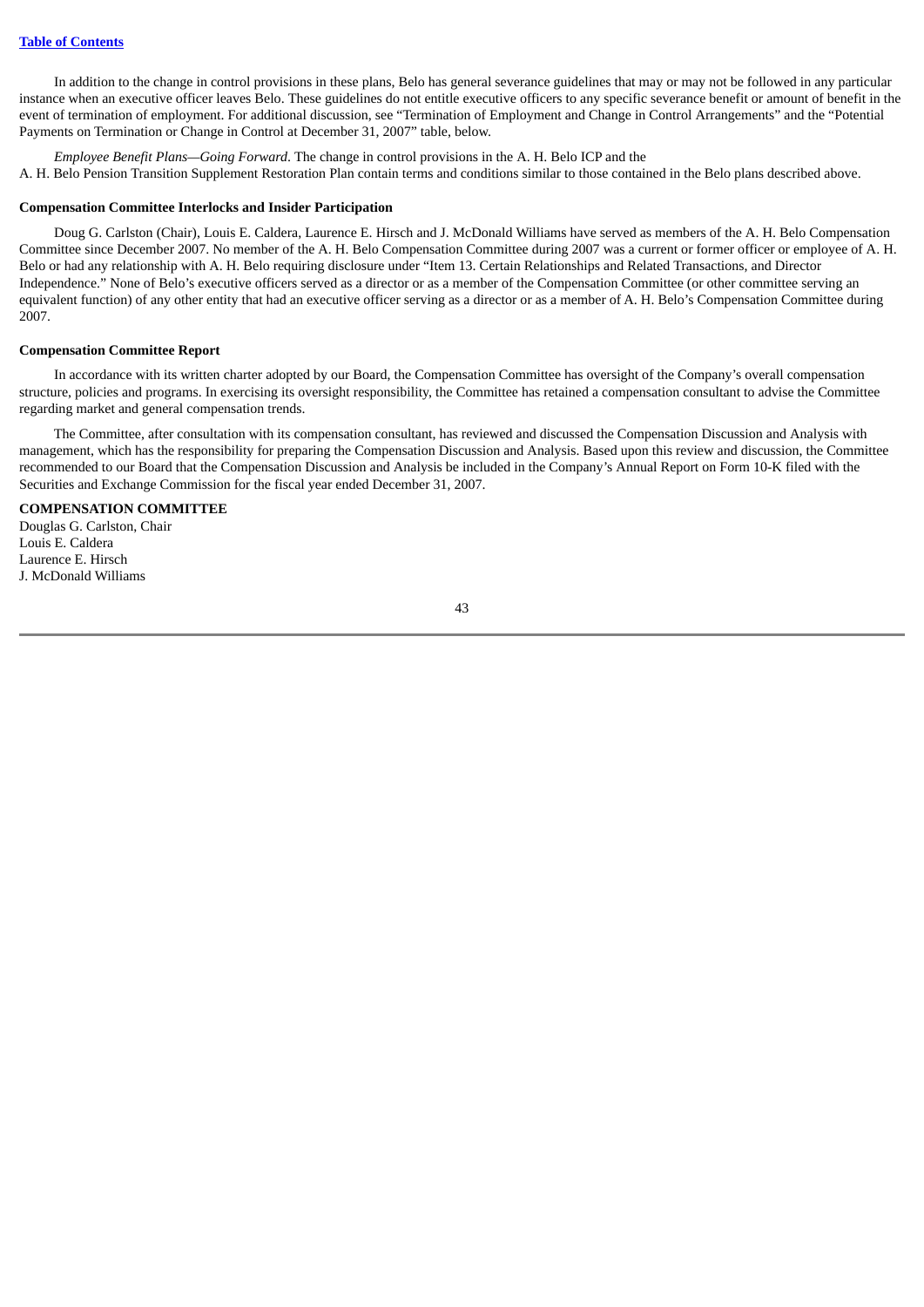#### **2007 Belo Executive Compensation**

The following information summarizes annual and long-term compensation awarded to, earned by, or paid to A. H. Belo's principal executive officer, principal financial officer, and its three other most highly-paid executive officers (the "named executive officers") for services in all capacities to Belo and its subsidiaries for the fiscal years ended December 31, 2007 and 2006, respectively. All references in the following tables to stock, stock options, and restricted stock units relate to awards of stock, stock options, and restricted stock units granted by Belo. These amounts do not necessarily reflect the compensation those persons will receive following the spin-off of A. H. Belo, which could be higher or lower, because historical compensation was determined by Belo and future compensation levels will be determined based on the compensation policies, programs, and procedures established by A. H. Belo's compensation committee.

|                                                                                                           | <b>Summary Compensation Table</b> |                        |                               |                                       |                                 |                                                                      |                                                                                                                    |                                          |                             |
|-----------------------------------------------------------------------------------------------------------|-----------------------------------|------------------------|-------------------------------|---------------------------------------|---------------------------------|----------------------------------------------------------------------|--------------------------------------------------------------------------------------------------------------------|------------------------------------------|-----------------------------|
| Name and<br>Principal<br><b>Position</b>                                                                  | Year                              | Salary                 | <b>Bonus</b><br>$($ \$ $)(1)$ | <b>Stock</b><br>Awards<br>$($ ) $(2)$ | Option<br>Awards<br>$($ ) $(2)$ | <b>Non-Equity</b><br><b>Incentive Plan</b><br>Compensation<br>(5)(3) | Change in<br>Pension<br>Value and<br>Non-qualified<br><b>Deferred</b><br>Compensation<br>Earnings<br>$($ \$ $)(4)$ | All Other<br>Compen-<br>sation<br>\$)(5) | <b>Total</b><br>(S)         |
| (a)                                                                                                       | (b)                               | (c)                    | (d)                           | (e)                                   | (f)                             | (g)                                                                  | (h)                                                                                                                | (i)                                      | (i)                         |
| Robert W. Decherd<br>Chairman of the Board,<br><b>President and Chief Executive</b><br>Officer            | 2007<br>2006                      | \$985,000<br>\$925,000 | \$2,113,500<br>11,300         | \$4,967,189<br>\$1,499,519            | \$503,115<br>\$1,873,307        | \$ 886,500<br>\$1,088,700                                            | \$174,230<br>\$52,722                                                                                              | \$574,892<br>\$288,945                   | \$10,204,426<br>\$5,739,493 |
| James M. Moroney III<br><b>Executive Vice President.</b><br>Publisher and CEO.<br>The Dallas Morning News | 2007<br>2006                      | \$528,000<br>\$510,000 | 130,000<br>S.<br>5,900<br>\$  | \$ 396,624<br>86,971<br>\$            | \$186,302<br>\$ 394,824         | \$ 270,000<br>\$144,100                                              | \$47,574<br>\$ 26,378                                                                                              | \$82,497<br>\$77,832                     | \$1,640,997<br>\$1,246,005  |
| Donald F. (Skip) Cass, Jr.<br><b>Executive Vice President</b><br>and Secretary                            | 2007<br>2006                      | \$450,000<br>\$420,000 | 78,800<br>71,200<br>£.        | 396,211<br>\$109,866                  | 92,543<br>\$190,415             | \$225,000<br>\$253,300                                               | \$ 20,730<br>\$9,160                                                                                               | \$ 39,321<br>\$ 34,656                   | \$1,302,605<br>\$1,088,597  |
| Alison K. Engel<br>Senior Vice President/<br>Chief Financial Officer and<br>Treasurer                     | 2007<br>2006                      | \$183,700<br>\$175,000 | 41,300<br>\$.<br>21,100<br>S  | 69,722<br>15,121<br>\$.               | 6,640<br>8,475                  | 55,200<br>68,700<br>s.                                               |                                                                                                                    | \$14,625<br>\$13,049                     | 371,187<br>301,445          |
| Daniel J. Blizzard<br><b>Senior Vice President</b>                                                        | 2007<br>2006                      | \$207,500<br>\$201,500 | 21,800<br>$\mathbf{s}$        | 49,807<br>£.<br>14,448<br>S           | 23,688<br>47,001                | 62,300<br>\$<br>79,100<br>\$.                                        |                                                                                                                    | \$14,625<br>\$8,937                      | 379,720<br>350,986          |

- (1) The amounts in column (d) for 2007 represent special bonuses in excess of amounts earned under the ECP in recognition of each executive's role in helping formulate and manage the spin-off transaction. For 2006, these amounts for Robert Decherd and Jim Moroney represent the portion of the cash incentive award that was in excess of the formula under Belo's ECP due to a rounding upward of the named executive officer's award. The amounts for Ali Engel and Skip Cass represent the cash portion of a special discretionary award in recognition of their contributions to the success of Belo's strategic initiatives during the year.
- (2) The amounts in columns (e) and (f) reflect accounting expense recognized in 2007 and 2006 for all outstanding share-based compensation issued in the form of time-based restricted stock units ("TBRSUs"), performance-based restricted stock units ("PBRSUs"), and stock options. The amounts reported in columns (e) and (f) above were recognized according to the rules of Statement of Financial Accounting Standards Number 123 as Revised ("FAS 123R"), which requires recognition of the fair value of stock-based compensation over the appropriate vesting period for the award. Expense amounts include dividend equivalents, but exclude risk of forfeiture assumptions for purposes of this disclosure. Plan provisions provide for accelerated vesting of equity awards for terminating employees that meet the criteria for early retirement (age 55 or more with three years of service). Therefore, under FAS 123R, expense for equity awards for employees that meet the early retirement criteria must be fully recognized in the year of the award. Robert Decherd meets these criteria. The amounts in column (e) for 2007 for both Skip Cass and Ali Engel include the compensation expense associated with special TBRSU awards of 1,570 and 460, respectively, which instead of a three-year vesting period, have a one-year vesting period. These RSUs were awarded along with the cash component in column (d), as described in footnote 1, in recognition of their contributions toward the success of Belo's strategic initiatives during the year. The grant date fair value of stock awards in 2007 is presented in the "Grants of Plan-Based Awards in 2007" table. There were no stock option awards in 2007. For additional discussion on assumptions made in determining the grant date fair value of share-based awards, see the Combined Financial Statements, Note 4—Long-Term Incentive Plan to the combined financial statements.
- (3) Amounts in column (g) above were paid in February 2008 and 2007 in respect of 2007 and 2006 performance, respectively, relative to financial performance targets and goals. Belo does not allow for the deferral of any amounts earned by its executives outside of the Belo Savings Plan, a qualified 401(k) plan available to substantially all employees. For further discussion os non-equity incentive compensation, see "Compensation Discussion and Analysis — Elements of 2007 Executive Compensation — Annual Cash Incentive Opportunity — Historical."
- (4) The amounts indicated in column (h) are comprised of the increase in pension value for each named executive officer for the years ended December 31, 2007 and 2006. Changes in pension value for the year ended December 31, 2007 reflect the addition of 5 years of service credit and the freeze of all pension benefits effective March 31, 2007. For further discussion, see "Pension Benefits at December 31, 2007 on page 49. Ali Engel and Dan Blizzard do not participate in the pension plan; therefore, no amounts are reported in column (h) for them.
- (5) For 2006 and 2007, Belo contributed the following amounts to the Belo Savings Plan and the Belo Supplemental Executive Retirement Plan ("SERP"), which amounts are included in column (i):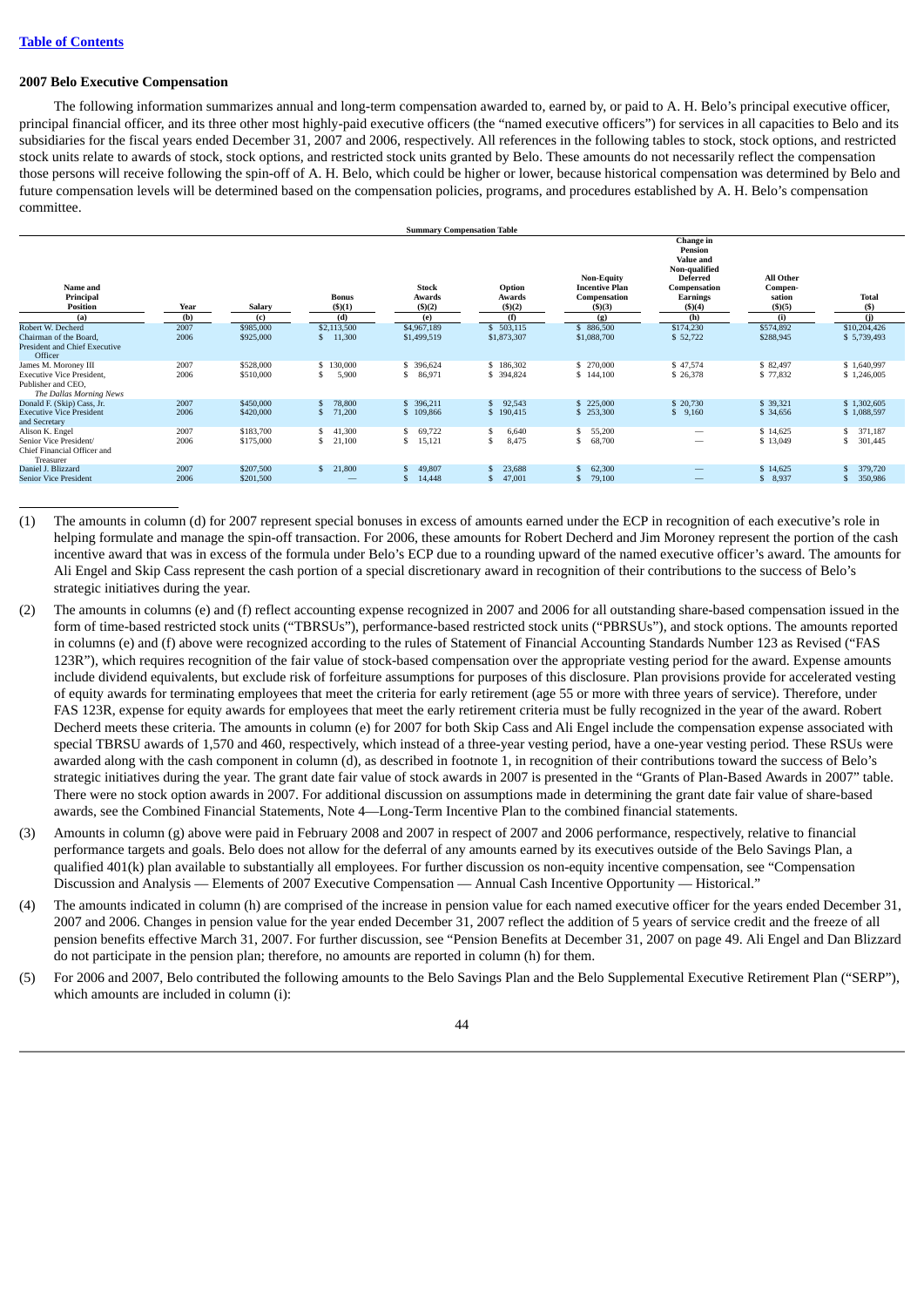#### **Table of [Contents](#page-2-0)**

|                            |          | <b>Belo Savings</b>  |           |                      |
|----------------------------|----------|----------------------|-----------|----------------------|
|                            |          | Plan                 |           | <b>SERP</b>          |
|                            |          | Contribution(\$) (a) |           | Contribution(\$) (b) |
| Name                       | 2007     | 2006                 | 2007      | 2006                 |
| Robert W. Decherd          | \$11,925 | \$7,260              | \$541,754 | \$271,055            |
| James M. Moroney III       | \$11,925 | \$7,260              | \$70,572  | \$70,572             |
| Donald F. (Skip) Cass, Jr. | \$11,925 | \$7,260              | \$27,396  | \$27,396             |
| Alison K. Engel            | \$14,625 | \$13,049             |           |                      |
| Daniel J. Blizzard         | \$14,625 | \$8,937              |           |                      |

The 2007 SERP contribution for Robert Decherd indicated above includes \$360,932 as a make-up contribution attributable to his previous participation in Belo's Management Security Plan ("MSP"), which was terminated December 31, 1999. Of this make-up amount, \$270,699 is an acceleration of benefits scheduled to be made in 2009, 2010 and 2011. In light of Belo's decision to suspend the SERP effective January 1, 2008, these future contributions were made in January 2008 just prior to the SERP account distribution. For more information, see "Non-Qualified Deferred Compensation for 2007" on page 51. Because Ali Engel and Dan Blizzard do not participate in the Pension Plan, each is eligible for a larger company contribution to their Belo Savings Plan account. Neither Ms. Engel nor Mr. Blizzard was a participant in the SERP during 2006 or 2007.

Additionally, amounts in the All Other Compensation column (i) for 2007 include \$8,760 and \$7,420 for life insurance purchased for Robert Decherd in 2007 and 2006, respectively, and \$12,453 and \$3,210 for tax gross-ups in 2007 and 2006, respectively. Of these amounts, \$3,520 is related to the life insurance mentioned previously and \$8,933 relates to Belo's MSP make-up contribution to the SERP in 2007. The 2006 gross-ups for life insurance and MSP make-up contributions were \$2,982 and \$2,233, respectively.

The total value of executive perquisites and personal benefits did not exceed \$10,000 for any named executive officer.

The following table summarizes cash-based and equity awards that were granted under the Belo ECP during 2007.

| <b>Grants of Plan-Based Awards in 2007</b> |           |                  |                                                                                        |                |                                                                                                               |                                         |
|--------------------------------------------|-----------|------------------|----------------------------------------------------------------------------------------|----------------|---------------------------------------------------------------------------------------------------------------|-----------------------------------------|
|                                            |           |                  | <b>Estimated Future Payouts</b><br><b>Under Non-Equity Incentive</b><br>Plan Awards(1) |                | Time-<br><b>Based</b><br><b>RSUs</b><br>All Other<br><b>Stock</b><br>Awards:<br>Number of<br><b>Shares</b> of | Grant<br>Date Fair<br>Value of<br>Stock |
|                                            | Grant     | <b>Threshold</b> | Target                                                                                 | <b>Maximum</b> | Stock or                                                                                                      | Awards                                  |
| Name                                       | Date      | $($)$            | (5)                                                                                    | (5)            | Units $(2)$                                                                                                   | (5)(3)                                  |
| (a)                                        | (b)       | (c)              | (d)                                                                                    | (e)            |                                                                                                               | $\Omega$                                |
| Robert W. Decherd                          | 2/28/2007 |                  |                                                                                        |                | 50,920                                                                                                        | \$948,640                               |
|                                            | 12/7/2007 | \$72,000         | \$720,000                                                                              | \$1,440,000    | 157,640                                                                                                       | \$2,619,977                             |
| James M. Moroney III                       | 2/28/2007 |                  |                                                                                        |                | 23,440                                                                                                        | \$436,687                               |
|                                            | 12/7/2007 | \$38,500         | \$385,000                                                                              | 770,000<br>S.  | 57,160                                                                                                        | \$949,999                               |
| Donald F. (Skip) Cass, Jr.                 | 12/7/2007 | \$27,900         | \$279,000                                                                              | \$ 558,000     | 45,130                                                                                                        | \$ 750,061                              |
| Alison K. Engel                            | 12/7/2007 | \$12,500         | \$125,000                                                                              | \$250,000      | 18,050                                                                                                        | \$ 299,991                              |
| Daniel J. Blizzard                         | 12/7/2007 | \$9,600          | \$96,000                                                                               | \$192,000      | 12,030                                                                                                        | \$ 199,939                              |

**Grants of Plan-Based Awards in 2007**

- (1) The estimated future payouts under Belo's non-equity incentive plan awards are subject to a Belo performance period from January 1, 2008 through December 31, 2008. However, effective with the spin-off of A. H. Belo on February 8, 2008, each of the named executive officers identified above became officers of A. H. Belo. Consequently, they will not be entitled to receive the entirety of any non-equity incentive plan awards granted by Belo on December 7, 2007, but will be entitled to receive all of the TBRSUs granted on February 28, 2007 and December 7, 2007, subject to additional vesting requirements, namely continued employment with A. H. Belo.
- (2) The TBRSUs awarded February 28, 2007 are in recognition of 2006 performance. Following the conclusion of the fiscal year ending December 31, 2006, financial performance was evaluated and an incentive pool was established for providing incentive compensation to named executive officers, Robert Decherd and Jim Moroney, including TBRSUs. The TBRSUs approved by Belo's compensation committee for each executive receiving such an award on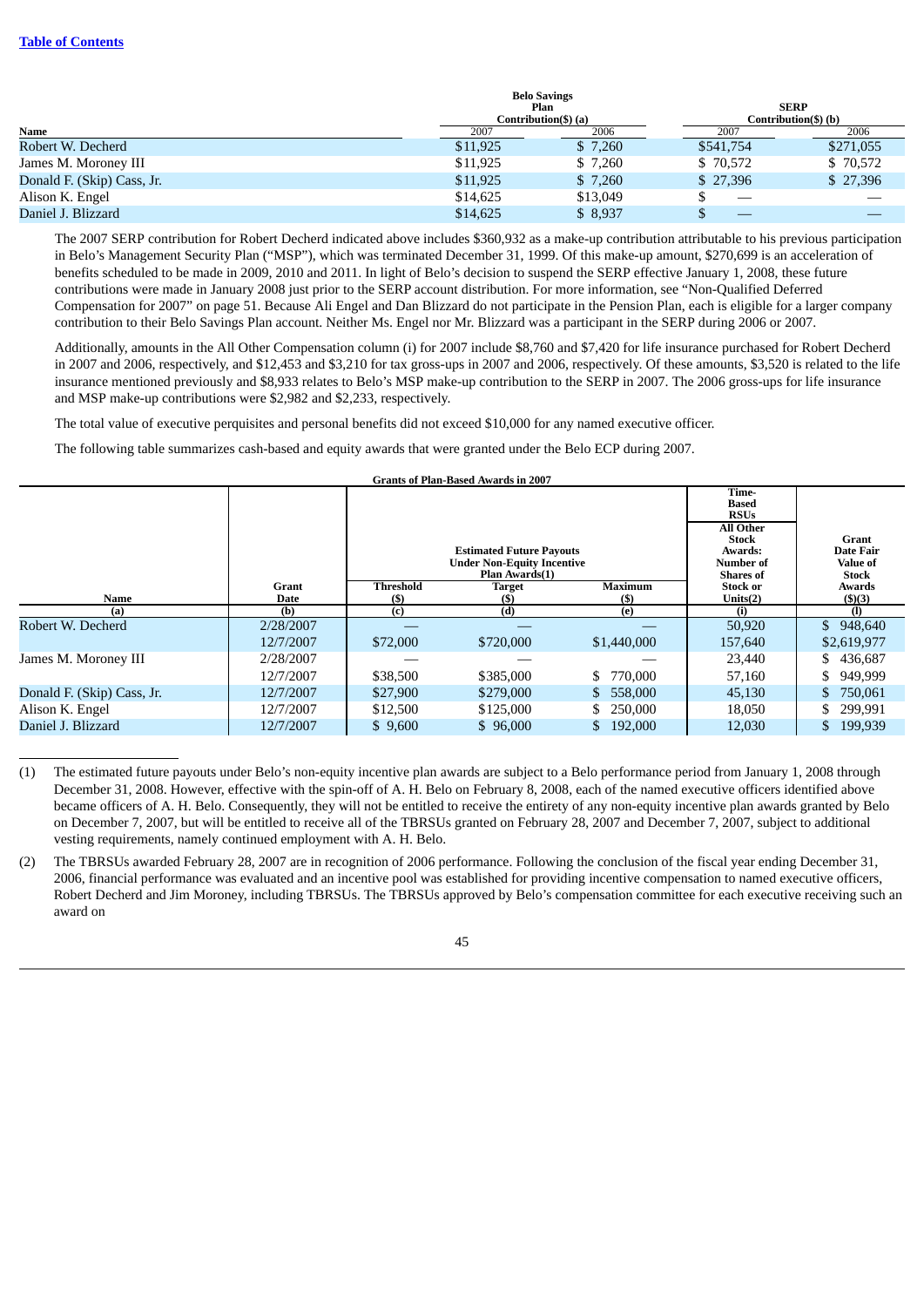this date are subject to a vesting period that ends on the date of the annual earnings release for Belo for the year ending December 31, 2009. The TBRSUs awarded December 7, 2007 are in recognition of each executive's performance for the year ending December 31, 2007. These awards will vest after approximately three years on the date of the annual earnings release for the year ending December 31, 2010. All TBRSUs are eligible for dividend equivalents in such amounts and such frequency as those declared on Belo Series A common stock. For additional discussion, see "Compensation Discussion and Analysis" on pages 38-39.

(3) The fair value estimates indicated above do not include any adjustments for risk of forfeiture. The fair value for the TBRSUs awarded February 28, 2007 is based on the closing market price of Belo Series A common stock on that date, which was \$18.63. The fair value of the TBRSUs awarded December 7, 2007 uses the closing market price for a share of Belo Series A common stock on the grant date of \$16.62. For additional discussion, see "Compensation Discussion and Analysis" on pages 38-39.

For 2007, the proportion of equity-based compensation in relation to total compensation, excluding changes in pension value and above-market interest from non-qualified deferred compensation plans, for each of the named executive officers was as follows: Robert Decherd-55 percent; Jim Moroney-37 percent; Skip Cass-38 percent; Ali Engel-21 percent; and Dan Blizzard-19 percent.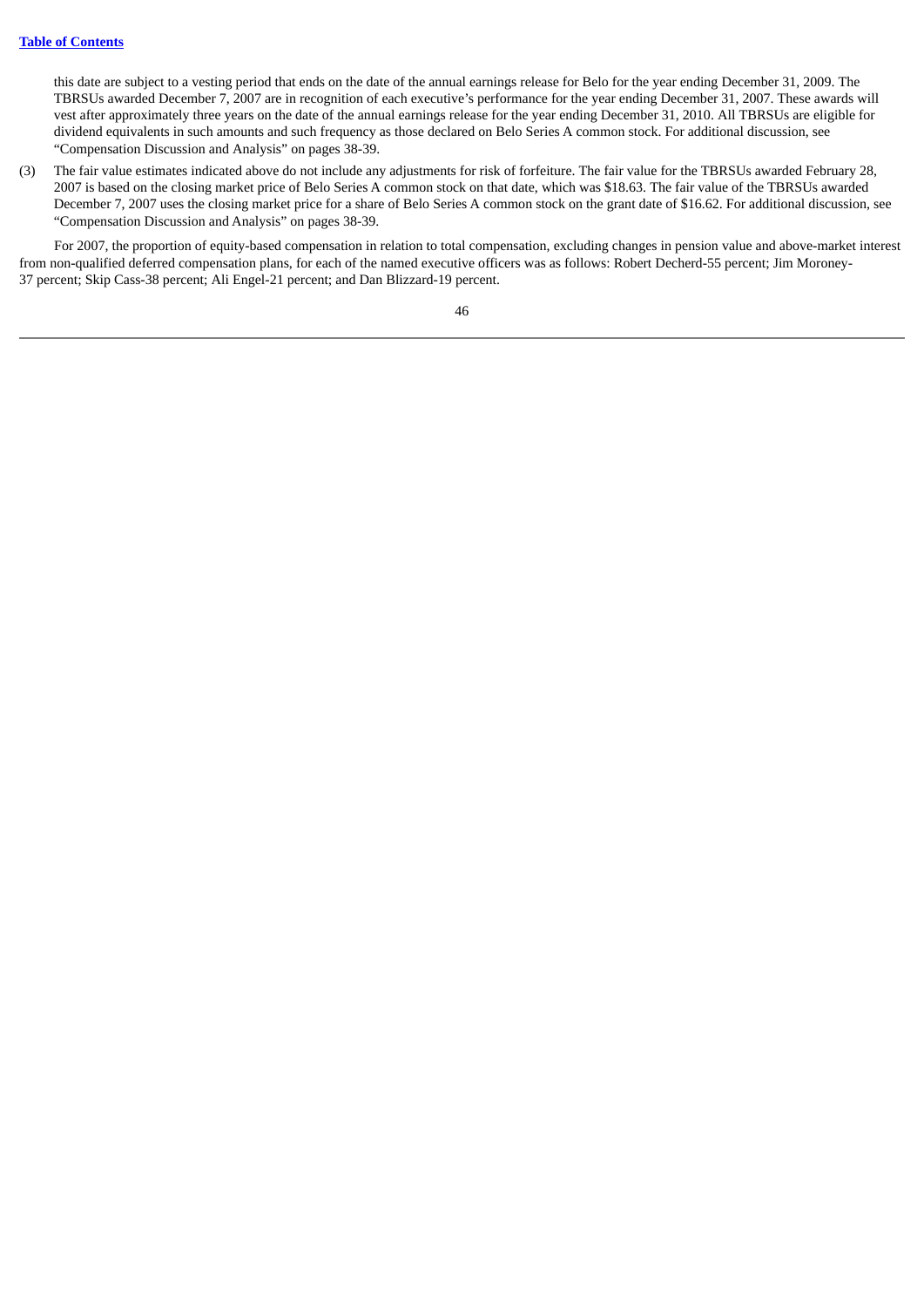### **Equity Holdings and Value Realization**

The following table contains information on all Belo Corp. equity awards that were outstanding as of December 31, 2007.

|                            |                                                                                                                             | <b>Outstanding Equity Awards at Fiscal Year-End 2007</b>                                                        |                                                                                                                   |                                                                                                                            |                                                                                                                          |                                                                                                                                                              |
|----------------------------|-----------------------------------------------------------------------------------------------------------------------------|-----------------------------------------------------------------------------------------------------------------|-------------------------------------------------------------------------------------------------------------------|----------------------------------------------------------------------------------------------------------------------------|--------------------------------------------------------------------------------------------------------------------------|--------------------------------------------------------------------------------------------------------------------------------------------------------------|
|                            |                                                                                                                             | <b>Option Awards</b>                                                                                            |                                                                                                                   |                                                                                                                            |                                                                                                                          | <b>Stock Awards</b>                                                                                                                                          |
| <b>Name</b>                | <b>Number</b> of<br><b>Securities</b><br><b>Underlying</b><br><b>Unexercised</b><br>Options(#)<br><b>Exercisable</b><br>(1) | <b>Number</b> of<br><b>Securities</b><br><b>Underlying</b><br>Unexercised<br>Options(#)<br>Unexercisable<br>(1) | Option<br><b>Exercise</b><br>Price<br>$($ \$                                                                      | Option<br><b>Expiration</b><br>Date                                                                                        | <b>Number</b> of<br><b>Shares</b> or<br><b>Units of</b><br><b>Stock That</b><br><b>Have Not</b><br><b>Vested</b><br>#(2) | <b>Market</b><br><b>Value of</b><br><b>Shares</b> or<br><b>Units of</b><br><b>Stock</b><br><b>That</b><br><b>Have Not</b><br><b>Vested</b><br>$($ \$) $($ 3) |
| (a)                        | (b)                                                                                                                         | $\overline{c}$                                                                                                  | (e)                                                                                                               | (f)                                                                                                                        | (g)                                                                                                                      | (h)                                                                                                                                                          |
| Robert W. Decherd          | 62,928<br>78,400<br>200,000<br>200,000<br>200,000<br>410,000<br>332,136<br>340,000<br>200,000                               | 94,392<br>33,600                                                                                                | \$18.0900<br>\$21.6200<br>\$25.2000<br>\$27.9400<br>\$21.5900<br>\$17.8800<br>\$17.3125<br>\$19.1250<br>\$17.7500 | 12/13/2016<br>12/09/2015<br>12/03/2014<br>12/05/2013<br>12/06/2012<br>11/30/2011<br>12/01/2010<br>12/16/2009<br>12/16/2008 | 32,692<br>59,500<br>52,440<br>50,920<br>157,640                                                                          | \$ 570,148<br>\$1,037,680<br>\$<br>914,554<br>\$<br>888,045<br>\$2,749,242                                                                                   |
| James M. Moroney III       | 19,250<br>85,000<br>75,000<br>76,000<br>104,000<br>100,000<br>90,500<br>50,000                                              | 8,250                                                                                                           | \$21.6200<br>\$25.2000<br>\$27.9400<br>\$21.5900<br>\$17.8800<br>\$17.3125<br>\$19.1250<br>\$17.7500              | 12/09/2015<br>12/03/2014<br>12/05/2013<br>12/06/2012<br>11/30/2011<br>12/01/2010<br>12/16/2009<br>12/16/2008               | 871<br>13,900<br>18,988<br>23,440<br>57,160                                                                              | \$<br>15,190<br>242,416<br>\$<br>\$<br>331,151<br>408,794<br>\$<br>996,870<br>\$                                                                             |
| Donald F. (Skip) Cass, Jr. | 14,350<br>34,000<br>34,000<br>34,000<br>43,000<br>24,000                                                                    | 6,150                                                                                                           | \$21.6200<br>\$25,2000<br>\$27.9400<br>\$21.5900<br>\$17.8800<br>\$19.1250                                        | 12/09/2015<br>12/03/2014<br>12/05/2013<br>12/06/2012<br>11/30/2011<br>12/16/2009                                           | 8,000<br>5,166<br>19,070<br>1,570<br>19,070<br>45,130                                                                    | 139,520<br>\$<br>\$<br>90,095<br>\$<br>332,581<br>\$<br>27,381<br>\$<br>332,581<br>\$<br>787,067                                                             |
| Alison K. Engel            | 2,450                                                                                                                       | 1,050                                                                                                           | \$21.6200                                                                                                         | 12/09/2015                                                                                                                 | 2,000<br>3,180<br>3,180<br>460<br>18,050                                                                                 | \$<br>34,880<br>\$<br>55,459<br>\$<br>55,459<br>\$<br>8,022<br>\$<br>314,792                                                                                 |
| Daniel J. Blizzard         | 3,500<br>9,000<br>8,000<br>8,600                                                                                            | 1,500                                                                                                           | \$21.6200<br>\$25.2000<br>\$27.9400<br>\$21.5900                                                                  | 12/09/2015<br>12/03/2014<br>12/05/2013<br>12/06/2012                                                                       | 2,000<br>2,380<br>2,380<br>12,030                                                                                        | \$<br>34,880<br>\$<br>41,507<br>\$<br>41,507<br>\$<br>209,803                                                                                                |

(1) Vesting dates for each outstanding Belo Corp. option award for the named executive officers are:

| <b>Vesting Date</b> | <b>Exercise</b><br>Price | Robert W.<br>Decherd | James M.<br><b>Moronev III</b> | Donald F. (Skip)<br>Cass, Jr. | Alison K.<br>Engel | Daniel J.<br><b>Blizzard</b>  |
|---------------------|--------------------------|----------------------|--------------------------------|-------------------------------|--------------------|-------------------------------|
| December 9, 2008    | \$21.62                  | 33.600               | 8,250                          | 6,150                         | 1,050              | 1,500                         |
| December 13, 2008   | \$18.09                  | 47,196               |                                |                               |                    | $\overbrace{\phantom{12333}}$ |
| December 13, 2009   | \$18.09                  | 47,196               | $\overbrace{\phantom{12332}}$  |                               |                    | $\overline{\phantom{a}}$      |

All stock options become exercisable in increments of 40 percent after one year and 30 percent after each of years two and three. Upon the occurrence of a change in control (as defined in the plan), all of the options become immediately exercisable, unless Belo's board of directors has adopted resolutions making the acceleration provisions inoperative (or does so promptly following such occurrence). See also footnote 2 to the Summary Compensation Table of this Annual Report on Form 10-K regarding vesting upon early retirement.

(2) The amounts in column (g) reflect unvested TBRSUs and PBRSUs, respectively, that have been earned as of December 31, 2007, but which remain subject to additional vesting requirements that depend upon the executive's continued employment with either Belo or A. H. Belo.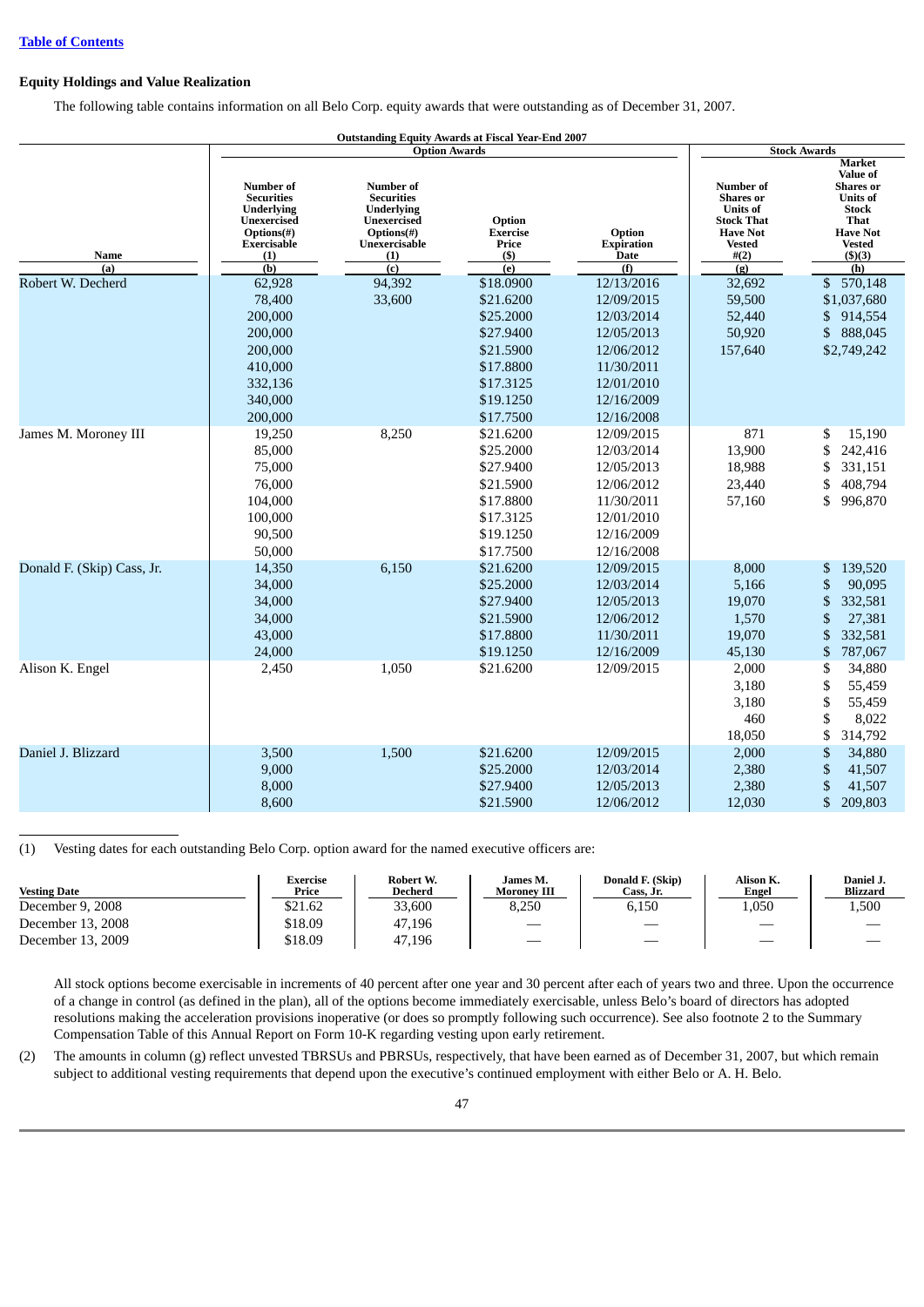Scheduled vesting of all outstanding Belo Corp. awards for each of the named executive officers is as follows:

| <b>Vesting</b><br>Date | Award<br>Type     | Robert W.<br>Decherd | James M.<br><b>Moroney III</b> | Donald F.<br>(Skip)<br>Cass, Jr. | Alison K.<br>Engel | Daniel J.<br><b>Blizzard</b> |
|------------------------|-------------------|----------------------|--------------------------------|----------------------------------|--------------------|------------------------------|
| February 13, 2008      | <b>2005 PBRSU</b> | 16,346               | 435                            | 2,582                            |                    |                              |
| February 13, 2008      | <b>2006 TBRSU</b> |                      |                                | 1,570                            | 460                |                              |
| February 26, 2008      | <b>2006 PBRSU</b> | 17.480               | 6,329                          | 6.356                            | 1,060              | 793                          |
| February 1, 2009*      | <b>2005 PBRSU</b> | 16.346               | 436                            | 2.584                            |                    |                              |
| February 1, 2009*      | <b>2006 PBRSU</b> | 17,480               | 6.329                          | 6.356                            | 1.060              | 793                          |
| February 1, 2009*      | <b>2005 TBRSU</b> | 59,500               | 13,900                         | 8.000                            | 2,000              | 2,000                        |
| February 1, 2010*      | <b>2006 PBRSU</b> | 17.480               | 6.330                          | 6,358                            | 1.060              | 794                          |
| February 1, 2010*      | <b>2006 TBRSU</b> | 50.920               | 23,440                         | 19.070                           | 3.180              | 2,380                        |
| February 1, $2011*$    | <b>2007 TBRSU</b> | 157,640              | 57,160                         | 45,130                           | 18,050             | 12,030                       |

February 1 is used as a projected earnings release date for purposes of this disclosure. Actual vesting date is the earnings release date for Belo for the previous completed fiscal year ending December 31. See also footnote 2 to the Summary Compensation Table on page 44 regarding vesting upon early retirement.

(3) The market value at year-end for outstanding awards still subject to vesting is based on the closing market price of a share of Belo Series A common stock for the year ended December 31, 2007 of \$17.44.

The following table presents information on amounts realized from options that were exercised and stock awards that vested during the 2007 fiscal year.

|                            | <b>Option Exercises and Stock Vested in 2007</b>             |                                   |                                                                     |                                         |
|----------------------------|--------------------------------------------------------------|-----------------------------------|---------------------------------------------------------------------|-----------------------------------------|
|                            |                                                              | <b>Option Awards</b>              |                                                                     | <b>Stock Awards</b>                     |
| <b>Name</b>                | <b>Number of Shares</b><br><b>Acquired on</b><br>Exercise(#) | Value Realized on<br>Exercise(\$) | <b>Number of Shares</b><br><b>Acquired on</b><br><b>Vesting</b> (#) | <b>Value Realized on</b><br>Vesting(\$) |
| (a)                        | (b)                                                          | (c)(1)                            | (d)                                                                 | (e)(2)                                  |
| Robert W. Decherd          | 77,864                                                       | \$234,176                         | 16,346                                                              | \$305,997                               |
| James M. Moroney III       |                                                              |                                   | 435                                                                 | 8,143<br>\$                             |
| Donald F. (Skip) Cass, Jr. | _                                                            |                                   | 2,582                                                               | \$48,464                                |
| Alison K. Engel            | __                                                           |                                   |                                                                     |                                         |
| Daniel J. Blizzard         | 7,200                                                        | \$30,802                          |                                                                     |                                         |
|                            |                                                              |                                   |                                                                     |                                         |

(1) The value realized upon the exercise of stock option awards is equal to the difference between the market value of Belo Series A common stock at the time of exercise and the stock option exercise price, multiplied by the number of shares acquired upon exercise of the stock option.

(2) The value realized upon vesting of PBRSUs is equal to the number of units vesting times the closing market price of a share of Belo Series A common stock on the vesting date, which was \$18.72 for Robert Decherd and Jim Moroney, whose awards vested February 27, 2007, and \$18.77 for Skip Cass, whose awards vested February 8, 2007. The vested stock awards represent one-third of the December 2005 PBRSU award.

### **Post-Employment Benefits**

*Pension Plan*. Through March 31, 2007, Belo offered pension benefits to certain employees through its tax-qualified pension plan, The G. B. Dealey Retirement Pension Plan (the "Pension Plan"). Until July 1, 2000, this non-contributory Pension Plan was available to substantially all Belo employees who had completed one year of service and had reached 21 years of age. The Pension Plan was amended effective July 1, 2000. As a result, individuals who were participants or eligible to become participants prior to July 1, 2000 were offered an election to either (1) remain eligible to participate in and accrue benefits under the Pension Plan, or (2) cease accruing benefits under the Pension Plan as of the applicable effective date. Those employees who elected to cease accruing benefits under the Pension Plan became eligible for enhanced benefits under the Belo Savings Plan, a tax-qualified defined contribution plan. Effective March 31, 2007, the Pension Plan was frozen and all affected employees were provided with transition benefits including the granting of five years of additional credited service and the payment of pension transition supplements over a period of five additional years, provided the participant remains employed by Belo or A. H. Belo for the five-year period. Robert Decherd, Jim Moroney and Skip Cass were participants in the Pension Plan at the time of the freeze and received such transition benefits. In addition, beginning April 1, 2007, these executives, along with all other former Pension Plan participants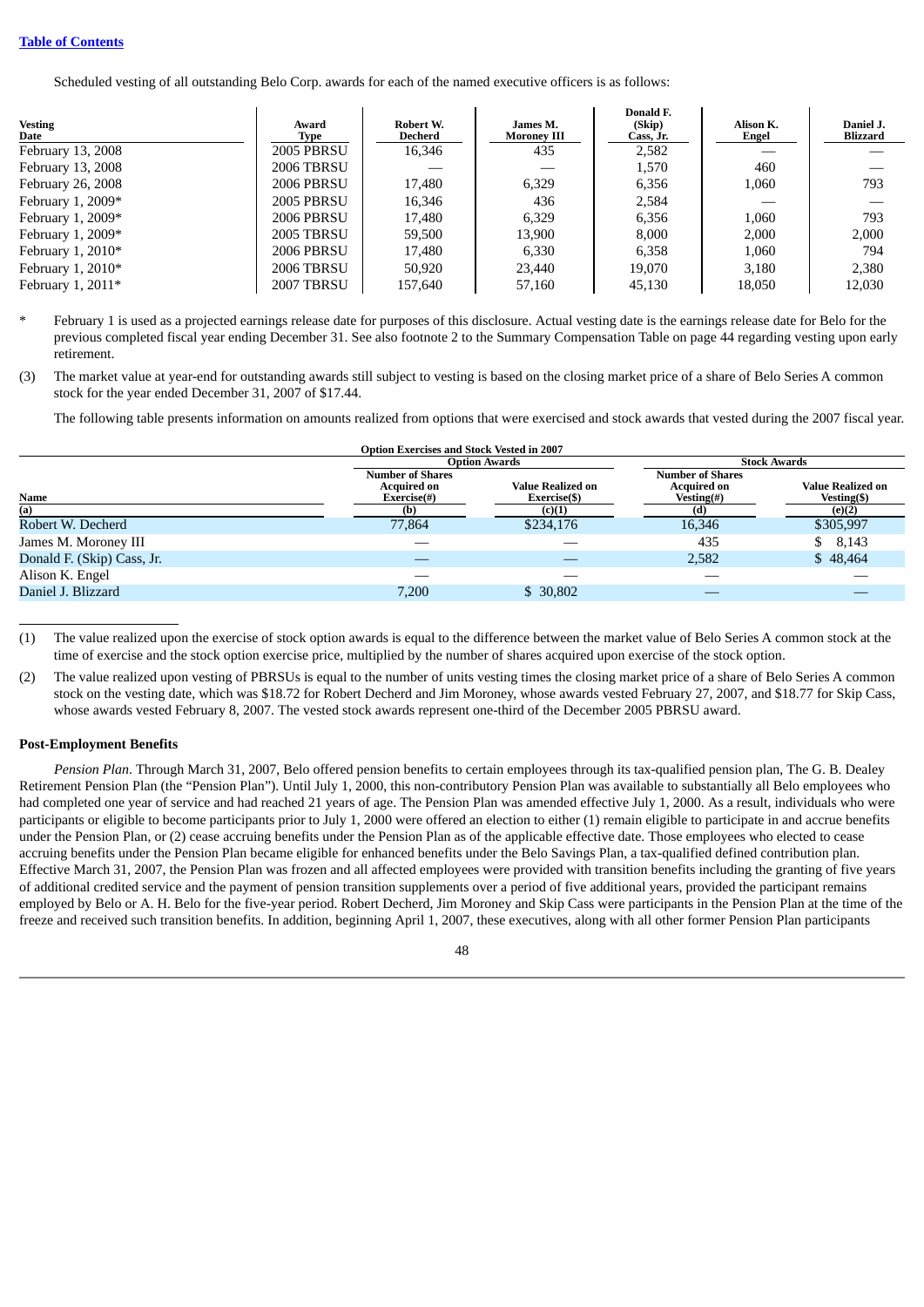who remained active employees became eligible for increased matching and profit sharing contributions under the Belo Savings Plan, a qualified 401(k) plan maintained for substantially all employees.

The Pension Plan provides for the payment of a monthly retirement benefit based on credited years of service and the average of five consecutive years of highest annual compensation out of the ten most recent calendar years of employment referred to as "final monthly compensation." The formula for determining an individual participant's benefit is as follows: 1.1 percent times final monthly compensation times years of credited service plus .35 percent times final monthly compensation in excess of covered compensation times years of credited service (up to 35 years). Compensation covered under the Pension Plan includes regular pay plus overtime, bonuses, commissions, and any contribution made by the Company on behalf of an employee pursuant to a deferral election under any benefit plan containing a cash or deferred arrangement. Covered compensation excludes certain non-cash earnings and Belo matching contributions to the Belo Savings Plan. A participant's interest in the Pension Plan ordinarily becomes fully vested upon completion of five years of credited service, or upon attainment of age 62, whichever first occurs. However, as a result of the plan amendment described above, any participant employed by Belo on July 1, 2000 is fully vested without regard to years of service or the age of the participant. Retirement benefits under the pension plan are paid to participants upon normal retirement at the age of 65 or later, or upon early retirement, which may occur as early as age 55. An early retirement reduction factor, which is applied to the participant's normal age 65 monthly benefit, is based on the participant's Social Security normal retirement age. The percentage reduction factor is the sum of 3.33 percent times the number of years of payment between ages 55 and 60 increased for each year the Social Security normal retirement age exceeds age 65, plus 6.67 percent times the number of years between ages 60 and 65 decreased for each year the Social Security normal retirement age exceeds age 65. For example, a participant with a Social Security normal retirement age of 67 who elects to begin receiving pension benefits at age 57 would have a reduction factor of 36.7 percent. The Pension Plan also provides for the payment of death benefits. The covered compensation of the named executive officers who are participants in the Pension Plan is comprised of base salary and cash incentive compensation received, up to a limit of \$225,000 for all participants in 2007.

*Pension Transition Supplement Plan*. Effective April 1, 2007, the Belo Board adopted the Pension Transition Supplement Plan, or PTS Plan. The PTS Plan was adopted to provide those employees who participated in the Pension Plan and were affected by the Pension Plan freeze a supplemental benefit designed to replace a portion of the pension benefit they would have earned had the Pension Plan not been frozen. The PTS Plan is an account balance plan that is intended to qualify under the provisions of Section 401(a) of the Code.

The table below presents the present value of each named executive officer's benefit under the Pension Plan at age 65, based upon credited years of service and covered compensation as of December 31, 2007. Credited years of service includes the additional five years awarded to all active participants in the Pension Plan as of the date the Plan was frozen on March 31, 2007. Each of the named executive officers, except Ali Engel and Dan Blizzard, received this five year credit. For the Pension Plan, Belo uses a December 31 measurenent date for financial reporting purposes with respect to Belo's audited financial statements for the fiscal year ending December 31, 2007.

|                            | <b>Pension Benefits at December 31, 2007</b> |                                                                      |                                        |
|----------------------------|----------------------------------------------|----------------------------------------------------------------------|----------------------------------------|
|                            |                                              | <b>Number</b><br>of Years<br>of<br><b>Credited</b><br><b>Service</b> | <b>Present Value of</b><br>Accumulated |
| Name                       | <b>Plan Name</b>                             | $(\#)(1)$                                                            | Benefit $(\frac{5}{2})$                |
| (a)                        | (b)                                          |                                                                      | (d)                                    |
| Robert W. Decherd          | The G. B. Dealey Retirement Pension Plan     | 39                                                                   | \$720,466                              |
| James M. Moroney III       | The G. B. Dealey Retirement Pension Plan     | 31                                                                   | \$340,928                              |
| Donald F. (Skip) Cass, Jr. | The G. B. Dealey Retirement Pension Plan     | 18                                                                   | \$107,813                              |
| Alison K. Engel(3)         | The G. B. Dealey Retirement Pension Plan     |                                                                      |                                        |
| Daniel J. Blizzard(3)      | The G. B. Dealey Retirement Pension Plan     |                                                                      |                                        |
|                            |                                              |                                                                      |                                        |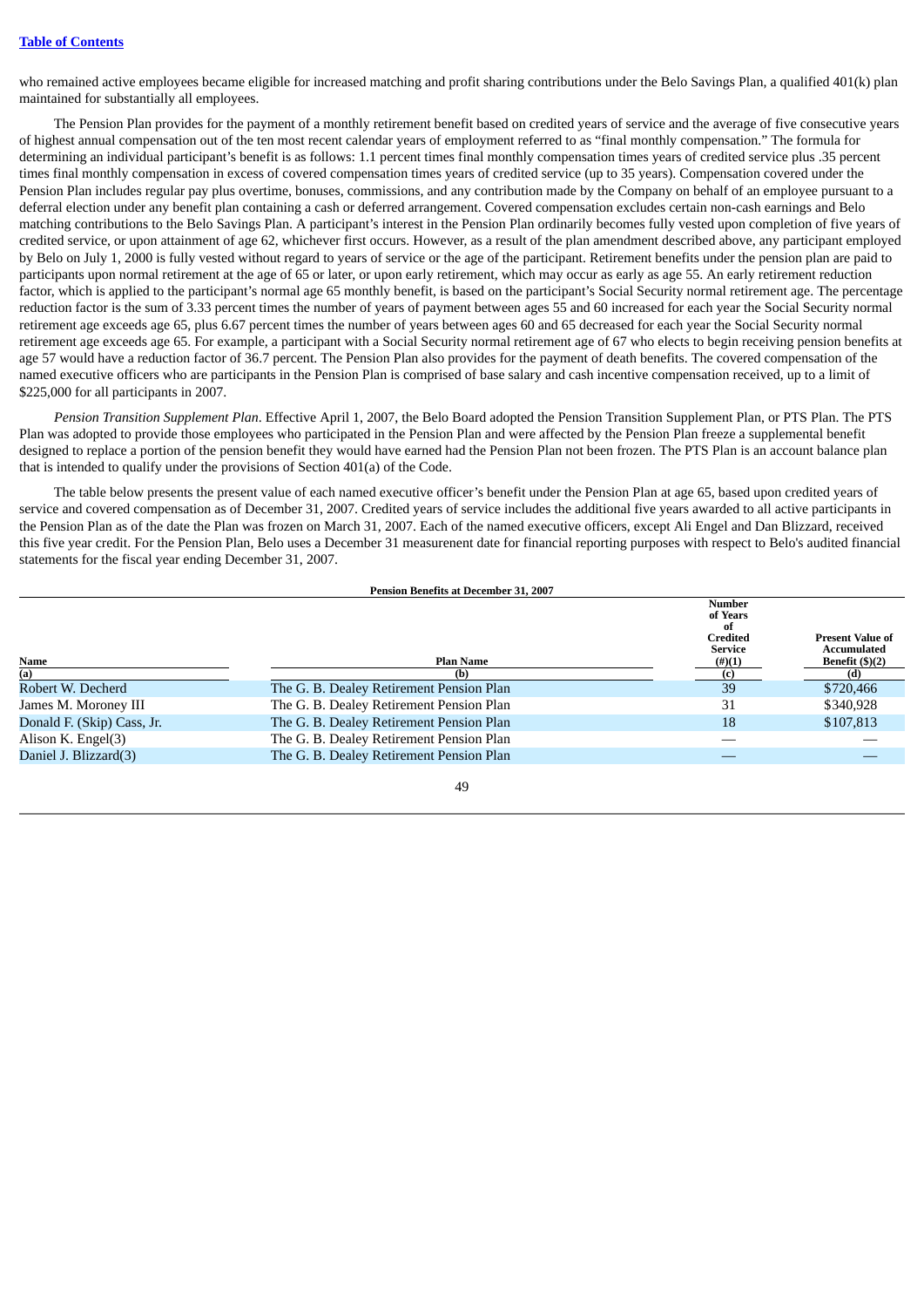(1) Belo froze benefits under the Pension Plan effective March 31, 2007, and transition benefits are being provided to affected employees, including the granting of five years of additional credited service. The number of years of credited service reflected in column (c) and the present value of accumulated benefit reflected in column (d) include the 5-year credit, as well as service through March 31, 2007, the date of the freeze.

Amounts indicated in column (d) do not include pension transition supplement payments that Belo funded into the PTS Plan, a qualified defined contribution retirement plan, in March 2008. These accrued payments represent additional transition benefits earned by the named executives who were active participants in the Pension Plan at the time it was frozen on March 31, 2007. Additional pension transition supplement payments will be made for the eligible named executive officers for the calendar years ending December 31, 2008 through 2011, and for the three-month period from January 1, 2012 through March 31, 2012, provided the named executive officer remains an A. H. Belo employee. The 2007 contribution amounts for each of the named executive officers who participate in the Pension Plan are as follows:

| Robert W. Decherd          | \$12,083 |
|----------------------------|----------|
| James M. Moroney III       | \$16,656 |
| Donald F. (Skip) Cass, Jr. | \$9,636  |

- (2) Belo's pension costs and obligations are calculated using various actuarial assumptions and methodologies as prescribed under SFAS 87—Employers' Accounting for Pensions, as amended by SFAS 158—Employers' Accounting for Defined Benefit Pension and Other Postretirement Plans. To assist in developing these assumptions and methodologies, Belo uses the services of an independent consulting firm. To determine the benefit obligations, the assumptions Belo uses include, but are not limited to, the selection of the discount rate and projected salary increases. For additional information regarding the valuation methodology and material assumptions used in quantifying the pension benefits, see the Combined Financial Statements, Note 6 —Defined Benefit Pension and Other Post Retirement Plans. At December 31, 2007, Robert Decherd is eligible to receive benefits under the early retirement provisions of the Pension Plan.
- (3) Ali Engel and Dan Blizzard do not participate in the Pension Plan.

#### **Non-Qualified Deferred Compensation**

*Pension Transition Supplement Restoration Plan*. Effective April 1, 2007, the Belo Board adopted the Restoration Plan as a non-qualified plan, to provide the portion of the PTS Plan benefit that cannot be provided under the PTS Plan because of Code limitations on the amount of qualified plan benefits. None of the executive officers had an account balance in this plan as of December 31, 2007.

*Supplemental Executive Retirement Plan*. The Belo SERP provided a supplemental retirement benefit to key executives beyond the qualified retirement benefits allowed by the IRS. Federal tax law limits the amount of annual pay (\$225,000 in 2007) that can be used in calculating benefits under qualified plans such as the Pension Plan and the Belo Savings Plan. Through 2007, Belo made annual contributions to the SERP on behalf of Robert Decherd, Jim Moroney and Skip Cass; however, effective January 1, 2008, Belo suspended contributions to the SERP and authorized the distribution of all SERP benefits to the executive officers.

The SERP was a non-qualified defined contribution plan to which Belo made annual contributions on behalf of its participants. To determine the amount of the annual Belo contribution, the value of a participant's age 65 retirement benefit using the same benefit formula as that used in the Pension Plan, was projected with and without regard to IRS limits. The value of the difference between the two projected amounts was the projected SERP benefit. Every three years, the projected SERP benefit and the annual contribution amount necessary to fund the projected SERP benefit was calculated using certain assumptions about future eligible earnings and the investment rate of return. This amount was contributed annually to a Rabbi Trust and became subject to market gains and losses. The trust remained a general asset of Belo and was subject to the claims of Belo's creditors.

The balance in each named executive officer's SERP account was made up of the total of Belo's contributions plus an allocation of the investment gains and losses of the trust that held account balances. Executives with three years of continuous service with the Company were fully vested in their SERP account balance. Executives were not permitted to make contributions to the SERP.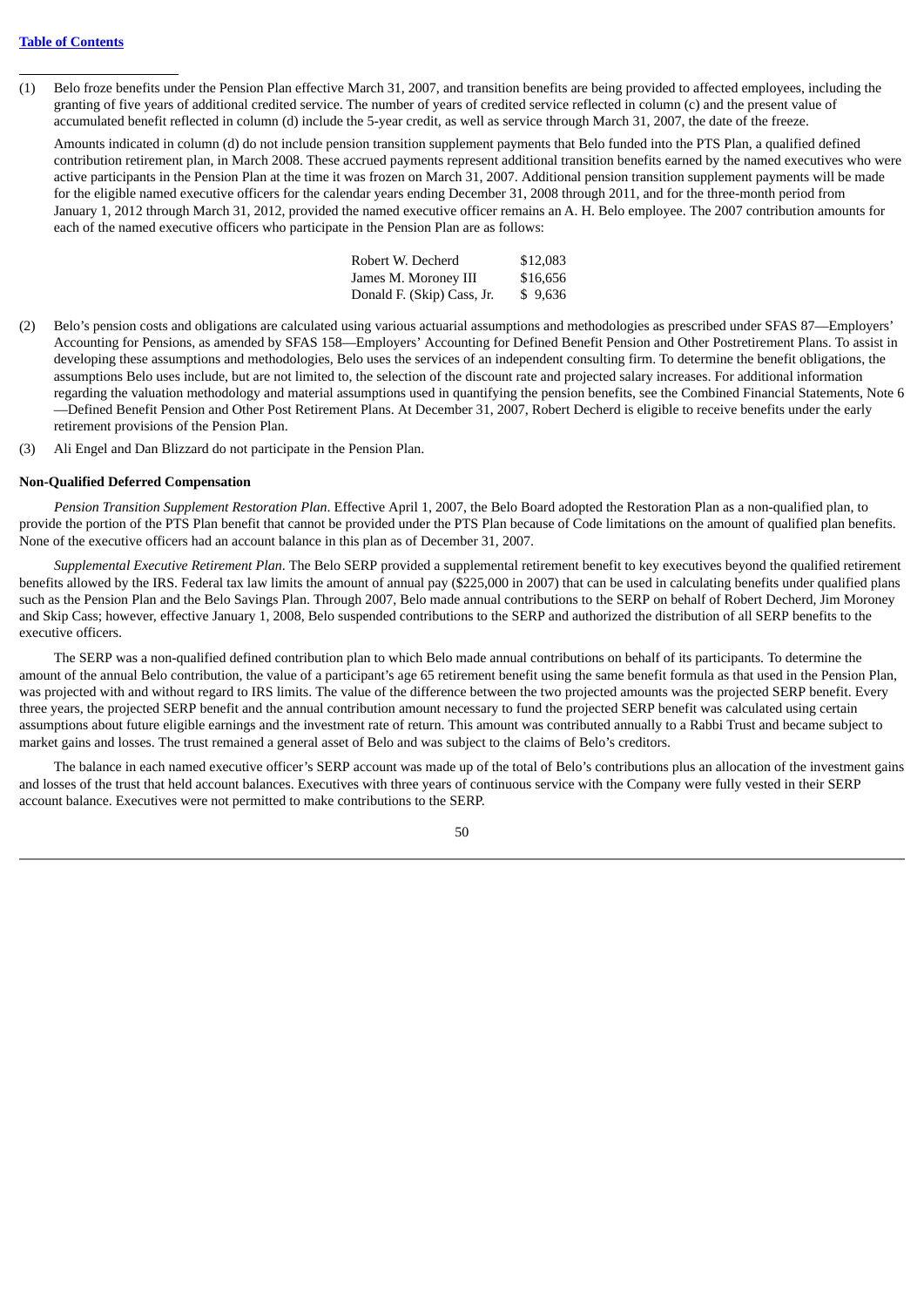The table below presents the allocation in the SERP for each named executive officer:

#### **Non-Qualified Deferred Compensation for 2007**

| Name                       | Registrant<br>Contributions<br>in Last FY<br>(5)(1) | Aggregate<br>Earnings<br>in Last FY | Aggregate<br><b>Balance</b> at<br><b>Last FYE</b><br>(5)(2) |
|----------------------------|-----------------------------------------------------|-------------------------------------|-------------------------------------------------------------|
| (a)                        |                                                     |                                     |                                                             |
| Robert W. Decherd          | \$541,754                                           | \$257,539                           | \$4,583,214                                                 |
| James M. Moroney III       | \$70,572                                            | \$50,523                            | \$ 863,402                                                  |
| Donald F. (Skip) Cass, Jr. | \$27,396                                            | \$10,572                            | \$193,295                                                   |
| Alison K. Engel            |                                                     | __                                  |                                                             |
| Daniel J. Blizzard         |                                                     |                                     |                                                             |

<sup>(1)</sup> The contribution amounts presented in column (c) are included in column (i) "All Other Compensation" of the Summary Compensation Table of this Annual Report on Form 10-K. Ali Engel and Dan Blizzard were not participants in the SERP in 2007.

(2) Amounts indicated in column (f) represent each named executive officer's allocated balance from the Belo SERP. The SERP is an account balance plan; therefore, the accumulated balance in each participant's account is available as a lump sum distribution in the event of termination for any reason, other than "cause" as determined by Belo's compensation committee. In January 2008, in anticipation of the impending spin-off the SERP was suspended and all participants' account balances were distributed in a lump sum. The aggregate balances indicated in column (f) above represent the total amounts distributed to each of the named executive officers.

#### **Termination of Employment and Change in Control Arrangements**

The following descriptions reflect the amount of compensation that would have become payable to each of the named executive officers under thenexisting arrangements if the named executive's employment had terminated and/or had there been a change in control on December 31, 2007, given the named executive's compensation and service levels at Belo as of such date and, if applicable, based on Belo's closing stock price on that date. These amounts are in addition to benefits that were available without regard to the occurrence of any termination of employment or change in control, including thenexercisable stock options, and benefits available generally to salaried employees.

Except as described below and on page 40 under "Compensation Discussion and Analyses — Change in Control and Severance Benefits", at December 31, 2007 Belo did not have individual written agreements with any of the named executive officers that would provide guaranteed payments or benefits in the event of a termination of employment or a change in control. Effective October 1, 2007, Belo adopted a change in control severance plan. As of February 8, 2008, A. H. Belo has adopted a similar change in control severance plan. Generally, a change in control under the A. H. Belo Corporation Change in Control Severance Plan includes (1) the acquisition by a person or group of 30 percent or more of the combined voting power of the Company's voting securities (excluding voting securities held by Robert Decherd and voting securities held by any entity over which Robert Decherd has sole or shared voting power); (2) certain changes in the membership of the Company's board of directors that are not approved by the incumbent directors; (3) consummation of a business combination or sale of substantially all of the Company's assets, unless immediately following such transaction the beneficial owners of shares of A. H. Belo's common stock and other securities eligible to vote immediately prior to the transaction beneficially own more than 60 percent of the combined voting power of the voting securities of the continuing company resulting from such transaction; or (4) approval by A. H. Belo shareholders of a plan of liquidation or dissolution.

The amounts presented in the table below with respect to change in control payments are based upon the terms of the Belo plan as of December 31, 2007. The actual amounts that would be paid upon a named executive officer's termination of employment or a change in control can be determined only at the time of any such event. Due to the number of factors that affect the nature and amount of any benefits provided upon any such event, the actual amounts paid or distributed may be higher or lower than the amounts set forth in the table that follows. Factors that could affect these amounts include the timing during the year of any such event, Belo's stock price and the executive's age.

The approximate value of the severance benefits available to each of the named executive officers under the Belo ECP or the Belo Change in Control Severance Plan, if he or she had been terminated, or had there been a change in control, on December 31, 2007, would have been as follows, based on a closing market price of \$17.44 for Belo's Series A common stock on December 31, 2007. Effective Feburary 8, 2008, each A. H. Belo named executive officer became a designated participant in A. H. Belo's change in control severance plan and ceased participation in Belo's change in control severance plan.

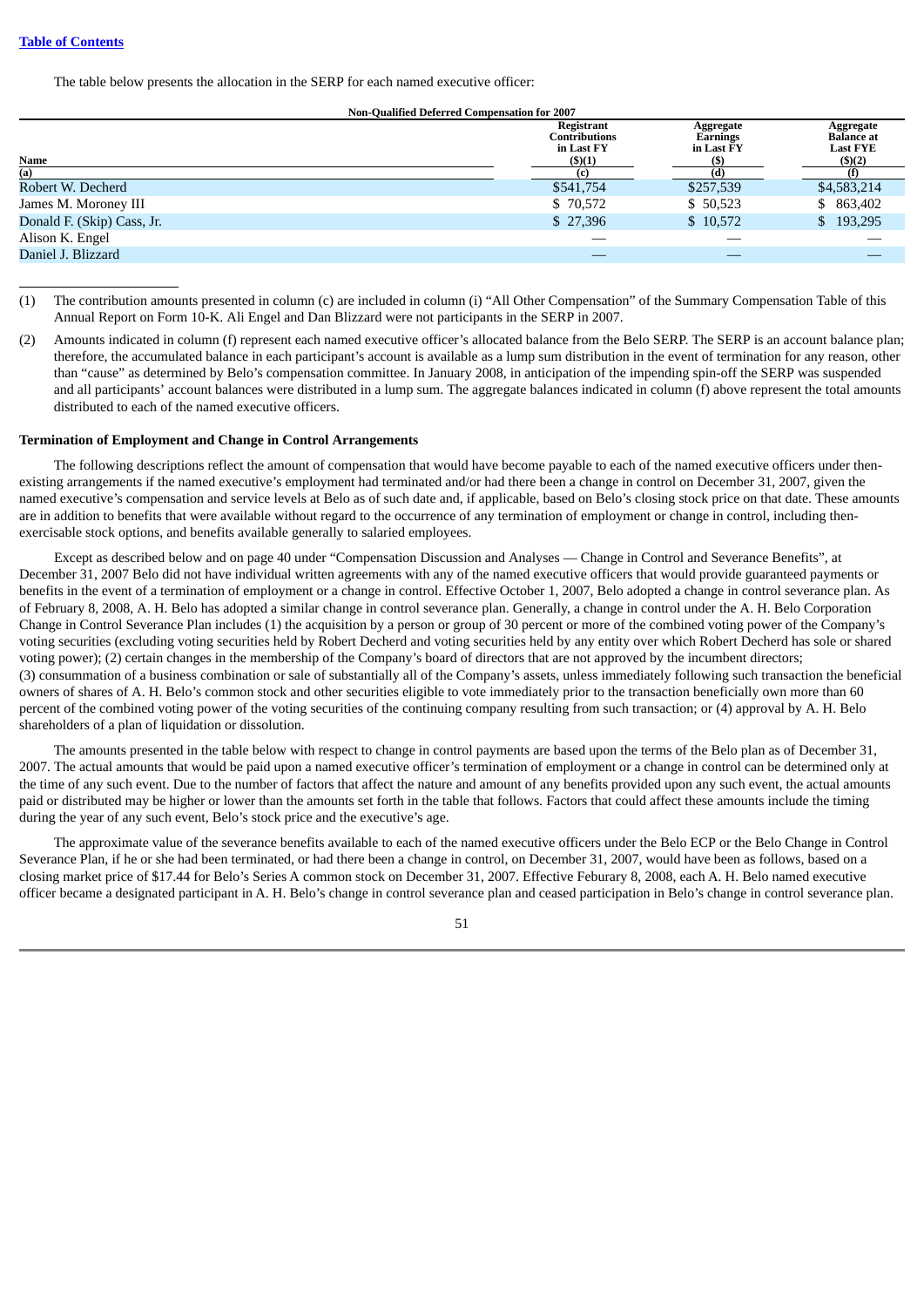| <b>Potential Payments on Termination or Change in Control at December 31, 2007</b> |    |                          |    | Death, Disability or                                                 |  |  |
|------------------------------------------------------------------------------------|----|--------------------------|----|----------------------------------------------------------------------|--|--|
|                                                                                    |    |                          |    | <b>Retirement After</b><br>Age 55 with Three<br><b>Years Service</b> |  |  |
| <b>Name and Description of Benefit</b>                                             |    | <b>Change in Control</b> |    |                                                                      |  |  |
| (a)                                                                                |    | (b)                      |    | (c)                                                                  |  |  |
| Robert W. Decherd                                                                  |    |                          |    |                                                                      |  |  |
| Non-equity incentives(1)                                                           | \$ | 886,500                  | \$ |                                                                      |  |  |
| Time-based RSUs(2)                                                                 |    | 4,674,966                |    | 4,674,966                                                            |  |  |
| Performance-related RSUs(3)                                                        |    | 1,484,711                |    | 1,484,711                                                            |  |  |
| Change in Control Severance Plan Payments(4)                                       |    | 9,023,245                |    |                                                                      |  |  |
|                                                                                    |    |                          |    |                                                                      |  |  |
| Total                                                                              | \$ | 16,069,422               | \$ | 6,159,677                                                            |  |  |
| James M. Moroney III                                                               |    |                          |    |                                                                      |  |  |
| Non-equity incentives(1)                                                           | \$ | 343,200                  | \$ |                                                                      |  |  |
| Time-based RSUs(2)                                                                 |    | 1,648,080                |    | 1,648,080                                                            |  |  |
| Performance-related RSUs(3)                                                        |    | 436,186                  |    | 346,309                                                              |  |  |
| Change in Control Severance Plan Payments(4)                                       |    | 3,531,389                |    |                                                                      |  |  |
|                                                                                    |    |                          |    |                                                                      |  |  |
| Total                                                                              | \$ | 5,958,855                | \$ | 1,994,389                                                            |  |  |
| Donald F. (Skip) Cass, Jr.                                                         |    |                          |    |                                                                      |  |  |
| Non-equity incentives(1)                                                           | \$ | 225,000                  | \$ |                                                                      |  |  |
| Time-based RSUs(2)                                                                 |    | 1,286,549                |    | 1,286,549                                                            |  |  |
| Performance-related RSUs(3)                                                        |    | 422,674                  |    | 422,674                                                              |  |  |
| Change in Control Severance Plan Payments(4)                                       |    | 2,164,993                |    |                                                                      |  |  |
|                                                                                    |    |                          |    |                                                                      |  |  |
| \$<br>Total                                                                        |    | 4,099,216                | \$ | 1,709,223                                                            |  |  |
| Alison K. Engel                                                                    |    |                          |    |                                                                      |  |  |
| Non-equity incentives(1)                                                           | \$ | 55,200                   | \$ |                                                                      |  |  |
| Time-based RSUs(2)                                                                 |    | 413,154                  |    | 413,154                                                              |  |  |
| Performance-related RSUs(3)                                                        |    | 55,459                   |    | 55,459                                                               |  |  |
| Change in Control Severance Plan Payments(4)                                       |    | 641,932                  |    |                                                                      |  |  |
|                                                                                    |    |                          |    |                                                                      |  |  |
| Total                                                                              | \$ | 1,165,745                | \$ | 468,613                                                              |  |  |
| Daniel J. Blizzard                                                                 |    |                          |    |                                                                      |  |  |
|                                                                                    |    |                          |    |                                                                      |  |  |
| Non-equity incentives(1)                                                           | \$ | 62,300                   | \$ |                                                                      |  |  |
| Time-based RSUs(2)                                                                 |    | 286,190                  |    | 286,190                                                              |  |  |
| Performance-related RSUs(3)                                                        |    | 41,507                   |    | 41,507                                                               |  |  |
| Change in Control Severance Plan Payments(4)                                       |    | 462,418                  |    |                                                                      |  |  |
| Total                                                                              | \$ | 852,415                  | \$ | 327,697                                                              |  |  |
|                                                                                    |    |                          |    |                                                                      |  |  |

(1) In the event of a change in control, short-term, non-equity incentives (cash bonuses) are paid in a lump sum to each executive at the higher of target or actual financial performance based on current full-year forecasted results (taking into consideration actual financial performance to date). Cash bonuses are not automatically paid for executives terminating under other circumstances. See "Compensation Discussion and Analysis—Change in Control and Severance Benefits" on page 40 of this Annual Report on Form 10-K for a discussion of change in control events under the Belo ECP.

(2) All unvested TBRSUs are forfeited immediately in the event an executive is terminated with or without cause or voluntarily resigns. In the event of a change in control or an executive's retirement after age 55 with at least three years of service, qualification for long-term disability, or death, vesting of all TBRSUs is accelerated and payment is made as soon as practicable.

<sup>52</sup>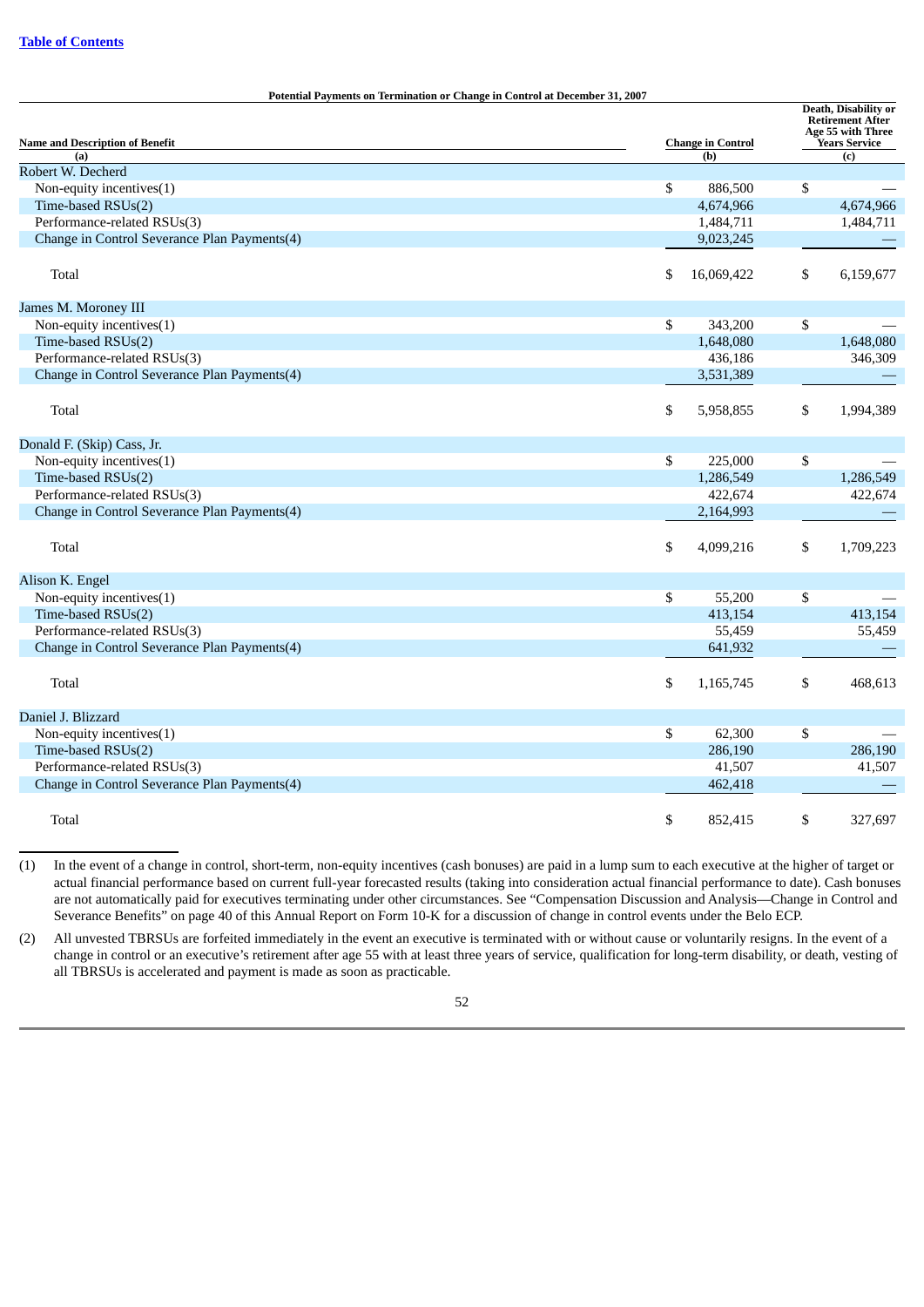### **Table of [Contents](#page-2-0)**

- (3) All unvested PBRSUs are forfeited immediately in the event an executive is terminated with or without cause or voluntarily resigns. In the event of an executive's retirement after age 55 with at least three years of service, qualification for long-term disability, or death, vesting of all earned but unvested PBRSUs is accelerated and payment is made as soon as practicable. In the event of a change in control, unearned PBRSUs are earned and paid at the higher of target or actual financial performance based on current full-year forecasted results (taking into consideration actual financial performance to date).
- (4) Under Belo's change in control severance plan, each designated executive is eligible for certain payments that depend on the executive's position with Belo at the time of the change in control. As of December 31, 2007, the following multiples would have applied to each of the named executive officers' payments under the plan had a change in control occurred: Robert Decherd, 3; Jim Moroney, 2.5; Skip Cass, 2; Ali Engel, 1.5; and Dan Blizzard, 1.5. These multiples are used to determine the total cash payment to be awarded to each executive, and are applied to the sum of the following components: (1) base salary in effect at the time of the change in control; (2) higher of the current target bonus in effect prior to the change in control or the average of the last three years' bonus payments; (3) employer-provided contributions to the Belo Savings Plan and Pension Transition Supplement payments for the current year; and (4) employer cost of medical and dental benefits in excess of employee premiums. In addition to this change in control amount, the employee is also eligible for outplacement services valued at no more than \$25,000, plus reimbursement for any legal fees incurred to enforce the participant's rights under the plan. The assumptions for outplacement costs and legal fees in the table above for each executive were \$25,000 and \$0, respectively. To the extent the cash payment and the value related to the acceleration of vesting for outstanding equity awards exceeds 3 times the employee's average taxable compensation earned during the five years preceding the year of the change in control, excise taxes will be assessed. If all or a portion of the distribution is subject to excise tax, Belo will make a "gross up" payment to the terminated employee. For each of the executives included in the table above, with the exception of Mr. Blizzard, an estimated "gross up" of excise taxes has been included in the total cash payment amount. The distribution is not a change in control event under the plan.

#### **A. H. Belo Compensation Arrangements**

A. H. Belo has adopted effective as of February 8, 2008, the following benefit plans with terms substantially similar to Belo's benefit plans: the A. H. Belo 2008 Incentive Compensation Plan, the A. H. Belo Savings Plan, the A. H. Belo Pension Transition Supplement Plan, the A. H. Belo Pension Transition Supplement Restoration Plan and the Change in Control Severance Plan. Effective as of the spin-off, each A. H. Belo named executive officer became a participant in each of these plans, except that Ali Engel and Dan Blizzard do not participate in the PTS Plan or the Restoration Plan.

### **DIRECTOR COMPENSATION**

#### **Belo Director Compensation for 2007**

During 2007, non-employee directors of Belo Corp. received an annual retainer package with a nominal value of \$140,000. One-half of the Belo board's annual retainer was divided between options to purchase Belo Series B common stock and TBRSUs for Belo Series A common stock. The number of options granted was determined based on the Black-Scholes value determined for accounting purposes, and the number of RSUs granted was derived from the closing market price of Belo Series A common stock on the date of the award. Belo directors elected in advance to receive all or a portion of the remaining amount of their annual retainer in additional stock options for Belo Series B common stock or in cash. Awards were made effective with the May 8, 2007 date of the Belo annual shareholders meeting. All references in the following tables to stock, stock options, and restricted stock units relate to awards of stock, stock options, and restricted stock units granted by Belo.

Belo directors who served as committee chairs in 2007 received an additional \$10,000 in cash compensation. Belo reimburses all directors for travel expenses incurred in attending meetings. No additional fee is paid to directors for attendance at Belo Board and committee meetings. Robert Decherd, who was an executive officer of Belo during 2007, did not receive separate compensation for Belo Board service. Robert continues to serve as a Belo director and Jim Moroney was selected to the Belo Board of Directors effective February 8, 2008. Effective February 8, 2008, Robert and Jim Moroney each ceased being a Belo employee and executive officer, thereby qualifying for non-employee director compensation for 2008 service. In addition, Robert Decherd will receive additional compensation for his role as non-executive Chairman of the Board. The non-employee directors identified in the chart below were all Belo directors in 2007, but became directors of A. H. Belo in connection with the spin-off transaction:

| Name                   | <b>Fees Earned or</b><br>Paid in Cash<br>(S) | <b>Stock</b><br>Awards<br>$($ \$ $)(1)$ | Option<br>Awards<br>$($ \$ $)(2)$ | <b>Total</b> |
|------------------------|----------------------------------------------|-----------------------------------------|-----------------------------------|--------------|
| (a)                    | (b)                                          |                                         |                                   |              |
| Louis E. Caldera       | \$70,000                                     | \$36,710                                | \$32,173                          | \$138,883    |
| Douglas G. Carlston(3) | \$55,243                                     | \$15,261                                | \$15,259                          | \$85,763     |
| Dealey D. Herndon      | \$70,000                                     | \$36,710                                | \$32,173                          | \$138,883    |
| Laurence E. Hirsch     |                                              | \$36,710                                | \$96,514                          | \$133,224    |
| J. McDonald Williams   | \$80,000                                     | \$36,710                                | \$32,173                          | \$148,883    |

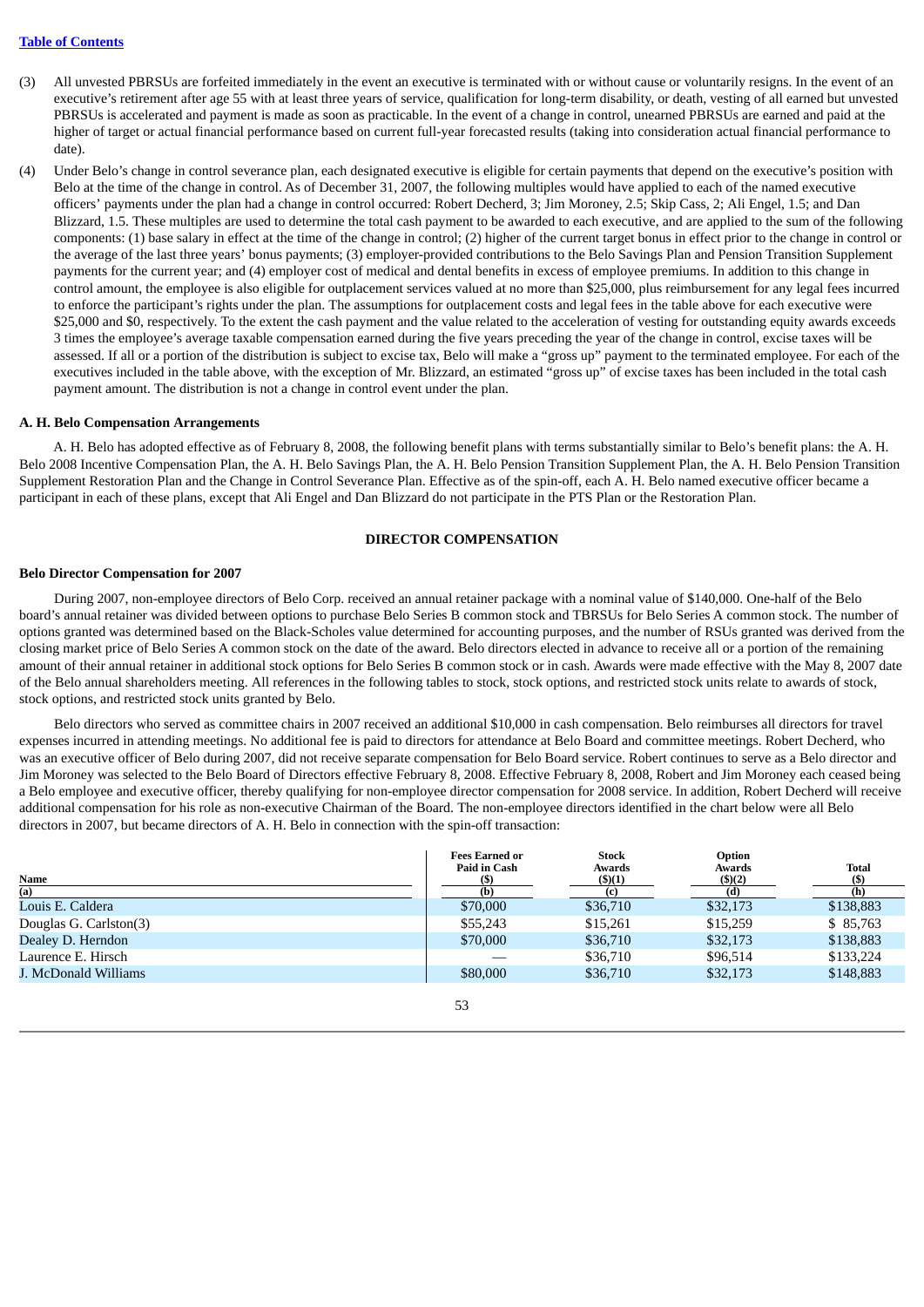(1) The amounts indicated in column (c) for stock awards are based on the accounting expense recognized by Belo under the requirements of FAS 123R, which includes dividend equivalents. Expense is recorded over the one-year vesting period for each award beginning at the time of grant, which was the date of the Belo annual meeting of shareholders on May 8, 2007. The actual grant date fair value of these awards was \$34,981 for each director, with the exception of Doug Carlston, who was elected to the Board of Directors effective July 26, 2007. The grant date fair value of his award was \$27,624. See note (3). Once vested, the TBRSUs are paid two years later, on the date of the Belo annual meeting of shareholders three years from the date of the original award. Payment of vested RSUs is made 60 percent in shares of Belo Series A common stock and 40 percent in cash.

Belo directors who voluntarily resign or retire from board service prior to the vesting of TBRSUs will receive a proportionate amount of the award based on actual service. Payment will be made on the normal payment date, which is three years from the date of the award. Vesting is accelerated and payment is made immediately for TBRSUs held by a director who becomes disabled or dies. Following are the TBRSU holdings of each of Belo's nonemployee directors as of December 31, 2007:

| Name                   | May 2006 Award<br>Payable in May 2009 | May 2007 Award<br>Payable in May 2010 | July 2007 Award<br>Payable in May 2010 |
|------------------------|---------------------------------------|---------------------------------------|----------------------------------------|
| Louis E. Caldera       | 2,205                                 | 1,730                                 |                                        |
| Douglas G. Carlston(3) |                                       |                                       | 1,482                                  |
| Dealey D. Herndon      | 2,205                                 | 1,730                                 |                                        |
| Laurence E. Hirsch     | 2,205                                 | 1,730                                 |                                        |
| J. McDonald Williams   | 2,205                                 | 1,730                                 |                                        |

(2) Amounts indicated in column (d) for option awards represent the accounting expense recognized by Belo in 2007 under the requirements of FAS 123R for stock options held by non-employee directors. Belo uses the Black-Scholes option pricing model to determine the fair value of options. The grant date fair value for the option awards made to each Belo non-employee director, with the exception of Doug Carlston and Larry Hirsch, was \$35,002. The grant date fair value of Doug's and Larry's awards were \$27,621 and \$105,001, respectively. For additional information with respect to the assumptions and valuation methodology for share-based compensation, see the Combined Financial Statements, Note 4—Long-Term Incentive Plan. The option exercise price is equal to the closing market price of Belo Series A common stock on the date of grant. Options generally vest one year from the date of grant and expire 10 years from the date of grant. Directors who are elected at a time other than an annual meeting of shareholders receive a proportionate share of compensation relative to the service provided during an ordinary one-year term. Vesting and payment dates for equity awards are adjusted to coincide with dates of awards relative to the previous annual meeting date. Belo directors who voluntarily resign from board service prior to the vesting of options forfeit unvested options. Vesting is accelerated for options held by a director who retires at the board's mandatory retirement age of 68, becomes disabled, or dies. In any event, vested options remain exercisable for the original term of the award for all former directors. Following are the stock option holdings of each of Belo's non-employee directors as of December 31, 2007:

| <b>Name</b>            | Outstanding<br><b>Stock Options</b> | Exercisable<br><b>Stock Options</b> |
|------------------------|-------------------------------------|-------------------------------------|
| Louis E. Caldera       | 50,113                              | 44,440                              |
| Douglas G. Carlston(3) | 5,134                               | $\overbrace{\phantom{aaaaa}}$       |
| Dealey D. Herndon      | 72,310                              | 66.637                              |
| Laurence E. Hirsch     | 147.573                             | 130,555                             |
| J. McDonald Williams   | 99,789                              | 94,116                              |

(3) Doug Carlston was elected to Belo's Board on July 26, 2007. He was awarded a proportionate share of the standard annual compensation package, comprised of 50 percent cash, 25 percent stock options for Belo Series B common stock and 25 percent TBRSUs. Doug's option and RSU awards will vest on the date of the May 2008 annual meeting of Belo shareholders.

#### **A. H. Belo Director Compensation for 2008-2009**

In May 2008, non-employee directors will receive an annual retainer package for 2008-2009 with a nominal value of \$140,000. One-half of the Board's annual retainer is divided between options to purchase A. H. Belo Series B common stock and TBRSUs for A. H. Belo Series A common stock. The number of options granted is determined based on the Black-Scholes value determined for accounting purposes, and the number of TBRSUs granted is derived from the closing market price of A. H. Belo common stock on the date of grant. The remaining amount of their annual retainer will be paid in cash. In future years, directors may be given the opportunity to elect in advance to receive additional stock options for A. H. Belo Series B common stock instead of cash.

Directors who serve as committee chairs in 2008-2009 will receive an additional \$10,000 in cash. A. H. Belo reimburses all directors for travel expenses incurred in attending meetings. No additional fee is paid to directors for attendance at Board and committee meetings. Robert Decherd, who serves an executive officer of the Company, will not receive separate compensation for Board service.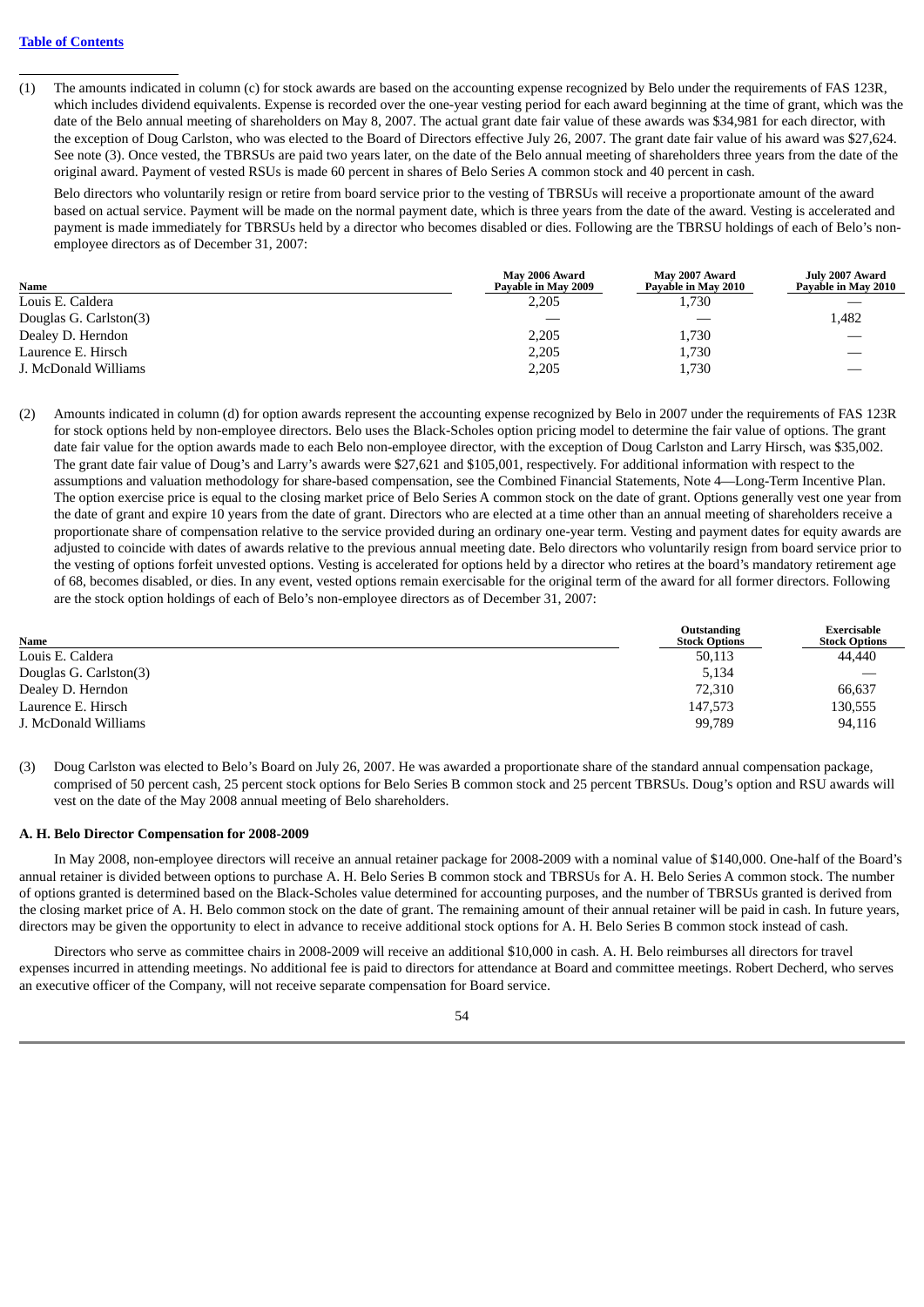#### **Item 12. Security Ownership of Certain Beneficial Owners and Management and Related Stockholder Matters**

## **Ownership A. H. Belo Common Stock**

The following tables set forth information as of March 15, 2008 regarding the beneficial ownership of A. H. Belo common stock by each of A. H. Belo's current directors, the executive officers named in the Summary Compensation Table, all directors and executive officers as a group, and by each other person A. H. Belo believes to own more than 5 percent of the outstanding shares of A. H. Belo Series A or Series B common stock. At the close of business on March 15, 2008, there were 17,629,526 A. H. Belo Series A shares, 2,848,496 A. H. Belo Series B shares, and 20,478,022 combined A. H. Belo Series A and Series B shares issued and outstanding.

Under the rules of the SEC, the beneficial ownership of a person or group includes not only shares held directly or indirectly by the person or group but also shares the person or group has the right to acquire within 60 days of March 15, 2008 (to and including May 14, 2008) pursuant to exercisable options and convertible securities. The information below, including the percentage calculations, is based on beneficial ownership of shares rather than direct ownership of issued and outstanding shares.

Unless otherwise indicated, each person listed below has sole voting power and sole dispositive power with respect to the shares of common stock indicated in the table as beneficially owned by such person. Series A common stock has one vote per share and Series B common stock has ten votes per share. Consequently, the voting power of Series B holders is greater than the number of shares beneficially owned. For example, the shares of A. H. Belo common stock beneficially owned by all A. H. Belo directors and executive officers as a group, representing 15.4 percent of the outstanding shares of A. H. Belo Series A and Series B common stock have combined voting power of 58.5 percent. There are no known voting arrangements relating to A. H. Belo common stock among any of the persons listed below.

#### **A. H. Belo Stock Ownership of Directors and Executive Officers**

|                                         |                 |         |                 |         | <b>Combined Series A</b> |         |
|-----------------------------------------|-----------------|---------|-----------------|---------|--------------------------|---------|
|                                         | <b>Series A</b> |         | <b>Series B</b> |         | and Series B             |         |
| Name                                    | Number          | Percent | Number          | Percent | Number                   | Percent |
| Robert W. Decherd*+                     | 9,908           | $**$    | 1,663,866       | 51.1%   | 1,673,774                | 8.0%    |
| James M. Moroney III+                   | 41.601          | $**$    | 738,078         | 24.8%   | 779.679                  | 3.8%    |
| Donald F. (Skip) Cass, Jr.+             | 2,159           | $**$    | 37,070          | 1.3%    | 39.229                   | $**$    |
| Alison K. Engel+                        | 195             | $***$   | 490             | $***$   | 685                      | $***$   |
| Daniel J. Blizzard+                     | 94              | $**$    | 5,820           | $***$   | 5.914                    | $**$    |
| Louis E. Caldera*                       |                 | $**$    | 10,022          | $***$   | 10,022                   | $**$    |
| Douglas G. Carlston*                    |                 | $**$    | 1,026           | $***$   | 1,026                    | $**$    |
| Dealey D. Herndon*                      | 140,855         | $***$   | 548,710         | 19.2%   | 689,565                  | 3.4%    |
| Laurence E. Hirsch*                     | 2,000           | $**$    | 29.514          | $1.0*$  | 31.514                   | $**$    |
| J. McDonald Williams*                   | 1,200           | $**$    | 17,504          | $***$   | 18,704                   | $**$    |
| All directors and executive officers as |                 |         |                 |         |                          |         |
| a group (10 persons)                    | 198,012         | 1.1%    | 3.052.100       | 87.4%   | 3,250,112                | 15.4%   |

# **Shares of A. H. Belo Common Stock Beneficially Owned And Percentage of Outstanding Shares as of March 15, 2008(1)(2)(3)**

**Director** 

Less than one percent

(1) Series B shares are convertible at any time on a share-for-share basis into Series A shares but not vice versa. For purposes of determining the number of Series A shares beneficially owned by the persons listed, the person may be deemed to be the beneficial owner of the Series A shares into which the Series B shares owned are convertible. The numbers listed in the Series A column, however, do not reflect the Series A shares that may be deemed to be beneficially owned by the person listed because of this convertibility feature. If the Series A total included shares into which Series B shares held are convertible, the persons listed would be deemed to be the beneficial owners of the following percentages of the Series A shares: Robert Decherd, 8.7 percent; Jim Moroney, 4.2 percent; Dealey Herndon, 3.8 percent; and all directors and executive officers as a group, 15.7 percent. All other persons listed would be deemed to beneficially own less than 1 percent of the Series A shares. These percentages are calculated by taking the person's number

**Executive Officer**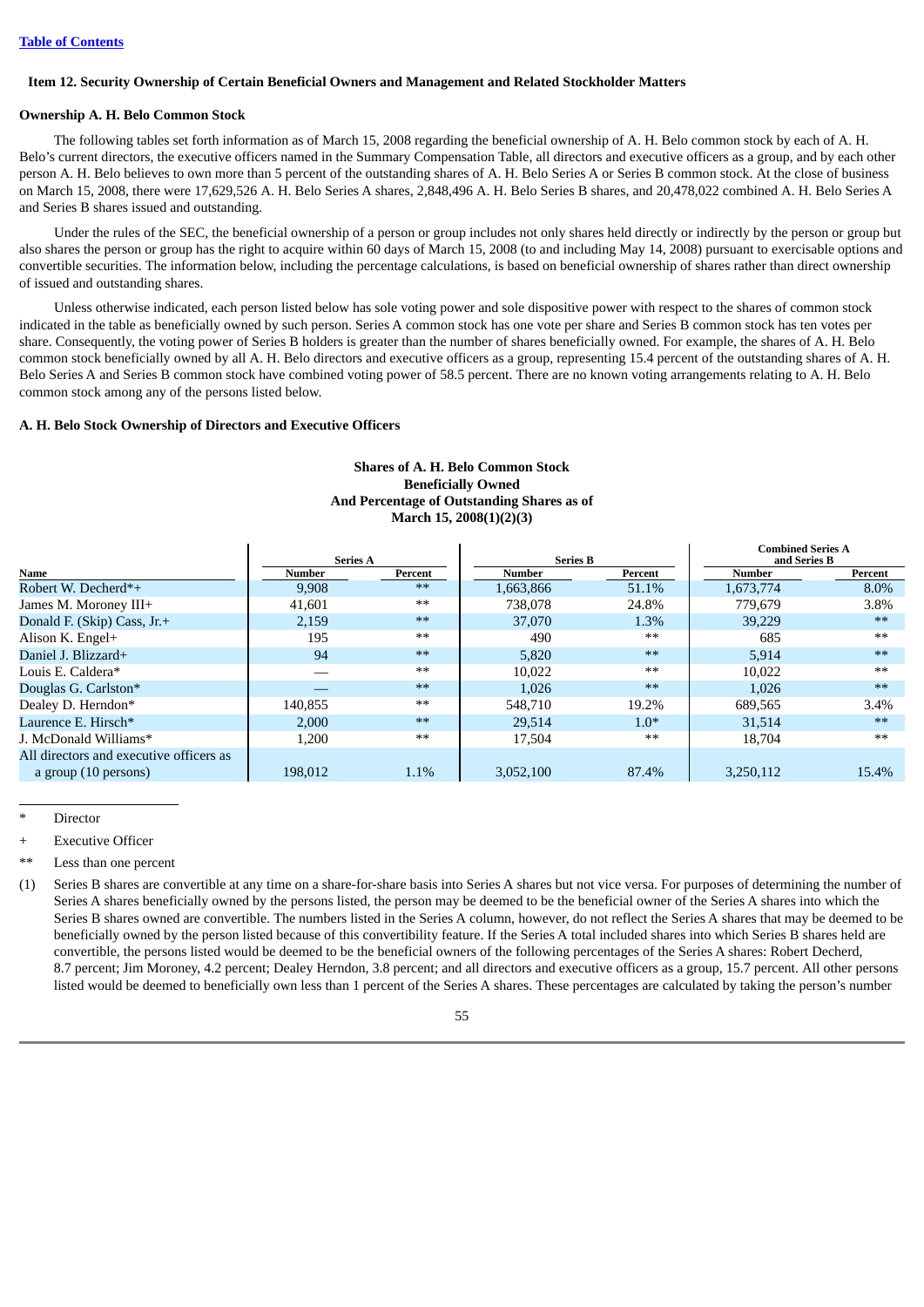of combined Series A and Series B shares as reflected in the table above and dividing that number by the sum of (a) the Series A shares issued and outstanding, plus (b) the total of Series B shares owned by the person as reflected in the table above, plus (c) the person's exercisable Series A stock options plus shares issuable upon the vesting and payment of restricted stock unit (RSU) awards listed in footnote (2) to the table.

The family relationships among the directors and named executive officers are as follows: Robert Decherd and Dealey Herndon are brother and sister and are second cousins of Jim Moroney.

The following shares are included in the individual's holdings because the individual has either sole or shared voting and dispositive power with respect to such shares.

Skip Cass—309 Series A shares and 400 Series B shares owned by Skip and his wife as to which he shares voting and dispositive power.

Robert Decherd—2,796 Series A shares held in trust for which Robert serves as trustee; Robert disclaims beneficial ownership of these shares. Robert's holdings also include 4,631 Series B shares owned by him and his wife as to which he shares voting and dispositive power.

Dealey Herndon—4,000 Series A shares held by a charitable foundation she established and for which she serves as a director. Dealey disclaims beneficial ownership of these shares.

Jim Moroney—10,399 Series A shares and 470,055 Series B shares held by Moroney Management, Limited, a family limited partnership of which he is the managing general partner, and 10,420 Series B shares held in a family trust as to which he has sole voting authority, as well as 96 Series B shares owned by Jim and his wife as to which he shares voting and dispositive power. Jim's holdings also include 5,960 Series A shares held by a family charitable foundation for which Jim serves as trustee; 6,790 Series A and 52,940 Series B shares and options to acquire 3,669 Series B shares held by the Estate of James M. Moroney, Jr., of which Jim is the executor; and 8,095 Series A shares and 75,319 Series B shares owned by Jim's mother as to which he has voting and dispositive power.

(2) The number of shares shown in the table above includes (a) A. H. Belo shares held in the A. H. Belo Savings Plan at March 15, 2008, and (b) shares that could be purchased by exercise of options exercisable on March 15, 2008 or within 60 days thereafter (to and including May 14, 2008) under A. H. Belo's equity compensation plans, and (c) shares that could be received upon the vesting and payment of RSU awards through May 14, 2008, as follows:

|                                         |                 | <b>Shares</b> of<br>A. H. Belo Common<br><b>Stock Held in</b><br>A. H. Belo Savings Plan |                 | <b>Exercisable</b><br><b>Stock Options for</b><br>Shares of A. H.<br>Belo<br><b>Common Stock</b> |                 | <b>Net Shares Issuable Upon</b><br><b>Vesting &amp; Payment of</b><br><b>RSU</b> Awards<br>through May 14, 2008 |  |
|-----------------------------------------|-----------------|------------------------------------------------------------------------------------------|-----------------|--------------------------------------------------------------------------------------------------|-----------------|-----------------------------------------------------------------------------------------------------------------|--|
| Name                                    | <b>Series A</b> | <b>Series B</b>                                                                          | <b>Series A</b> | <b>Series B</b>                                                                                  | <b>Series A</b> | <b>Series B</b>                                                                                                 |  |
| Robert W. Decherd                       | 1,093           |                                                                                          |                 | 404,691                                                                                          |                 |                                                                                                                 |  |
| James M. Moroney III                    | 981             |                                                                                          |                 | 123,619                                                                                          |                 |                                                                                                                 |  |
| Donald F. (Skip) Cass, Jr.              | 591             |                                                                                          |                 | 36,670                                                                                           |                 |                                                                                                                 |  |
| Alison K. Engel                         | 13              |                                                                                          |                 | 490                                                                                              |                 |                                                                                                                 |  |
| Daniel J. Blizzard                      |                 |                                                                                          |                 | 5,820                                                                                            |                 |                                                                                                                 |  |
| Louis E. Caldera                        |                 |                                                                                          |                 | 10,022                                                                                           |                 |                                                                                                                 |  |
| Douglas G. Carlston                     |                 |                                                                                          |                 | 1,026                                                                                            |                 |                                                                                                                 |  |
| Dealey D. Herndon                       |                 |                                                                                          |                 | 14,461                                                                                           |                 |                                                                                                                 |  |
| Laurence E. Hirsch                      |                 |                                                                                          |                 | 29,514                                                                                           |                 |                                                                                                                 |  |
| J. McDonald Williams                    |                 |                                                                                          |                 | 16,304                                                                                           |                 |                                                                                                                 |  |
| All directors and executive officers as |                 |                                                                                          |                 |                                                                                                  |                 |                                                                                                                 |  |
| a group (10 persons)                    | 2,678           |                                                                                          |                 | 642,617                                                                                          |                 |                                                                                                                 |  |

(3) Pursuant to SEC rules, the percentages in the table are calculated by taking the number of shares indicated as beneficially owned by the listed person or group and dividing that number by the sum of (a) the number of issued and outstanding shares in each series or the combined series, as applicable, plus (b) the number of shares of each series or the combined series, as applicable, that the person or group may purchase through the exercise of stock options or receive upon the vesting and payment of RSU awards as indicated in footnote (2) to the table.

#### **Stock Ownership of Other Principal Shareholders (greater than 5 percent)**

No SEC filings have been made by other principal shareholders (greater than 5 percent) of A. H. Belo common stock at the time of filing of this Annual Report on Form 10-K. Consequently, the information in the table and footnotes below is primarily based on information contained in reports on Schedules 13G and Forms 13F with respect to ownership of Belo Corp. common stock as of December 31, 2007 ("BLC SEC Filings"), adjusted to give effect for the subsequent distribution by Belo Corp. of all of the issued and outstanding shares of A. H. Belo common stock, and assuming there are no changes in any such person's holdings since December 31, 2007. Based on information in the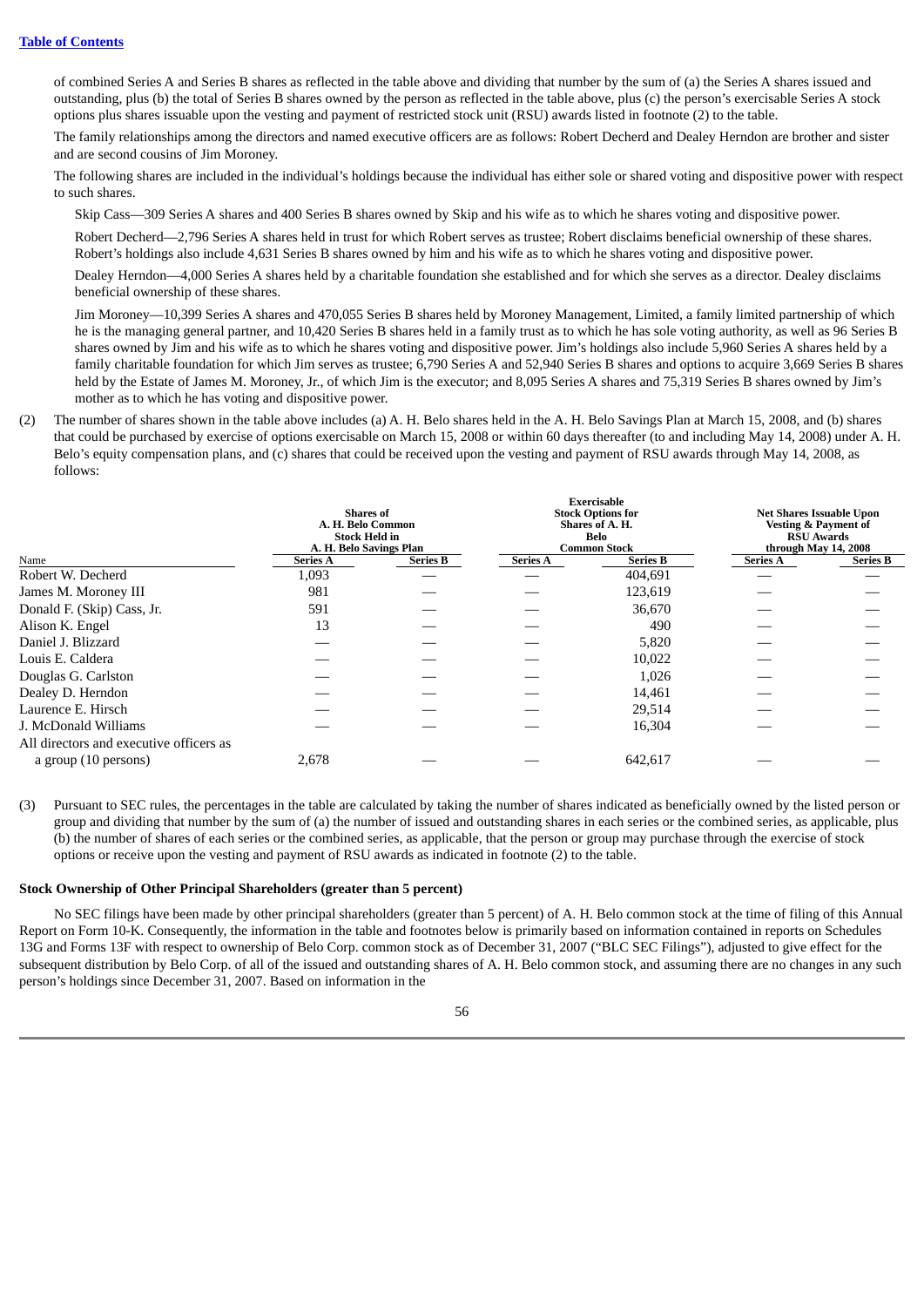BLC SEC filings or otherwise available to the Company, the Company believes that the entities listed below are likely other principal shareholders of A. H. Belo.

|                                                                                                                                                                             |               | <b>Series A</b><br><b>Series B</b> |         |         | <b>Combined</b><br><b>Series A and Series B</b> |         |  |
|-----------------------------------------------------------------------------------------------------------------------------------------------------------------------------|---------------|------------------------------------|---------|---------|-------------------------------------------------|---------|--|
| <b>Name and Address</b>                                                                                                                                                     | <b>Number</b> | Percent                            | Number  | Percent | <b>Number</b>                                   | Percent |  |
| GoldenTree Asset Management LP /<br><b>GoldenTree Asset Management</b><br>LLC / Steven A. Tananbaum (3)<br>300 Park Avenue<br>New York, NY 10022                            | 1,272,497     | 7.2%                               |         | $**$    | 1,272,497                                       | 6.2%    |  |
| SAB Capital Advisors, L.L.C./<br>SAB Capital Management LP/<br>SAB Capital Management, L.L.C./<br>Scott A. Bommer (4)<br>767 Fifth Avenue, 21st Floor<br>New York, NY 10153 | 1,236,127     | 7.0%                               |         | $***$   | 1,236,127                                       | 6.0%    |  |
| Allianz Global Investors of<br>America, LLC/<br>Allianz Global Investors Managed<br><b>Accounts LLC/NFJ Investment Group</b><br>L.P. (5)<br>800 Newport Center Drive        | 1,193,307     | 6.8%                               |         | $**$    | 1,193,307                                       | 5.8%    |  |
| Newport Beach, CA 92600<br>LSV Asset Management (6)<br>One North Wacker Drive<br>Chicago, IL 60606                                                                          | 947,462       | 5.4%                               |         | $**$    | 947,462                                         | 4.6%    |  |
| Barclays Global Investors, N.A. /<br>Barclays Global Fund Advisors /<br>Barclays Global Investors, Ltd. (7)<br>45 Fremont Street<br>San Francisco, CA 94105                 | 894,652       | 5.1%                               |         | $**$    | 894,652                                         | 4.4%    |  |
| Dimensional Fund Advisors LP (8)<br>1299 Ocean Avenue<br>Santa Monica, CA 90401                                                                                             | 888,799       | 5.0%                               |         | $***$   | 888,799                                         | 4.3%    |  |
| John L. (Jack) Sander (9)<br>10751 E. Cottontail Lane<br>Scottsdale, AZ 85255                                                                                               | 6,044         | $**$                               | 190,000 | 6.2%    | 196,044                                         | $**$    |  |

### **Shares of A. H. Belo Common Stock Beneficially Owned And Percentage of Outstanding Shares as of December 31, 2007(1) (2) (except as noted in footnotes below)**

Less than 1 percent

- (1) Series B shares are convertible at any time on a share-for share basis into Series A shares but not vice versa. For purposes of determining the number of Series A shares beneficially owned by the persons listed, the person may be deemed to be the beneficial owner of the Series A shares into which the Series B shares owned are convertible. The numbers listed in the Series A column, however, do not reflect the Series A shares that may be deemed to be beneficially owned by the person listed because of this convertibility feature.
- (2) Pursuant to SEC rules, the percentages above are calculated by taking the number of shares indicated as beneficially owned by the listed person or group and dividing that number by the sum of (a) the number of issued and outstanding shares in each series or the combined series, as applicable, plus (b) the number of shares of each series or the combined series, as applicable, that the person or group may purchase through the exercise of stock options as indicated in the notes to the table.
- (3) Based upon information contained in their report on Schedule 13G with respect to Belo Corp. Series A common stock, as filed with the SEC on February 14, 2008, GoldenTree Asset Management LP, GoldenTree Asset Management LLC and Steven A. Tananbaum share voting and dispositive power with respect to all of these shares.
- (4) Based upon information contained in their report on Schedule 13G with respect to Belo Corp. Series A common stock, as filed with the SEC on January 24, 2008, as of the date of such filing SAB Capital Advisors, L.L.C., SAB Capital Management LP, SAB Capital Management, L.L.C., and Scott A. Bommer share voting and dispositive power with respect to all of these shares, which are held as follows: 894,827 shares held by SAB Capital Partners, L.P. ("SAB"); 17,836 shares held by SAB Capital Partners II, L.P. ("SAB II"); and 323,463 shares held by SAB Overseas Master Fund, L.P. ("Master Fund"). Each of SAB, SAB II, and Master Fund share voting and dispositive power with respect to the Series A shares held by them.
- (5) Based upon information regarding ownership of Belo Corp. securities contained in their report on Form 13F for the calendar quarter ended December 31, 2007, as filed with the SEC on February 14, 2008, (a) NFJ Investment Group L.P. shares investment authority with respect to 1,106,600 of these shares and has sole voting authority with respect to 553,300 of these shares and (b) Allianz Global Investors of America, LLC shares voting and dispositive power with respect to 86,707 of these shares.
- (6) Based upon information regarding ownership of Belo Corp. securities contained in their report on Form 13F for the calendar quarter ended December 31, 2007, as filed with the SEC on February 7, 2008, LSV Asset Management shares investment authority with respect to 2,700 of these shares and has sole voting authority with respect to 601,384 of these shares.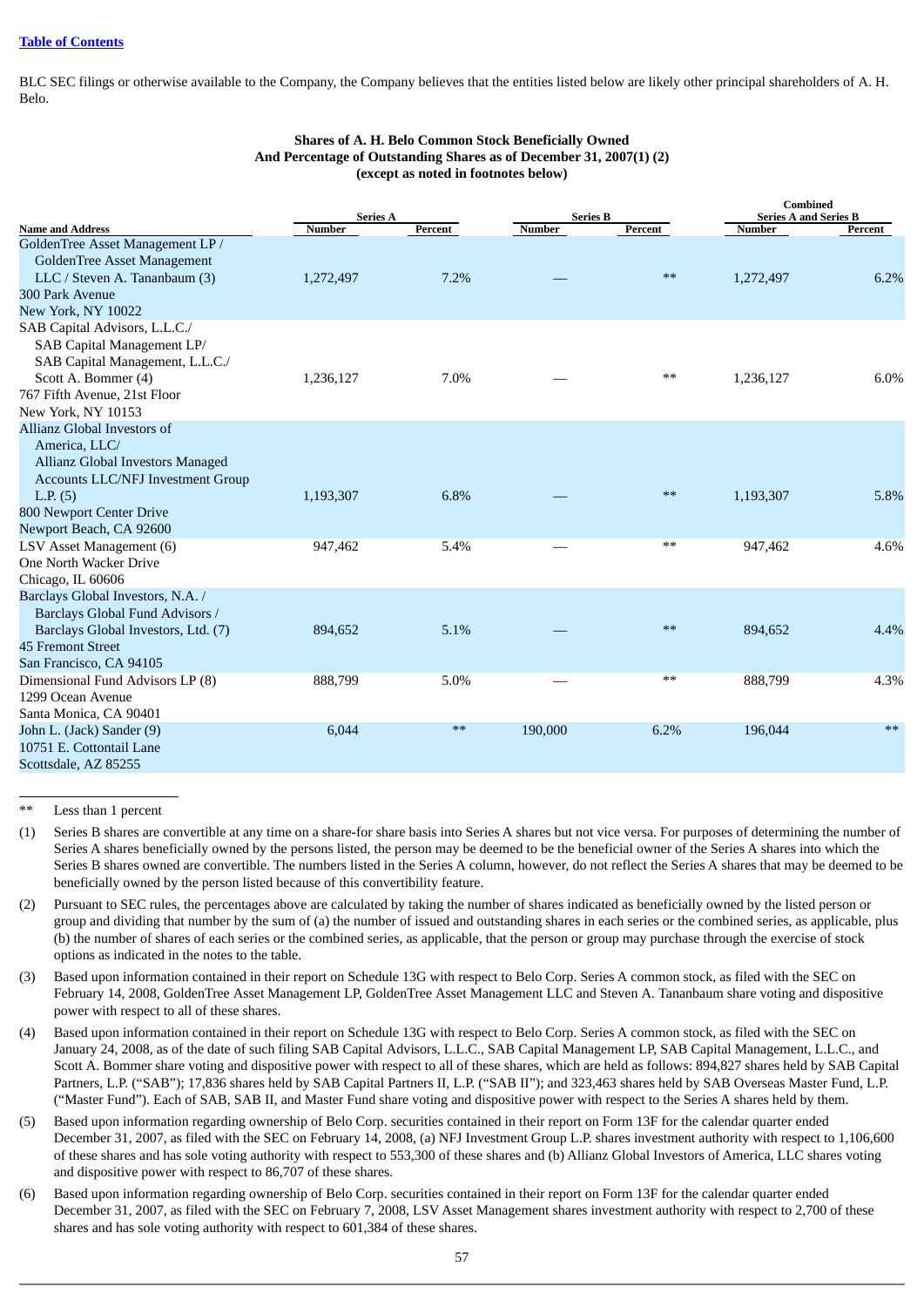- (7) Based upon information contained in their report on Schedule 13G with respect to Belo Corp. Series A common stock, as filed with the SEC on February 5, 2008, Barclays Global Investors, N.A. has sole voting power with respect to 402,245 of these shares and sole dispositive power with respect to 472,626 of these shares; Barclays Global Fund Advisors has sole voting and dispositive power with respect to 420,886 of these shares; and Barclays Global Investors, Ltd. has sole voting and dispositive power with respect to 1,140 of these shares.
- (8) Based upon information contained in its report on Schedule 13G with respect to Belo Corp. Series A common stock, as filed with the SEC on February 6, 2008, Dimensional Fund Advisors LP has sole voting and dispositive power with respect to these 888,799 shares.
- (9) John L. (Jack) Sander is a former Vice Chairman of Belo Corp. As of March 15, 2008, his holdings included 190,000 A. H. Belo. Series B Shares that could be purchased by the exercise of stock options issued to him in the distribution. If his Series A total included shares into which his Series B shares held are convertible, he would be deemed to be the beneficial owner of less than 1.1 percent of the Series A shares.

#### **Equity Compensation Plan Information**

There were no shares of Series A or Series B common stock authorized for issuance under A. H. Belo's equity compensation plans as of December 31, 2007. A. H. Belo's equity compensation plans were adopted on January 11, 2008.

#### **Item 13. Certain Relationships and Related Transactions, and Director Independence**

A. H. Belo has adopted a written Code of Business Conduct and Ethics, which sets forth A. H. Belo's policy that all directors, officers, and employees avoid business and personal situations that may give rise to a conflict of interest. A "conflict of interest" under the code will occur when an individual's private interest significantly interferes or appears to significantly interfere with A. H. Belo's interest. The Code provides that the Audit Committee (or its designee) is generally responsible for enforcement of the Code relating to members of the Board of Directors; and A. H. Belo's Management Committee (or its designee) is generally responsible for enforcement of the Code relating to officers and employees.

The A. H. Belo Board has adopted a written Related Person Transaction Policy and Procedures pursuant to which significant transactions involving the Company and related persons, as defined in Item 404(a) and accompanying instructions of Regulation S-K, are subject to review by the Nominating and Corporate Governance Committee. In determining whether to approve or ratify a related person transaction, the Nominating and Corporate Governance Committee will take into account, among other factors it deems appropriate, whether the related person transaction is on terms no less favorable than terms generally available to an unaffiliated third party under the same or similar circumstances and the extent of the related person's interest in the transaction. The Company is not aware of any other related person transactions that would require disclosure.

In connection with the spin-off, Belo and A. H. Belo entered into a Separation and Distribution Agreement, a Services Agreement, a Tax Matters Agreement and an Employee Matters Agreement, effective as of the distribution date. Belo's Dallas/Fort Worth television station, WFAA-TV, and *The Dallas Morning News*, owned by A. H. Belo, entered into agreements whereby each agrees to provide media content, cross-promotion and other services to the other on a mutually agreed-upon basis. Robert Decherd is chairman of the Board, president and Chief Executive Officer of A. H. Belo, and chairman of the Board of Belo. Jim Moroney, executive vice president of A. H. Belo and Publisher and Chief Executive Officer of *The Dallas Morning News*, is an executive officer of A. H. Belo and a director of Belo. Dealey Herndon is a director of both Belo and A. H. Belo. Mr. Decherd and Dealey D. Herndon, his sister serve as directors of A.H. Belo and Belo. James M. Moroney, III, executive vice president of A.H. Belo and the Publisher and Chief Executive Officer of *The Dallas Morning New*, is their second cousin.

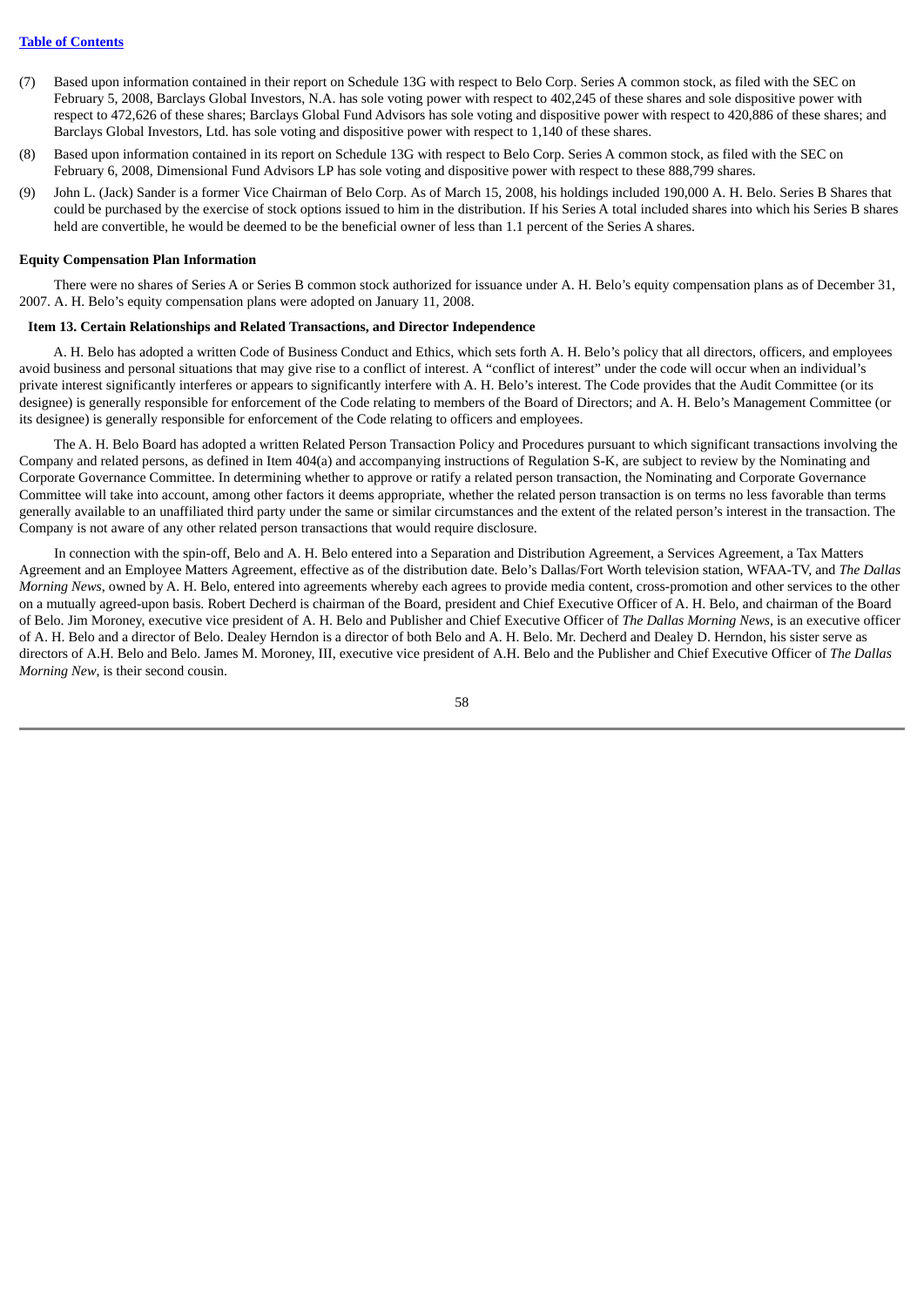#### **Item 14. Principal Accountant Fees and Services**

Ernst & Young LLP served as our independent auditors for the fiscal year ended December 31, 2007. Prior to the distribution of our common stock on February 8, 2008, all fees for services performed by Ernst & Young LLP for Belo and its subsidiaries were billed to, and paid for by Belo. Belo then allocated these fees to its subsidiaries, including the Company.

*Audit Fees.* The aggregate fees allocated to the Company by Belo for professional services rendered by Ernst & Young LLP for audit services in preparation of annual and quarterly SEC filings were \$1,075 for fiscal 2007 and \$773 for fiscal 2006. We have approved the payment of up to \$100,000 to Ernst & Young LLP in connection with the audit of our financial statements included in this Annual Report.

*Audit-Related Fees.* No fees were allocated to the Company by Belo for professional services rendered by Ernst & Young LLP for audit-related services.

*Tax Fees*. The aggregate fees allocated to the Company by Belo for professional services rendered by Ernst & Young LLP in connection with general tax compliance and tax consulting on various matters were \$207 in fiscal 2007 and \$175 in fiscal 2006.

The Audit Committee has adopted a policy and procedures that set forth the manner in which the Audit Committee will review and approve all services to be provided by Ernst & Young LLP before the firm is retained to provide such services. The policy requires Audit Committee pre-approval of the terms and fees of the annual audit services engagement, as well as any changes in terms and fees resulting from changes in audit scope or other items. The Audit Committee also pre-approves, on an annual basis, other audit services, and audit-related and tax services set forth in the policy, subject to estimated fee levels pre-approved by the committee. Any other services to be provided by the independent auditors must be separately pre-approved by the Audit Committee. In addition, if the fees for any pre-approved services are expected to exceed by 5 percent or more the estimated fee levels previously approved by the Audit Committee, the services must be separately pre-approved by the committee. As a general guideline, annual fees paid to the independent auditors for services other than audit, audit-related, and tax services should not exceed one-half the dollar amounts of fees to be paid for these three categories of services collectively. The Audit Committee has delegated to the committee chairman and other committee members the authority to pre-approve services in amounts up to \$500 per engagement. Services pre-approved pursuant to delegated authority must be reported to the full committee at its next scheduled meeting. The Chief Financial Officer reports periodically to the Audit Committee on the status of pre-approved services, including projected fees.

All services provided by and all fees paid to Ernst & Young LLP prior to February 8, 2008 were approved by the Belo Audit Committee in accordance with Belo's pre-approval policy. All services provided by and all fees paid to Ernst & Young LLP subsequent to February 8, 2008 have been approved by our Audit Committee in accordance with our pre-approval policy.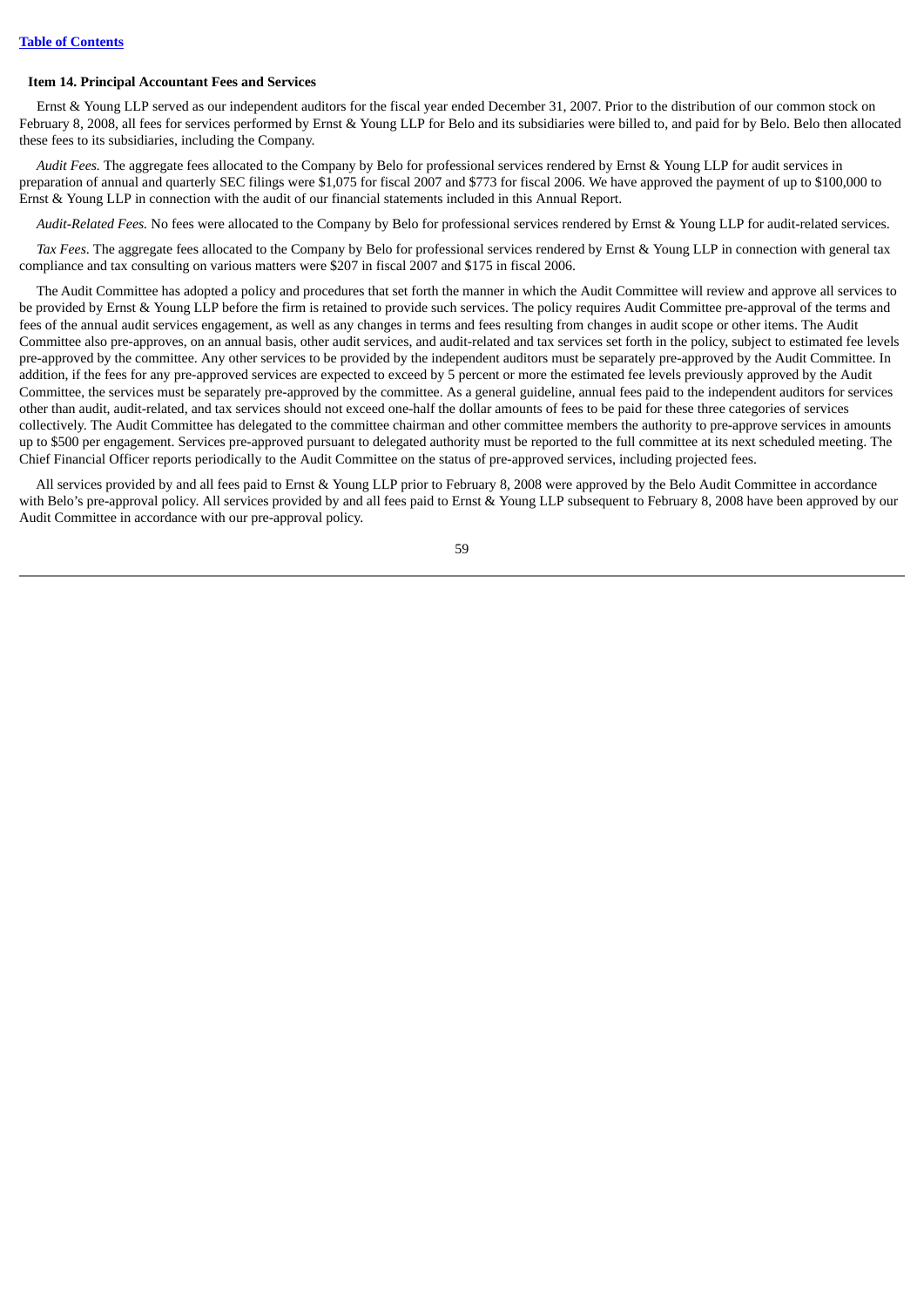## **PART IV**

### **Item 15. Exhibits and Financial Statement Schedules**

(a)(1) The financial statements listed in the Index to Financial Statements included in the table of contents are filed as part of this report.

- (2) The financial schedules required by Regulation S-X are either not applicable or are included in the information provided in the Combined Financial Statements or related Notes, which are filed as part of this report.
- (3) Exhibits

Exhibits marked with an asterisk (\*) are incorporated by reference to documents previously filed by the Company with the Securities and Exchange Commission, as indicated. All other documents are filed with this report. Exhibits marked with a tilde  $(\sim)$  are management contracts, compensatory plan contracts or arrangements filed pursuant to Item 601(b)(10)(iii)(A) of Regulation S-K.

## **Exhibit**

| Number |        | <b>Description</b>                                                                                                                                                                                                                                                                                                                                                                                                                                                                                                                                                                    |
|--------|--------|---------------------------------------------------------------------------------------------------------------------------------------------------------------------------------------------------------------------------------------------------------------------------------------------------------------------------------------------------------------------------------------------------------------------------------------------------------------------------------------------------------------------------------------------------------------------------------------|
| 2.1    | $\ast$ | Separation and Distribution Agreement by and between Belo Corp. and A. H. Belo Corporation dated as of February 8, 2008<br>(Exhibit 2.1 to the Company's Current Report on Form 8-K filed with the Securities and Exchange Commission on February 12, 2008                                                                                                                                                                                                                                                                                                                            |
|        |        | (Securities and Exchange Commission File No. 001-33741) (the "February 12, 2008 Form 8-K"))                                                                                                                                                                                                                                                                                                                                                                                                                                                                                           |
| 3.1    | $\ast$ | Amended and Restated Certificate of Incorporation of the Company (Exhibit 3.1 to Amendment No. 3 to the Company's Form 10 dated<br>January 18, 2008 (Securities and Exchange Commission File No. 001-33741) (the "Third Amendment to Form 10"))                                                                                                                                                                                                                                                                                                                                       |
| 3.3    | ∗      | Certificate of Designations of Series A Junior Participating Preferred Stock of the Company dated January 11, 2008 (Exhibit 3.2 to<br>Post-Effective Amendment No. 1 to Form 10 dated January 31, 2008 (Securities and Exchange Commission File No. 001-33741))                                                                                                                                                                                                                                                                                                                       |
| 3.4    | $\ast$ | Amended and Restated Bylaws of the Company, effective January 11, 2008 (Exhibit 3.3 to the Third Amendment to Form 10)                                                                                                                                                                                                                                                                                                                                                                                                                                                                |
| 4.1    |        | Certain rights of the holders of the Company's Common Stock are set forth in Exhibits 3.1-3.3 above                                                                                                                                                                                                                                                                                                                                                                                                                                                                                   |
| 4.2    | $\ast$ | Specimen Form of Certificate representing shares of the Company's Series A Common Stock (Exhibit 4.2 to the Third Amendment to<br>Form $10$ )                                                                                                                                                                                                                                                                                                                                                                                                                                         |
| 4.3    | $\ast$ | Specimen Form of Certificate representing shares of the Company's Series B Common Stock (Exhibit 4.3 to the Third Amendment to<br>Form $10$ )                                                                                                                                                                                                                                                                                                                                                                                                                                         |
| 4.4    | ∗      | Rights Agreement dated as of January 11, 2008 between the Company and Mellon Investor Services LLC (Exhibit 4.4 to the Third<br>Amendment to Form 10)                                                                                                                                                                                                                                                                                                                                                                                                                                 |
| 10.1   |        | Financing agreements:<br>(1)* Credit Agreement dated as of February 4, 2008 among the Company, as Borrower, JPMorgan Chase, N.A., as Administrative<br>Agent, JPMorgan Securities Inc. and Banc of America Securities LLC, as Joint Lead Arrangers and Bookrunners, Bank of<br>America, N.A., as Syndication Agent, SunTrust Bank and Capitol One Bank, N.A. as Co-Documentation Agents (Exhibit 99.1 to<br>the Company's Current Report on Form 8-K filed with the Securities and Exchange Commission on February 5, 2008 (Securities<br>and Exchange Commission File No. 001-33741) |

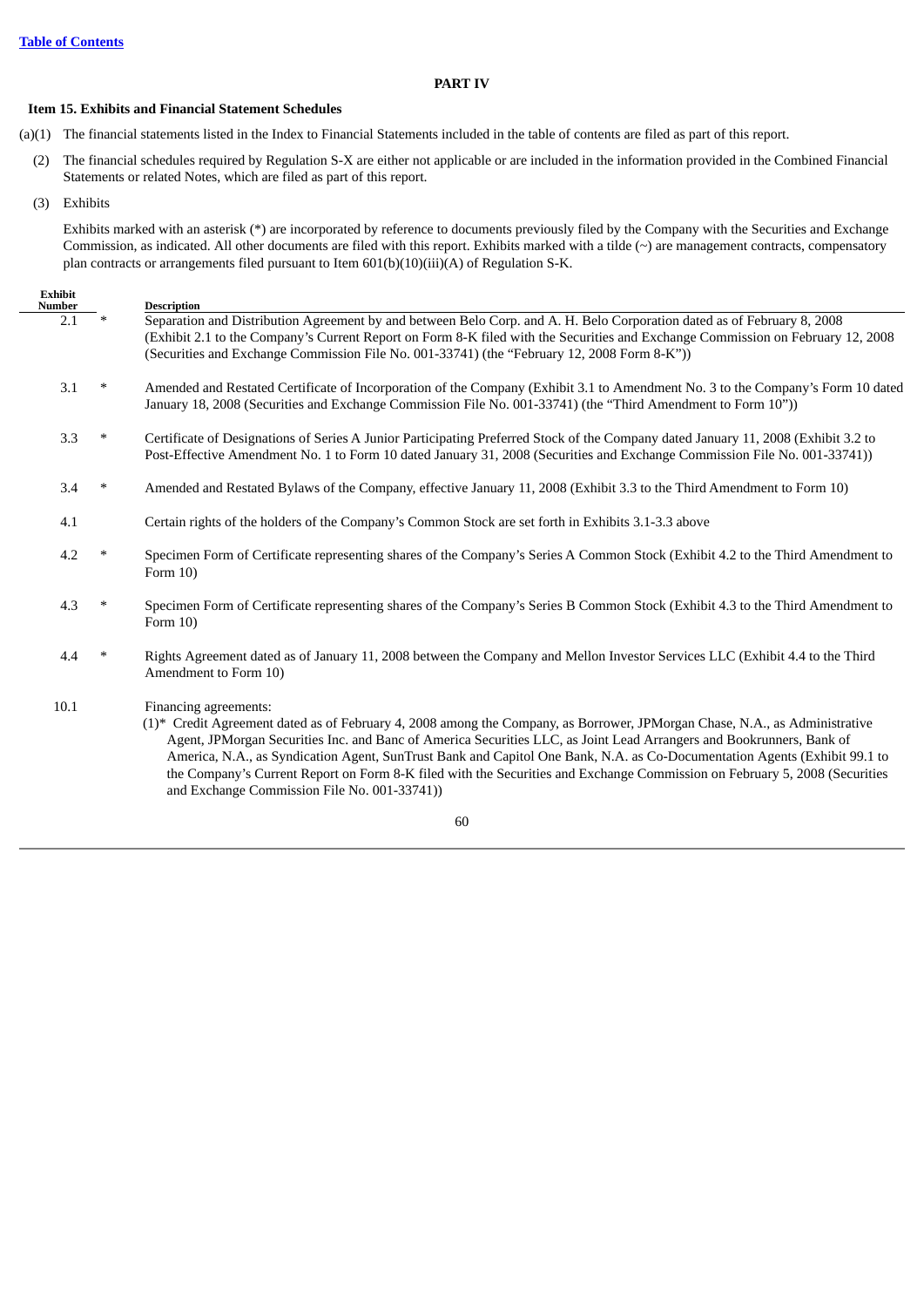# **Table of [Contents](#page-2-0)**

| Exhibit<br><b>Number</b> |        | <b>Description</b>                                                                                                                                                               |  |
|--------------------------|--------|----------------------------------------------------------------------------------------------------------------------------------------------------------------------------------|--|
| 10.2                     |        | Compensatory plans:                                                                                                                                                              |  |
|                          | $\sim$ | $(1)^*$<br>A. H. Belo Corporation Savings Plan (Exhibit 10.4 to the February 12, 2008 Form 8-K)                                                                                  |  |
|                          | $\sim$ | $(2)$ *<br>A. H. Belo Corporation 2008 Incentive Compensation Plan (Exhibit 10.5 to the February 12, 2008 Form 8-K)                                                              |  |
|                          | $\sim$ | $(3)$ *<br>A. H. Belo Pension Transition Supplement Restoration Plan effective January 1, 2008 (Exhibit 10.6 to the February 12, 2008<br>Form 8-K)                               |  |
|                          | $\sim$ | $(4)$ *<br>A. H. Belo Corporation Change In Control Severance Plan (Exhibit 10.7 to the February 12, 2008 Form 8-K)                                                              |  |
| 10.3                     |        | Agreements relating to the distribution of A. H. Belo:                                                                                                                           |  |
|                          |        | $(1)$ *<br>Tax Matters Agreement by and between Belo Corp. and A. H. Belo Corporation dated as of February 8, 2008 (Exhibit 10.1 to<br>the February 12, 2008 Form 8-K)           |  |
|                          |        | $(2)$ *<br>Employee Matters Agreement by and between Belo Corp. and A. H. Belo Corporation dated as of February 8, 2008<br>(Exhibit 10.2 to the February 12, 2008 Form 8-K)      |  |
|                          |        | $(3)$ *<br>Services Agreement by and between Belo Corp. and A. H. Belo Corporation dated as of February 8, 2008 (Exhibit 10.3 to the<br>February 12, 2008 Form 8-K)              |  |
|                          |        | $(4)$ *<br>Separation and Distribution Agreement (See Exhibit 2.1 to the February 12, 2008 Form 8-K)                                                                             |  |
| 12                       |        | Statements re: Computation of Ratios                                                                                                                                             |  |
| 21                       |        | Subsidiaries of the Company                                                                                                                                                      |  |
| 23                       |        | Consent of Ernst & Young LLP                                                                                                                                                     |  |
| 24                       |        | Power of Attorney (set forth on the signature page(s) hereof)                                                                                                                    |  |
| 31.1                     |        | Certification of Chief Executive Officer pursuant to Section 302 of the Sarbanes-Oxley Act of 2002                                                                               |  |
| 31.2                     |        | Certification of Chief Financial Officer pursuant to Section 302 of the Sarbanes-Oxley Act of 2002                                                                               |  |
| 32                       |        | Certification of Chief Executive Officer and Chief Financial Officer pursuant to 18 U.S.C. Section 1350, as adopted pursuant to<br>Section 906 of the Sarbanes-Oxley Act of 2002 |  |
| 99.1                     |        | Independence Standards excerpted from A.H. Belo Corporation Corporate Governance Guidelines                                                                                      |  |
|                          |        | 61                                                                                                                                                                               |  |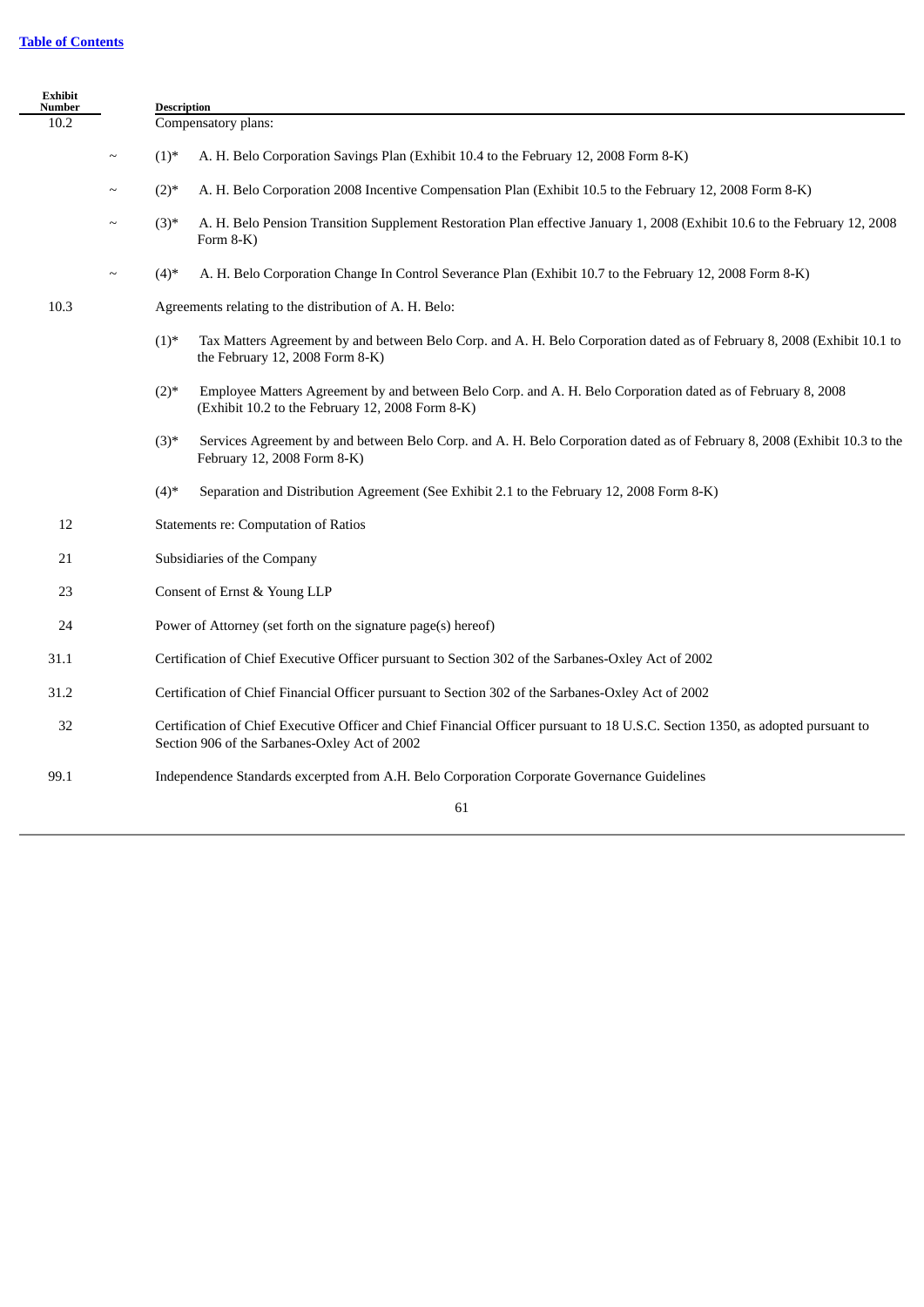### **SIGNATURES**

Pursuant to the requirements of Section 13 or 15(d) of the Securities Exchange Act of 1934, the Company has duly caused this report to be signed on its behalf by the undersigned, thereunto duly authorized.

A. H. BELO CORPORATION

By: /s/ Robert W. Decherd Robert W. Decherd Chairman of the Board, President and Chief Executive Officer

Dated: March 31, 2008

### **POWER OF ATTORNEY**

The undersigned hereby constitute and appoint Robert W. Decherd, Donald F. Cass, Jr and Alison K. Engel, and each of them and their substitutes, our true and lawful attorneys-in-fact with full power to execute in our name and behalf in the capacities indicated below any and all amendments to this report and to file the same, with all exhibits thereto and other documents in connection therewith, with the Securities and Exchange Commission, and hereby ratify and confirm all that such attorneys-in-fact, or any of them, or their substitutes shall lawfully do or cause to be done by virtue thereof.

Pursuant to the requirements of the Securities Exchange Act of 1934, this report has been signed below by the following persons on behalf of the Company and in the capacities and on the dates indicated:

| Signature                                  | <b>Title</b>                                                           | <b>Date</b>    |
|--------------------------------------------|------------------------------------------------------------------------|----------------|
| /s/ Robert W. Decherd<br>Robert W. Decherd | Chairman of the Board, President and Chief<br><b>Executive Officer</b> | March 31, 2008 |
|                                            |                                                                        |                |
| /s/ Louis E. Caldera<br>Louis E. Caldera   | Director                                                               | March 31, 2008 |
| /s/ Douglas G. Carlston                    | Director                                                               | March 31, 2008 |
| Douglas G. Carlston                        |                                                                        |                |
| /s/ Dealey D. Herndon                      | Director                                                               | March 31, 2008 |
| Dealey D. Herndon                          |                                                                        |                |
| /s/ Laurence E. Hirsch                     | Director                                                               | March 31, 2008 |
| Laurence E. Hirsch                         |                                                                        |                |
| /s/ J. McDonald Williams                   | <b>Director</b>                                                        | March 31, 2008 |
| J. McDonald Williams                       |                                                                        |                |
| /s/ Alison K. Engel                        | Senior Vice President/Chief Financial Officer                          | March 31, 2008 |
| Alison K. Engel                            | and Treasurer (Principal Financial Officer)                            |                |
| /s/ George F. Finfrock                     | Vice President/Corporate Controller (Principal                         | March 31, 2008 |
| George F. Finfrock                         | <b>Accounting Officer)</b>                                             |                |
|                                            | 62                                                                     |                |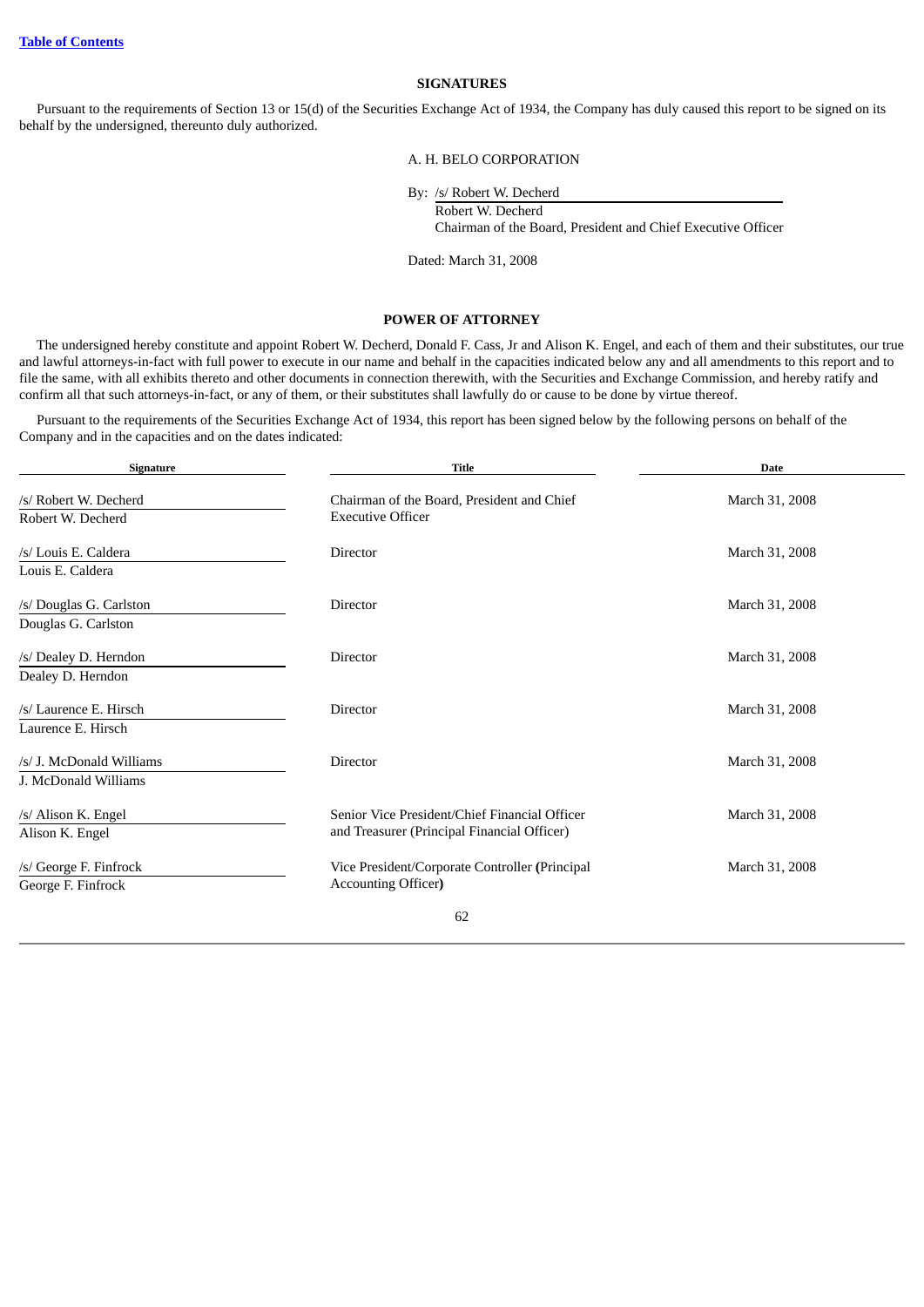### **Report of Independent Registered Public Accounting Firm**

The Board of Directors and Shareholders A.H. Belo Corporation

We have audited the accompanying balance sheet of A. H. Belo Corporation ("A. H. Belo") as of December 31, 2007. This balance sheet is the responsibility of A.H. Belo's management. Our responsibility is to express an opinion on this balance sheet based on our audit.

We conducted our audit in accordance with the standards of the Public Company Accounting Oversight Board (United States). Those standards require that we plan and perform the audit to obtain reasonable assurance about whether the financial statements are free of material misstatement. We were not engaged to perform an audit of A. H. Belo's internal control over financial reporting. Our audit included consideration of internal control over financial reporting as a basis for designing audit procedures that are appropriate in the circumstances, but not for the purpose of expressing an opinion on the effectiveness of A. H. Belo's internal control over financial reporting. Accordingly, we express no such opinion. An audit also includes examining, on a test basis, evidence supporting the amounts and disclosures in the financial statements, assessing the accounting principles used and significant estimates made by management, and evaluating the overall financial statement presentation. We believe that our audit provides a reasonable basis for our opinion.

In our opinion, the balance sheet referred to above presents fairly, in all material respects, the financial position of A. H. Belo Corporation as of December 31, 2007, in conformity with U.S. generally accepted accounting principles.

/s/ ERNST & YOUNG LLP

Dallas, Texas March 27, 2008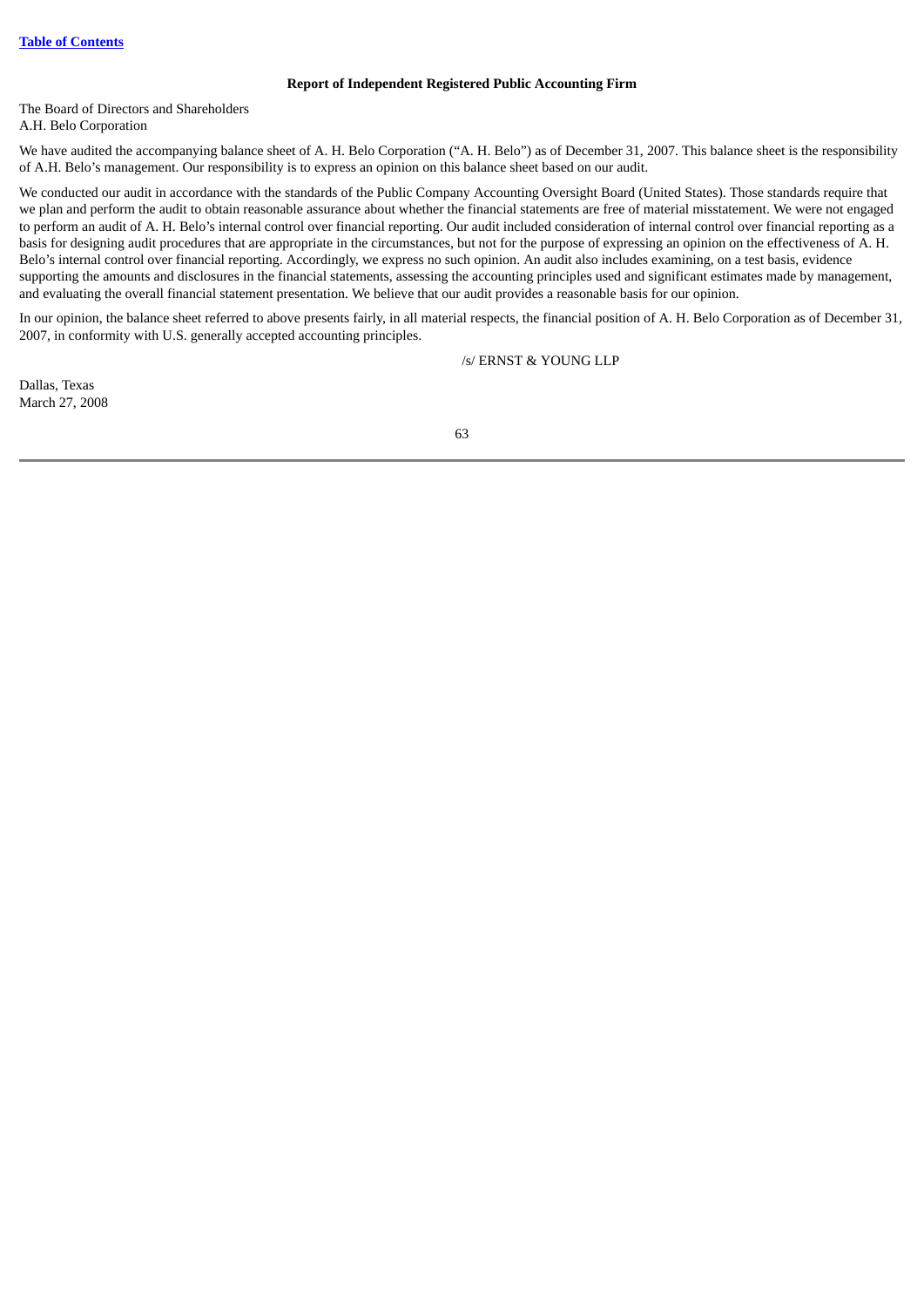#### **A. H. Belo Corporation Balance Sheet** December 31, 2007

| <b>Assets</b>                                                                   |                     |
|---------------------------------------------------------------------------------|---------------------|
| Cash                                                                            | 1,000               |
|                                                                                 | \$ 1,000            |
|                                                                                 |                     |
| <b>Shareholder's Equity</b>                                                     |                     |
| Common stock; \$0.01 par value; 1,000 shares authorized, issued and outstanding | 10                  |
| Additional paid-in capital                                                      | 990                 |
|                                                                                 | $\frac{1}{2}$ 1,000 |
|                                                                                 |                     |

*See accompanying Note to Balance Sheet*.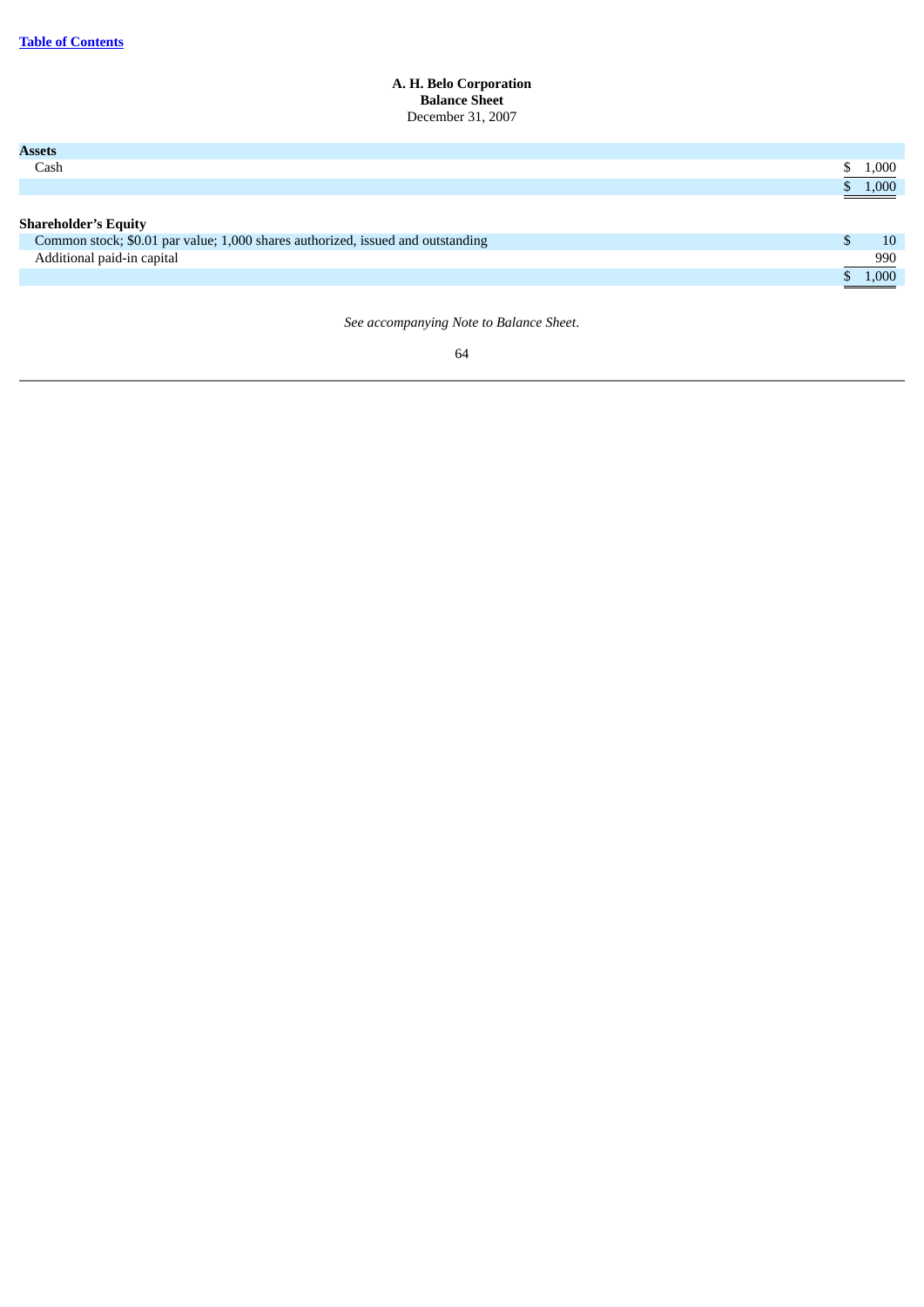#### **A. H. Belo Corporation Note to Balance Sheet**

On October 1, 2007, Belo Corp. ("Belo") announced a plan to distribute its newspaper businesses and related assets to its shareholders to create a separate public company. On October 1, 2007, Belo also formed a new, wholly-owned subsidiary, A. H. Belo Corporation ("A. H. Belo"), to serve as the holding company for its newspaper businesses and related assets. A. H. Belo was initially capitalized for \$1,000 and issued 1,000 shares of its common stock, at \$0.01 par value per share, to a subsidiary of Belo. The accompanying balance sheet presents the financial position of A. H. Belo as of December 31, 2007. Statements of operations and cash flows for the period from October 1, 2007 through December 31, 2007 have been omitted as there were no operations or other cash flow activities during this period. Cash represents amounts on deposit with a banking institution.

On January 18, 2008, A. H. Belo's certificate of incorporation was amended to increase the number of authorized shares to 127,000,000 shares, of which 2,000,000 shares were designated preferred stock, par value \$.01 per share, and 125,000,000 shares were designated common stock, par value \$.01 per share ("Common Stock"). Of the authorized shares of Common Stock, 90,000,000 shares were designated as Series A Common Stock, and 30,000,000 shares of Common Stock were designated as Series B Common Stock. The Series A and Series B shares are identical except as noted herein. Series B shares are entitled to 10 votes per share on all matters submitted to a vote of shareholders, while the Series A shares are entitled to one vote per share. Series B shares are convertible at any time on a one-for-one basis into Series A shares but Series A shares are not convertible into Series B shares. Following the distribution discussed below, shares of A. H. Belo's Series A common stock are traded on the New York Stock Exchange (NYSE symbol: AHC). There is no established public trading market for shares of Series B common stock. Transferability of the Series B shares is limited to family members and affiliated entities of the holder. Upon any other type of transfer, the Series B shares automatically convert into Series A shares.

On February 8, 2008, Belo contributed all of its subsidiaries engaged in the newspaper business and related assets and liabilities to A. H. Belo. The assets and liabilities transferred to A. H. Belo were recorded at historical cost as a reorganization of entities under common control in the first quarter of 2008.

On February 8, 2008, Belo settled or assigned intercompany indebtedness between and among Belo and its subsidiaries, including Belo's subsidiaries engaged in the newspaper business and related assets. Belo settled accounts through contributions of such indebtedness to the capital of the debtor subsidiaries, distributions by creditor subsidiaries, and other non-cash transfers, or assigned such notes to A. H. Belo. As of the effective time of the distribution, Belo had contributed to the capital of A. H. Belo and its subsidiaries the net intercompany indebtedness owed to Belo by A. H. Belo and its subsidiaries and A. H. Belo assumed the indebtedness owed by Belo to the A. H. Belo subsidiaries.

On February 8, 2008, the distribution was completed in the form of a pro-rata dividend to Belo's shareholders of 0.20 shares of A. H. Belo Series A common stock for every share of Belo Series A common stock, and 0.20 shares of A. H. Belo Series B common stock for every share of Belo Series B common stock owned as of the close of business on January 25, 2008. As a result of the distribution, A. H. Belo issued 17,603,244 shares of Series A common stock and 2,848,628 shares of Series B common stock.

On February 8, 2008, as a consequence of the distribution, A. H. Belo became a separate public company. Belo has no further ownership interest in A. H. Belo or in any newspaper or related businesses, and A. H. Belo has no ownership interest in Belo or in any television station or related businesses. A. H. Belo's relationship with Belo is now governed by a separation and distribution agreement and several ancillary agreements with Belo governing various relationships between A. H. Belo and Belo. Belo and A. H. Belo also co-own certain downtown Dallas, Texas, real-estate used in their respective businesses.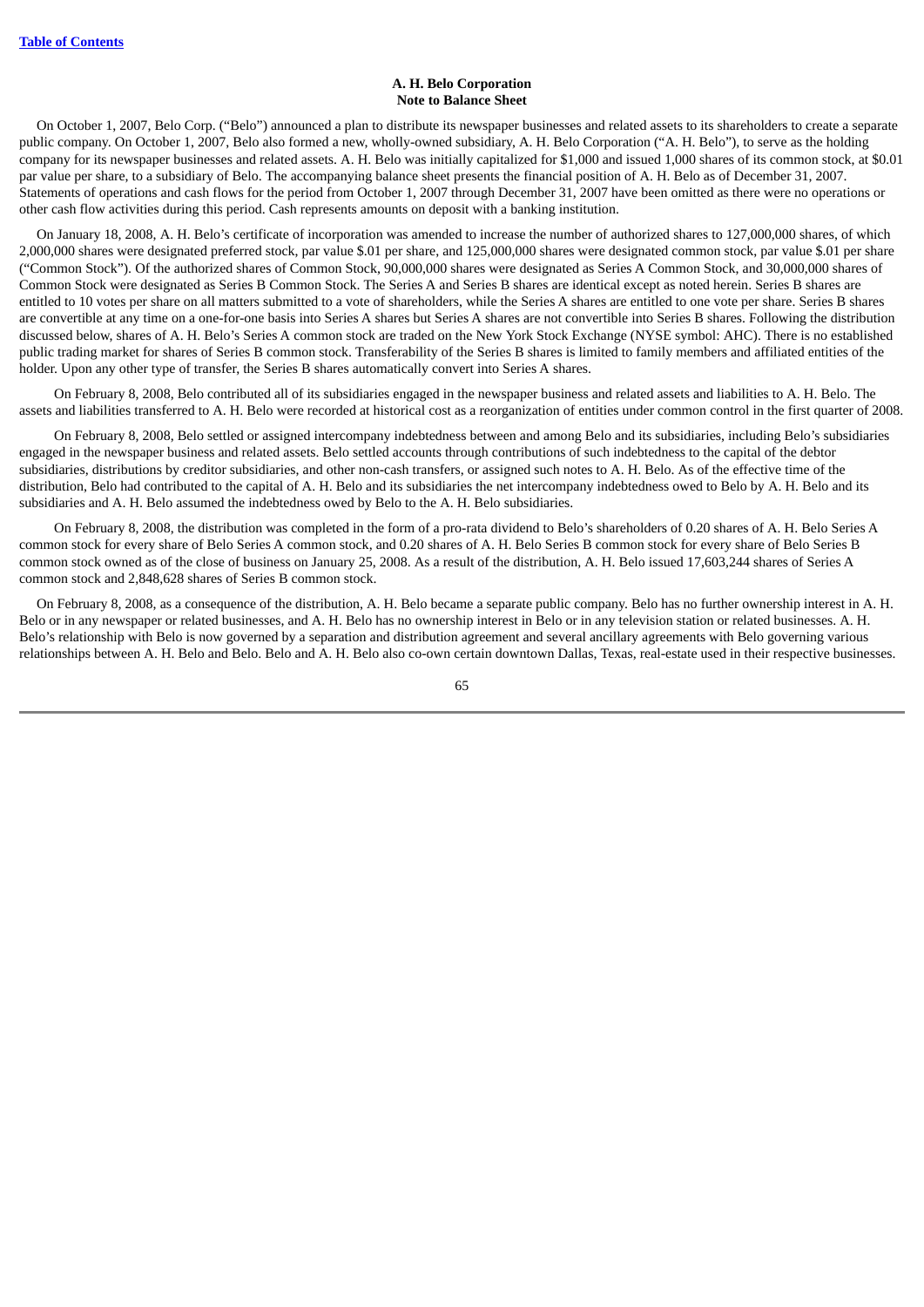### **Report of Independent Registered Public Accounting Firm**

The Board of Directors and Shareholders A. H. Belo Corporation

We have audited the accompanying combined balance sheets of the A. H. Belo Businesses (as defined in Note 1, the "Company") as of December 31, 2007 and 2006, and the related combined statements of operations, Belo Corp.'s equity, and cash flows for each of the three years in the period ended December 31, 2007. These financial statements are the responsibility of the Company's management. Our responsibility is to express an opinion on these financial statements based on our audits.

We conducted our audits in accordance with the standards of the Public Company Accounting Oversight Board (United States). Those standards require that we plan and perform the audit to obtain reasonable assurance about whether the financial statements are free of material misstatement. We were not engaged to perform an audit of the Company's internal control over financial reporting. Our audits included consideration of internal control over financial reporting as a basis for designing audit procedures that are appropriate in the circumstances, but not for the purpose of expressing an opinion on the effectiveness of the Company's internal control over financial reporting. Accordingly, we express no such opinion. An audit also includes examining, on a test basis, evidence supporting the amounts and disclosures in the financial statements, assessing the accounting principles used and significant estimates made by management, and evaluating the overall financial statement presentation. We believe that our audits provide a reasonable basis for our opinion.

As discussed in Note 1 to the combined financial statements, effective January 1, 2006, the Company changed its method of accounting for share-based compensation.

In our opinion, the financial statements referred to above present fairly, in all material respects, the combined financial position of the A. H. Belo Businesses at December 31, 2007 and 2006, and the combined results of their operations and cash flows for each of the three years in the period ended December 31, 2007, in conformity with U.S. generally accepted accounting principles.

/s/ ERNST & YOUNG LLP

Dallas, Texas March 27, 2008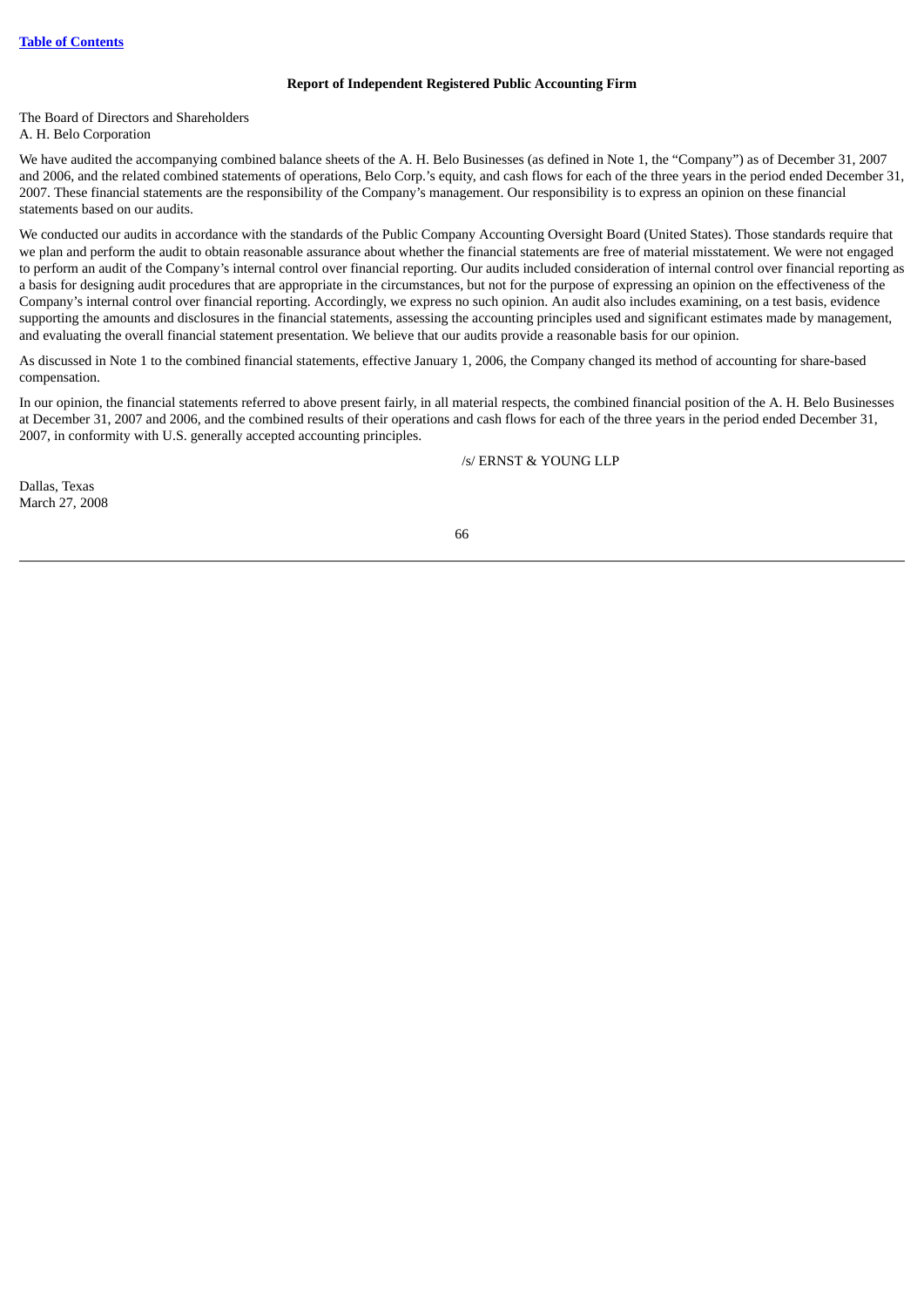## **A. H. BELO BUSINESSES COMBINED STATEMENTS OF OPERATIONS**

|                               | Years ended December 31, |           |           |
|-------------------------------|--------------------------|-----------|-----------|
| In thousands                  | 2007                     | 2006      | 2005      |
| <b>Net Operating Revenues</b> |                          |           |           |
| Advertising                   | \$600,335                | \$674,140 | \$687,140 |
| Circulation                   | 112,635                  | 116,265   | 104,790   |
| Other                         | 25,698                   | 27,328    | 30,414    |
|                               |                          |           |           |
| Total net operating revenues  | 738,668                  | 817,733   | 822,344   |
|                               |                          |           |           |

| <b>Operating Costs and Expenses</b>                                                                            |               |                    |                    |
|----------------------------------------------------------------------------------------------------------------|---------------|--------------------|--------------------|
| Salaries, wages and employee benefits                                                                          | 297,630       | 322,947            | 306,690            |
| Other production, distribution and operating costs<br>Newsprint, ink and other supplies<br>Goodwill impairment | 259,231       | 258,076<br>132,775 | 226,438<br>141,901 |
|                                                                                                                | 102,501       |                    |                    |
|                                                                                                                | 344,424       |                    |                    |
| Depreciation                                                                                                   | 45,815        | 39,996             | 39,608             |
| Amortization                                                                                                   | 6,499         | 6,582              | 6,614              |
| Total operating costs and expenses                                                                             | 1,056,100     | 760,376            | 721,251            |
| Earnings (loss) from operations                                                                                | (317, 432)    | 57,357             | 101,093            |
| <b>Other Income and Expense</b>                                                                                |               |                    |                    |
| Interest expense on notes payable to Belo Corp.                                                                | (34, 834)     | (31, 814)          | (23, 661)          |
| Other income, net                                                                                              | 3,767         | 1,504              | 748                |
| Total other income and expense                                                                                 | (31,067)      | (30, 310)          | (22, 913)          |
| <b>Earnings (loss)</b>                                                                                         |               |                    |                    |
| Earnings (loss) before income taxes                                                                            | (348, 499)    | 27,047             | 78,180             |
| Income tax expense (benefit)                                                                                   | (1,487)       | 11,868             | 30,361             |
| Net earnings (loss)                                                                                            | $$$ (347,012) | \$15,179           | \$47,819           |
| See accompanying Notes to Combined Financial Statements.                                                       |               |                    |                    |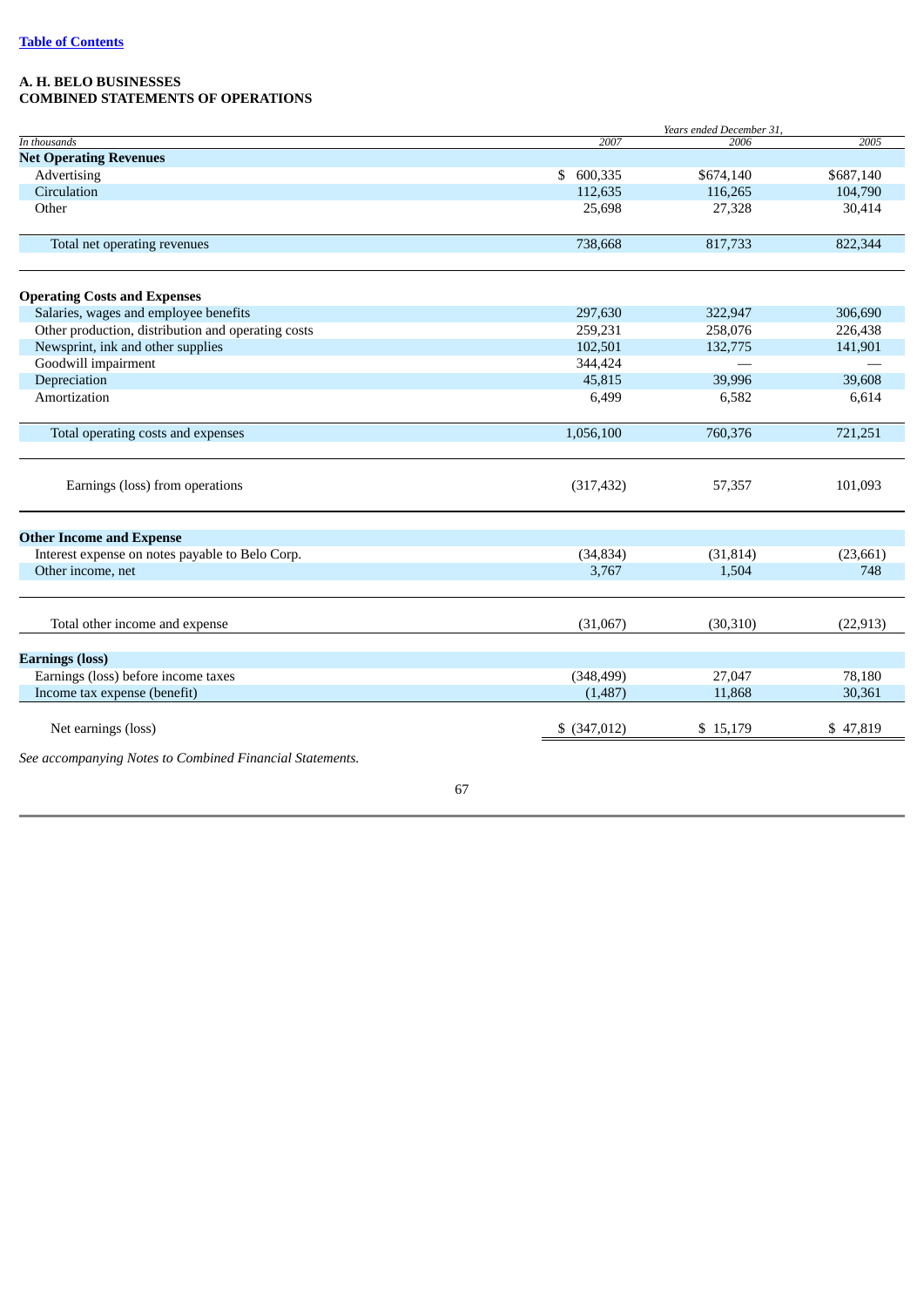# **A. H. BELO BUSINESSES COMBINED BALANCE SHEETS**

**Assets**

|                                                                                             | December 31, |           |
|---------------------------------------------------------------------------------------------|--------------|-----------|
| In thousands                                                                                | 2007         | 2006      |
| <b>Current assets:</b>                                                                      |              |           |
| Cash and temporary cash investments                                                         | \$<br>6,874  | \$10,521  |
| Accounts receivable (net of allowance of \$4,596 and \$4,381 at December 31, 2007 and 2006, |              |           |
| respectively)                                                                               | 90,792       | 100,817   |
| Inventories                                                                                 | 11,407       | 20,926    |
| Deferred income taxes                                                                       | 4,744        | 4,738     |
| Prepaids and other current assets                                                           | 8,202        | 8,154     |
| Total current assets                                                                        | 122,019      | 145,156   |
| Property, plant and equipment, at cost:                                                     |              |           |
| Land                                                                                        | 46,403       | 46,518    |
| Buildings and improvements                                                                  | 232,267      | 177,490   |
| Publishing equipment                                                                        | 351,323      | 324,438   |
| Other                                                                                       | 144,503      | 142,235   |
| Advance payments on property, plant and equipment                                           | 23,614       | 81,645    |
| Total property, plant and equipment                                                         | 798,110      | 772,326   |
| Less accumulated depreciation                                                               | 490,322      | 459,839   |
| Property, plant and equipment, net                                                          | 307,788      | 312,487   |
| Intangible assets, net                                                                      | 40,426       | 46,925    |
| Goodwill                                                                                    | 119,667      | 464,091   |
| Other assets                                                                                | 29,810       | 26,156    |
| <b>Total assets</b>                                                                         | \$619,710    | \$994,815 |

*See accompanying Notes to Combined Financial Statements.*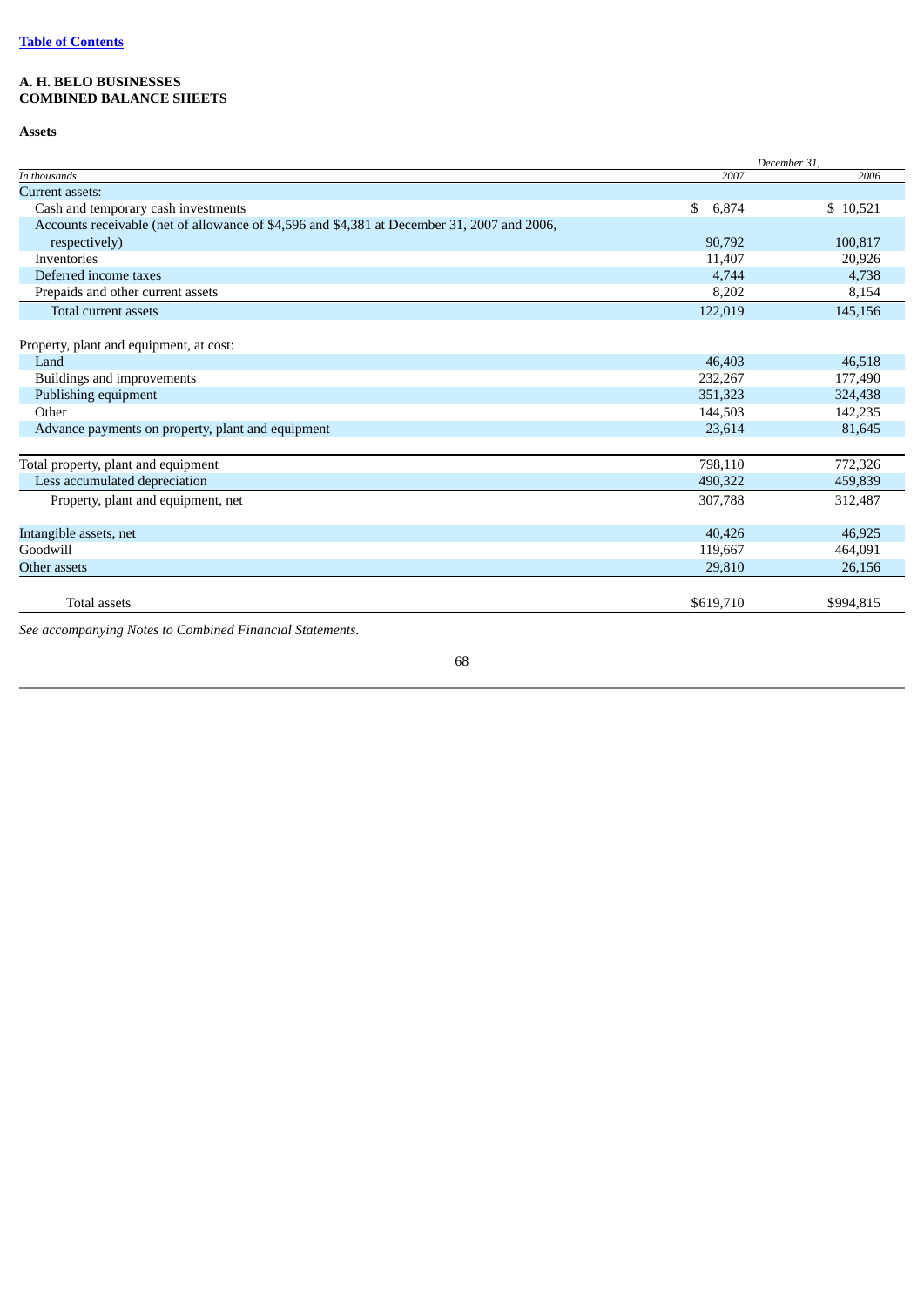# **A. H. BELO BUSINESSES COMBINED BALANCE SHEETS (continued)**

# **Liabilities and Belo Corp.'s Equity**

|                                                         |           | December 31, |  |
|---------------------------------------------------------|-----------|--------------|--|
| In thousands                                            | 2007      | 2006         |  |
| Current liabilities:                                    |           |              |  |
| Accounts payable                                        | \$25,384  | \$29,041     |  |
| Accrued compensation and benefits                       | 31,161    | 31,262       |  |
| Accrued interest on notes payable to Belo Corp.         | 35,148    | 31,802       |  |
| Other accrued expenses                                  | 3,822     | 1,358        |  |
| Advance subscription payments                           | 24,495    | 24,476       |  |
| Current portion of notes payable to Belo Corp.          | 392       | 932          |  |
| Total current liabilities                               | 120,402   | 118,871      |  |
| Deferred income taxes                                   | 19,189    | 31,378       |  |
| Notes payable to Belo Corp.                             | 378,916   | 353,893      |  |
| Other liabilities                                       | 14,263    | 9,446        |  |
| Commitments and contingent liabilities                  |           |              |  |
| Belo Corp.'s equity                                     | 86,940    | 481,227      |  |
| Total liabilities and Belo Corp.'s equity               | \$619,710 | \$994,815    |  |
| See accompanying Notes to Combined Financial Statements |           |              |  |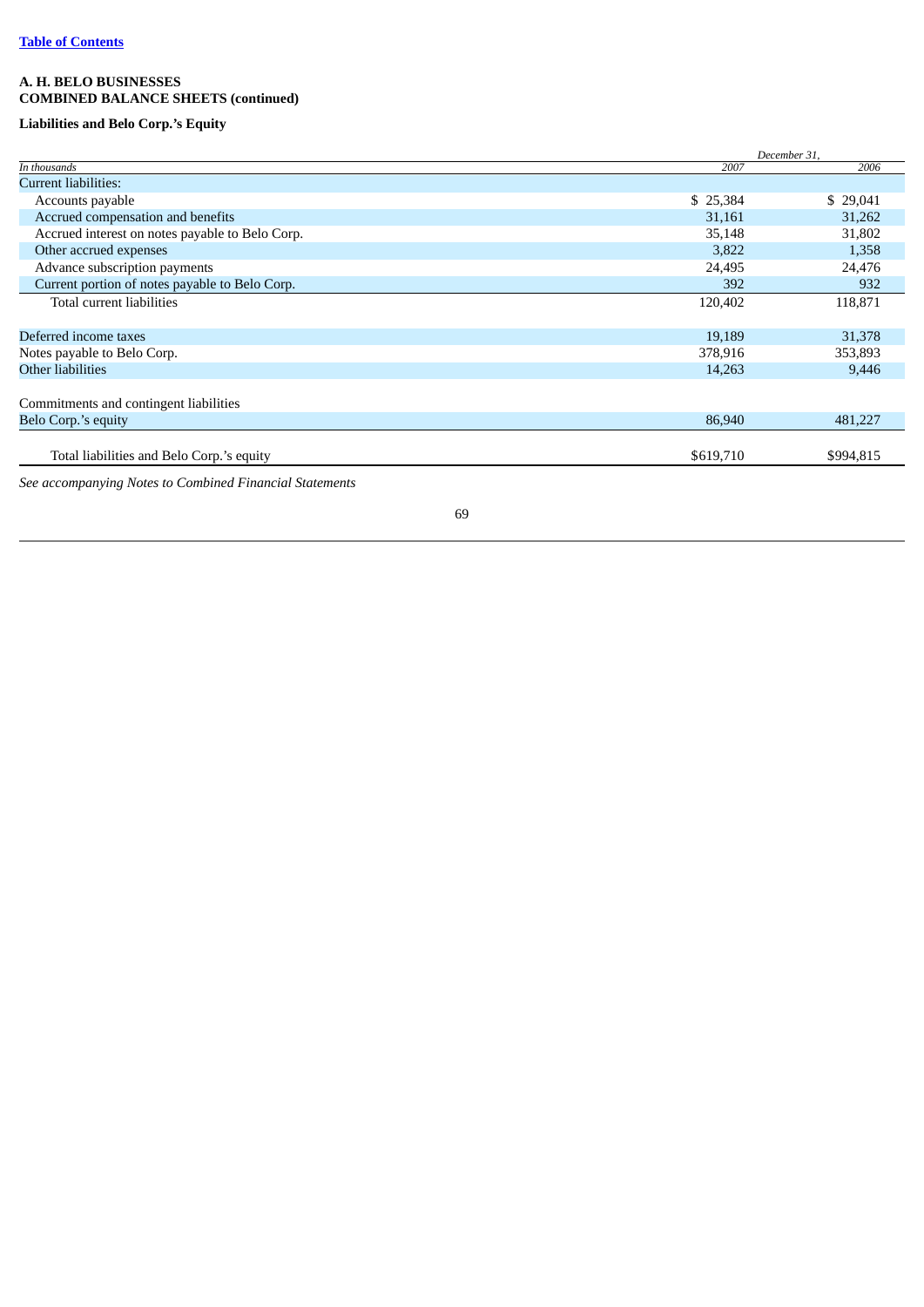### **A. H. BELO BUSINESSES**

# **COMBINED STATEMENTS OF BELO CORP.'S EQUITY**

Three years ended December 31, 2007

| <b>Balance at December 31, 2007</b> | \$86,940   |
|-------------------------------------|------------|
| Net loss                            | (347, 012) |
| Dividends and other distributions   | (47, 275)  |
| Balance at December 31, 2006        | 481.227    |
| Net earnings                        | 15,179     |
| Dividends and other distributions   | (5,743)    |
| Balance at December 31, 2005        | 471.791    |
| Net earnings                        | 47,819     |
| Dividends and other distributions   | (58, 332)  |
| Balance at December 31, 2004        | \$482,304  |
| Dollars in thousands                |            |

See accompanying Notes to Combined Financial Statements.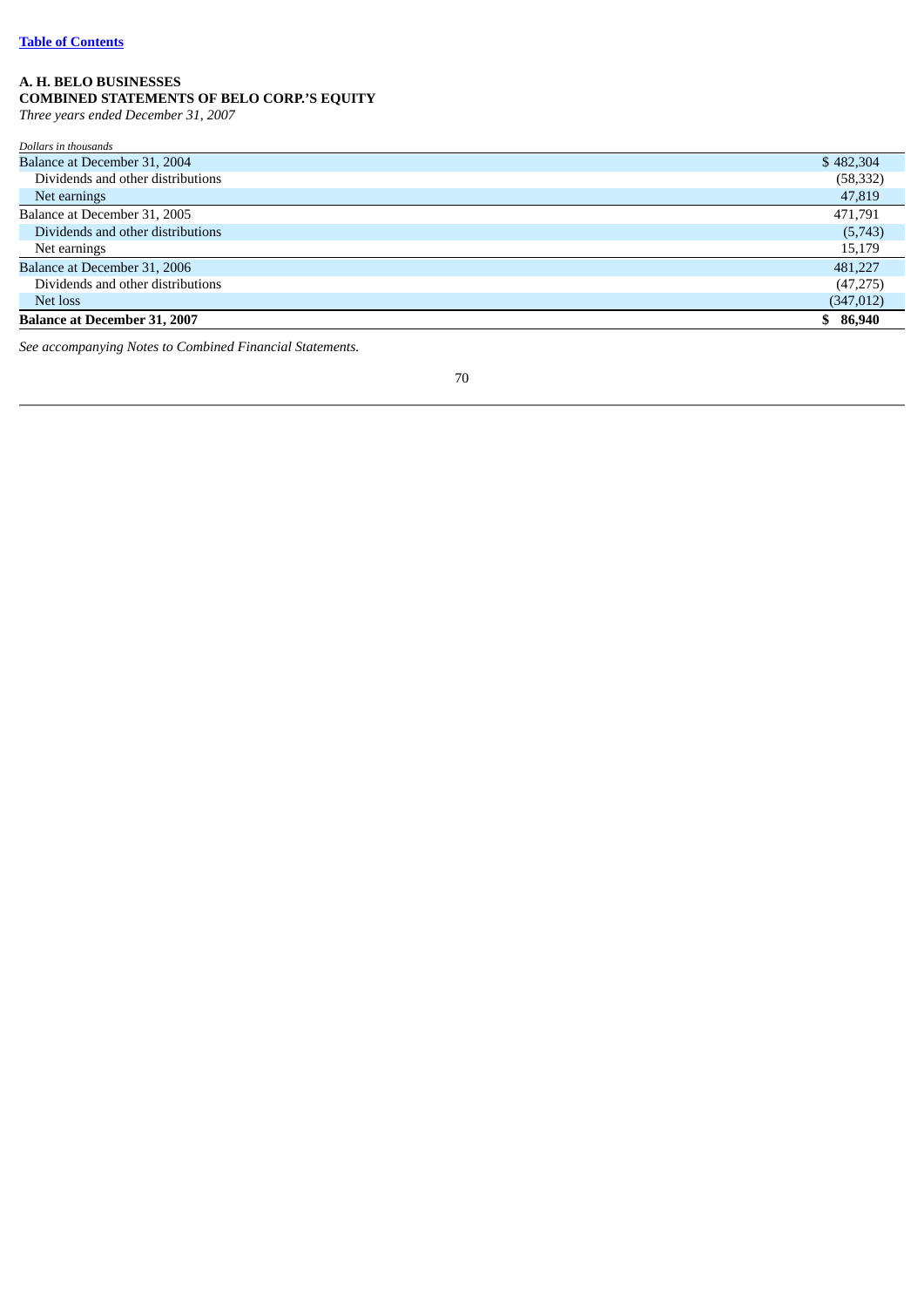# **A. H. BELO BUSINESSES COMBINED STATEMENTS OF CASH FLOWS**

## **Cash Provided (Used)**

|                                                                                  |              | Years ended December 31, |           |
|----------------------------------------------------------------------------------|--------------|--------------------------|-----------|
| In thousands                                                                     | 2007         | 2006                     | 2005      |
| <b>Operations</b>                                                                |              |                          |           |
| Net earnings (loss)                                                              | \$(347,012)  | \$15,179                 | \$47,819  |
| Adjustments to reconcile net earnings (loss) to net cash provided by operations: |              |                          |           |
| Depreciation and amortization                                                    | 52,314       | 46,578                   | 46,222    |
| Goodwill impairment                                                              | 344,424      |                          |           |
| Deferred income taxes                                                            | (12, 196)    | (12, 679)                | (5,062)   |
| Employee retirement benefit expense (credit)                                     | 316          | (346)                    | 150       |
| Share-based compensation                                                         | 2,316        | 1,691                    |           |
| Other non-cash expenses                                                          | 370          | 637                      | (1,688)   |
| Net changes in operating assets and liabilities:                                 |              |                          |           |
| Accounts receivable                                                              | 9,810        | 3,131                    | (7,577)   |
| Inventories, prepaids and other current assets                                   | 9,360        | 427                      | (3,522)   |
| Other assets                                                                     | 263          | 338                      | 1,650     |
| Accounts payable                                                                 | (3,657)      | (11, 935)                | 8,862     |
| Accrued compensation and benefits                                                | (101)        | (135)                    | 433       |
| Other accrued expenses                                                           | 5,921        | 7,595                    | 4,276     |
| Advance subscription payments                                                    | 19           | (984)                    | (357)     |
| Net cash provided by operations                                                  | 62,147       | 49,497                   | 91,206    |
|                                                                                  |              |                          |           |
| <b>Investments</b>                                                               |              |                          |           |
| Capital expenditures, net                                                        | (41, 117)    | (68, 356)                | (52,860)  |
| Investment in joint venture                                                      |              |                          | (9,100)   |
| Other, net                                                                       | (1,885)      | 3,041                    | 565       |
| Net cash used for investments                                                    | (43,002)     | (65, 315)                | (61, 395) |
|                                                                                  |              |                          |           |
| <b>Financing</b>                                                                 |              |                          |           |
| Dividends and distributions                                                      | (47, 275)    | (5,781)                  | (53, 655) |
| Net borrowings from Belo Corp.                                                   | 24,483       | 20,680                   | 26,312    |
| Net cash provided by (used for) financing                                        | (22, 792)    | 14,899                   | (27, 343) |
|                                                                                  |              |                          |           |
| Net increase (decrease) in cash and temporary cash investments                   | (3,647)      | (919)                    | 2,468     |
|                                                                                  |              |                          |           |
| Cash and temporary cash investments at beginning of year                         | 10,521       | 11,440                   | 8,972     |
| Cash and temporary cash investments at end of year                               | \$<br>6,874  | \$10,521                 | \$11,440  |
| <b>Supplemental Disclosures</b>                                                  |              |                          |           |
| Interest paid, net of amounts capitalized                                        | 31,488<br>\$ | \$23,656                 | \$16,902  |
| Income taxes paid, net of refunds                                                | \$<br>8,964  | \$23,951                 | \$43,359  |

*See accompanying Notes to Combined Financial Statements.*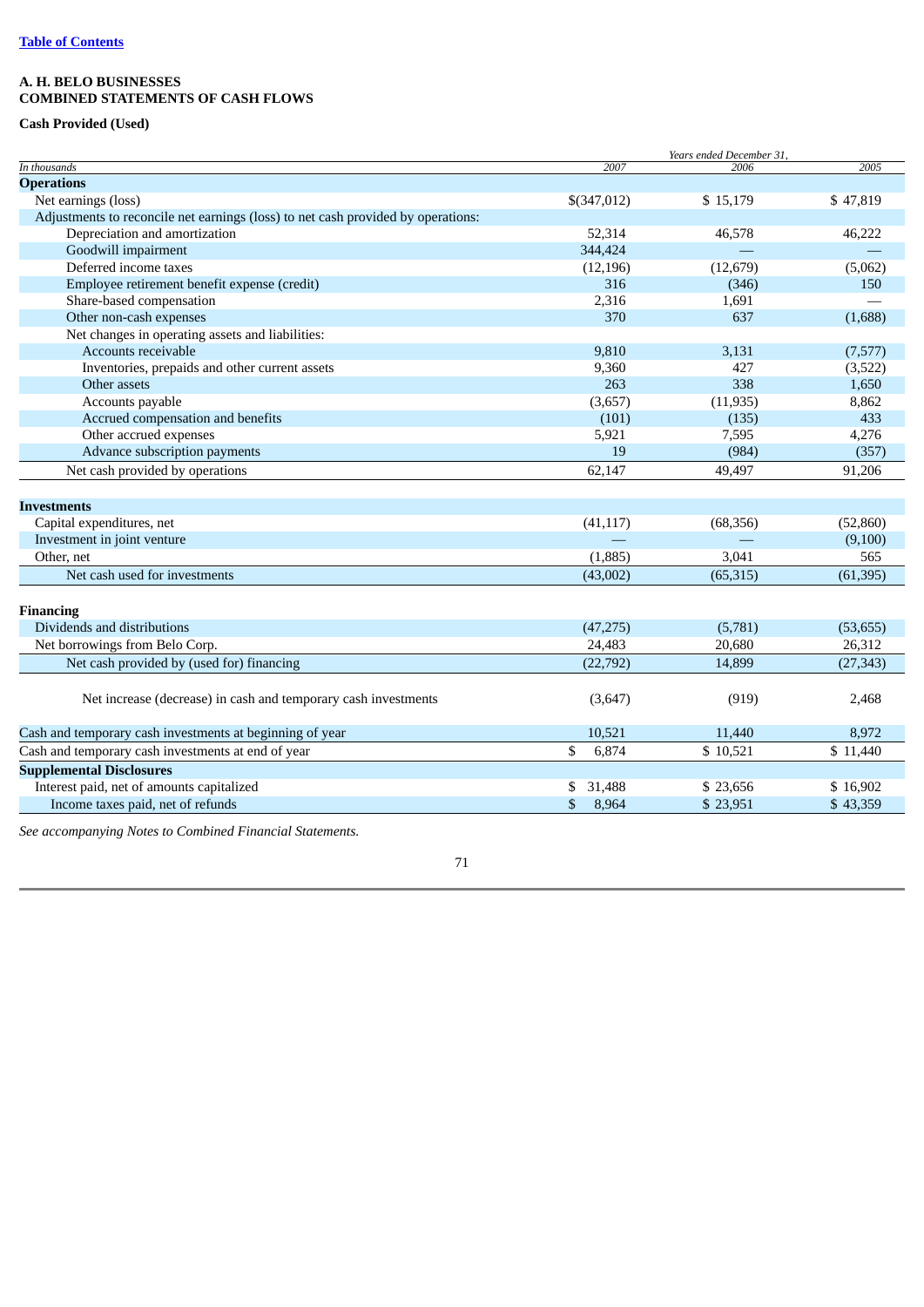## **A. H. BELO BUSINESSES NOTES TO COMBINED FINANCIAL STATEMENTS**

## **Note 1: Summary of Significant Accounting Policies**

*A) Description of Business and Basis of Presentation* On October 1, 2007, Belo Corp. ("Belo") announced a plan to distribute its newspaper publishing business to its shareholders to create a separate public company. On February 8, 2008, Belo contributed all of the stock of its subsidiaries engaged in the newspaper businesses and related assets to A. H. Belo Corporation ("A. H. Belo" or the "Company"). On February 8, 2008, Belo also distributed, through a pro-rata, tax-free dividend to its shareholders, 0.20 shares of A. H. Belo Series A common stock for every share of Belo Series A common stock, and 0.20 shares of A. H. Belo Series B common stock for every share of Belo Series B common stock owned as of the close of business on January 25, 2008. This resulted in A. H. Belo becoming a separate public company with its own management and board of directors. The assets and liabilities transferred to A. H. Belo will be recorded at historical cost as a reorganization of entities under common control in the first quarter of 2008. Following the distribution Belo does not have any ownership interest in A. H. Belo but will continue to conduct business with A. H. Belo pursuant to various inter-company agreements which are discussed in Note 13.

The combined financial statements include the accounts of Belo comprising its newspaper and related businesses (the "A. H. Belo Businesses"). Operating expenses reflect direct expenses of the business together with allocations of certain Belo corporate expenses. The allocations from Belo include certain costs associated with Belo's corporate facilities, information systems, legal, internal audit, finance (including public company accounting and reporting), employee compensation and benefits administration, risk management, treasury administration and tax functions and were based on actual costs incurred by Belo. Costs allocated to the Company totaled \$57,350, \$55,307, and \$32,864 for the years ended December 31, 2007, 2006, and 2005, respectively. Allocations of corporate facility costs are based on the actual space utilized. Information technology costs and employee compensation and benefits administration are allocated based on headcount. Other costs are allocated to us based on our size relative to the Belo subsidiaries. The Company believes that these cost allocations are reasonable for the services provided. Belo's various operating units currently share content at no cost. Transactions between the companies comprising the Company have been eliminated in the combined financial statements.

The Company owns three primary daily newspapers, *The Dallas Morning News*, *The Providence Journal*, and *The Press-Enterprise*. They provide local, state, national, and international news. In addition to these three daily newspapers, the Company publishes various niche products in the same or nearby markets where the primary daily newspapers are published. Each of the Company's daily newspapers and niche publications operates and maintains its own Web site. The Company also operates direct mail and commercial printing businesses.

All dollar amounts are in thousands, unless otherwise indicated. Certain prior period amounts have been reclassified to conform to current year presentation.

- *B) Cash and Temporary Cash Investments* The Company considers all highly liquid instruments purchased with a remaining maturity of three months or less to be temporary cash investments. Such temporary cash investments are classified as available-for-sale and are carried at fair value.
- *C) Accounts Receivable* Accounts receivable are net of a valuation reserve that represents an estimate of amounts considered uncollectible. The Company has estimated the allowance for doubtful accounts using historical net write-offs of uncollectible accounts. The Company analyzed the ultimate collectibility of the accounts receivable after one year, using a regression analysis of the historical net write-offs to determine the amount of those accounts receivable that were ultimately not collected. The results of this analysis were then applied to the current accounts receivable to determine the allowance necessary for that period. Our policy is to write off accounts after all collection efforts have failed; generally, amounts past due by more than one year have been written off. Expense for such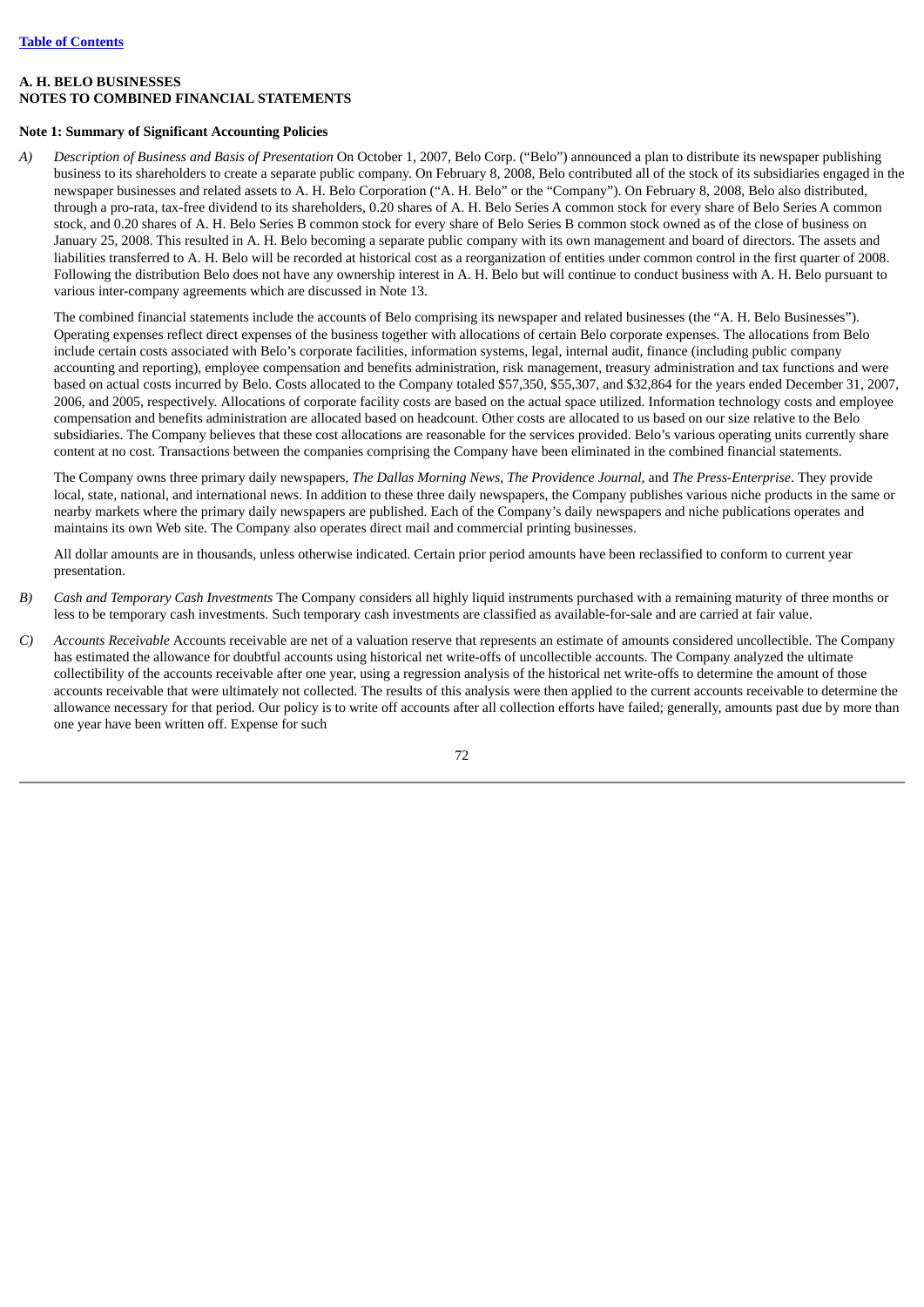uncollectible amounts is included in other production, distribution and operating costs. The carrying value of accounts receivable approximates fair value. The following table shows the expense for uncollectible accounts and accounts written off, net of recoveries, for the years ended December 31, 2007, 2006 and 2005:

|      | Expense for<br>Uncollectible | Accounts<br>Written |
|------|------------------------------|---------------------|
|      | <b>Accounts</b>              | Off                 |
| 2007 | \$5,982                      | \$5,767             |
| 2006 | \$5,181                      | \$6,231             |
| 2005 | \$5,085                      | \$3,433             |

- *D) Risk Concentration* Financial instruments that potentially subject the Company to concentrations of credit risk are primarily accounts receivable. The Company maintains an allowance for losses based upon the expected collectibility of accounts receivable. A significant portion of the Company's customer base is concentrated within the local geographical area of each newspaper. The Company generally extends credit to customers, and the ultimate collection of accounts receivable could be affected by the local economy. Management performs continuous credit evaluations of its customers and may require cash in advance or other special arrangements from certain customers. Management does not believe that there is any significant credit risk that could have a material effect on the Company's financial condition.
- *E) Inventories* Inventories, consisting primarily of newsprint, ink and other supplies used in printing newspapers, are stated at the lower of average cost or market value (first-in, first-out method). Newsprint inventory varies from approximately a 30-day to 45-day supply, depending on availability and market conditions. Damaged newsprint is generally returned to the manufacturer or supplier within 30 days for a full credit. Obsolete inventory is generally not a factor.
- *F) Property, Plant and Equipment* Depreciation of property, plant and equipment is provided on a straight-line basis over the estimated useful lives of the assets as follows:

|                                | Estimated<br><b>Useful Lives</b> |
|--------------------------------|----------------------------------|
| Buildings and improvements     | 5-30 years                       |
| Newspaper publishing equipment | 3-20 years                       |
| Other                          | 3-10 years                       |

The Company reviews the carrying value of property, plant and equipment for impairment whenever events and circumstances indicate that the carrying value of an asset may not be recoverable. Recoverability of property and equipment is measured by comparison of the carrying amount to the future net cash flows the property and equipment is expected to generate. Based on this assessment, no impairment was recorded in any of the periods presented.

*G) Intangible Assets and Goodwill* The Company's intangible assets and goodwill result from its significant business acquisitions, which occurred prior to 1998. In connection with these acquisitions, the Company obtained appraisals of the significant assets purchased. The excess of the purchase price over the fair value of the assets acquired was recorded as goodwill.

Prior to January 1, 2002, all of the acquired intangible assets were classified together as "goodwill and intangible assets" in the Company's combined financial statements and were amortized over a composite life of 40 years. On January 1, 2002, upon adoption of Statement of Financial Accounting Standards ("SFAS") 142, "Goodwill and Other Intangible Assets", the Company ceased amortization of its goodwill.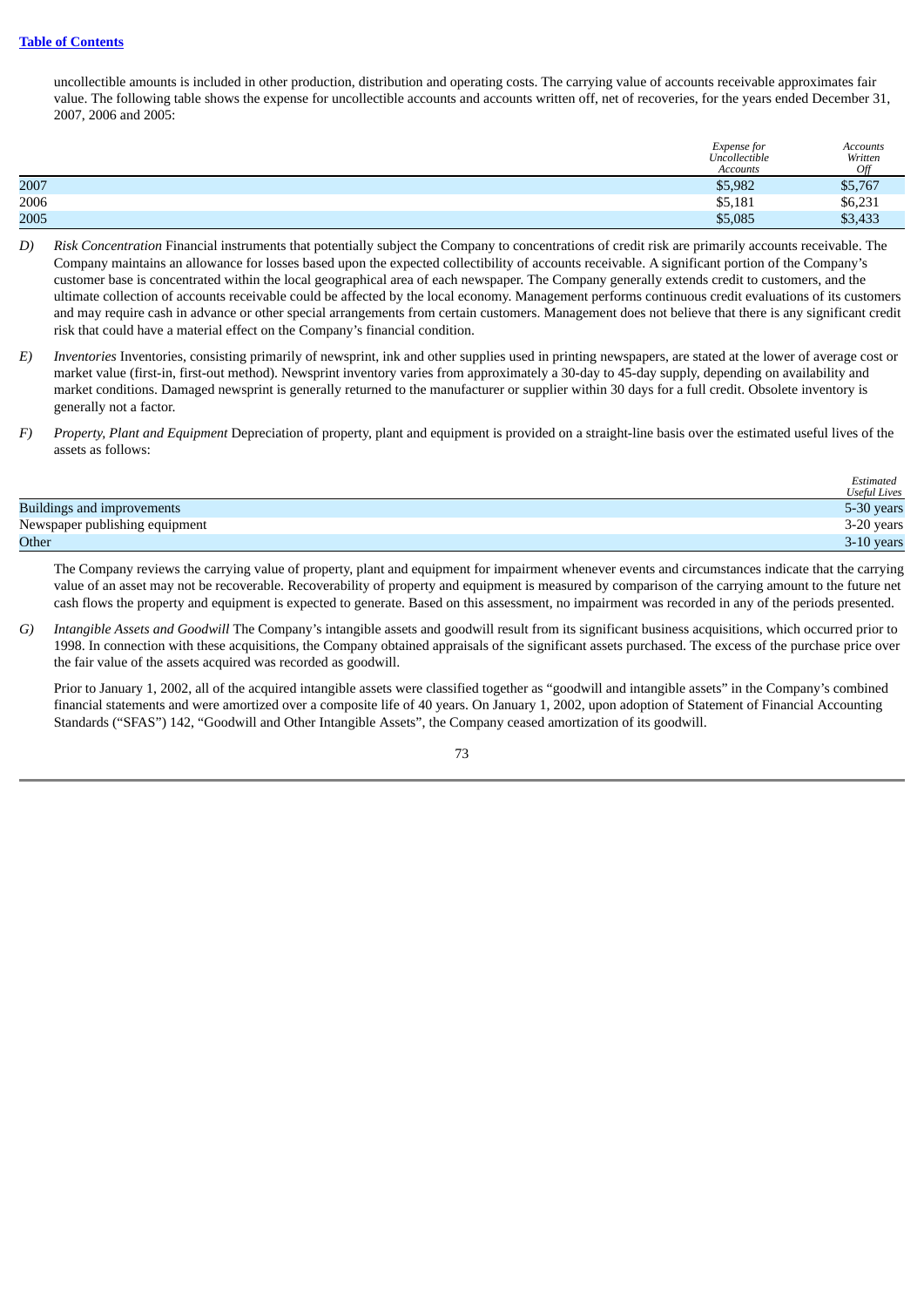Goodwill is tested at least annually by reporting unit for impairment. A reporting unit consists of the newspaper operations in each individual market. The impairment test for goodwill is a two-step process. The first step of the goodwill impairment test, used to identify potential impairment, compares the fair value of the reporting unit with its carrying amount, including goodwill. If the fair value exceeds the carrying amount, the goodwill is not impaired. If the carrying amount exceeds the fair value, a second step is performed to calculate the implied fair value of the goodwill of the individual reporting unit by deducting the fair value of all of the individual assets and liabilities of the reporting unit from the respective fair values of the reporting unit as a whole. To the extent the calculated implied fair value of the goodwill is less than the recorded goodwill, an impairment charge is recorded for the difference. See Note 3 for further discussion of the goodwill impairment testing procedures and results.

The Company must make assumptions regarding estimated future cash flows and other factors to determine the fair value of the respective assets in assessing the fair value of its goodwill and other intangible assets. The estimates of future cash flows are based on assumptions which management believes are reasonable. However, changes in these estimates or assumptions could produce changes in the results of the impairment tests.

The Company's separable intangible assets that have finite useful lives consist of subscriber lists, which continue to be amortized on a straight-line basis over their estimated useful lives of 18 years. The Company reviews the carrying value of intangible assets for impairment at least annually or whenever events and circumstances indicate that the carrying value of these may not be recoverable. Recoverability of the carrying values is measured by comparison of the carrying amount to the future net cash flows the intangible assets are expected to generate. Based on this assessment, no impairment for the subscriber lists was recorded in any of the periods presented.

- *H) Revenue Recognition* The Company's principal sources of revenue are the advertising space in published issues of its newspapers and on the Company's Web sites, the sale of newspapers to distributors and individual subscribers, and amounts charged to customers for direct mail and commercial printing. Newspaper advertising revenue is recorded, net of agency commissions, when the advertisements are published in the newspaper. Advertising revenues for Web sites are recorded, net of agency commissions, ratably over the period of time the advertisement is placed on Web sites. Subscription proceeds are deferred and are included in revenue on a pro-rata basis over the term of the subscriptions. Subscription revenues under buysell arrangements with distributors are recorded based on the net amount received from the distributor, whereas subscription revenues under fee-based delivery arrangements with distributors are recorded based on the amount received from the subscriber. Direct mail and commercial printing revenues are recorded when the products are distributed or shipped.
- *I) Advertising Expense* The cost of advertising is expensed as incurred. The Company incurred \$19,184, \$17,472, and \$18,756 in advertising and promotion costs during 2007, 2006 and 2005, respectively.
- *J) Employee Benefits* Prior to the distribution, the Company participated in certain Belo benefit plans. Under these plans, the Company's portion of the cost of benefits earned by its employees during the year was expensed as earned.
- *K) Stock-Based Compensation* Prior to the distribution, the Company's employees participated in a stock-based compensation plan sponsored by Belo. The Company was charged for the stock compensation cost recorded by Belo related to its employees. Compensation expenses for Belo corporate employees that have been allocated to the Company include related stock-based compensation, where applicable.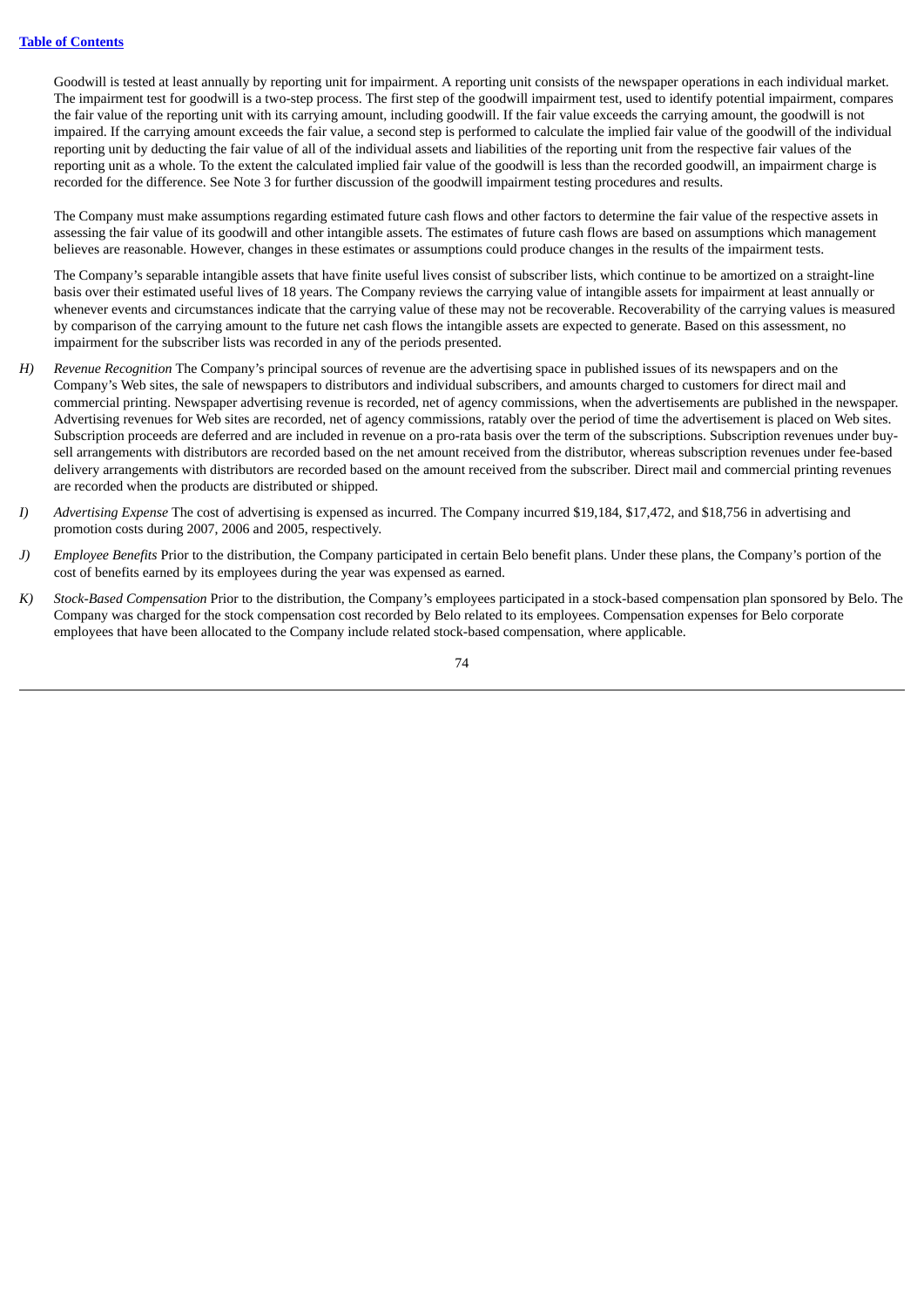In December 2004, the Financial Accounting Standards Board ("FASB") issued SFAS 123R, "Share-Based Payment." SFAS 123R is a revision of SFAS 123, "Accounting for Stock-Based Compensation." SFAS 123R supersedes Accounting Principles Board ("APB") Opinion 25, "Accounting for Stock Issued to Employees," and amends SFAS 95, "Statement of Cash Flows". Among other items, SFAS 123R eliminates the use of APB 25 and the intrinsic value method of accounting, and requires companies to recognize the cost of employee services received in exchange for awards of equity instruments, based on the grant date fair value of those awards, in the financial statements.

Prior to January 1, 2006, Belo accounted for the plans under the recognition and measurement provisions of APB 25, and related interpretations, as permitted by SFAS 123. As a result, no stock-based employee compensation cost was recognized by Belo or the Company in the statement of operations for the year ended December 31, 2005 for options granted, as all options granted under the plans had an exercise price equal to the market value of the underlying common stock on the date of grant. Effective January 1, 2006, Belo and the Company adopted the fair value recognition provisions of SFAS 123R using the modified prospective transition method. Under this transition method, compensation cost recognized in the year ended December 31, 2006, includes: (a) compensation expense of all share-based payments granted prior to, but not yet vested as of, January 1, 2006 (based on the grant-date fair value estimated in accordance with the original provisions of SFAS 123), and (b) compensation cost for all share-based payments granted subsequent to January 1, 2006 (based on the grant-date fair value estimated in accordance with the provisions of SFAS 123R). Results for prior periods have not been restated.

As a result of adopting SFAS 123R on January 1, 2006, the Company's income before income taxes and net income for the years ended December 31, 2007 and 2006 are \$1,798 and \$1,151 and \$5,347 and \$3,422, respectively, lower than if it had continued to account for share-based compensation under APB 25.

The following table illustrates the effect on net earnings if Belo and the Company had applied the fair value recognition provisions of SFAS 123 to options granted to the Company's employees (including the costs for corporate employees allocated to the Company) under Belo's stock option plans in all periods presented prior to the adoption of SFAS 123R. For purposes of this pro forma disclosure, the value of the options is estimated using a Black-Scholes-Merton option-pricing formula and amortized to expense over the options' vesting periods.

|                                                                                                                  | $-2005$                           |
|------------------------------------------------------------------------------------------------------------------|-----------------------------------|
| Net earnings, as reported                                                                                        | \$47.819                          |
| Less: Stock-based compensation expense for options determined under fair value-based method, net of income taxes | 4,004<br>$\overline{\phantom{a}}$ |
| Net earnings, pro forma                                                                                          | \$43.815                          |

- *L) Income Taxes* The Company's results are included in the combined income tax returns of Belo. However, the provision for income taxes for the periods presented has been determined as if the Company had filed separate tax returns. The Company uses the liability method of accounting for income taxes. Under this method, deferred tax assets and liabilities are determined based on differences between financial reporting and tax bases of assets and liabilities, and are measured using the enacted tax rates and laws that will be in effect when the differences are expected to reverse.
- *M) Use of Estimates* The preparation of combined financial statements in conformity with United States generally accepted accounting principles requires management to make estimates and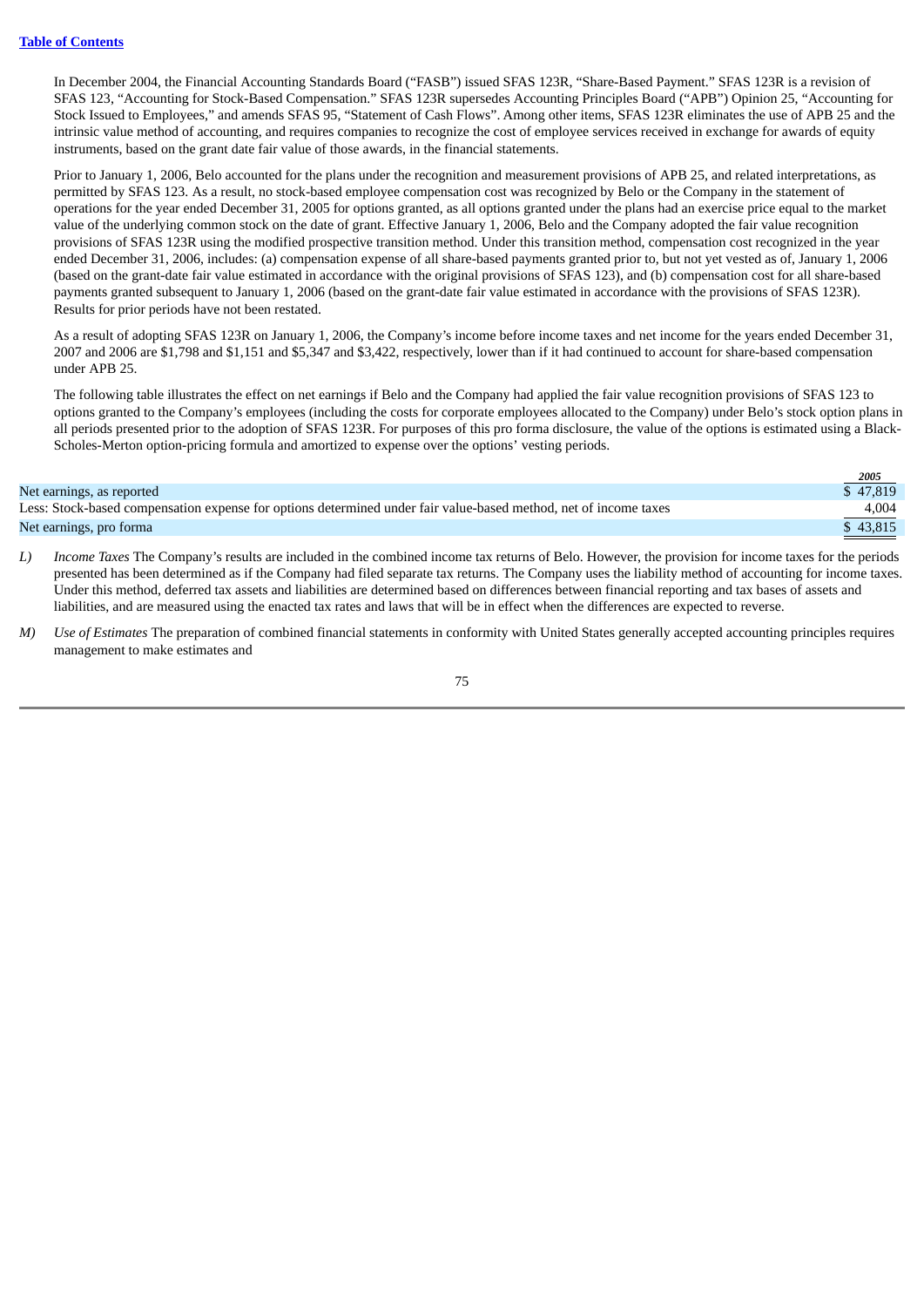assumptions that affect the amounts reported in the combined financial statements and accompanying notes. Actual results could differ from those estimates.

*N) Segments* The Company's operating segments are defined as its newspapers within a given market. The Company has determined that all of its operating segments meet the criteria under SFAS No. 131 "Disclosures about Segments of an Enterprise and Related Information" to be aggregated into one reporting segment.

### **Note 2: Recently Issued Accounting Standards**

In December 2007, the FASB issued SFAS No. 141(R), "*Business Combinations*." SFAS 141R establishes principles and requirements for how the acquirer of a business recognizes and measures in its financial statements the identifiable assets acquired, the liabilities assumed, and any noncontrolling interest in the acquiree. The statement also provides guidance for recognizing and measuring the goodwill acquired in the business combination and determines what information to disclose to enable users of the financial statement to evaluate the nature and financial effects of the business combination. SFAS 141R is effective for financial statements issued for fiscal years beginning after December 15, 2008. Accordingly, any business combinations the Company engages in will be recorded and disclosed following existing accounting principles until January 1, 2009. The Company expects SFAS No. 141R will have an impact on our combined financial statements when effective, but the nature and magnitude of the specific effects will depend upon the nature, terms and size of the acquisitions, if any, consummated after the effective date.

In February 2007, the FASB issued SFAS 159, "The Fair Value Option for Financial Assets and Liabilities." This statement permits entities to measure many financial instruments and certain other items at fair value. The objective is to improve financial reporting by providing entities with the opportunity to mitigate volatility in reported earnings caused by measuring related assets and liabilities differently without having to apply complex hedge accounting provisions. SFAS 159 is effective for financial statements issued for fiscal years beginning after November 15, 2007. The Company is evaluating the effects of this new standard, but currently believes that adoption will not have a material impact on our financial position or results of operations.

In September 2006, the FASB issued SFAS 157, "Fair Value Measurements". SFAS 157 establishes, among other items, a framework for fair value measurements in the financial statements by providing a single definition of fair value, provides guidance on the methods used to estimate fair value, and increases disclosures about estimates of fair value. SFAS 157 will be effective for financial assets and liabilities in financial statements issued for fiscal years beginning after November 15, 2007, and will be effective for non-financial assets and liabilities in financial statements issued for fiscal years beginning after November 15, 2008. The Company is evaluating the effect of the adoption of this standard.

#### **Note 3: Goodwill and Intangible Assets**

The following table sets forth the Company's identifiable intangible assets, consisting of subscriber lists that are subject to amortization:

|                  |                                                                         | 2007                                                                                                                                                                  |                                              |                                          | 2006                                              |                                                                        |
|------------------|-------------------------------------------------------------------------|-----------------------------------------------------------------------------------------------------------------------------------------------------------------------|----------------------------------------------|------------------------------------------|---------------------------------------------------|------------------------------------------------------------------------|
| Subscriber lists | Gross<br>Carrying<br>Amount<br>\$115,963<br>$\overbrace{\hspace{27mm}}$ | Accumulated<br><b>Amortization</b><br>/5,537<br><u> Tanzania de la contenentación de la contenentación de la contenentación de la contenentación de la contenenta</u> | <b>Intangible</b><br>Assets, Net<br>\$40,426 | Gross<br>Carrying<br>Amount<br>\$115,963 | <b>Accumulated</b><br>Amortization<br>69.038<br>ື | <b>Intangible</b><br>Assets, Net<br>46,925<br>$\overline{\phantom{a}}$ |
|                  |                                                                         | 76                                                                                                                                                                    |                                              |                                          |                                                   |                                                                        |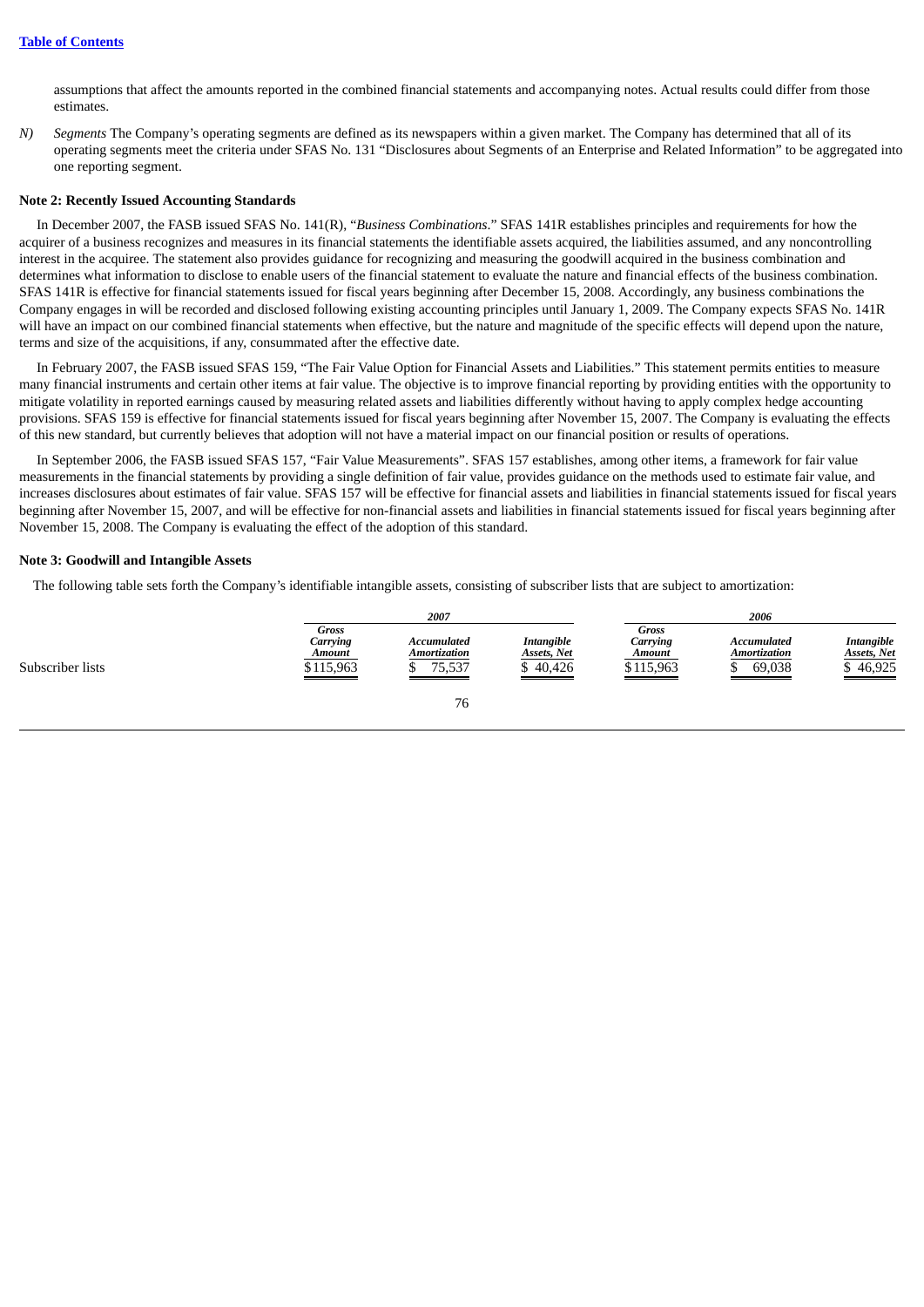The amortization expense for intangible assets subject to amortization for the years ended December 31, 2007, 2006, and 2005 was:

| 2007 | \$6,499 |
|------|---------|
| 2006 | \$6,582 |
| 2005 | \$6,614 |

The amortization expense for each of the next five years related to intangible assets subject to amortization at December 31, 2007, is expected to be:

| 2008 | \$6,499 |
|------|---------|
| 2009 | \$6,499 |
| 2010 | \$5,239 |
| 2011 | \$5,239 |
| 2012 | \$5,239 |

Goodwill as of December 31, 2007 and 2006 was approximately \$119,667 and \$464,091, respectively.

Based on the results of its annual impairment test of goodwill as of December 31, 2007, the Company recognized impairment charges related to goodwill totaling \$344,424 in the fourth quarter of 2007. Of the total charge, \$242,794 related to *The Providence Journal,* and \$101,630 related to *The Press-Enterprise*. The impairment charges resulted primarily from a decline in the estimated fair value of the individual businesses due primarily to lower estimated market growth rates versus prior year estimates and projected increases in newsprint costs. A summary of the changes in the Company's recorded goodwill is below:

|                                   | <b>Total Goodwill</b> |
|-----------------------------------|-----------------------|
| <b>Balance at January 1, 2007</b> | \$464,091             |
| Goodwill impairment               | (344.424)             |
| Balance at December 31, 2007      | \$119,667             |

Based on the annual impairment tests performed for the years ended December 31, 2006 and 2005, there was no impairment of goodwill.

### **Note 4: Long-Term Incentive Plan**

Prior to the distribution, the Company's employees participated in Belo's long-term incentive plan under which awards may be granted to employees and outside directors in the form of non-qualified stock options, incentive stock options, restricted shares, restricted stock units ("RSUs"), performance shares, performance units or stock appreciation rights. In addition, options may be accompanied by stock appreciation rights and limited stock appreciation rights. Rights and limited rights may also be issued without accompanying options. Cash-based bonus awards are also available under the plan.

Compensation cost charged to the Company under Belo's long-term incentive plan for the years ended December 31, 2007 and 2006 was \$9,085 and \$9,070, respectively. There was no compensation cost charged to the Company for the year ended December 31, 2005.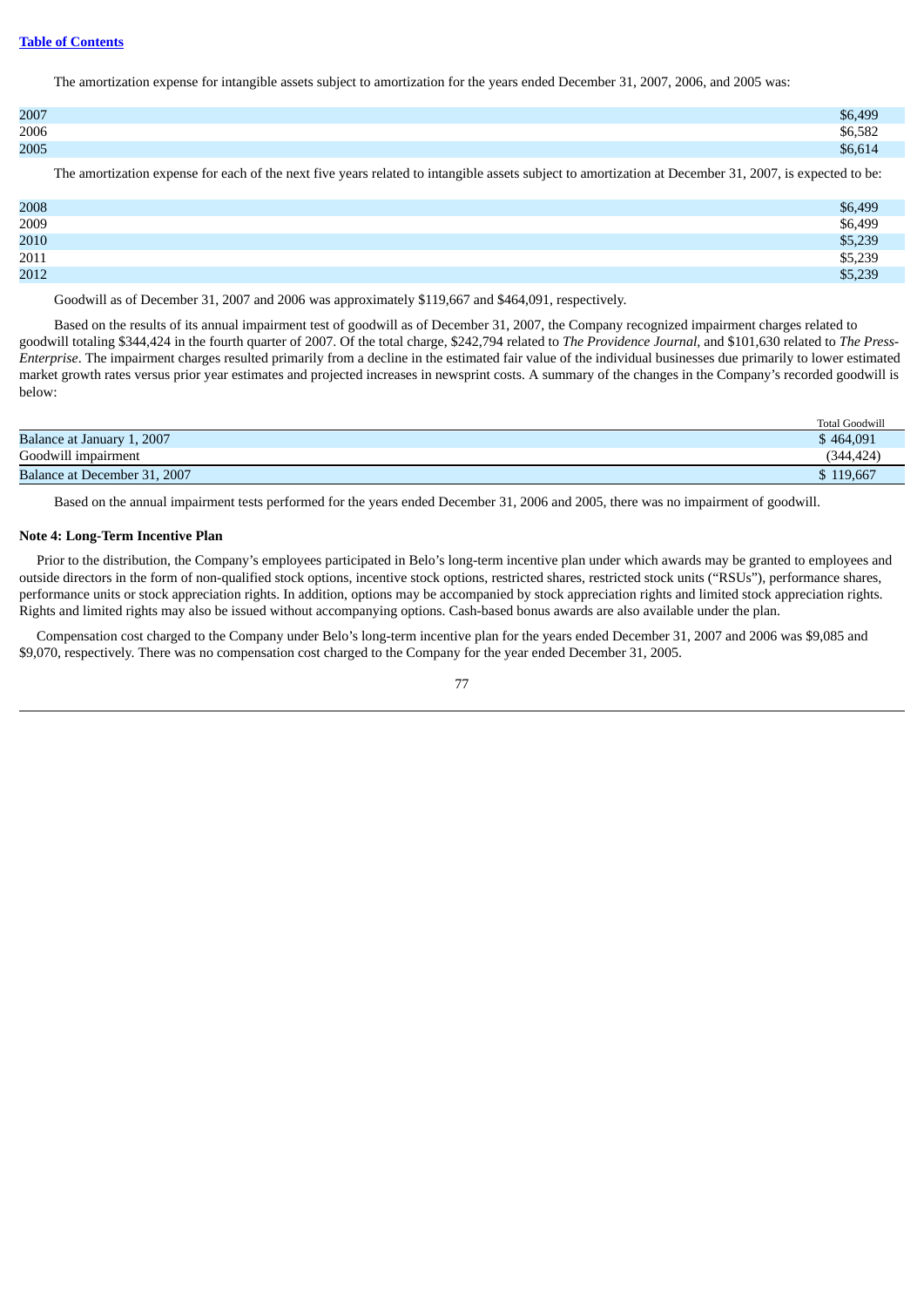### *Options*

The non-qualified options granted to employees under Belo's long-term incentive plan become exercisable in cumulative installments over periods of one to three years and expire after ten years. The fair value of each option award granted is estimated on the date of grant using the Black-Scholes-Merton valuation model that uses the assumptions noted in the following table. Volatility is calculated using an analysis of historical volatility. Belo believes that the historical volatility of Belo's stock is the best method for estimating future volatility. The expected lives of options are determined based on Belo's historical share option exercise experience using a rolling one-year average. Belo believes the historical experience method is the best estimate of future exercise patterns currently available. The risk-free interest rates are determined using the implied yield currently available for zero-coupon United States government issues with a remaining term equal to the expected life of the options. The expected dividend yields are based on the approved annual dividend rate in effect and current market price of the underlying common stock at the time of grant.

|                                        | 2007   | 2006   | 2005   |
|----------------------------------------|--------|--------|--------|
| Weighted average grant date fair value | \$6.01 | \$4.71 | \$5.89 |
| Weighted average assumptions used:     |        |        |        |
| Expected volatility                    | 27.2%  | 24.9%  | 26.0%  |
| Expected lives                         | 9 yrs  | 6 yrs  | 6 yrs  |
| Risk-free interest rates               | 4.66%  | 4.74%  | 4.30%  |
| Expected dividend yields               | 2.51%  | 2.54%  | 1.81%  |

A summary of option activity under the Belo long-term incentive plan for the three years ended December 31, 2007, is summarized in the following table:

|                                                           | 2007                 |                                          |                                    | 2006                                     |                                    | 2005                                     |  |
|-----------------------------------------------------------|----------------------|------------------------------------------|------------------------------------|------------------------------------------|------------------------------------|------------------------------------------|--|
|                                                           | Number of<br>Options | Weighted<br>Average<br>Exercise<br>Price | Number of<br><i><b>Options</b></i> | Weighted<br>Average<br>Exercise<br>Price | Number of<br><i><b>Options</b></i> | Weighted<br>Average<br>Exercise<br>Price |  |
| Outstanding at January 1,                                 | 14,757,498           | \$21.43                                  | 16,270,228                         | \$21.17                                  | 16,369,928                         | \$20.97                                  |  |
| Granted                                                   | 85.237               | \$19.91                                  | 369,330                            | \$18.60                                  | 1,042,860                          | \$22.17                                  |  |
| Exercised                                                 | (709, 214)           | \$17.79                                  | (1,581,844)                        | \$17.90                                  | (951, 810)                         | \$17.90                                  |  |
| Canceled                                                  | (1,648,873)          | \$25.70                                  | (300, 216)                         | \$22.61                                  | (190, 750)                         | \$25.15                                  |  |
| Outstanding at December 31,                               | 12,484,648           | \$21.04                                  | 14,757,498                         | \$21.43                                  | 16,270,228                         | \$21.17                                  |  |
| Vested and exercisable at<br>December 31,                 | 12,021,912           | \$21.05                                  | 13,448,418                         | \$21.36                                  | 13,784,308                         | \$20.60                                  |  |
| Weighted average remaining<br>contractual term (in years) | 4.4                  |                                          | 4.9                                |                                          | 5.4                                |                                          |  |

Options granted under the Belo long-term incentive plan are granted where the exercise price equals the closing stock price on the day of grant therefore the options outstanding have no intrinsic value. The total intrinsic value of options exercised during the years ended December 31, 2007, 2006 and 2005 are as follows:

| 2007 | \$2,085 |
|------|---------|
| 2006 | \$1,805 |
| 2005 | \$5,688 |
|      |         |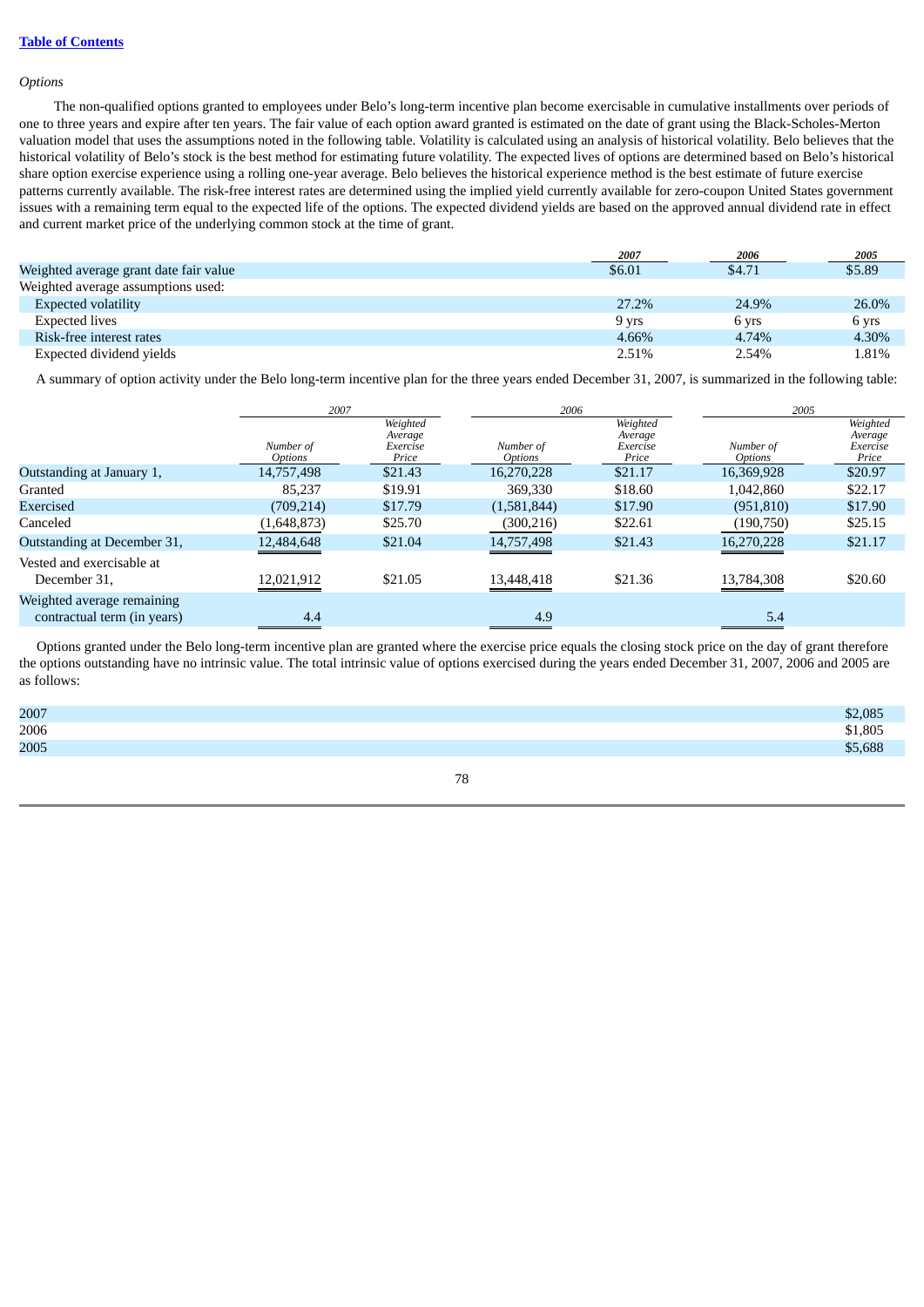The following table summarizes information (net of estimated forfeitures) related to Belo stock options outstanding at December 31, 2007:

| Range of<br><b>Exercise Prices</b> | Number of<br><b>Options</b><br>Outstandina(a) | Weighted Average<br>Remainina<br>Life (years) | Weighted Average<br>Exercise<br>Price | Number of<br><b>Options</b><br>Exercisable | Weighted Average<br>Exercise<br>Price |
|------------------------------------|-----------------------------------------------|-----------------------------------------------|---------------------------------------|--------------------------------------------|---------------------------------------|
| $$15 - 18$                         | 4.608.569                                     | 3.28                                          | \$17.66                               | 4.442,704                                  | \$17.65                               |
| $$19 - 21$                         | 4.223.222                                     | 4.21                                          | \$20.40                               | 3.900.970                                  | \$20.34                               |
| $$22 - 29$                         | 3,638,284                                     | 6.13                                          | \$26.05                               | 3,566,660                                  | \$26.09                               |
| $$15 - 29$                         | 12,470,075                                    | 4.43                                          | \$21.04                               | 11,910,334                                 | \$21.06                               |
| $\sim$ $\sim$ $\sim$<br>- -        |                                               |                                               |                                       |                                            |                                       |

#### (a) Comprised of Series B shares

Belo recognized stock-based compensation expense related to awards of stock options for the years ended December 31, 2007 and 2006 of approximately \$ 3,958 and \$9,886, respectively, of which \$1,798 and \$5,347, respectively, was charged to the Company. No expense related to awards of stock options was recognized by Belo or the Company in 2004 and 2005. As of December 31, 2007, employees of the Company held options to purchase 4,613,000 shares of Belo Series B shares with a weighted average exercise price of \$20.96, of which 4,099,000 of these options with a weighted average exercise price of \$20.99 were vested and exercisable. As of December 31, 2007, there was \$590 of total unrecognized compensation cost related to the Company's portion of nonvested Belo options which is expected to be recognized over a weighted average period of 1.2 years.

In connection with the distribution of A. H. Belo on February 8, 2008, holders of outstanding Belo options received an adjusted Belo option for the same number of shares of Belo common stock as held before but with a reduced exercise price based on the closing price on February 8, 2008. Holders also received one new A. H. Belo option for every five Belo options held as of the distribution date (the distribution ratio) with an exercise price based on the closing share price on February 8, 2008. Following the distribution, there were 2,497,000 A. H. Belo options outstanding at the weighted average exercise price of \$21.09, of which 2,404,000 options were exercisable at a weighted average exercise price of \$21.11.

#### *Restricted Stock Units (RSUs)*

Under Belo's long-term incentive plan, its Board of Directors has awarded restricted stock units ("RSUs"). The RSUs have service and/or performance conditions and vest over a period of one to three years. Upon vesting, the RSUs will be redeemed with 60 percent in Belo Series A common stock and 40 percent in cash. A liability has been established for the cash portion of the redemption. During the vesting period, holders of service based RSUs and RSUs with performance conditions where the performance conditions have been met participate in Belo dividends declared by receiving payments for dividend equivalents. Such dividend equivalents are recorded as components of share-based compensation. The RSUs do not have voting rights.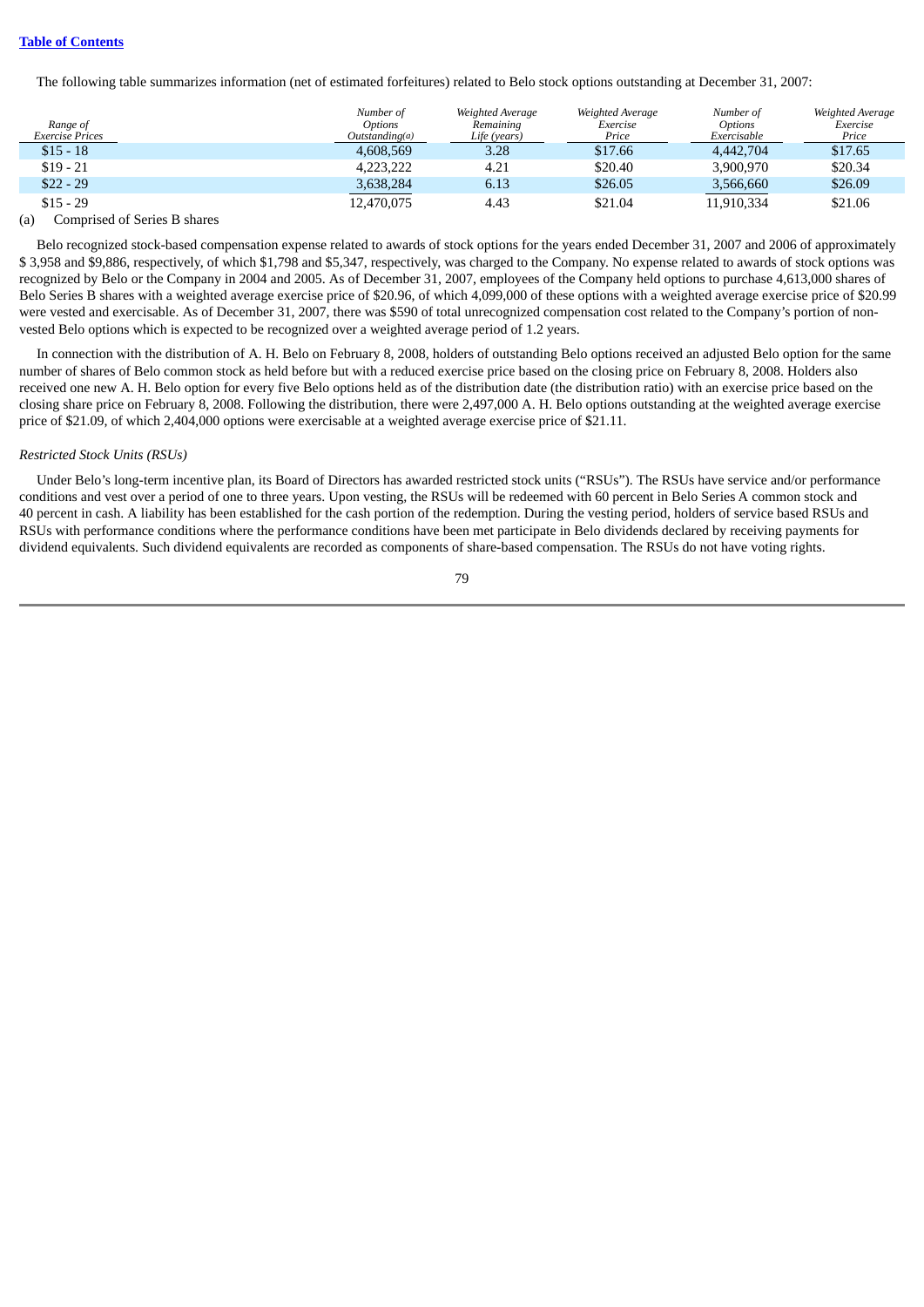A summary of RSU activity under the Belo long-term incentive plan for the three years ended December 31, 2007, is summarized in the following table.

|                             | 2007                     |                                           | 2006                     |                                           | 2005                     |                                           |
|-----------------------------|--------------------------|-------------------------------------------|--------------------------|-------------------------------------------|--------------------------|-------------------------------------------|
|                             | Number of<br><b>RSUs</b> | Weighted-<br>Average<br>Exercise<br>Price | Number of<br><b>RSUs</b> | Weighted-<br>Average<br>Exercise<br>Price | Number of<br><b>RSUs</b> | Weighted-<br>Average<br>Exercise<br>Price |
| Outstanding at January 1,   | 1,388,206                | \$19.53                                   | 364,900                  | \$21.62                                   |                          |                                           |
| Granted                     | 813,583                  | \$17.18                                   | 1,036,756                | \$18.82                                   | 364,900                  | \$21.62                                   |
| Vested                      | (127, 863)               | \$21.36                                   |                          |                                           |                          |                                           |
| Canceled                    | (125,066)                | \$19.22                                   | (13, 450)                | \$21.31                                   |                          |                                           |
| Outstanding at December 31, | 1,948,860                | \$18.45                                   | 1,388,206                | \$19.53                                   | 364,900                  | \$21.62                                   |
| Vested at December 31,      |                          |                                           |                          |                                           |                          |                                           |

The fair value of the RSUs granted is determined using the closing trading price of Belo's shares on the grant date. Belo recognized stock-based compensation expense related to awards of RSUs of \$16,239, \$7,107 and \$ 305 for the years ended December 31, 2007, 2006 and 2005, respectively, of which \$7,287, \$3,723 and \$0, respectively, was charged to the Company. The weighted-average grant-date fair value of the RSUs granted during the years ended December 31, 2007, 2006 and 2005, was \$17.18, \$18.82 and \$21.62, respectively. During 2007, 127,863 RSUs were converted into shares of stock. No RSUs were converted into shares of stock during the years ended December 31, 2006 or 2005. As of December 31, 2007, Belo had \$15,215 of total unrecognized compensation cost related to non-vested RSUs of which the Company had \$5,333. The compensation cost is expected to be recognized over a weighted-average period of 2.09 years for Belo and 2.36 years for the Company.

In connection with the distribution, the Belo RSUs were treated as if they were issued and outstanding shares. As a result, the Belo RSUs and the A. H. Belo RSUs taken together, had the same aggregate value based on the closing prices of the Belo stock and the A. H. Belo stock on the distribution date, as the Belo RSUs immediately prior to the distribution.

Each stock option and RSU (of A. H. Belo and of Belo) will otherwise have the same terms as the current award. The awards would continue to vest as under the existing vesting schedule based on continued employment with Belo or A. H. Belo, as applicable. Following the distribution, A. H. Belo and Belo would recognize compensation expense for any pre-distribution awards related to their respective employees, regardless of which company ultimately issues the awards.

### **Note 5: Defined Contribution Plans**

Prior to the distribution, the Company's employees participated in a Belo sponsored defined contribution plan established effective October 1, 1989. The defined contribution plan covers substantially all employees of Belo. Participants may elect to contribute a portion of their pretax compensation as provided by the Plan and Internal Revenue Service regulations. The maximum pretax contribution an employee can make is 100 percent of his or her annual eligible compensation (less required withholdings and deductions) up to statutory limits. Employees participate in the defined contribution plan under the Star Plan (for employees who did not elect to continue participation in Belo's defined benefit pension plan when it was frozen to new participants in 2000, for employees other than members of the Providence newspaper guild, and in 2004, for members of the Providence newspaper guild); or under the Classic Plan (for employees who elected to continue participation in Belo's defined benefit pension plan). See Note 6 for further discussions of Belo's defined benefit pension plan. Belo contributes an amount equal to two percent of the compensation paid to eligible employees, subject to limitations, and matches a specified percentage of employees' contributions under the Star Plan. Under the Classic Plan, Belo matches a percentage of the employees' contribution but does not make the two percent contribution of the participant's compensation.

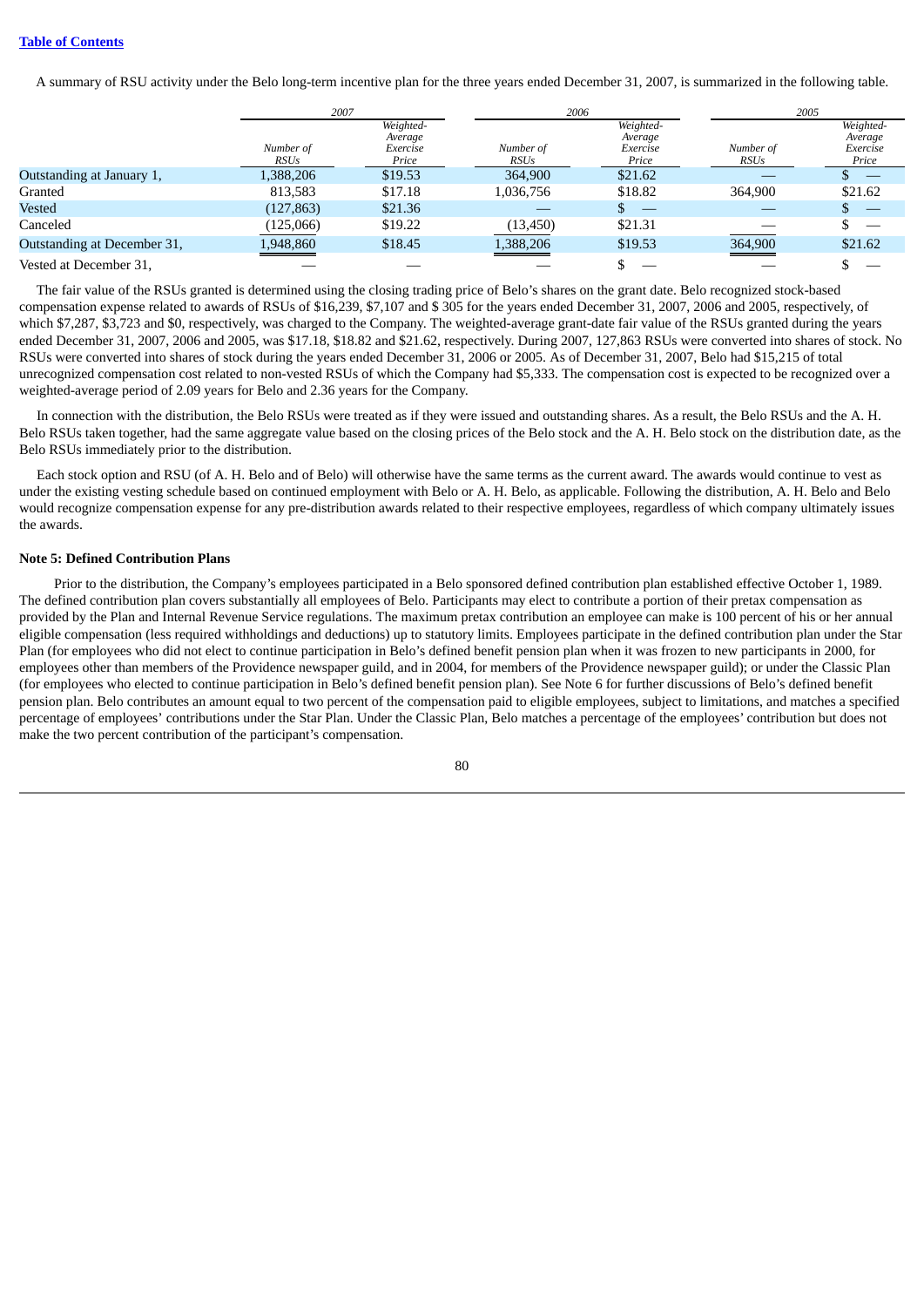The Company was charged \$9,881, \$8,330, and \$7,271, in 2007, 2006, and 2005, respectively, for contributions for its employees to Belo's defined contribution plan, excluding corporate employees whose compensation and benefits were partially allocated to the Company.

Effective as of February 8, 2008, Belo transferred the vested and non-vested account balances of A. H. Belo employees and former employees from the Belo defined contribution plan to a defined contribution plan established and sponsored by A. H. Belo. Effective with this transfer, A. H. Belo assumed and became solely responsible for all liabilities of Belo's defined contribution plan with respect to A. H. Belo's employees and former employees. Subsequent to the transfer, A. H. Belo and its subsidiaries ceased to be participating employers in the Belo defined contribution plan.

In March 2007, Belo froze benefits under the Pension Plan. See Note 6. As part of the curtailment of the Pension Plan, the Company is providing transition benefits to affected employees, including supplemental contributions to the Belo Pension Transition Supplement Plan, a defined contribution plan, for a period of up to five years. As a result, during 2007, the Company accrued supplemental pension transition contributions totaling \$5,414 to this plan. These supplemental pension transition contributions will benefit those employees affected by these changes who remain with Belo or A. H. Belo.

Prior to February 8, 2008, A. H. Belo established the A. H. Belo Pension Transition Supplement Plan, a defined contribution plan. Concurrent with the date that Belo will make its contribution to its pension transition supplement defined contribution plan for the 2007 plan year, Belo will cause the vested and non-vested account balances of A. H. Belo employees and former employees to be transferred to the A. H. Belo Pension Transition Supplement Plan. At this time, A. H. Belo will assume and be solely responsible for all liabilities for plan benefits of Belo's pension transition supplement defined contribution plan with respect to A. H. Belo's employees and former employees. A. H. Belo will reimburse Belo for the aggregate contribution made by Belo to its pension transition supplement defined contribution plan for the 2007 plan year for the accounts of A. H. Belo employees and former employees.

Belo also sponsors non-qualified defined contribution retirement plans for certain employees. Expense recognized by the Company in 2007, 2006, and 2005 for these plans was \$1,806, \$777 and \$1,009, respectively. Subsequent to December 31, 2007, the plans were discontinued and balances were transferred to the respective participants prior to the distribution of A. H. Belo.

### **Note 6: Defined Benefit Pension and Other Post Retirement Plans**

Prior to the distribution, some of the Company's employees participated in Belo's Pension Plan, which covers employees who elected to continue participation in the plan when it was frozen to new participants in 2000 (for employees other than members of the Providence newspaper guild) and in 2004 (for members of the Providence newspaper guild). The benefits are based on years of service and the average of the employee's five consecutive years of highest annual compensation earned during the most recently completed ten years of employment. Information regarding Belo's Pension Plan is included below.

Belo froze benefits under the Pension Plan effective March 31, 2007. As part of this curtailment of the Pension Plan, Belo and A. H. Belo are providing transition benefits to affected employees, including the granting of five years of additional credited service under the Pension Plan and supplemental contributions for a period of up to five years to a defined contribution plan. As a result, the Company recorded \$2,696, representing its portion of Belo's curtailment loss of \$4,082 in the fourth quarter of 2006, included in salaries, wages and employee benefits in the accompanying statement of operations, which represents the previously unrecognized prior service cost associated with years of credited service which are now no longer expected to be earned.

On December 31, 2006, Belo adopted the recognition and disclosure provisions of SFAS 158. SFAS 158 requires Belo to recognize the funded status (the difference between the fair value of plan assets and the projected benefit obligations) of its Pension Plan in the December 31, 2006 consolidated balance sheet, with a corresponding adjustment to accumulated other comprehensive income, net of tax. The adjustment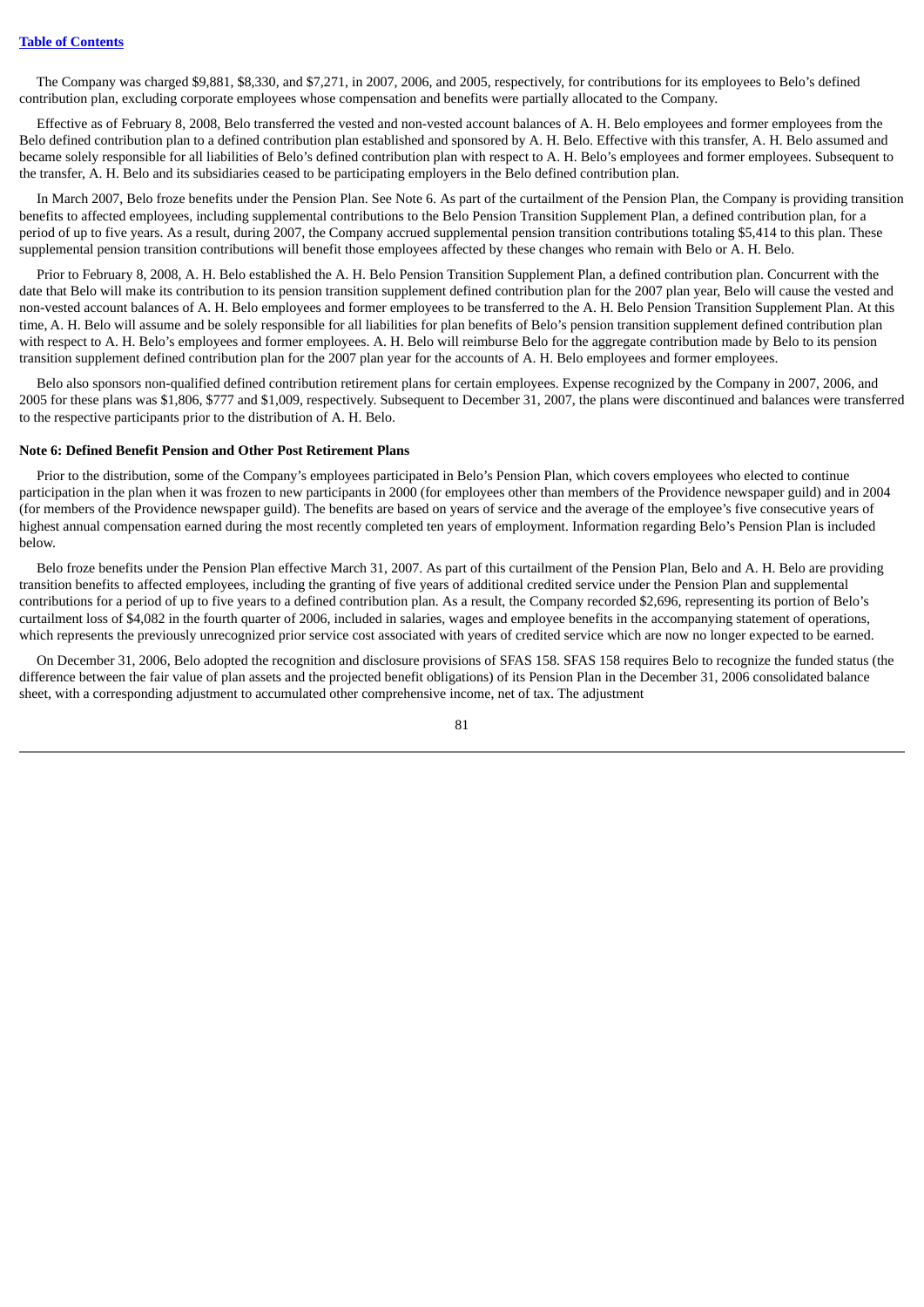to accumulated other comprehensive income at adoption of SFAS 158 represents the remaining net unrecognized actuarial losses as of December 31, 2006. These amounts will be subsequently recognized as net periodic pension cost pursuant to the Company's historical accounting policy for amortizing such amounts. Further, actuarial gains and losses that arise in subsequent periods and which are not recognized as a component of net periodic pension cost in the same periods will be recognized on the same basis as net actuarial losses included in accumulated other comprehensive income at adoption of SFAS 158.

Because Belo has curtailed all benefits under the Pension Plan as discussed above, the adoption of SFAS 158 had no effect on Belo's financial position as of December 31, 2006. In addition, the adoption of SFAS 158 had no effect on the Company's combined statement of operations for the year ended December 31, 2006, and it will not affect the Company's results of operations in future periods.

The reconciliation of the beginning and ending balances of the projected benefit obligation and the fair value of plans assets for the year ended December 31, 2007 and 2006, and the accumulated benefit obligation at December 31, 2007 and 2006, are as follows:

|                                       | 2007         | 2006        |
|---------------------------------------|--------------|-------------|
| <b>Funded Status</b>                  |              |             |
| Projected Benefit Obligation          |              |             |
| As of January 1,                      | \$497,626    | \$507,443   |
| Actuarial gains                       | (58, 827)    | (17,603)    |
| Service cost                          | 1,860        | 11,343      |
| Interest cost                         | 28,947       | 28,734      |
| Plan amendments                       |              | 40,334      |
| Curtailments                          |              | (54, 984)   |
| <b>Benefits</b> paid                  | (18,548)     | (17, 641)   |
| As of December 31,                    | \$451,058    | \$497,626   |
| Fair Value of Plan Assets             |              |             |
| As of January 1,                      | \$451,239    | \$410,513   |
| Actual return on plan assets          | 20,955       | 58,367      |
| Benefits paid                         | (18, 548)    | (17, 641)   |
| As of December 31,                    | 453,646      | 451,239     |
| Funded Status as of December 31,      | 2,588<br>\$. | \$ (46,387) |
| <b>Accumulated Benefit Obligation</b> | \$451,058    | \$497,626   |

Amounts recognized in Belo's balance sheet as of December 31, 2007 and 2006 consist of:

|                                      | 2007                     | 2006      |
|--------------------------------------|--------------------------|-----------|
| Non-current prepaid pension cost     | \$2,588                  |           |
| Accrued pension liability            | $\overline{\phantom{a}}$ | (46, 387) |
| Accumulated other comprehensive loss | 9,916                    | 54,737    |

The differences between the amounts recorded as prepaid pension cost in 2007 and the non-current pension liability in 2006 and the amounts recorded in accumulated other comprehensive loss are due to cumulative Company contributions in excess of net periodic pension benefit expense.

Belo's pension costs and obligations are calculated using various actuarial assumptions and methodologies as prescribed under SFAS 87. To assist in developing these assumptions and methodologies, Belo uses the services of an independent consulting firm. To determine the benefit obligations, the assumptions Belo uses include, but are not limited to, the selection of the discount rate. In determining the discount rate assumption, Belo used a measurement date of December 31, 2007 and constructed a portfolio of bonds to match the benefit payment stream that is projected to be paid from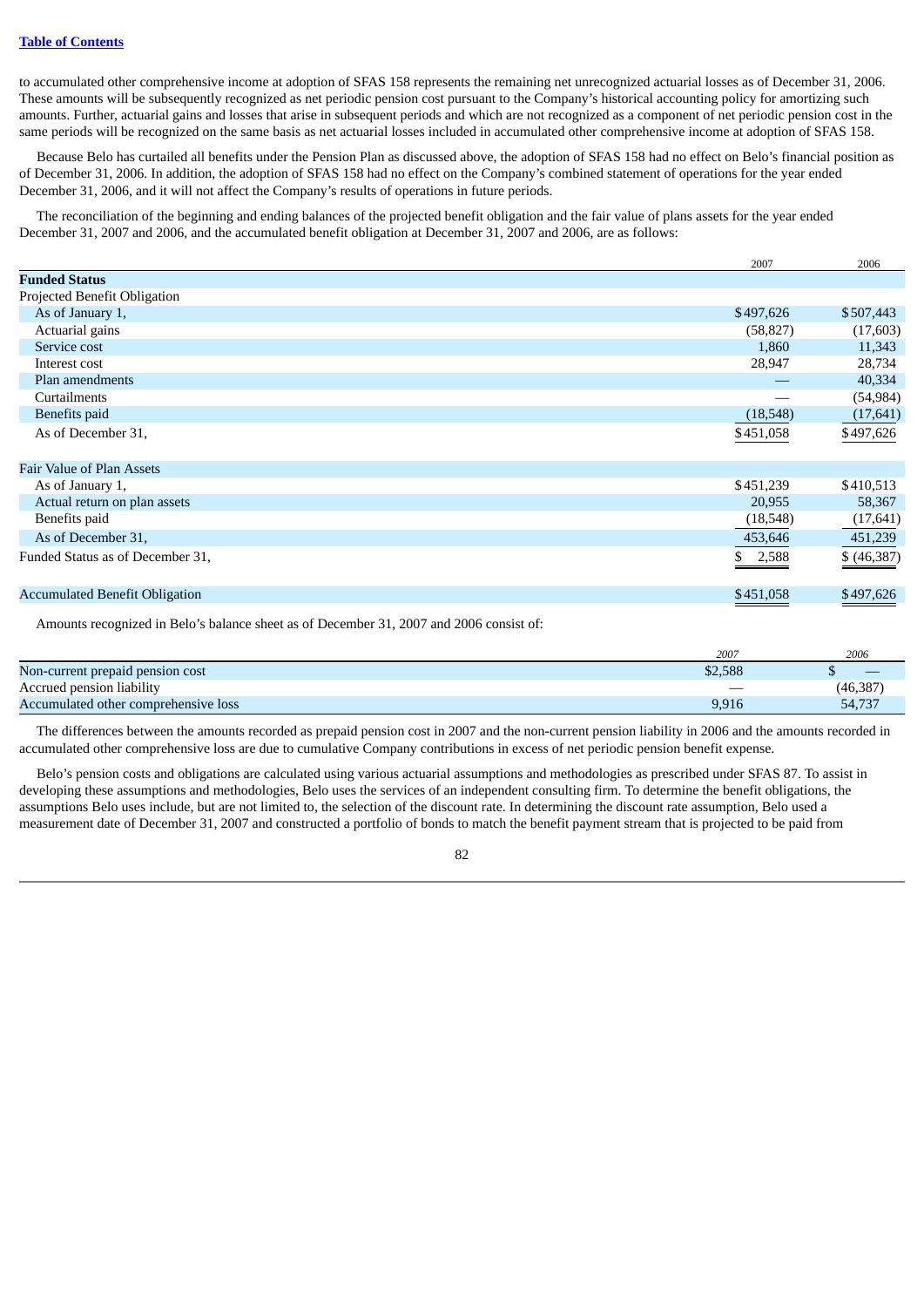Belo's pension plans. The benefit payment stream is assumed to be funded from bond coupons and maturities as well as interest on the excess cash flows from the bond portfolio. The discount rate used to determine benefit obligations for the Pension Plan as of December 31, 2007 and 2006, were 6.85 percent and 6.00 percent, respectively.

To compute Belo's net periodic benefit cost in the year ended December 31, 2007, Belo uses actuarial assumptions which include a discount rate, an expected long-term rate of return on plan assets and projected salary increases. The discount rate applied in this calculation is the rate used in computing the benefit obligation as of the end of the preceding year. The expected long-term rate of return on plan assets assumption is based on the weighted average expected long-term returns for the target allocation of plan assets as of the measurement date, the end of the year, and was developed through analysis of historical market returns, current market conditions and the Pension Plan's assets past experience. Although Belo believes that the assumptions used are appropriate, differences between assumed and actual experience may affect the Company's operating results.

Weighted average assumptions used to determine net periodic benefit cost for years ended December 31, 2007, 2006 and 2005 are as follows:

|                                             | 2007     | 2006  | 2005     |
|---------------------------------------------|----------|-------|----------|
| Discount rate                               | $6.00\%$ | 5.75% | $6.00\%$ |
| Expected long-term rate of return on assets | 8.50%    | 8.50% | 8.75%    |
| Rate of increase in future compensation     | N/A      | 4.20% | 4.20%    |

The net periodic pension cost (credit) for the years ended December 31, 2007, 2006 and 2005 includes the following components:

|                                                  | 2007                 | 2006      | 2005      |
|--------------------------------------------------|----------------------|-----------|-----------|
| Service $cost$ benefits earned during the period | \$1,860              | \$11.343  | \$10,862  |
| Interest cost on projected benefit obligation    | 28.947               | 28,734    | 27,565    |
| Expected return on plan assets                   | (36, 386)            | (34, 026) | (31, 139) |
| Amortization of net loss                         | 1,425                | 7,186     | 7,820     |
| Amortization of unrecognized prior service cost  |                      | 616       | 529       |
| Recognized curtailment loss                      |                      | 4.082     |           |
| Net periodic pension cost (credit)               | $\frac{1}{2}(4,154)$ | \$17,935  | \$15,637  |

The Company was charged \$(2,772), \$11,856 and \$10,432 for the years ended December 31, 2007, 2006 and 2005, respectively, for pension costs for its employees, excluding corporate employees whose compensation and benefits are partially allocated to the Company.

The expected benefit payments, net of administrative expenses, under the plan are as follows:

| \$20,545 |
|----------|
| 21,695   |
| 22,909   |
| 24,279   |
| 25,823   |
|          |

Belo's funding policy is to contribute annually to the Pension Plan amounts sufficient to meet minimum funding requirements as set forth in employee benefit and tax laws, but not in excess of the maximum tax deductible contribution. Belo made no contributions to the Pension Plan during 2007 and 2006. During 2005, the Company made contributions to the Pension Plan totaling \$15,000. The 2005 contributions exceeded Belo's required minimum contribution for ERISA funding purposes and there was no ERISA funding requirement in 2007 and 2006. No plan assets are expected to be returned to Belo or the Company during the fiscal year ended December 31, 2008.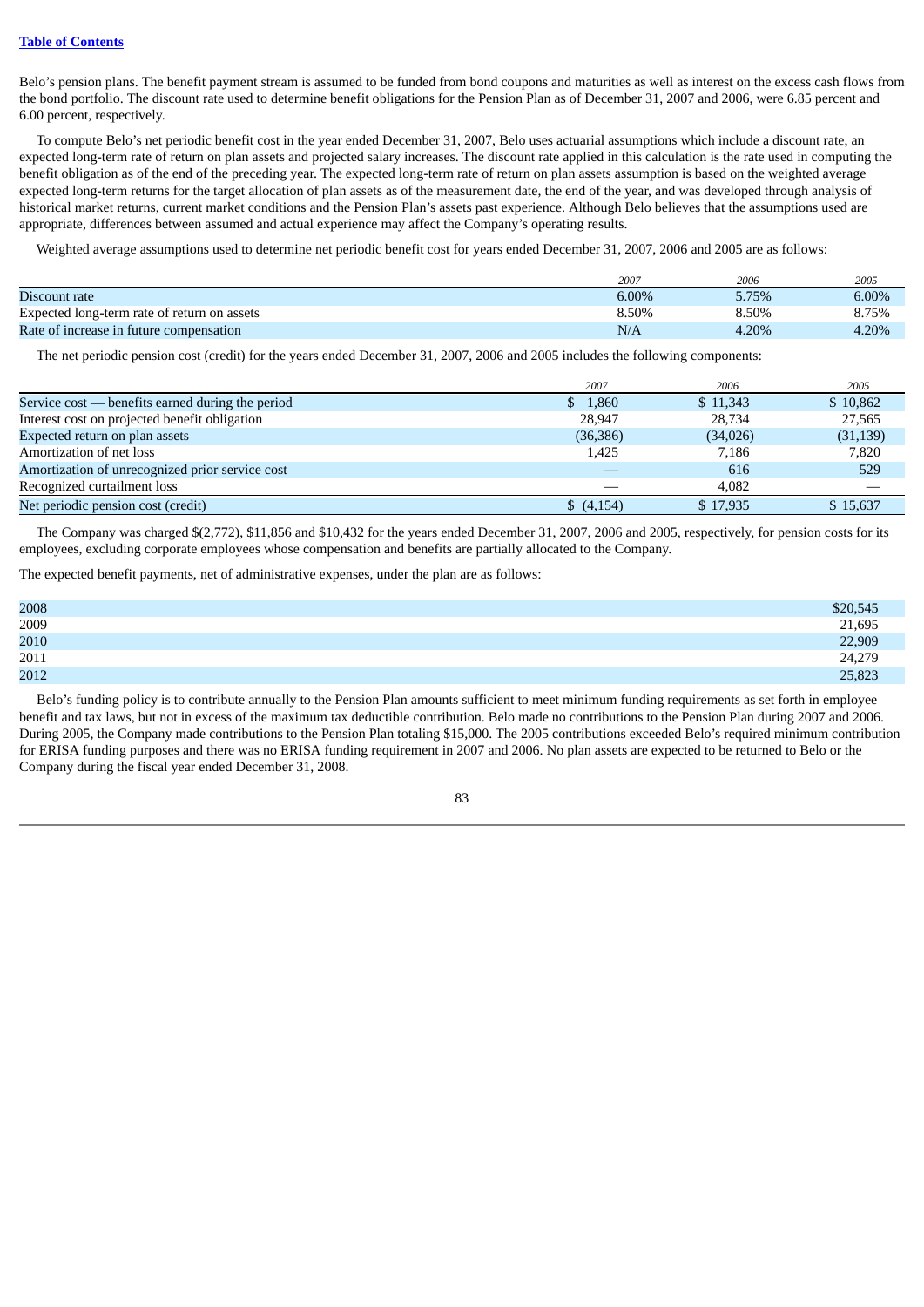The primary investment objective of the Pension Plan is to ensure, over the long-term life of the plan, an adequate pool of assets to support the benefit obligations to participants, retirees and beneficiaries. A secondary objective of the plan is to achieve a level of investment return consistent with a prudent level of portfolio risk that will minimize the financial effect of the Pension Plan on Belo and the Company.

The Pension Plan weighted-average target allocation and actual asset allocations at December 31, 2007 and 2006 by asset category are as follows:

|                                 | Target     | Actual |        |
|---------------------------------|------------|--------|--------|
| Asset category                  | Allocation | 2007   | 2006   |
| Domestic equity securities      | 60.0%      | 59.7%  | 61.0%  |
| International equity securities | 15.0%      | 18.9%  | 19.5%  |
| Fixed income securities         | 25.0%      | 20.9%  | 19.1%  |
| Cash                            |            | 0.5%   | 0.4%   |
| <b>Total</b>                    | 100.0%     | 100.0% | 100.0% |

Pension Plan assets do not include any Belo common stock at December 31, 2007 or 2006.

Subsequent to the distribution of A. H. Belo, Belo retained sponsorship of the Pension Plan and will, jointly with A. H. Belo, administer benefits for the Belo and A. H. Belo current and former employees who participate in the Pension Plan in accordance with the terms of the Pension Plan. The distribution will cause each A. H. Belo employee to have a separation from service for purposes of commencing benefits under the Pension Plan at or after age 55. As sponsor of the Pension Plan, Belo will be solely responsible for satisfying the funding obligations with respect to the Pension Plan and retains sole discretion to determine the amount and timing of any contributions required to satisfy such funding obligations. Belo also retains the right, in its sole discretion, to terminate the Pension Plan. A. H. Belo will reimburse Belo for 60 percent of each contribution Belo makes to the Pension Plan.

Belo also sponsors post retirement benefit plans that certain of the Company's employees participate in. Expense recognized by the Company for the years ended December 31, 2007, 2006 and 2005 for these plans was \$169, \$392 and \$442, respectively.

### **Note 7: Long-term Debt**

Prior to the distribution, A. H. Belo and its subsidiaries had notes payable arrangements with Belo, primarily to facilitate tax planning and cash management strategies. These notes accrued interest at prime plus one percent and have various payment terms.

There were three types of notes payable to Belo:

- **•** Revolving notes which have an upper limit up to which an entity may borrow and are payable in full at the end of each fiscal year;
- **•** Installment notes payable in ten equal annual installments on each of the ten anniversaries from the inception of the note; and
- **•** Notes payable in full on the tenth anniversary from the inception of the note.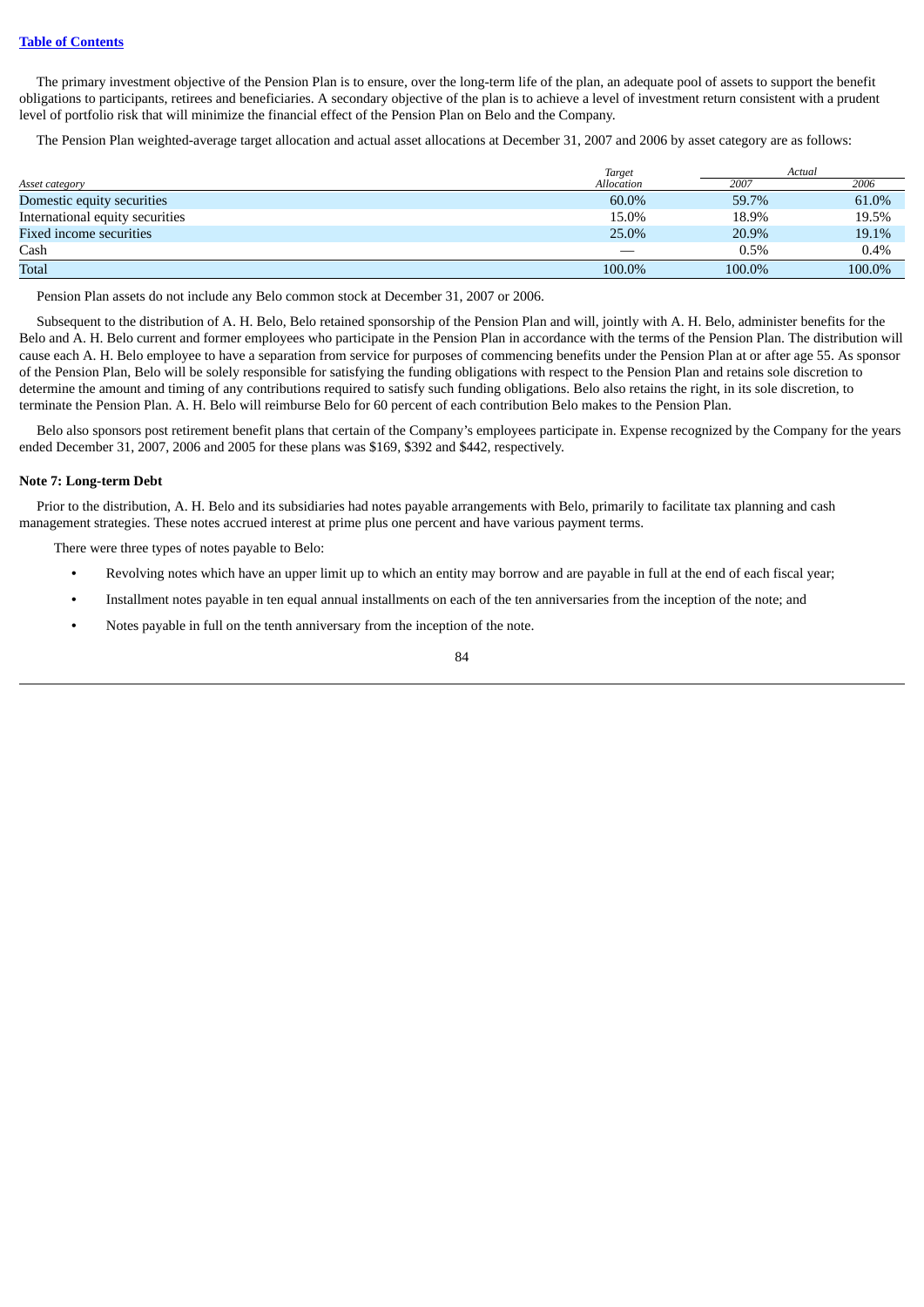Notes payable to Belo consist of the following at December 31, 2007 and 2006:

|                                                  | 2007      | 2006      |
|--------------------------------------------------|-----------|-----------|
| <b>Revolving notes</b>                           | \$224,433 | \$201,432 |
| Installment notes                                | 853       | 1.785     |
| <b>Balloon notes</b>                             | 154,022   | 151,608   |
|                                                  |           |           |
| Total notes payable to Belo Corp.                | 379,308   | 354,825   |
| Less current maturities                          | 392       | 932       |
|                                                  |           |           |
| Long-term portion of notes payable to Belo Corp. | \$378,916 | \$353,893 |

The weighted average effective interest rate on the notes payable was 8.5 percent and 9.25 percent at December 31, 2007 and 2006, respectively.

As of February 8, 2008, in connection with Belo Corp.'s distribution of the Company, Belo contributed to the capital of A. H. Belo and its subsidiaries the net intercompany indebtedness owed to Belo by the Company or assigned indebtedness to the Company. This effectively settled the notes payable balances described above.

In connection with the distribution from Belo, A. H. Belo entered into a bank credit facility agreement (the "Credit Agreement") on February 4, 2008, with JPMorgan Chase Bank, N.A., J.P. Morgan Securities, Inc., Banc of America Securities LLC, Bank of America, N.A. and certain other lenders party thereto. This facility may be used for future working capital needs and other general corporate purposes, including letters of credit. The Credit Agreement consists of a \$100 million senior unsecured five-year revolving credit facility. Borrowings under this agreement will bear interest at a variable interest rate based on either LIBOR or a base rate, in either case plus an applicable margin that varies depending upon the Company's leverage ratio.

The Credit Agreement contains a number of restrictions on the Company's business, including, but not limited to, restrictions on the Company's (and certain of its subsidiaries') ability to incur indebtedness; grant liens on assets; make certain restricted payments; merge, consolidate, or sell assets; engage in transactions with affiliates; enter into restrictive agreements; enter into sale-leaseback transactions; and to make certain investments. In addition, the Company is subject to a leverage ratio covenant and a fixed charge coverage ratio covenant. The Credit Agreement also contains affirmative covenants and events of default, including a cross-default to certain other debt. Failure to comply with these covenants, or the occurrence of an event of default, could result in acceleration of the Company's debt and other financial obligations under the Credit Agreement.

The Credit Agreement requires the Company's material subsidiaries to guarantee the obligations of the Company under the agreement.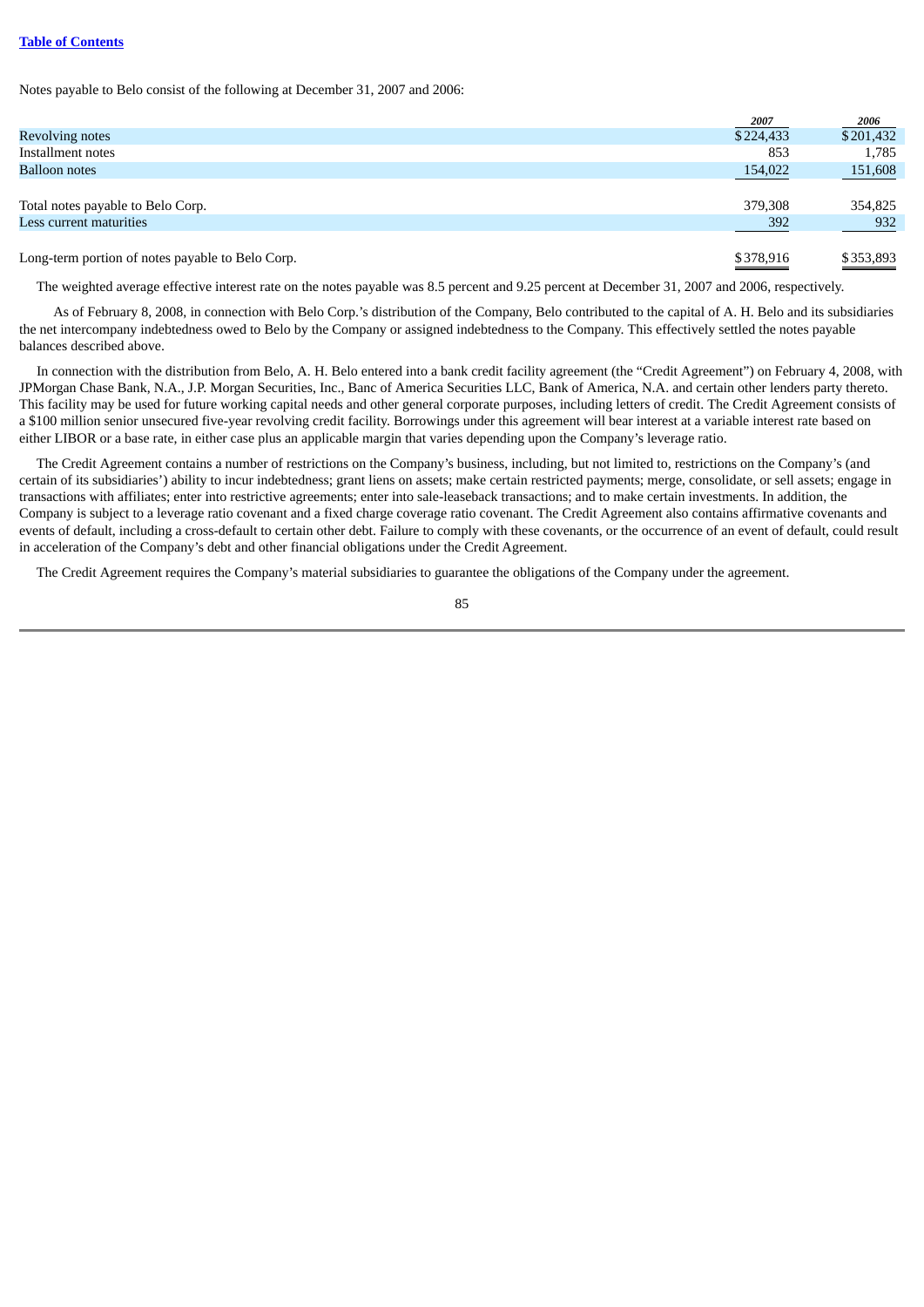### **Note 8: Income Taxes**

Income tax expense for the years ended December 31, 2007, 2006, and 2005 consists of the following:

|                                    | 2007        | 2006     | 2005      |
|------------------------------------|-------------|----------|-----------|
| Current                            |             |          |           |
| Federal                            | 4,527<br>\$ | \$19,478 | \$ 31,670 |
| <b>State</b>                       | 5,678       | 4,085    | 4,081     |
| Total current                      | 10,205      | 23,563   | 35,751    |
| Deferred                           |             |          |           |
| Federal                            | (8,259)     | (10,759) | (5, 547)  |
| <b>State</b>                       | (3, 433)    | (936)    | 157       |
| Total deferred                     | (11,692)    | (11,695) | (5,390)   |
| Total income tax expense (benefit) | (1,487)     | \$11,868 | \$ 30,361 |

Income tax expense (benefit) for the years ended December 31, 2007, 2006, and 2005 differ from amounts computed by applying the applicable United States federal income tax rate as follows:

|                                                |             | <b>Years ended December 31.</b> |           |  |
|------------------------------------------------|-------------|---------------------------------|-----------|--|
|                                                | 2007        | 2006                            | 2005      |  |
| Computed expected income tax expense (benefit) | \$(121,975) | \$9,466                         | \$27,363  |  |
| Texas margin tax adjustment                    | (1,896)     |                                 |           |  |
| State income taxes                             | 3,380       | 2,047                           | 2,755     |  |
| Impairment charge                              | 120.548     |                                 |           |  |
| Other                                          | (1,544)     | 355                             | 243       |  |
| Total income tax expense (benefit)             | (1,487)     | \$11,868                        | \$ 30,361 |  |
| Effective income tax expense (benefit) rate    | $(0.4)\%$   | 43.9%                           | 38.8%     |  |

In May 2006, the Texas legislature enacted a new law that reforms the Texas franchise tax system and replaces it with a new tax system, referred to as the Texas margin tax. The Texas margin tax is a significant change in Texas tax law because it generally makes all legal entities subject to tax, including general and limited partnerships, while the current franchise tax system applies only to corporations and limited liability companies. The Company conducts some operations in Texas that will become subject to the new Texas margin tax. The effective date of the Texas margin tax, which has been interpreted to be an income tax for accounting purposes, is January 1, 2008 for calendar year-end companies, and the computation of tax liability is expected to be based on 2007 revenues as reduced by certain deductions.

In accordance with provisions of SFAS 109, "Accounting for Income Taxes," which requires that deferred tax assets and liabilities be adjusted for the effects of new tax legislation in the period of enactment, the Company recorded reductions of income tax expense of approximately \$1,873 and \$326 in the second quarters of 2007 and 2006, respectively. The estimates were based on the Texas margin tax law and the guidance issued by the Texas Comptroller of Public Accounts.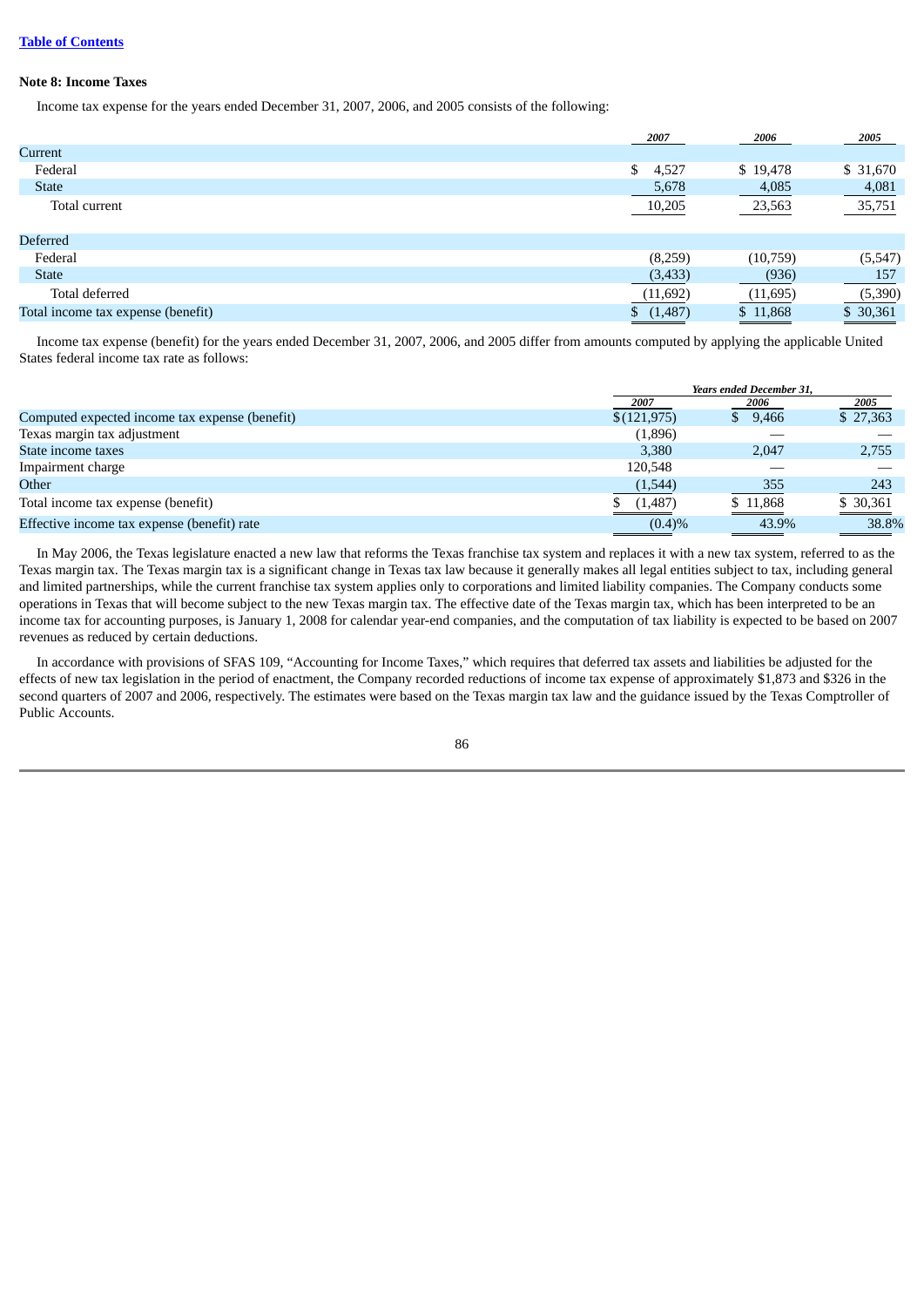Significant components of the Company's deferred tax liabilities and assets as of December 31, 2007 and 2006 are as follows:

|                                                                                | 2007     | 2006     |
|--------------------------------------------------------------------------------|----------|----------|
| Deferred tax liabilities:                                                      |          |          |
| Excess tax amortization                                                        | \$16,211 | \$15,862 |
| Excess tax depreciation                                                        | 13,603   | 25,093   |
| Total deferred tax liabilities                                                 | 29,814   | 40,955   |
| Deferred tax assets:                                                           |          |          |
| Deferred compensation and benefits                                             | 5.604    | 4,548    |
| State taxes                                                                    | 1.524    | 1,730    |
| Expenses deductible for tax purposes in a year different from the year accrued | 5.919    | 5,913    |
| Other                                                                          | 2,324    | 2,124    |
| Total deferred tax assets                                                      | 15,371   | 14,315   |
| Net deferred tax liability                                                     | \$14,445 | \$26,640 |
|                                                                                |          |          |

On January 1, 2007, the Company adopted FASB Interpretation (FIN) 48, "Accounting for Uncertainty in Income Taxes." FIN 48, an interpretation of SFAS 109, "Accounting for Income Taxes," that clarifies the accounting and disclosure requirements for uncertainty in tax positions as defined by the standard. In connection with the adoption of FIN 48, the Company has analyzed its filing positions in all significant jurisdictions where it is required to file income tax returns for the open tax years in such jurisdictions. The Company has identified as major tax jurisdictions, as defined, its federal income tax return and its state income tax returns in five states. The Company's federal income tax returns for the years subsequent to December 31, 2002, remain subject to examination. The Company's income tax returns in major state income tax jurisdictions where the Company operates remain subject to examination for various periods subsequent to December 31, 2001. The Company currently believes that all significant filing positions are highly certain and that, more likely than not, all of its significant income tax filing positions and deductions would be sustained. Therefore, the Company has no significant reserves for uncertain tax positions and no adjustments to such reserves were required upon the adoption of FIN 48. If interest and penalties are assessed, interest costs will be recognized in interest expense and penalties will be recognized in operating expenses.

### **Note 9: Commitments**

As of December 31, 2007, the Company had contractual obligations for capital expenditures that primarily relate to newspaper production equipment and leases. The table below summarizes the following commitments of the Company as of December 31, 2007:

| <b>Nature of</b><br><b>Commitment</b> | Total  | 2008   | 2009  | 2010  | 2011 | 2012 | <b>Thereafter</b> |
|---------------------------------------|--------|--------|-------|-------|------|------|-------------------|
| Capital expenditures and licenses     | 6.568  | 5.936  | 632   |       | _    |      |                   |
| Non-cancelable operating leases       | 11.895 | 5.081  | 3.459 | 1,957 | 876  | 514  |                   |
| Total                                 | 18.463 | 11.017 | 4.091 | 1.957 | 876  | 514  |                   |

Total lease expense for property and equipment was \$7,534, \$7,978, and \$8,080 in 2007, 2006, and 2005, respectively.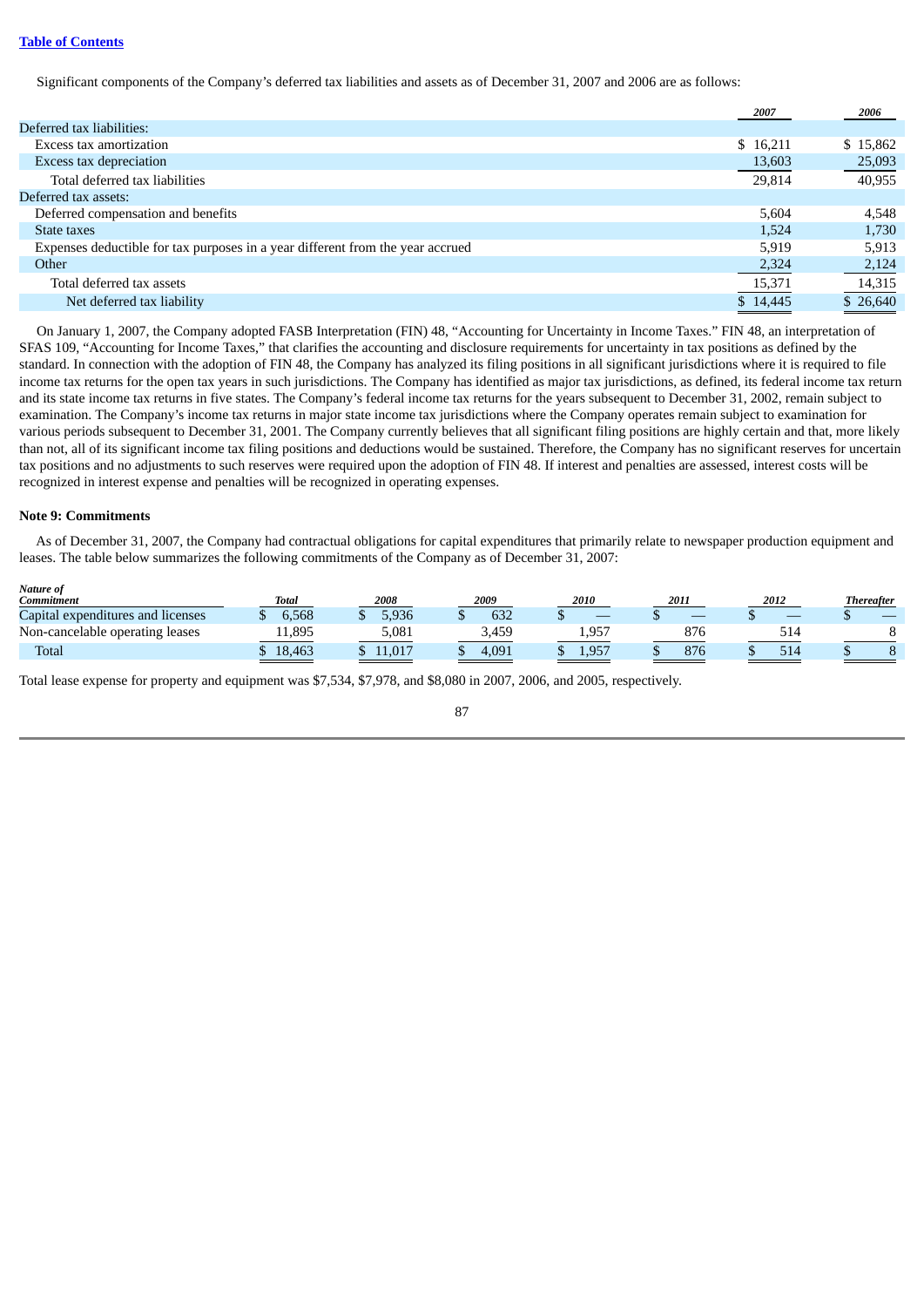#### **Note 10: Contingent Liabilities**

In 2004, Belo announced that an internal investigation, then ongoing, disclosed practices and procedures that led to an overstatement of previously reported circulation figures at *The Dallas Morning News*, primarily in single copy sales. In response to the overstatement, Belo implemented a voluntary advertiser plan developed by Belo management. The plan included cash payments to advertisers and future advertising credits. Payments under the plan were made without any condition that such advertisers release *The Dallas Morning News* from liability for the circulation overstatement. To use the credits, advertisers generally placed advertising in addition to the terms of the advertiser's current contract. There are no unused credits.

On August 23, 2004, August 26, 2004, and October 5, 2004, three related lawsuits were filed by purported shareholders of Belo in the United States District Court for the Northern District of Texas against Belo, Robert W. Decherd, and Barry T. Peckham, a former executive officer of *The Dallas Morning News*. The complaints arise out of the circulation overstatement at *The Dallas Morning News* announced by Belo in 2004, alleging that the overstatement artificially inflated Belo's financial results and thereby injured investors. The plaintiffs seek to represent a purported class of shareholders who purchased Belo common stock between May 12, 2003 and August 6, 2004. The complaints allege violations of Sections 10(b) and 20(a) of the Securities Exchange Act of 1934. On October 18, 2004, the court ordered the consolidation of all cases arising out of the same facts and presenting the same claims, and on February 7, 2005, plaintiffs filed an amended, consolidated complaint adding as defendants John L. Sander, Dunia A. Shive, and Dennis A. Williamson, all of whom are current or retired executive officers of Belo, and James M. Moroney III, an executive officer of *The Dallas Morning News*. On May 18, 2007, the court partially granted defendants' motions to dismiss plaintiffs' second amended complaint to the extent it dismissed plaintiffs' complaint as to defendants John L. Sander, Dunia A. Shive, and Dennis A. Williamson. The motions to dismiss were denied as to the other defendants. On September 19, 2007, plaintiffs filed their motion for class certification; defendants filed their response to this motion on October 26, 2007. Plaintiffs filed their reply to the response on November 16, 2007. On November 26, 2007, the court denied defendants' motion for reconsideration of the court's denial of defendants' motion to dismiss as to the remaining defendants. No class or classes have been certified and no amount of damages has been specified. The Company believes the complaints are without merit and intends to defend vigorously against them.

On June 3, 2005, a shareholder derivative lawsuit was filed by a purported individual shareholder of Belo in the 191st Judicial District Court of Dallas County, Texas, against Robert W. Decherd, John L. Sander, Dunia A. Shive, Dennis A. Williamson, and James M. Moroney III; Barry T. Peckham; and Louis E. Caldera, Judith L. Craven, Stephen Hamblett, Dealey D. Herndon, Wayne R. Sanders, France A. Córdova, Laurence E. Hirsch, J. McDonald Williams, Henry P. Becton, Jr., Roger A. Enrico, William T. Solomon, Lloyd D. Ward, M. Anne Szostak, and Arturo Madrid, current or former directors of Belo. The lawsuit makes various claims asserting mismanagement and breach of fiduciary duty related to the circulation overstatement at *The Dallas Morning News.* On May 30, 2007, after a prior discovery stay ended, the court issued an order administratively closing the case. Under the court's order, the case is stayed and, as a result, no further action can be taken unless the case is reinstated. The court retained jurisdiction and the case is subject to being reinstated by the court or upon motion by any party. The court's order was not a dismissal with prejudice.

Under the terms of the separation and distribution agreement between A. H. Belo and Belo, A. H. Belo and Belo will share equally in any liabilities, net of any applicable insurance, resulting from the circulation-related lawsuits described above.

In 2004, the staff of the SEC notified Belo that it was conducting a newspaper industry-wide inquiry into circulation practices, and inquired specifically about *The Dallas Morning News,* circulation overstatement. Belo briefed the SEC on *The Dallas Morning News,* circulation situation and related matters. The information voluntarily provided to the SEC related to *The Dallas Morning News*, as well as *The*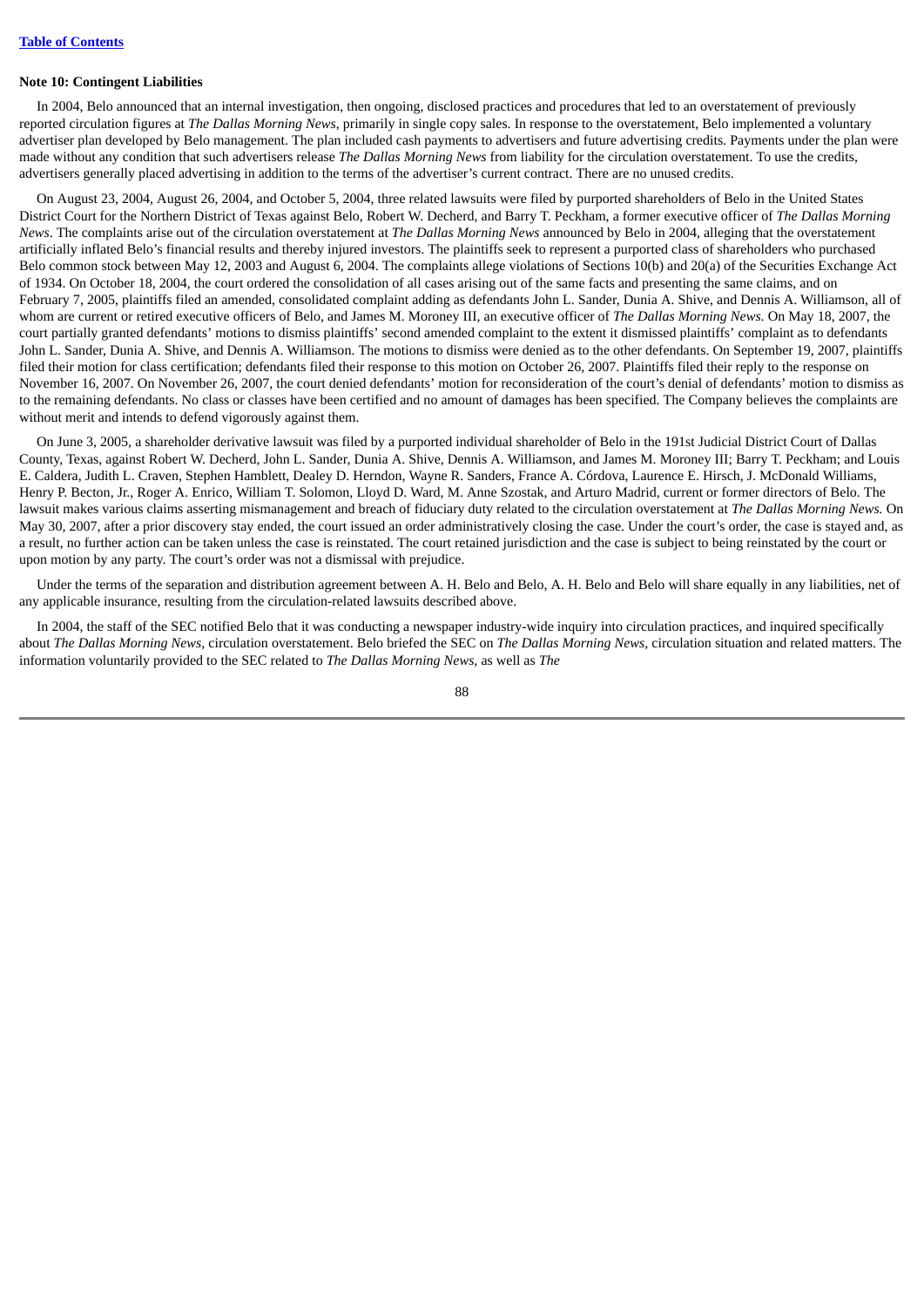*Providence Journal* and *The Press-Enterprise*. On October 1, 2007, the SEC staff sent counsel for Belo a letter stating that the inquiry has been completed and that the SEC staff does not intend to recommend any enforcement action by the SEC.

On October 24, 2006, eighteen former employees of *The Dallas Morning News* filed a lawsuit against various A. H. Belo-related parties in the United States District Court for the Northern District of Texas. The plaintiffs' lawsuit alleges unlawful discrimination and ERISA violations and includes allegations relating to *The Dallas Morning News* circulation overstatement (similar to the circulation-related lawsuits described above). In June 2007, the court issued a memorandum order granting in part and denying in part defendants' motion to dismiss. In August 2007, the court dismissed certain additional claims. A trial date in January 2009 has been set. The Company believes the lawsuit is without merit and intends to defend vigorously against it.

In addition to the proceedings disclosed above, a number of other legal proceedings are pending against A. H. Belo, including several actions for alleged libel and/or defamation. In the opinion of management, liabilities, if any, arising from these other legal proceedings would not have a material adverse effect on A. H. Belo's results of operations, liquidity, or financial position.

#### **Note 11: Reduction in Force**

On September 14, 2006, the Company completed a voluntary severance program for newsroom employees at *The Dallas Morning News*. The voluntary severance affected approximately 112 positions. The total charge for severance costs and other expenses related to this reduction in workforce was approximately \$6,491, which was recorded and paid in 2006. In April 2006, the Company announced its technology optimization initiative. Part of this initiative is the elimination of approximately 60 positions. The total charge for severance costs and other expenses related to this initiative is expected to be approximately \$1,742, of which \$1,688 was recorded in 2006. Approximately \$1,388 of the technology initiative charges were recorded by the Company, with the remaining amount recorded as Belo corporate expenses. Of the \$1,688 in charges recorded in salaries, wages and employee benefits as of December 31, 2006, approximately \$1,627 was paid in 2006. As of December 31, 2007, all the remaining amounts due have been paid.

#### **Note 12: Related Party Transactions**

In December 2005, Belo Corp. entered into a construction contract with Austin Commercial, L.P. relating to *The Dallas Morning News* distribution and production center in southern Dallas. As of December 31, 2007, all amounts relating to the contract have been paid and the contract is now complete. The contract provided for total payments of approximately \$16,055, of which approximately \$2,338 and \$13,162 were paid during the years ended December 31, 2007 and 2006, respectively. Bill Solomon, a member of Belo's Board of Directors, was Chairman of Austin Industries, Inc., the parent company of Austin Commercial, L.P, at the time the contract commenced.

#### **Note 13: Subsequent Events**

On October 1, 2007, Belo announced a plan to distribute its newspaper business and related assets and liabilities to its shareholders to create a separate public company. On February 8, 2008, Belo contributed all of its subsidiaries engaged in the newspaper business and related assets and liabilities to A. H. Belo.

On February 8, 2008, Belo also settled or assigned intercompany indebtedness between and among Belo and its subsidiaries, including Belo's subsidiaries engaged in the newspaper business and related assets. Belo settled accounts through contributions of such indebtedness to the capital of the debtor subsidiaries, distributions by creditor subsidiaries, and other non-cash transfers, or assigned such notes to A. H. Belo. As of the effective time of the distribution, Belo had contributed to the capital of A. H. Belo and its subsidiaries the net intercompany indebtedness owed to Belo by A. H. Belo and its subsidiaries and A. H. Belo assumed the indebtedness owed by Belo to the A. H. Belo subsidiaries.

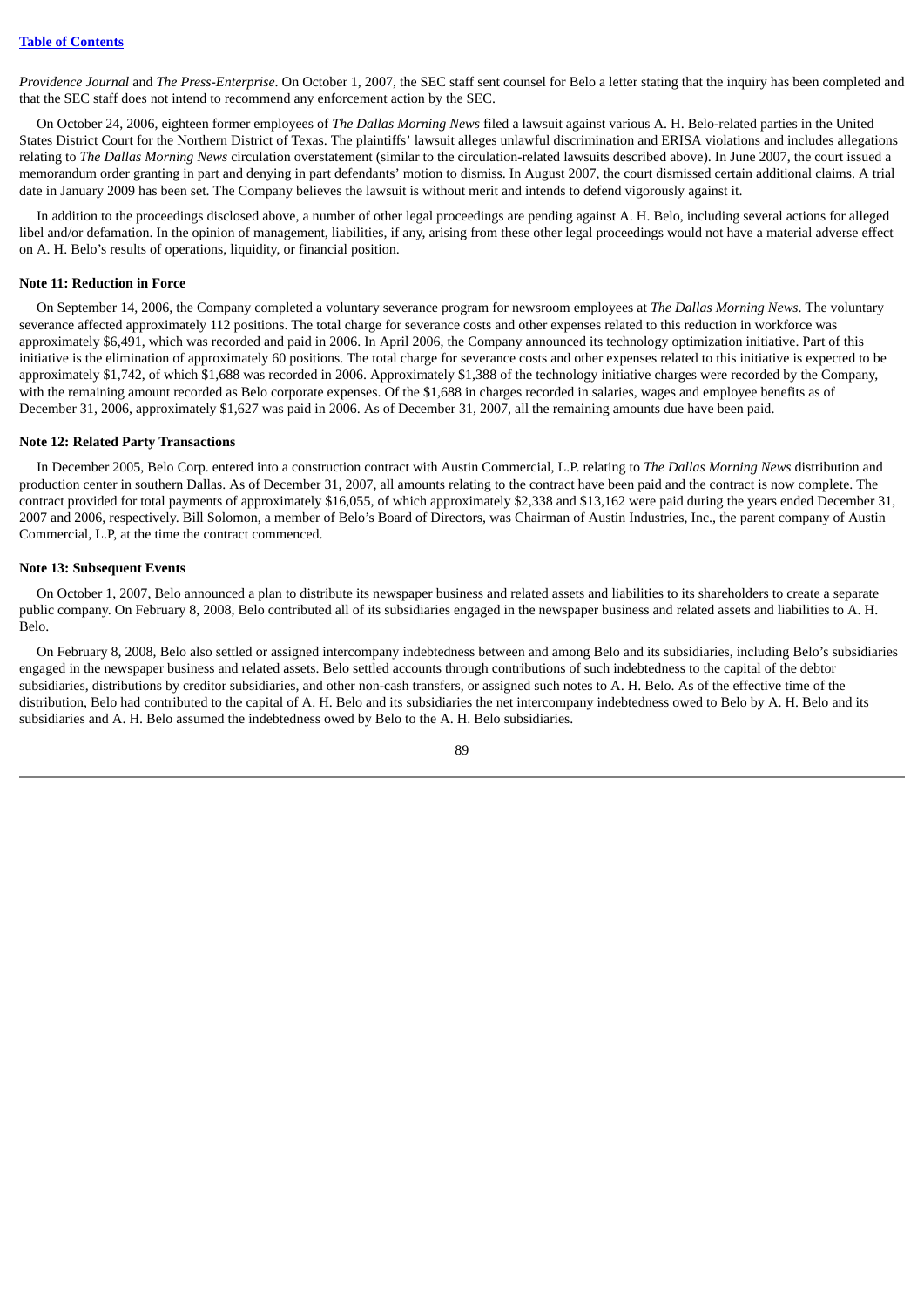On February 8, 2008, the distribution was completed in the form of a pro-rata dividend to Belo's shareholders shares of 0.20 A. H. Belo Series A common stock for every share of Belo Series A common stock, and 0.20 shares of A. H. Belo Series B common stock for every share of Belo Series B common stock owned as of the close of business on January 25, 2008. As a result of the distribution, A. H. Belo issued 17,603,244 shares of Series A common stock and 2,848,628 shares of Series B common stock.

On February 8, 2008, as a consequence of the distribution, A. H. Belo became a separate public company. Belo has no further ownership interest in A. H. Belo or in any newspaper or related businesses, and A. H. Belo has no ownership interest in Belo or in any television station or related businesses. A. H. Belo's relationship with Belo is now governed by a series of agreements governing various relationships between A. H. Belo and Belo described below. Belo and A. H. Belo also co-own certain downtown Dallas, Texas real-estate.

In connection with the distribution, the Company entered into a separation and distribution agreement, a services agreement, a tax matters agreement, an employee matters agreement, and other agreements with Belo. In the separation and distribution agreement, effective as of the distribution date, A. H. Belo and Belo will indemnify each other and certain related parties, from all liabilities existing or arising from acts and events occurring, or failing to occur (or alleged to have occurred or to have failed to occur) regarding each other's businesses, whether occurring before, at or after the effective time of the distribution; provided, however, that under the terms of the separation and distribution agreement, the Company and Belo will share equally in any liabilities, net of any applicable insurance, resulting from the circulation-related lawsuits described in the Note 10.

Under the services agreement, Belo (or its subsidiaries) will provide the following services and/or support to A. H. Belo: legal and government affairs; certain human resources activities; and payroll and other specified financial management activities. Similarly, A. H. Belo (or its subsidiaries) will provide the following services and/or support to Belo: information technology; interactive media; certain employee benefit plan administration; real estate management; and other specified operations activities. The services will generally be provided for a term beginning on the distribution date and expiring on the earlier of the second anniversary of the distribution date or the date of termination of a particular service pursuant to the agreement. The party receiving a service can generally terminate provision of that service upon 90 days advance notice to the party providing the service. Payments made or other consideration provided in connection with all continuing transactions between the Company and Belo will be on a basis arrived at by the parties bargaining at arms-length or with respect to services not inconsistent with the business purpose of the parties.

The tax matters agreement sets out each party's rights and obligations with respect to payment deficiencies and refunds, if any, of federal, state, local, or foreign taxes for periods before and after the distribution and related matters such as the filing of tax returns and the conduct of IRS and other audits. Under this agreement, Belo will be responsible for all income taxes prior to the distribution, except that A. H. Belo will be responsible for its share of income taxes paid on a consolidated basis for the period of January 1, 2008 through February 8, 2008. A. H. Belo will also be responsible for its income taxes for 2008 not paid on a consolidated basis. In addition, even though the distribution otherwise qualifies for tax-free treatment to shareholders, Belo (but not its shareholders) will recognize for tax purposes approximately \$51,900 of previously deferred intercompany non-cash gains in connection with the distribution, resulting in a federal income tax obligation of approximately \$18,000, and a state tax that is not currently estimable and which is not expected to be material. If such gains are adjusted in the future, then Belo and the Company shall be responsible for paying the additional tax associated with any increase in such gains in the ratio of one-third and two-thirds, respectively. With respect to all other taxes, Belo will be responsible for taxes attributable to the television business and related assets, and A. H. Belo will be responsible for taxes attributable to the newspaper businesses and related businesses. In addition, the Company will indemnify Belo, and Belo will indemnify the Company, for all taxes and liabilities incurred as a result of post-distribution actions or omissions by the indemnifying party that affect the tax consequences of the distribution, subject to certain exceptions.

The employee matters agreement allocates liabilities and responsibilities regarding employee compensation and benefit plans and programs and other related matters in connection with the distribution,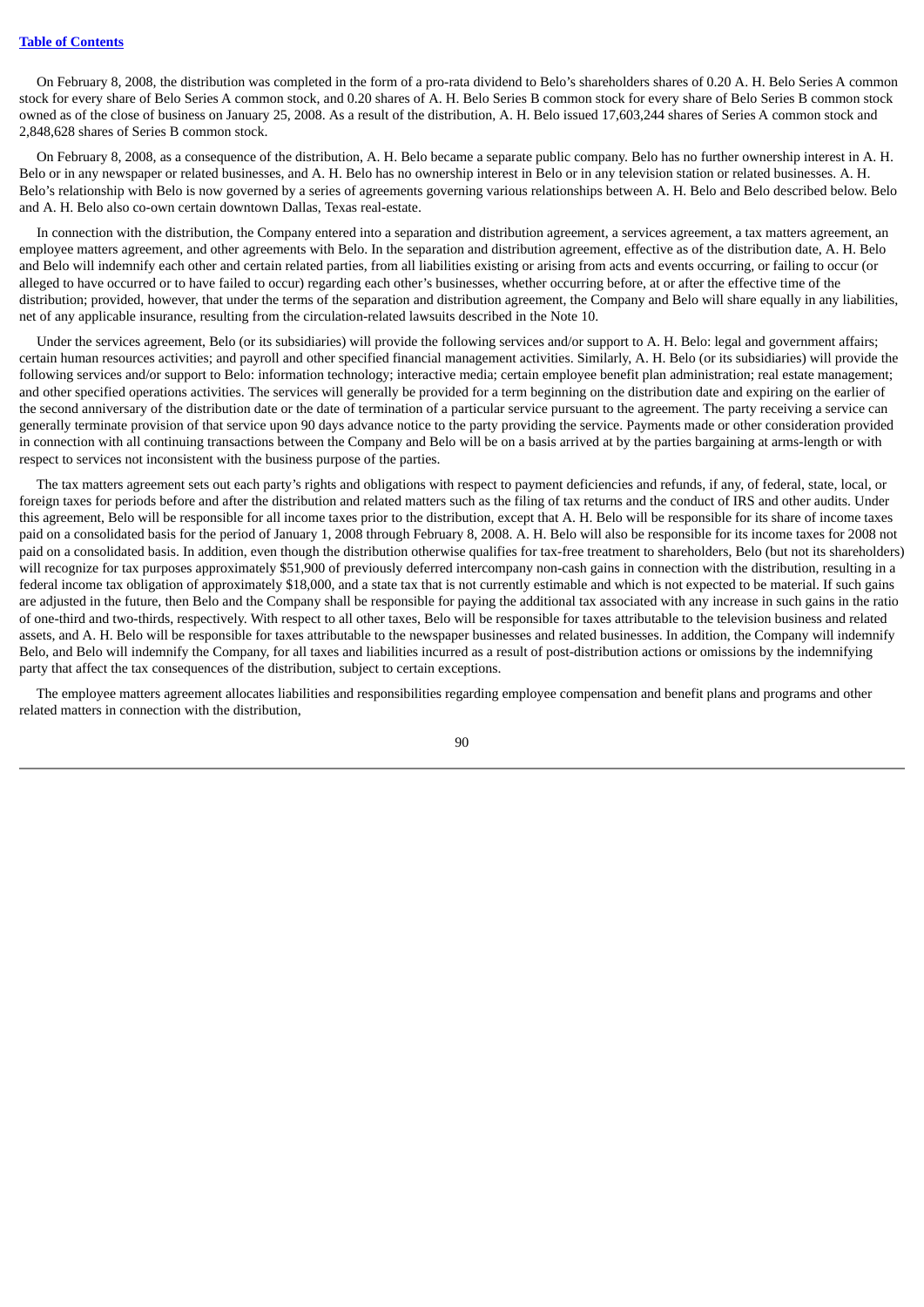including, without limitation, the treatment of outstanding Belo equity awards, certain outstanding annual and long-term incentive awards, existing deferred compensation obligations, and certain retirement and welfare benefit obligations. See Notes 5 and 6.

Belo's Dallas/Fort Worth television station, WFAA-TV, and *The Dallas Morning News,* owned by A. H. Belo, entered into an agreement whereby each agrees to provide media content, cross-promotion, and other services to the other. *The Dallas Morning News* and WFAA-TV currently share media content at no cost, as do other media operating companies of Belo and A. H. Belo, and that sharing is expected to continue for the foreseeable future.

In connection with the distribution from Belo, A. H. Belo entered into a bank credit facility agreement on February 4, 2008. See Note 7.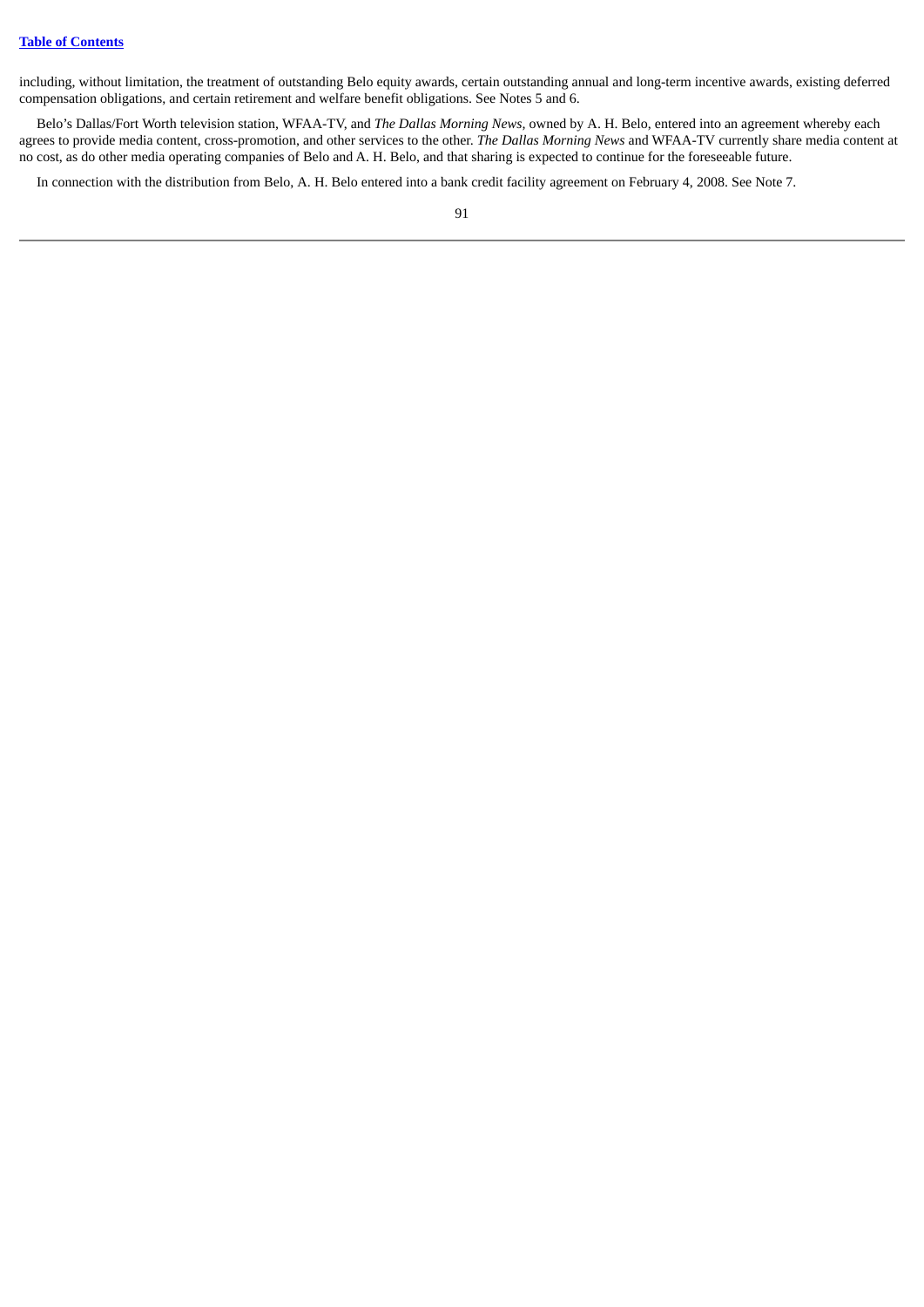## **Note 14: Quarterly Results of Operations** *(unaudited)*

Following is a summary of the unaudited quarterly results of operations for the years ended December 31, 2007 and 2006.

|                                                    | <b>1st Quarter</b> | 2nd Quarter           | 3rd Quarter   | <b>4th Quarter</b>      |
|----------------------------------------------------|--------------------|-----------------------|---------------|-------------------------|
| 2007                                               |                    |                       |               |                         |
| Net operating revenues                             |                    |                       |               |                         |
| Advertising                                        | \$141,945          | \$157,704             | \$147,511     | \$153,175               |
| Circulation                                        | 27,617             | 27,894                | 28,210        | 28,914                  |
| Other                                              | 6,151              | 6,678                 | 6,219         | 6,650                   |
| Total operating revenues                           | 175,713            | 192,276               | 181,940       | 188,739                 |
| Operating costs and expenses                       |                    |                       |               |                         |
| Salaries, wages and employee benefits              | 75,299             | 72,492                | 72,840        | 76,999                  |
| Other production, distribution and operating costs | 60,899             | 65,170                | 66,243        | 66,919                  |
| Newsprint, ink and other supplies                  | 26,668             | 26,007                | 25,037        | 24,789                  |
| Goodwill impairment                                |                    |                       | $\equiv$      | 344,424                 |
| Depreciation                                       | 11,360             | 11,352                | 11,142        | 11,961                  |
| Amortization                                       | 1,625              | 1,625                 | 1,624         | 1,625                   |
| Total operating costs and expenses                 | 175,851            | 176,646               | 176,886       | 526,717                 |
| Other expense, net                                 | (8,570)            | (6, 427)              | (8,238)       | (7, 832)                |
| Income tax (expense) benefit                       | (688)              | 3,097                 | (3,097)       | 2,175                   |
| Net earnings (loss)                                | \$<br>(9,396)      | \$12,300              | \$<br>(6,281) | $$$ (343,635)           |
| 2006                                               |                    |                       |               |                         |
| Net operating revenues                             |                    |                       |               |                         |
| Advertising                                        | \$160,761          | \$174,415             | \$161,562     | \$177,402               |
| Circulation                                        | 29,184             | 28,737                | 29,229        | 29,115                  |
| Other                                              | 7,086              | 7,079                 | 6,467         | 6,696                   |
| Total operating revenues                           | 197,031            | 210,231               | 197,258       | 213,213                 |
| Operating costs and expenses                       |                    |                       |               |                         |
| Salaries, wages and employee benefits              | 83,458             | 78,043                | 82,709        | 78,737                  |
| Other production, distribution and operating costs | 60,317             | 66,309                | 62,515        | 68,935                  |
| Newsprint, ink and other supplies                  | 36,463             | 33,933                | 30,484        | 31,895                  |
| Depreciation                                       | 9,871              | 10,028                | 9,868         | 10,229                  |
| Amortization                                       | 1,645              | 1,646                 | 1,645         | 1,646                   |
| Total operating costs and expenses                 | 191,754            | 189,959               | 187,221       | 191,442                 |
| Other expense, net                                 | (6,748)            | (7,439)               | (8,578)       | (7, 545)                |
| Income tax (expense) benefit                       | 595                | (4,760)               | (1,906)       | (5,797)                 |
| Net earnings (loss)                                | \$<br>(876)        | $\mathbb{S}$<br>8,073 | \$<br>(447)   | $\mathfrak{S}$<br>8,429 |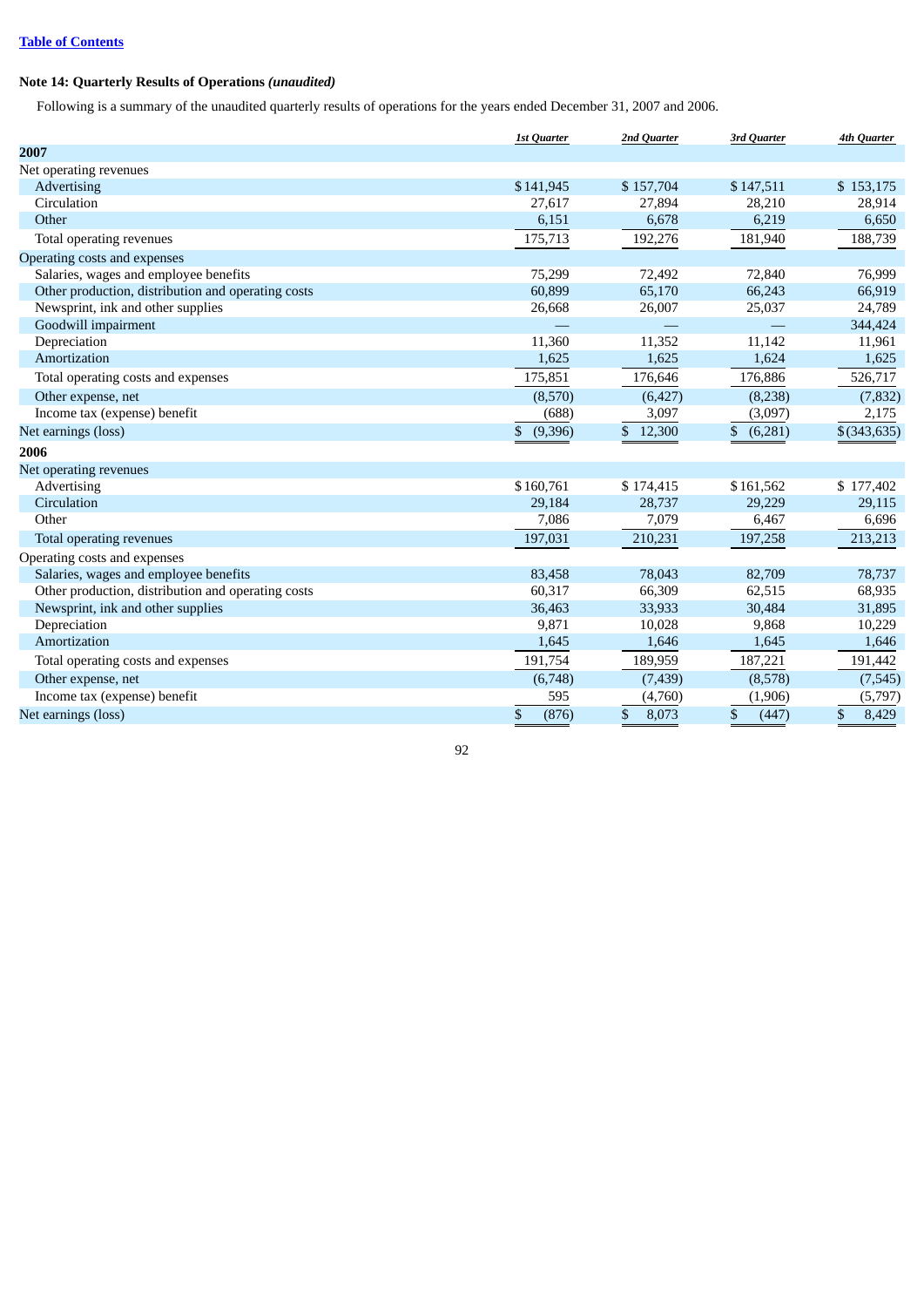## **A. H. Belo Corporation** Computation of Ratio of Earnings to Fixed Charges

(Dollars in thousands)

|                                                          |                  | For the Years Ended December 31. |           |          |           |
|----------------------------------------------------------|------------------|----------------------------------|-----------|----------|-----------|
|                                                          | 2007             | 2006                             | 2005      | 2004     | 2003      |
| Earnings (loss):                                         |                  |                                  |           |          |           |
| Earnings (loss) before income taxes and the cumulative   |                  |                                  |           |          |           |
| effect of accounting changes                             | $$$ $(348, 499)$ | \$ 27,047                        | \$78,180  | \$74,034 | \$100,209 |
| Add: Total fixed charges                                 | 36,331           | 33,348                           | 25,206    | 18,258   | 19,619    |
| Less: Interest Capitalized                               | 451              | 833                              | 84        | 82       | 250       |
| <b>Adjusted Earnings</b>                                 | $$$ $(312,619)$  | \$59,562                         | \$103,302 | \$92,211 | \$119,578 |
| <b>Fixed Charges:</b>                                    |                  |                                  |           |          |           |
| <b>Interest</b>                                          | 34,834           | \$ 31,814                        | \$23.661  | \$16,510 | \$18,009  |
| Portion of rental expense representative of the interest |                  |                                  |           |          |           |
| factor(1)                                                | 1,497            | 1,534                            | 1,545     | 1,748    | 1,610     |
| <b>Total Fixed Charges</b>                               | 36,331           | \$33,348                         | \$25,206  | \$18,258 | \$19,619  |
| Ratio of Earnings to Fixed Charges                       | $-$ (2)          | .79                              | 4.10      | 5.05     | 6.10      |

**<sup>(1)</sup>** For purposes of calculating fixed charges, an interest factor of one third was applied to total rental expense for the period indicated

**<sup>(2)</sup>** Adjusted earnings are not sufficient to provide for fixed charges. For purposes of calculating the ratio of earnings to fixed charges, adjusted earnings includes a non-cash charge for goodwill impairment of \$344,424, which causes the ratio to be deficient. Excluding the non-cash charge, the adjusted earnings would be \$31,805 and the ratio of earnings to fixed charges would be 0.9.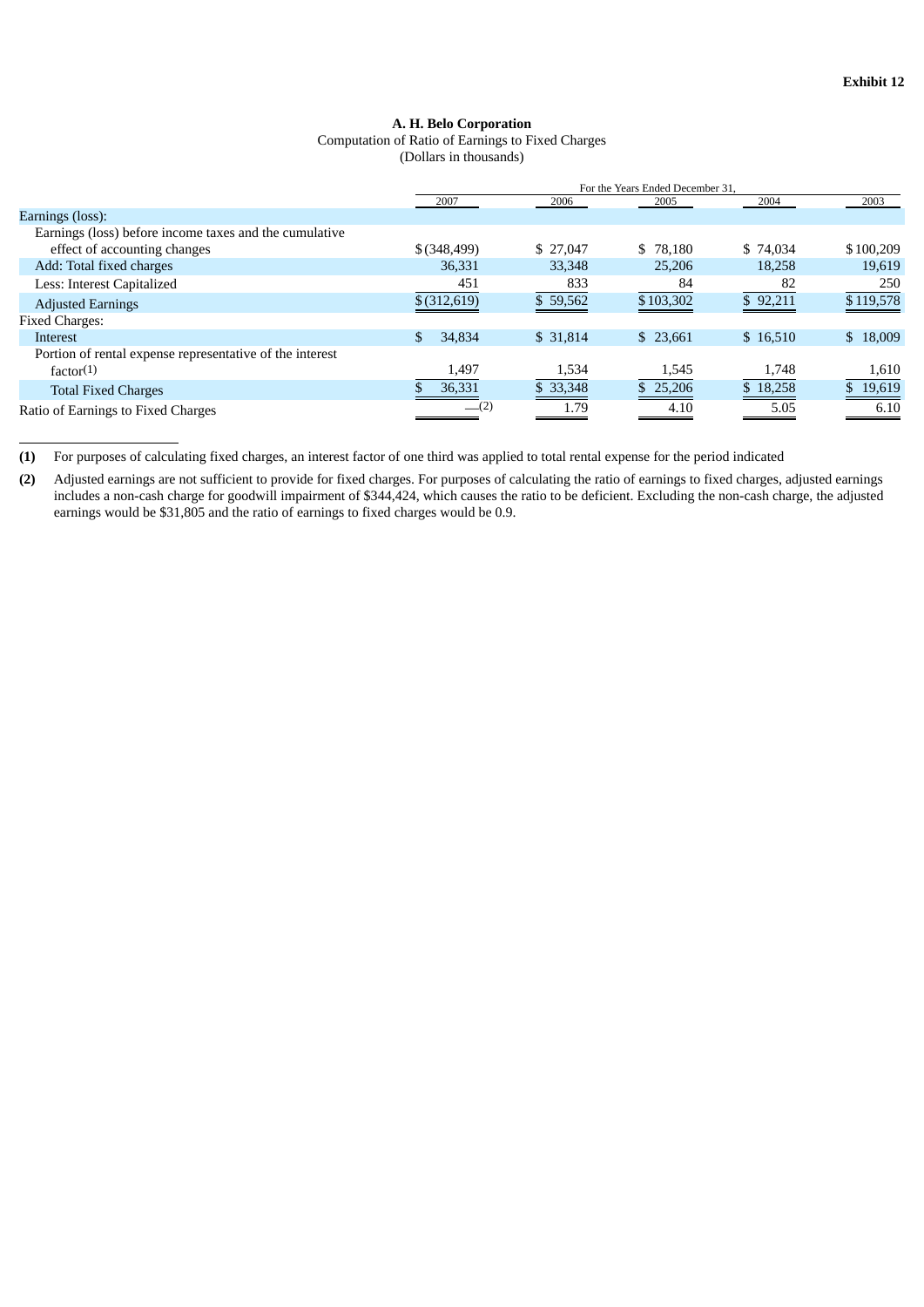## LIST OF SUBSIDIARIES

|                                           | <b>STATE OR</b><br><b>JURISDICTION OF</b> |                                        |
|-------------------------------------------|-------------------------------------------|----------------------------------------|
| <b>SUBSIDIARY</b>                         | <b>INCORPORATION</b>                      | <b>TRADE NAME</b>                      |
| A. H. Belo Corporation II                 | Delaware                                  |                                        |
| A.H. Belo Management Services, Inc.       | Delaware                                  |                                        |
| Belo Company (The)                        | Delaware                                  |                                        |
| Belo Enterprises, Inc.                    | Delaware                                  |                                        |
| Belo Havana Bureau, Inc.                  | Delaware                                  |                                        |
| Belo Interactive, Inc.                    | Delaware                                  |                                        |
| Belo Investment, LLC                      | Delaware                                  |                                        |
| Belo Investments II, Inc.                 | Delaware                                  |                                        |
| Belo Technology Assets, Inc.              | Delaware                                  |                                        |
| Colony Cable Networks, Inc.               | Rhode Island                              |                                        |
| Colony /PCS, Inc.                         | Rhode Island                              |                                        |
| Dallas Morning News, Inc. (The)           | Delaware                                  |                                        |
| Al Dia, Inc.                              | Delaware                                  |                                        |
| Belo Mexico, Inc.                         | Delaware                                  |                                        |
| Belocorp de Mexico, S. de R.L. de C.V.    | Mexico                                    |                                        |
| Belo Mexico, LLC                          | Delaware                                  |                                        |
| DFW Printing Company, Inc.                | Delaware                                  |                                        |
| TDMN News Products, Inc.                  | Delaware                                  | Quick (Texas)                          |
| Denton Publishing Company                 | Texas                                     |                                        |
| News-Texan, Inc.                          | Texas                                     |                                        |
| DMI Acquisition Sub, Inc.                 | Delaware                                  |                                        |
| <b>Fountain Street Corporation</b>        | Rhode Island                              |                                        |
| PJ Health Programming, Inc.               | Rhode Island                              |                                        |
| PJ Programming, Inc.                      | Rhode Island                              |                                        |
| Press-Enterprise Company                  | California                                |                                        |
| Providence Journal Company (The)          | Delaware                                  |                                        |
| Providence Holdings, Inc.                 | Delaware                                  |                                        |
| Rhode Island Monthly Communications, Inc. | Delaware                                  | RI Monthly (Rhode Island)              |
|                                           |                                           | Rhode Island Monthly's Bride (Rhode    |
|                                           |                                           | Island)                                |
|                                           |                                           | Rhode Island Monthly (Rhode Island)    |
|                                           |                                           | Rhode Island Monthly Communications    |
|                                           |                                           | (Rhode Island)                         |
|                                           |                                           | Rhode Island Monthly's Home and Garden |
|                                           |                                           | (Rhode Island)                         |
|                                           |                                           | Rhode Island Monthly's Guest Guide to  |
|                                           |                                           | Rhode Island and Southeastern Mass.    |

Providence Journal Satellite Services, Inc.<br>
Washington Street Garage Corporation<br>
Rhode Island Washington Street Garage Corporation

(Rhode Island)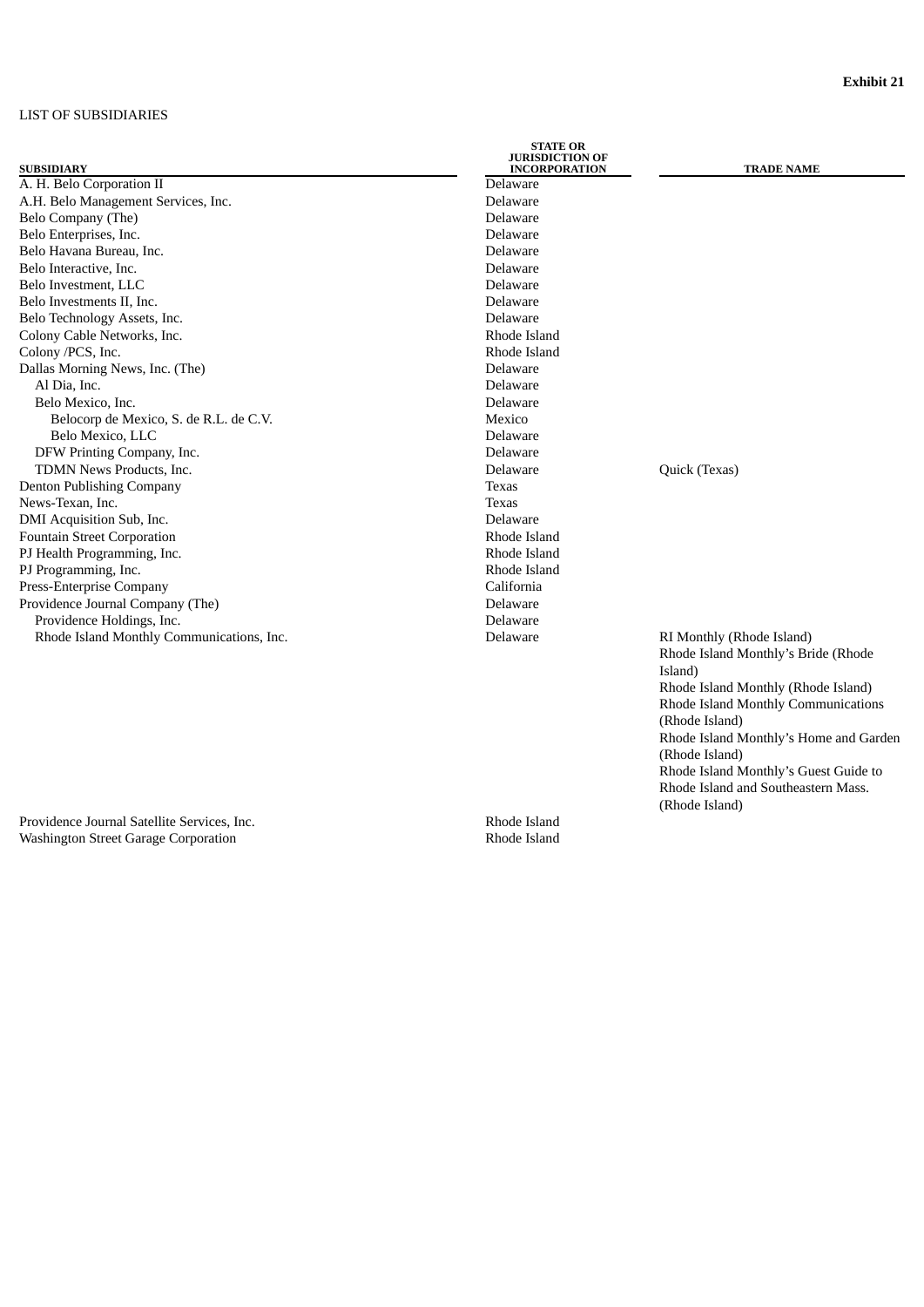## **Consent of Independent Registered Public Accounting Firm**

We consent to the incorporation by reference in the Registration Statement (Form S-8 No. 333-148811) pertaining to the A.H. Belo 2008 Incentive Compensation Plan of our reports dated March 27, 2008, with respect to the consolidated balance sheet of A.H. Belo Corporation and the combined financial statements of the A. H. Belo Businesses included in this Annual Report (Form 10-K) for the year ended December 31, 2007.

/s/ ERNST & YOUNG LLP

Dallas, Texas March 27, 2008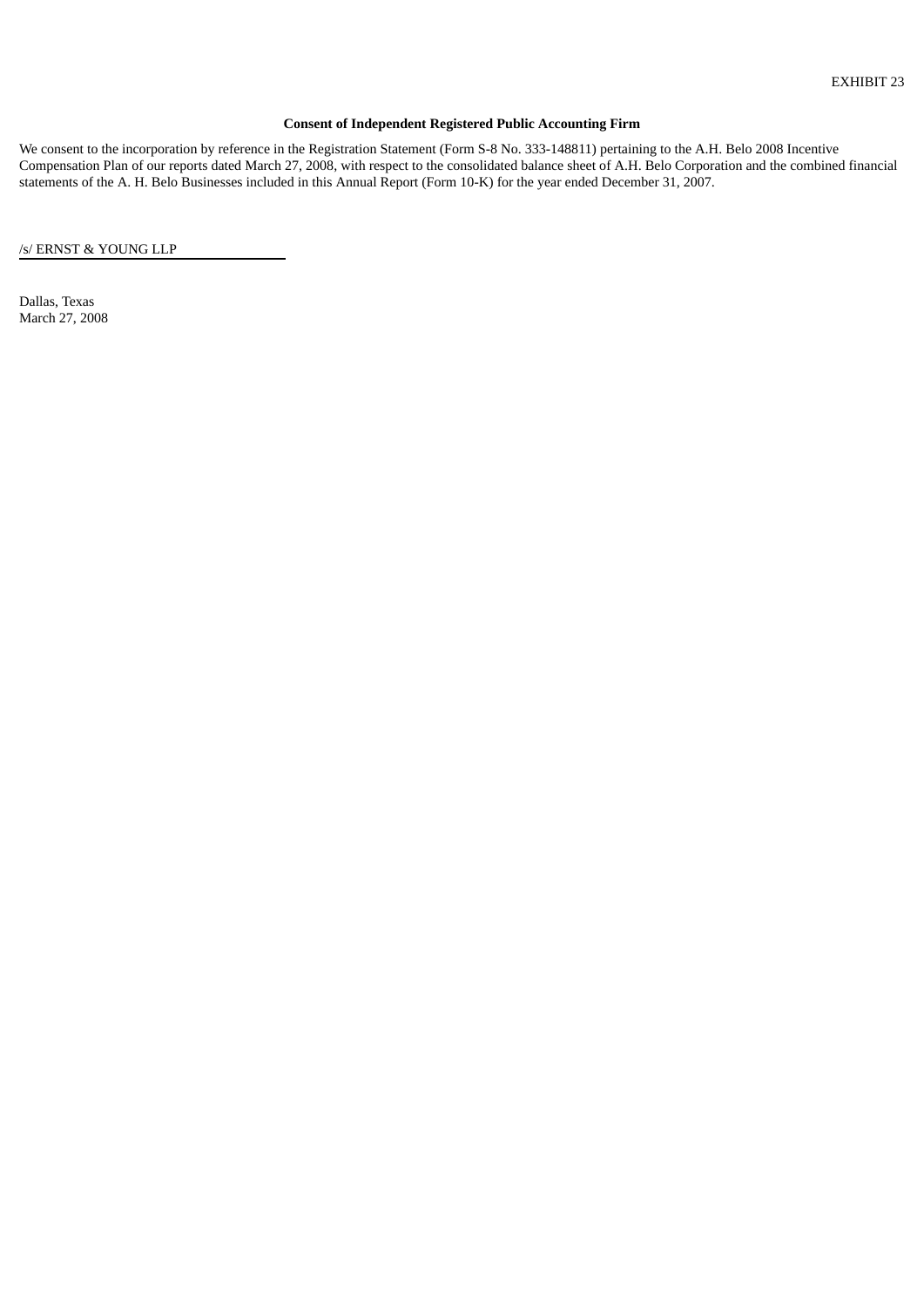### **Section 302 Certification**

- I, Robert W. Decherd, Chairman of the Board, President and Chief Executive Officer of A. H. Belo Corporation, certify that:
	- 1. I have reviewed this annual report on Form 10-K of A. H. Belo Corporation;
	- 2. Based on my knowledge, this report does not contain any untrue statement of a material fact or omit to state a material fact necessary to make the statements made, in light of the circumstances under which such statements were made, not misleading with respect to the period covered by this report;
	- 3. Based on my knowledge, the financial statements, and other financial information included in this report, fairly present in all material respects the financial condition, results of operations and cash flows of the registrant as of, and for, the periods presented in this report;
	- 4. The registrant's other certifying officer(s) and I are responsible for establishing and maintaining disclosure controls and procedures (as defined in Exchange Act Rules 13a-15(e) and 15d-15(e)) for the registrant and have:
		- a) designed such disclosure controls and procedures, or caused such disclosure controls and procedures to be designed under our supervision, to ensure that material information relating to the registrant, including its consolidated subsidiaries, is made known to us by others within those entities, particularly during the period in which this report is being prepared;
		- b) evaluated the effectiveness of the registrant's disclosure controls and procedures and presented in this report our conclusions about the effectiveness of the disclosure controls and procedures, as of the end of the period covered by this report based on such evaluation; and
		- c) disclosed in this report any change in the registrant's internal control over financial reporting that occurred during the registrant's most recent fiscal quarter (the registrant's fourth fiscal quarter in the case of an annual report) that has materially affected, or is reasonably likely to materially affect, the registrant's internal control over financial reporting; and
	- 5. The registrant's other certifying officer(s) and I have disclosed, based on our most recent evaluation of internal control over financial reporting, to the registrant's auditors and the audit committee of the registrant's board of directors (or persons performing the equivalent functions):
		- a) all significant deficiencies and material weaknesses in the design or operation of internal control over financial reporting which are reasonably likely to adversely affect the registrant's ability to record, process, summarize and report financial information; and
		- b) any fraud, whether or not material, that involves management or other employees who have a significant role in the registrant's internal control over financial reporting.

Date: March 31, 2008

/s/ Robert W. Decherd

Robert W. Decherd Chairman of the Board, President and Chief Executive Officer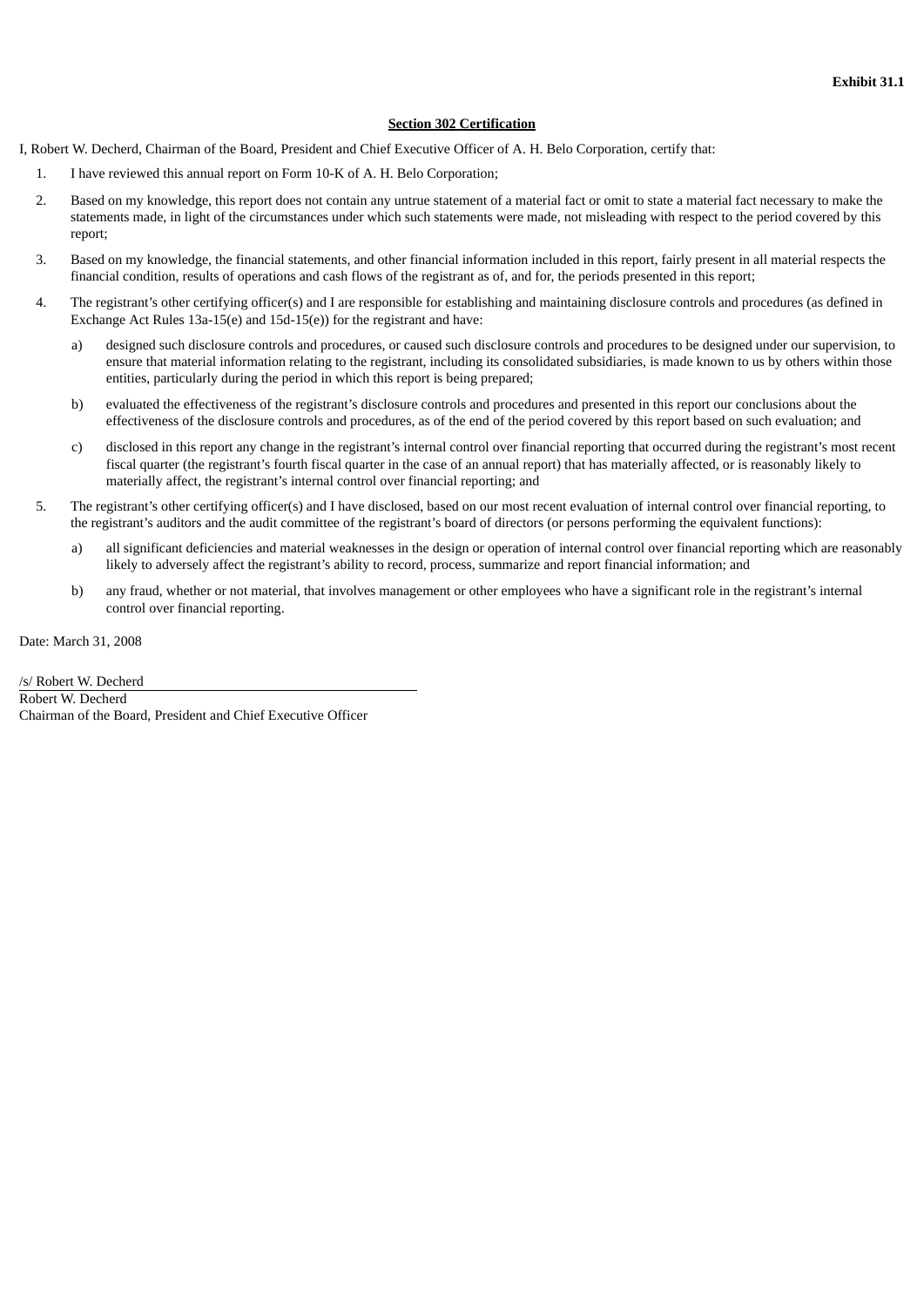### **Section 302 Certification**

I, Alison K. Engel, Senior Vice President/Chief Financial Officer of A. H. Belo Corporation., certify that:

- 1. I have reviewed this annual report on Form 10-K of A. H. Belo Corporation;
- 2. Based on my knowledge, this report does not contain any untrue statement of a material fact or omit to state a material fact necessary to make the statements made, in light of the circumstances under which such statements were made, not misleading with respect to the period covered by this report;
- 3. Based on my knowledge, the financial statements, and other financial information included in this report, fairly present in all material respects the financial condition, results of operations and cash flows of the registrant as of, and for, the periods presented in this report;
- 4. The registrant's other certifying officer(s) and I are responsible for establishing and maintaining disclosure controls and procedures (as defined in Exchange Act Rules 13a-15(e) and 15d-15(e)) for the registrant and have:
	- a) designed such disclosure controls and procedures, or caused such disclosure controls and procedures to be designed under our supervision, to ensure that material information relating to the registrant, including its consolidated subsidiaries, is made known to us by others within those entities, particularly during the period in which this report is being prepared;
	- b) evaluated the effectiveness of the registrant's disclosure controls and procedures and presented in this report our conclusions about the effectiveness of the disclosure controls and procedures, as of the end of the period covered by this report based on such evaluation; and
	- c) disclosed in this report any change in the registrant's internal control over financial reporting that occurred during the registrant's most recent fiscal quarter (the registrant's fourth fiscal quarter in the case of an annual report) that has materially affected, or is reasonably likely to materially affect, the registrant's internal control over financial reporting; and
- 5. The registrant's other certifying officer(s) and I have disclosed, based on our most recent evaluation of internal control over financial reporting, to the registrant's auditors and the audit committee of the registrant's board of directors (or persons performing the equivalent functions):
	- a) all significant deficiencies and material weaknesses in the design or operation of internal control over financial reporting which are reasonably likely to adversely affect the registrant's ability to record, process, summarize and report financial information; and
	- b) any fraud, whether or not material, that involves management or other employees who have a significant role in the registrant's internal control over financial reporting.

Date: March 31, 2008

/s/ Alison K. Engel Alison K. Engel Senior Vice President/Chief Financial Officer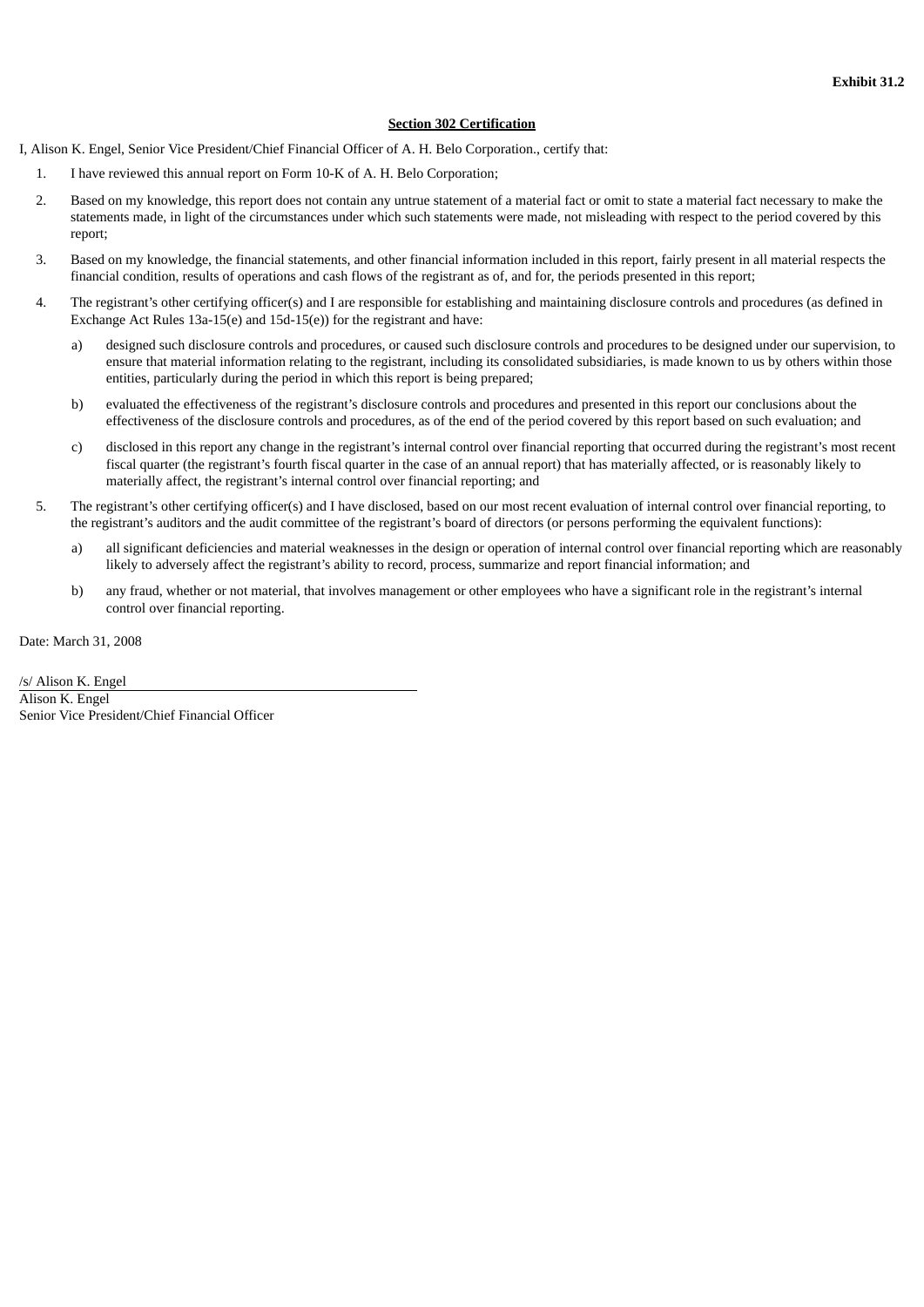### **CERTIFICATION PURSUANT TO 18 U.S.C. SECTION 1350, AS ADOPTED PURSUANT TO SECTION 906 OF THE SARBANES-OXLEY ACT OF 2002**

In connection with the Annual Report of A. H. Belo Corporation (the "Company") on Form 10-K for the period ending December 31, 2007, as filed with the Securities and Exchange Commission on the date hereof (the "Report"), the undersigned, Robert W. Decherd, Chairman of the Board, President and Chief Executive Officer of the Company, and Alison K. Engel, Senior Vice President/Chief Financial Officer of the Company, each hereby certifies, pursuant to 18 U.S.C. § 1350, as adopted pursuant to § 906 of the Sarbanes-Oxley Act of 2002, that:

(1) The Report fully complies with the requirements of section 13(a) or 15(d) of the Securities Exchange Act of 1934; and

(2) The information contained in the Report fairly presents, in all material respects, the financial condition and results of operations of the Company.

/s/ Robert W. Decherd Robert W. Decherd Chairman of the Board, President and Chief Executive Officer March 31, 2008

/s/ Alison K. Engel Alison K. Engel Senior Vice President/Chief Financial Officer March 31, 2008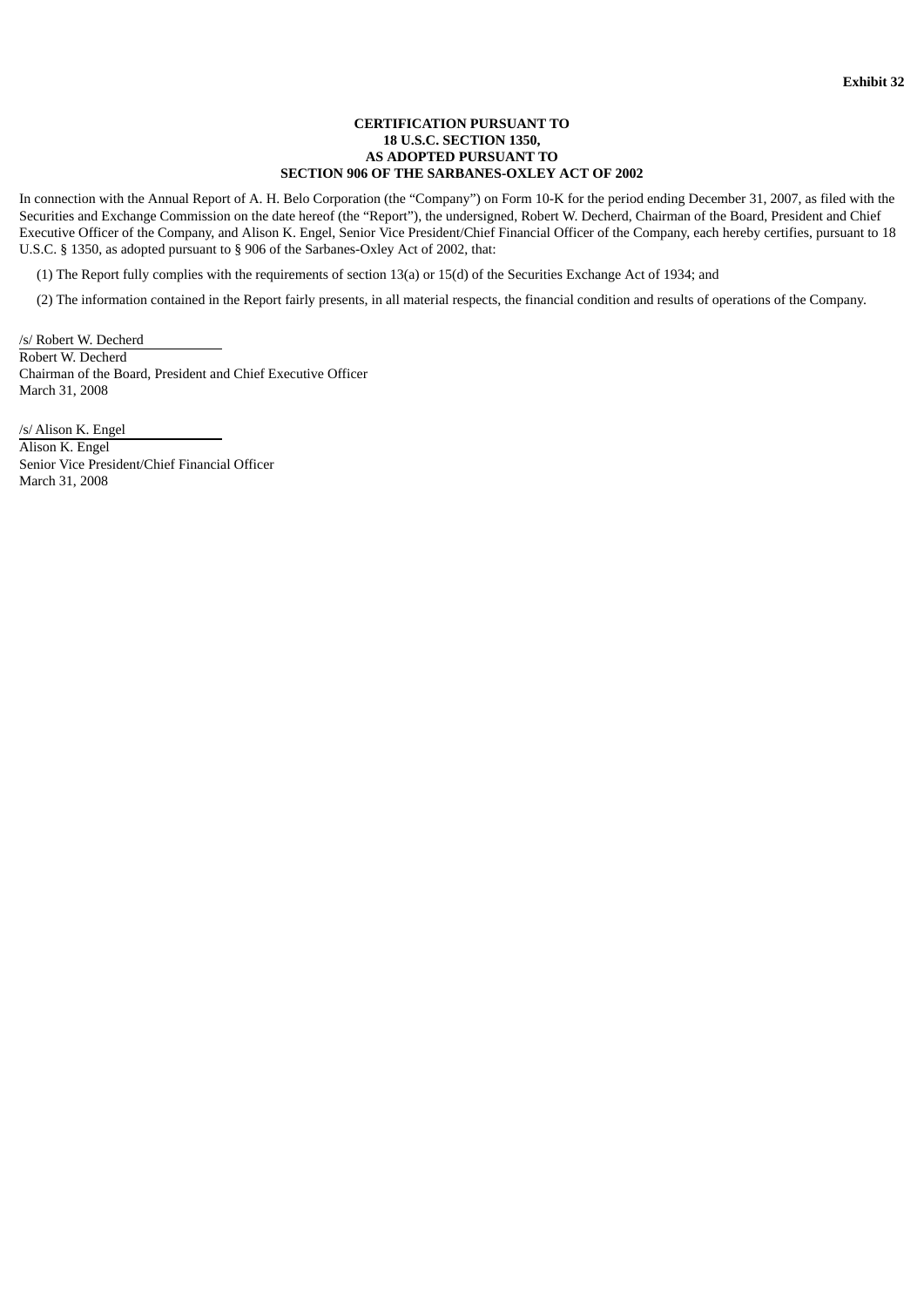### **INDEPENDENCE STANDARDS Excerpted from A. H. Belo Corporation Corporate Governance Guidelines**

The complete current version of the Corporate Governance Guidelines as approved and adopted by the Board on January 11, 2008, is posted on A. H. Belo's Web site at www.ahbelo.com. A copy of the Corporate Governance Guidelines may be obtained without charge upon written or oral request to A. H. Belo Corporation, Attention: Donald F. Cass, Jr., Secretary, P.O. Box 224866, Dallas, TX 75222-4866, (214) 977-8200

#### **Board Composition & Qualifications**

#### *Independence*

A majority of the directors comprising the Board shall be independent directors. An "independent" director is a director who meets the New York Stock Exchange ("NYSE") standards of independence, as determined by the Board. The Board has adopted the standards set forth on  $Attachment A$  to these</u> Guidelines to assist it in making determinations of a director's independence.

#### **Board Committees**

#### *Number, Structure and Independence of Committees*

The Board has three standing committees: Audit, Compensation, and Nominating and Corporate Governance. All members of the Audit, Compensation, and Nominating and Corporate Governance Committees shall be directors who meet the NYSE standards of "independence" as determined by the Board. Directors who serve on the Audit Committee must meet additional independence criteria described in Attachment A to these Guidelines.

#### **Attachment A: Independence Standards**

A director shall be independent if the director meets each of the following standards and otherwise has no material relationship with A. H. Belo, either directly, or as a partner, stockholder, or officer of an organization that has a relationship with A. H. Belo. For purposes of these standards, "A. H. Belo" means A. H. Belo Corporation and its consolidated subsidiaries, collectively.

- 1. the director is not, and in the past three years has not been, an employee of A. H. Belo;
- 2. an immediate family member of the director is not, and in the past three years has not been, employed as an executive officer of A. H. Belo;
- 3. (a) neither the director nor a member of the director's immediate family is a current partner of A. H. Belo's outside auditing firm; (b) the director is not a current employee of A. H. Belo's outside auditing firm; (c) no member of the director's immediate family is a current employee of A. H. Belo's outside auditing firm participating in the firm's audit, assurance, or tax compliance (but not tax planning) practice; and (d) neither the director nor a member of the director's immediate family was within the past three years (but is no longer) a partner or employee of A. H. Belo's outside auditing firm and personally worked on A. H. Belo's audit within that time;
- 4. neither the director nor a member of the director's immediate family is, or in the past three years has been, part of an interlocking directorate in which a current executive officer of A. H. Belo served on the compensation committee of another company at the same time the director or the director's immediate family member served as an executive officer of that company;
- 5. neither the director nor a member of the director's immediate family has received, during any 12-month period in the past three years, any direct compensation payments from A. H. Belo in excess of \$100,000, other than compensation for Board service, compensation received by the director's immediate family member for service as a non-executive employee of A. H. Belo, and pension or other forms of deferred compensation for prior service;